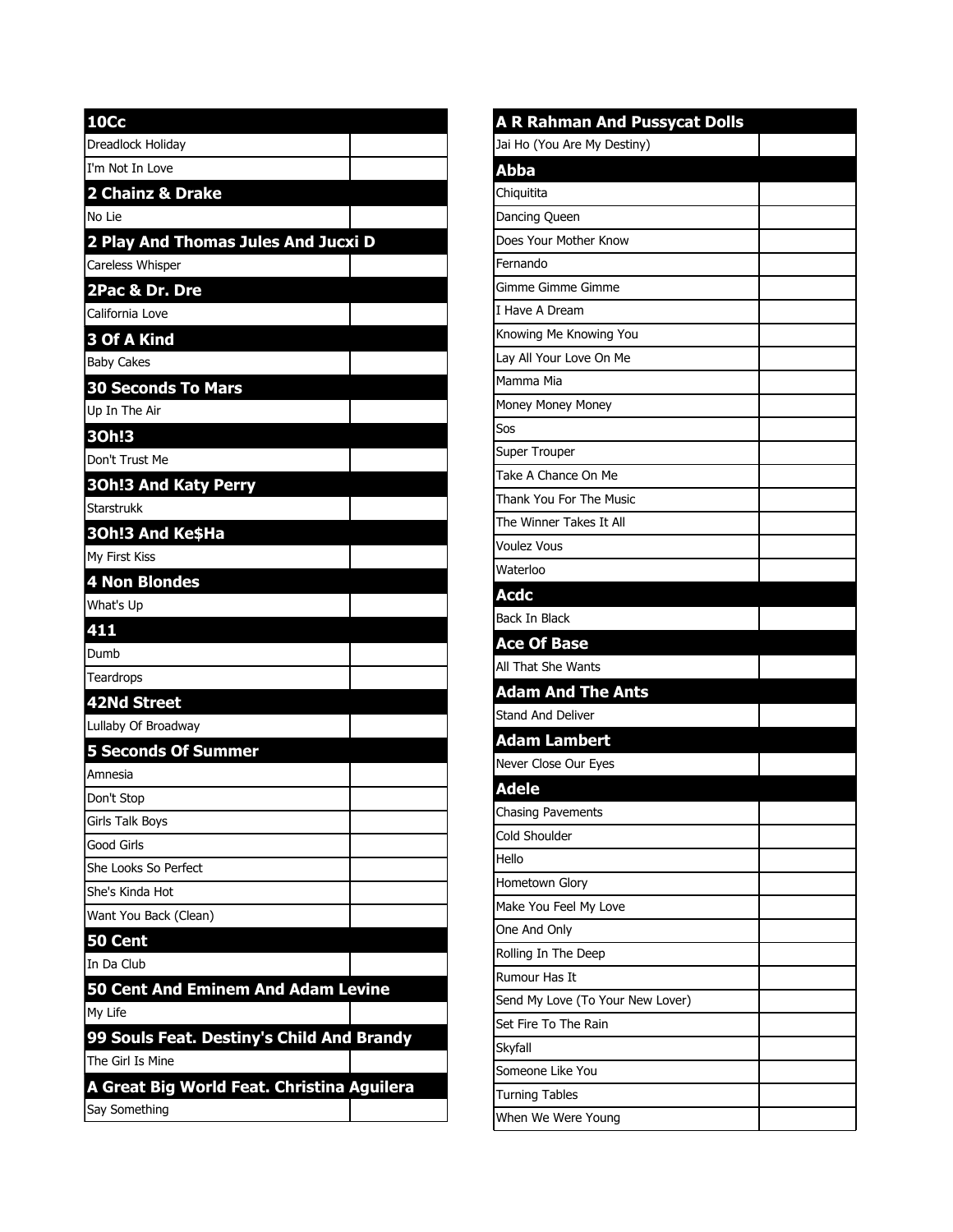| <b>Aerosmith</b>                             |
|----------------------------------------------|
| I Don't Want To Miss A Thing                 |
| <b>Aerosmith And Run Dmc</b>                 |
| Walk This Wav                                |
| <b>Afrojack And Eva Simons</b>               |
| Take Over Control                            |
| <b>Afroman</b>                               |
| Because I Got High                           |
| <b>Aggro Santos And Kimberley Walsh</b>      |
| Like U Like                                  |
| <b>Aggro Santos And Kimberly Wyatt</b>       |
| Candy                                        |
| <b>Agnes</b>                                 |
| Release Me                                   |
| <b>Aiden Grimshaw</b>                        |
| Is This Love                                 |
| Akon                                         |
| Lonely                                       |
| Right Now (Na Na Na)                         |
| <b>Akon And Eminem</b>                       |
| Smack That                                   |
| <b>Akon And Kardinal Offishall And Colby</b> |
| O'donis                                      |
| Beautiful                                    |
| <b>Akon And Snoop Dogg</b>                   |
| I Wanna Love You                             |
| <b>Al Martino</b>                            |
| Spanish Eyes                                 |
| <b>Alan Walker</b>                           |
| Faded                                        |
| <b>Alanis Morissette</b>                     |
| <b>Ironic</b>                                |
| <b>Alannah Myles</b>                         |
| <b>Black Velvet</b>                          |
| <b>Aled Jones (The Snowman)</b>              |
| Walking In The Air                           |
| <b>Aled Jones And Sir Terry Wogan</b>        |
| Little Drummer Boy                           |
| Alesha Dixon                                 |
| <b>Breathe Slow</b>                          |
| Drummer Boy                                  |
| Let's Get Excited<br>The Boy Does Nothing    |

| <b>Alesha Dixon</b>                      |  |
|------------------------------------------|--|
| To Love Again                            |  |
| <b>Alessia Cara</b>                      |  |
| Here                                     |  |
| <b>Scars To Your Beautiful</b>           |  |
| <b>Wild Things</b>                       |  |
| <b>Alesso Feat. Roy English</b>          |  |
| Cool                                     |  |
| <b>Alesso Feat. Sirena</b>               |  |
| Sweet Escape                             |  |
| <b>Alesso Feat. Tove Lo</b>              |  |
| Heroes                                   |  |
| <b>Alex Clare</b>                        |  |
| <b>Too Close</b>                         |  |
| <b>Alex Gaudino And Kelly Rowland</b>    |  |
| What A Feeling                           |  |
| <b>Alex Gaudino And Shena</b>            |  |
| Watch Out (Radio Edit)                   |  |
| <b>Alex Parks</b>                        |  |
| Cry                                      |  |
| Maybe That's What It Takes               |  |
| <b>Alexander Rybak</b>                   |  |
| Fairytale                                |  |
| <b>Alexandra Burke</b>                   |  |
| All Night Long                           |  |
| <b>Broken Heels</b>                      |  |
| Hallelujah                               |  |
| Start Without You                        |  |
| The Silence                              |  |
| <b>Alexandra Burke</b>                   |  |
| Let It Go                                |  |
| <b>Alexandra Burke And Erick Morillo</b> |  |
| Elephant                                 |  |
| <b>Alexandra Burke And Flo Rida</b>      |  |
| <b>Bad Boys</b>                          |  |
| Alexandra Stan                           |  |
| Mr Saxobeat                              |  |
| <b>Alexis Jordan</b>                     |  |
| Good Girl                                |  |
| Happiness                                |  |
| Ali & Frazier                            |  |
| Uptown Top Ranking                       |  |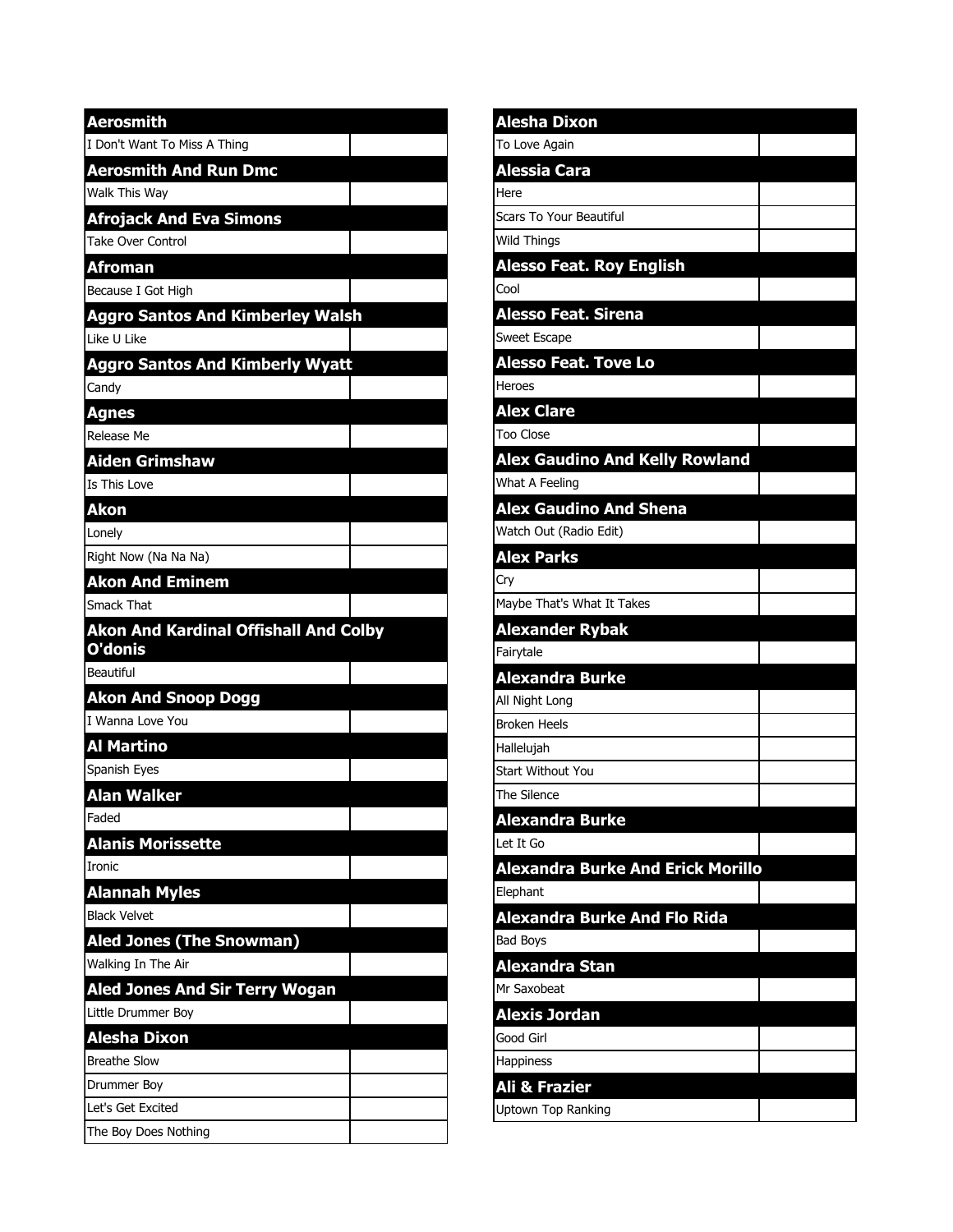| <b>Alice Cooper</b>                 |  |
|-------------------------------------|--|
| Poison                              |  |
| School's Out                        |  |
| <b>Alicia Keyes</b>                 |  |
| Doesn't Mean Anything               |  |
| <b>Alicia Keys</b>                  |  |
| A Woman's Worth                     |  |
| <b>Brand New Me</b>                 |  |
| Empire State Of Mind (Part 2)       |  |
| Girl On Fire                        |  |
| If I Ain't Got You                  |  |
| Like You'll Never See Me Again      |  |
| No-One                              |  |
| Try Sleeping With A Broken Heart    |  |
| <b>Alicia Keys And Jack White</b>   |  |
| Another Way To Die (Theme From 007) |  |
| Alicia Keys Feat. Kendrick Lamar    |  |
| It's On Again                       |  |
| <b>Alien Ant Farm</b>               |  |
| Smooth Criminal                     |  |
| <b>Alison Moyet</b>                 |  |
| All Cried Out                       |  |
| Love Letters                        |  |
| That Ole Devil Called Love          |  |
| <b>All American Rejects</b>         |  |
| Gives You Hell                      |  |
| <b>All Saints</b>                   |  |
| Never Ever                          |  |
| One Strike                          |  |
| <b>All-4-One</b>                    |  |
| I Swear                             |  |
| <b>Alma</b>                         |  |
| Chasing Highs                       |  |
| <b>Aloe Blacc</b>                   |  |
| Green Lights                        |  |
| I Need A Dollar                     |  |
| The Man                             |  |
| <b>Alphabeat</b>                    |  |
| 10000 Nights                        |  |
| Fascination                         |  |
| Alt-J                               |  |
| Every Other Freckle                 |  |

| <b>Alunageorge</b>                     |  |
|----------------------------------------|--|
| <b>Attracting Flies</b>                |  |
| <b>Alvin Stardust</b>                  |  |
| My Coo Ca Choo                         |  |
| <b>Alyssa Reid Ft Jump Smokers</b>     |  |
| Alone Again                            |  |
| <b>Amelia Lily</b>                     |  |
| Party Over                             |  |
| Shut Up (And Give Me Whatever You Got) |  |
| You Bring Me Joy                       |  |
| <b>American Authors</b>                |  |
| Best Day Of My Life                    |  |
| <b>Amerie</b>                          |  |
| Gotta Work                             |  |
| One Thing                              |  |
| <b>Take Control</b>                    |  |
| Touch                                  |  |
| <b>Aminé</b>                           |  |
| Caroline                               |  |
| <b>Amy Macdonald</b>                   |  |
| Mr Rock And Roll                       |  |
| Poison Prince                          |  |
| Run                                    |  |
| This Is The Life                       |  |
| <b>Amy Winehouse</b>                   |  |
| <b>Back To Black</b>                   |  |
| Love Is A Losing Game                  |  |
| Our Day Will Come                      |  |
| Rehab                                  |  |
| Tears Dry On Their Own                 |  |
| You Know I'm No Good                   |  |
| <b>Anastacia</b>                       |  |
| Heavy On My Heart                      |  |
| I'm Outta Love                         |  |
| Left Outside Alone                     |  |
| Not That Kind Of Girl                  |  |
| Pieces Of A Dream                      |  |
| <b>Sick And Tired</b>                  |  |
| Welcome To My Truth                    |  |
| <b>Andy Grammer</b>                    |  |
| Honey, I'm Good                        |  |
| <b>Andy Williams</b>                   |  |
| Can't Take My Eyes Off Of You          |  |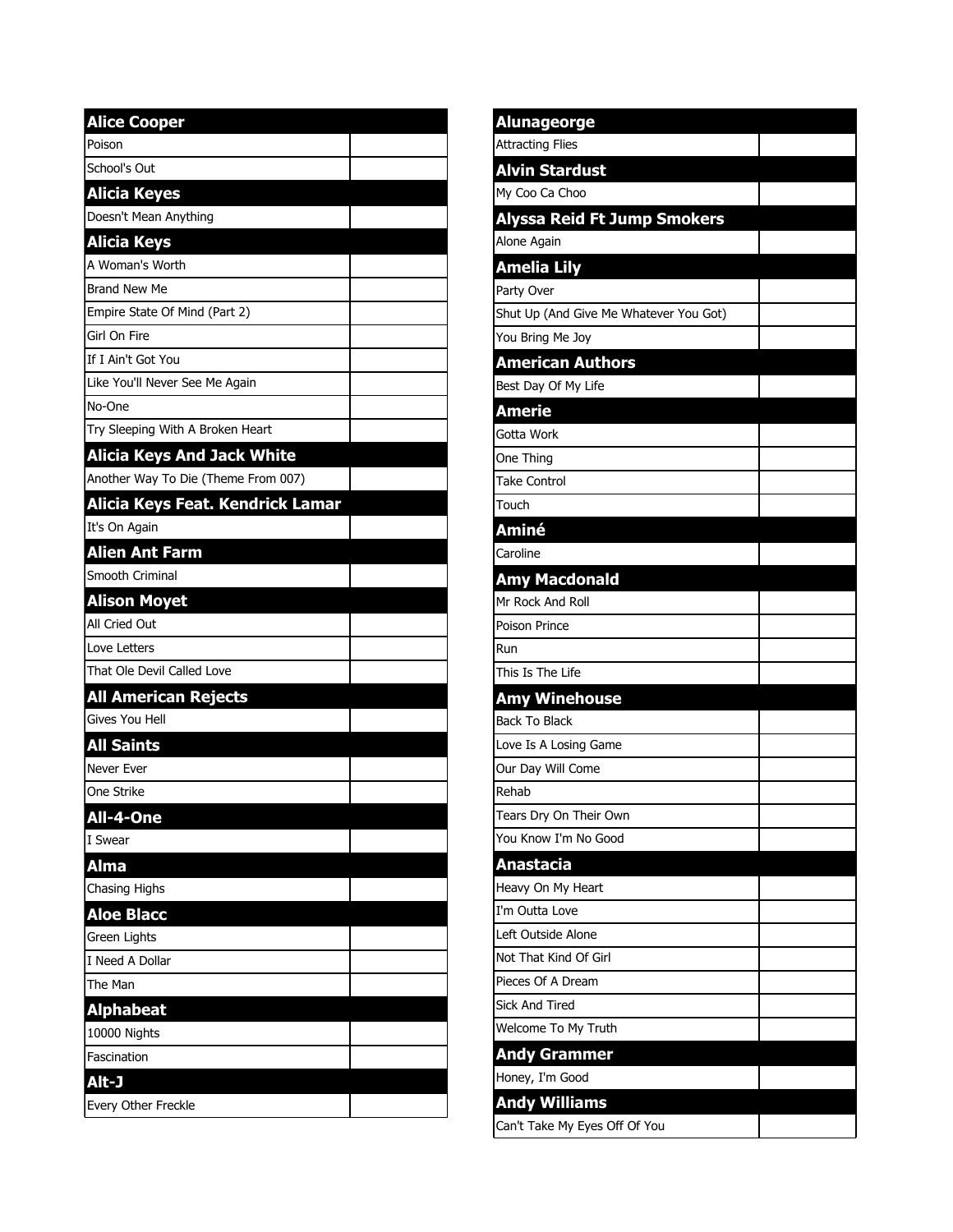| <b>Andy Williams</b>                     |  |
|------------------------------------------|--|
| It's The Most Wonderful Time Of The Year |  |
| <b>Angel</b>                             |  |
| Time After Time                          |  |
| Wonderful                                |  |
| <b>Angel City</b>                        |  |
| Do You Know                              |  |
| <b>Animals</b>                           |  |
| House Of The Rising Sun                  |  |
| <b>Anna Kendrick</b>                     |  |
| Cups (Pitch Perfect's 'When I'm Gone')   |  |
| <b>Anne-Marie</b>                        |  |
| Alarm                                    |  |
| Ciao Adios                               |  |
| <b>Annie</b>                             |  |
| It's A Hard Knock Life                   |  |
| Tomorrow                                 |  |
| <b>Annie Lennox</b>                      |  |
| Shining Light                            |  |
| <b>Apache Indian</b>                     |  |
| Boom Shak-A-Lak                          |  |
| Aqua                                     |  |
| <b>Barbie Girl</b>                       |  |
| <b>Archies</b>                           |  |
| Sugar Sugar                              |  |
| <b>Arctic Monkeys</b>                    |  |
| Arabella                                 |  |
| Brianstorm                               |  |
| Crying Lightning                         |  |
| Do I Wanna Know                          |  |
| <b>Fluorescent Adolescent</b>            |  |
| Leave Before The Lights Come On          |  |
| Mardy Bum                                |  |
| One For The Road                         |  |
| R U Mine                                 |  |
| <b>Teddy Picker</b>                      |  |
| When The Sun Goes Down                   |  |
| Why'd You Only Call Me When You're High  |  |
| Aretha Franklin                          |  |
| Chain Of Fools                           |  |
| I Say A Little Prayer                    |  |
| Respect                                  |  |

| Aretha Franklin And George Michael                |  |
|---------------------------------------------------|--|
| I Knew You Were Waiting (For Me)                  |  |
| <u> Ariana Grande</u>                             |  |
| Dangerous Woman                                   |  |
| Focus                                             |  |
| Into You                                          |  |
| No Tears Left To Cry                              |  |
| One Last Time                                     |  |
| Thank U, Next (Clean)                             |  |
| Ariana Grande & John Legend                       |  |
| Beauty And The Beast                              |  |
| <b>Ariana Grande And Social House</b>             |  |
| Boyfriend (Duet Version) (Clean)                  |  |
| Ariana Grande Feat. Iggy Azalea                   |  |
| Problem                                           |  |
| Ariana Grande Feat. Mac Miller                    |  |
| The Way                                           |  |
| Ariana Grande Feat. Nicki Minaj                   |  |
| Side To Side                                      |  |
| Ariana Grande Feat. Zedd                          |  |
| <b>Break Free</b>                                 |  |
| Aristocats                                        |  |
| The Aristocats                                    |  |
| <b>Armand Van Helden</b>                          |  |
| You Don't Know Me                                 |  |
| Armin Van Buuren Ft Trevor Guthrie                |  |
| This Is What It Feels Like                        |  |
| <b>Aronchupa</b>                                  |  |
| I'm An Albatraoz                                  |  |
| Arrow                                             |  |
| Hot Hot Hot                                       |  |
| Art Garfunkel                                     |  |
| <b>Bright Eyes</b>                                |  |
| <b>Artful Dodger And Robbie Craig Feat. Craig</b> |  |
| <b>David</b>                                      |  |
| Woman Trouble                                     |  |
| <b>Artful Dodger Feat. Craig David</b>            |  |
| Re-Rewind The Crowd Say Bo Selecta                |  |
| Ashanti                                           |  |
| Baby                                              |  |
| Foolish                                           |  |
| <b>Ashlee Simpson</b>                             |  |
| Boyfriend                                         |  |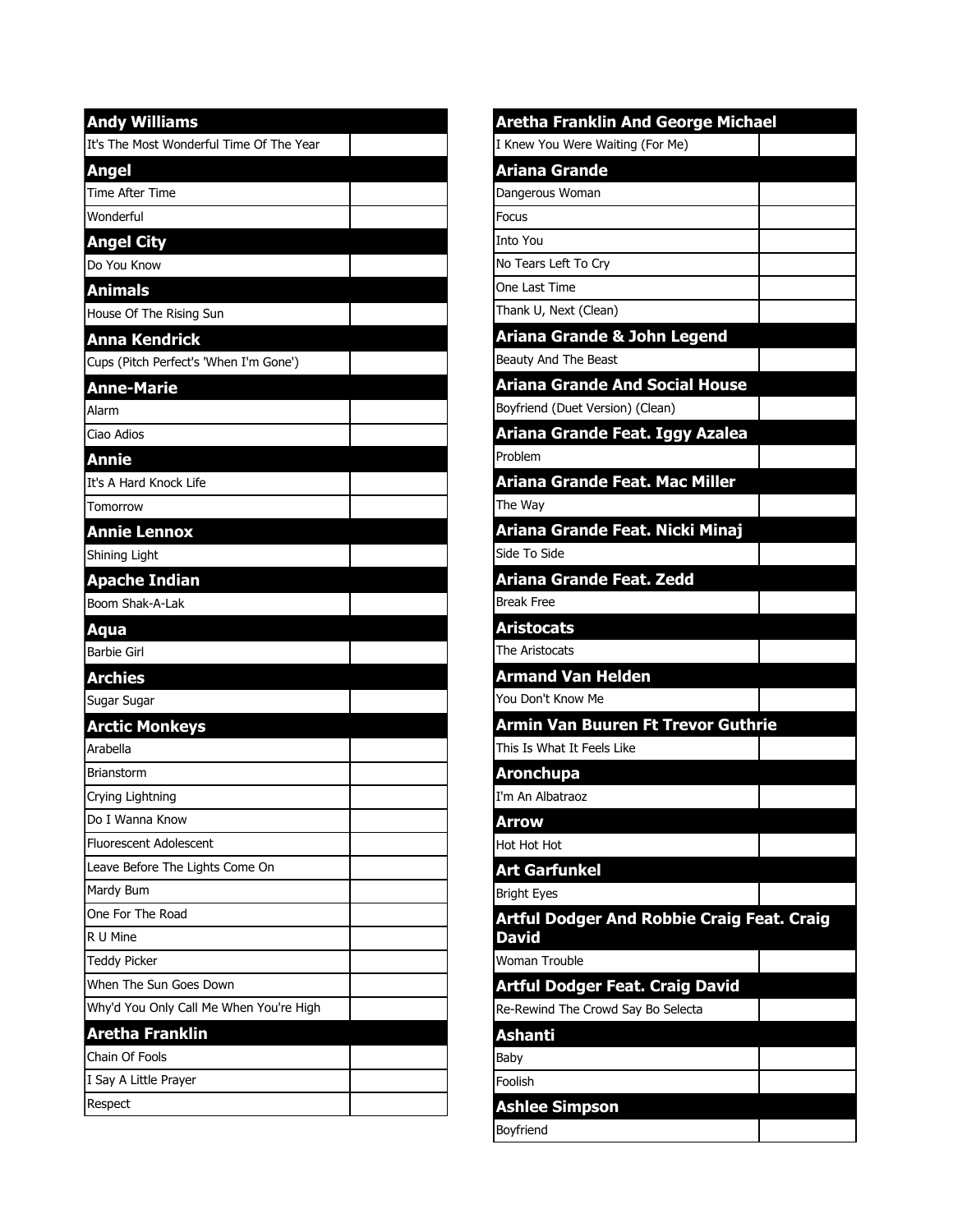| <b>Ashlee Simpson</b>                        |  |
|----------------------------------------------|--|
| La La                                        |  |
| Pieces Of Me                                 |  |
| Aswad                                        |  |
| Don't Turn Around                            |  |
| Shine                                        |  |
| <b>Atomic Kitten</b>                         |  |
| Cradle                                       |  |
| Eternal Flame (Single Version)               |  |
| If You Come To Me                            |  |
| Ladies Night                                 |  |
| Last Goodbye                                 |  |
| Someone Like Me                              |  |
| The Tide Is High                             |  |
| <b>Whole Again</b>                           |  |
| <b>Aurora</b>                                |  |
| Half The World Away (John Lewis Advert 2015) |  |
| <b>Automatic</b>                             |  |
| Monster                                      |  |
| Steve Mcqueen                                |  |
| <b>Ava Max</b>                               |  |
| Sweet But Psycho                             |  |
| <b>Avicii</b>                                |  |
| <b>Addicted To You</b>                       |  |
| Hey Brother                                  |  |
| The Nights                                   |  |
| Waiting For Love                             |  |
| <b>Avicii Feat. Adam Lambert</b>             |  |
| Lay Me Down                                  |  |
| <b>Avicii Feat. Aloe Blacc</b>               |  |
| Wake Me Up                                   |  |
| <b>Avicii Feat. Robbie Williams</b>          |  |
| The Days                                     |  |
| Avicii Feat. Salem Al Fakir                  |  |
| You Make Me                                  |  |
| <b>Avicii Vs. Nicky Romero</b>               |  |
| I Could Be The One (Nicktim)                 |  |
| <b>Avril Lavigne</b>                         |  |
| Complicated                                  |  |
| Don't Tell Me                                |  |
| Girlfriend                                   |  |
| He Wasn't                                    |  |
| I'm With You                                 |  |

| <b>Avril Lavigne</b>             |  |
|----------------------------------|--|
| My Happy Ending                  |  |
| Nobody's Home                    |  |
| Sk8er Boi                        |  |
| What The Hell                    |  |
| <b>Awolnation</b>                |  |
| Sail                             |  |
| <b>Ayo And Teo</b>               |  |
| Rolex                            |  |
| <b>BO B And Rivers Cuoma</b>     |  |
| Magic                            |  |
| <b>BOB And Bruno Mars</b>        |  |
| Nothing On You                   |  |
| <b>B O B And Hayley Williams</b> |  |
| Airplanes                        |  |
| <b>B O B And Taylor Swift</b>    |  |
| Both Of Us                       |  |
| <b>B</b> Witched                 |  |
| C'est La Vie                     |  |
| B.O.B                            |  |
| So Good                          |  |
| <b>B52's</b>                     |  |
| Love Shack                       |  |
| <b>Baauer</b>                    |  |
| Harlem Shake                     |  |
| <b>Baby Blue</b>                 |  |
| Bump                             |  |
| <b>Babyshambles</b>              |  |
| Delivery                         |  |
| <b>Bachman Turner Overdrive</b>  |  |
| You Ain't Seen Nothing Yet       |  |
| <b>Backstreet Boys</b>           |  |
| Everybody (Backstreets Back)     |  |
| I Want It That Way               |  |
| Incomplete                       |  |
| Just Want You To Know            |  |
| Larger Than Life                 |  |
| Shape Of My Heart                |  |
| <b>Bad Bunny Feat. Drake</b>     |  |
| Mia                              |  |
| <b>Bad Company</b>               |  |
| Can't Get Enough Of Your Love    |  |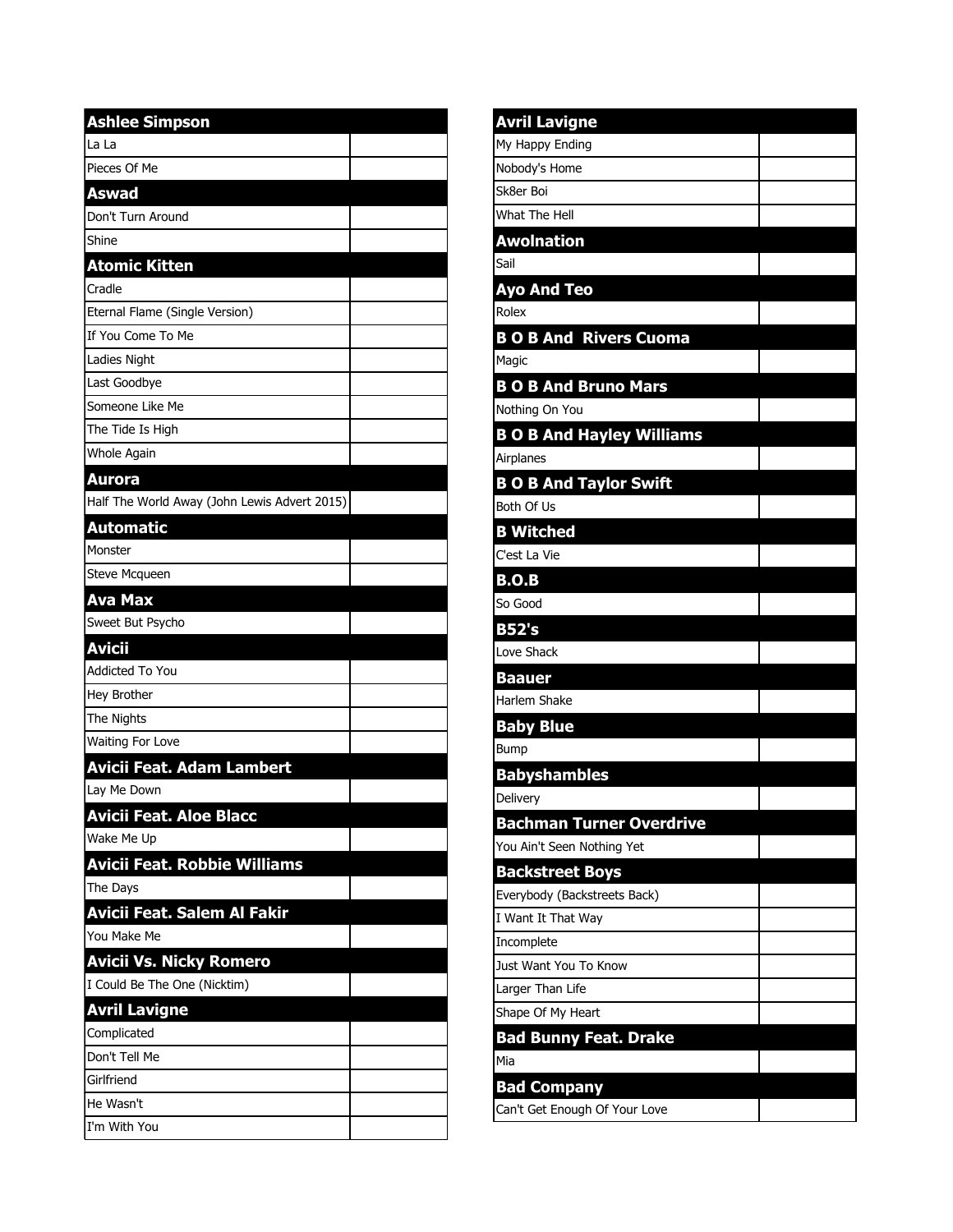| <b>Bad Meets Evil And Bruno Mars</b>       |
|--------------------------------------------|
| Lighters                                   |
| <b>Baha Men</b>                            |
| Who Let The Dogs Out                       |
| <b>Bakermat</b>                            |
| Teach Me                                   |
| Bambi                                      |
| Little April Showers                       |
| <b>Band Aid</b>                            |
| Do They Know It's Christmas                |
| <b>Band Aid 20</b>                         |
| Do They Know It's Christmas                |
| <b>Band Aid 30</b>                         |
| Do They Know It's Christmas 2014           |
| <b>Bangles</b>                             |
| <b>Eternal Flame</b>                       |
| <b>Manic Monday</b>                        |
| <b>Barbra Streisand</b>                    |
| The Way We Were (Memories)                 |
| Woman In Love                              |
| <b>Barbra Streisand &amp; Donna Summer</b> |
| Enough Is Enough (No More Tears)           |
| <b>Barry Manilow</b>                       |
| Can't Smile Without You                    |
| Copacabana                                 |
| <b>Barry White</b>                         |
| Just The Way You Are                       |
| You're The First My Last My Everything     |
| <b>Basement Jaxx And Lisa Kekaula</b>      |
| U Don't Know Me                            |
| Basshunter                                 |
| All I Ever Wanted                          |
| Angel In The Night                         |
| Now You're Gone                            |
| <b>Bastille</b>                            |
| <b>Bad Blood</b>                           |
| Flaws                                      |
| Good Grief                                 |
| Laura Palmer                               |
| Of The Night                               |
| Pompeii                                    |
| Things We Lost In The Fire                 |

| <b>Bay City Rollers</b>            |  |
|------------------------------------|--|
| Bye Bye Baby                       |  |
| <b>Bazzi</b>                       |  |
| Mine (Clean)                       |  |
| <b>Bc52's</b>                      |  |
| The Flintstones                    |  |
| <b>Beach Boys</b>                  |  |
| God Only Knows                     |  |
| <b>Good Vibrations</b>             |  |
| <b>Beastie Boys</b>                |  |
| Fight For Your Right To Party      |  |
| <b>Beatles</b>                     |  |
| All You Need Is Love               |  |
| And I Love Her                     |  |
| Back In The Ussr                   |  |
| Blackbird                          |  |
| Can't Buy Me Love                  |  |
| Come Together                      |  |
| Eight Days A Week                  |  |
| Eleanor Rigby                      |  |
| Hard Days Night                    |  |
| Help                               |  |
| Here Comes The Sun                 |  |
| Hey Jude                           |  |
| I Saw Her Standing There           |  |
| I Want To Hold Your Hand           |  |
| Let It Be                          |  |
| She Loves You                      |  |
| <b>Twist And Shout</b>             |  |
| When I'm Sixty Four                |  |
| With A Little Help From My Friends |  |
| <b>Yellow Submarine</b>            |  |
| Yesterday                          |  |
| <b>Beats International</b>         |  |
| Dub Be Good To Me                  |  |
| <b>Beautiful South</b>             |  |
| Perfect 10                         |  |
| Rotterdam                          |  |
| <b>Beauty &amp; The Beast</b>      |  |
| Be Our Guest                       |  |
| Beauty And The Beast               |  |
| <b>Beauty And The Beast</b>        |  |
| Beauty And The Beast               |  |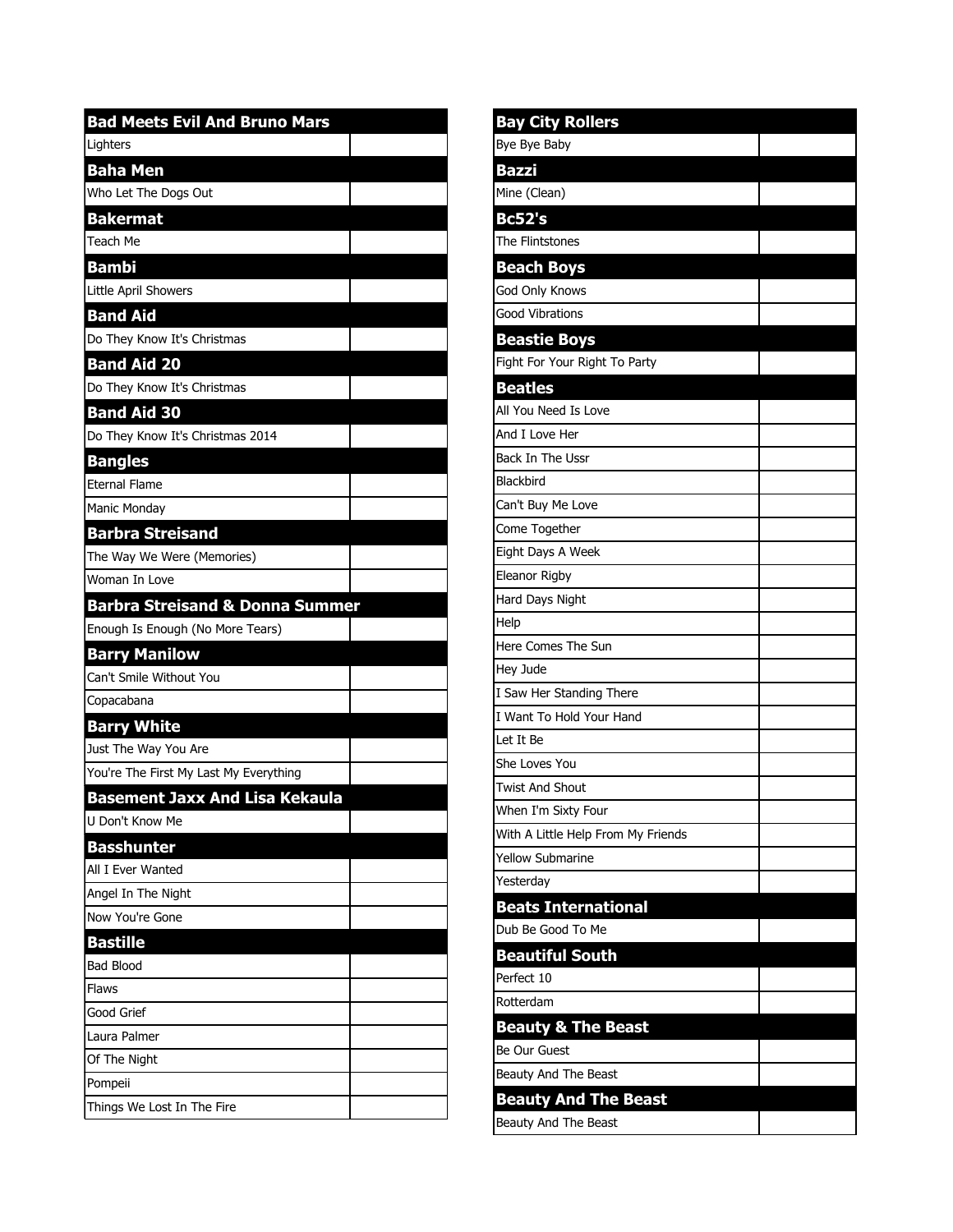| <b>Bee Gees</b>                              |
|----------------------------------------------|
| How Deep Is Your Love                        |
| I've Gotta Get A Message To You              |
| Jive Talking                                 |
| Night Fever                                  |
| Staying Alive                                |
| Tragedy                                      |
| You Win Again                                |
| <b>Belinda Carlisle</b>                      |
| Heaven Is A Place On Earth                   |
| <b>Bellamy Brothers</b>                      |
| Let Your Love Flow                           |
| <b>Ben E King</b>                            |
| Stand By Me                                  |
| <b>Ben Haenow</b>                            |
| Something I Need                             |
| <b>Ben Haenow Feat. Kelly Clarkson</b>       |
| Second Hand Heart                            |
| <b>Ben Howard</b>                            |
| Old Pine                                     |
| Only Love                                    |
| The Wolves                                   |
| <b>Ben Pearce</b>                            |
| What I Might Do                              |
| <b>Benny Benassi And Chris Brown</b>         |
| <b>Beautiful People</b>                      |
| <b>Benny Hill</b>                            |
| Ernie (The Fastest Milkman In The West)      |
| <b>Ben's Brother</b>                         |
| Stuttering (Kiss Meagain)                    |
| <b>Berlin</b>                                |
| Take My Breath Away                          |
| <b>Bette Midler</b>                          |
| Boogie Woogie Bugle Boy                      |
| From A Distance                              |
| Wind Beneath My Wings                        |
| <b>Bette Midler (From Hunchback Of Notre</b> |
| Dame)                                        |
| God Help The Outcasts                        |
| <b>Beverly Knight</b>                        |
| Shoulda Woulda Coulda                        |
| <b>Beyonce</b>                               |
| $7 - 11$                                     |

| <b>Beyonce</b>                       |  |
|--------------------------------------|--|
| Ave Maria                            |  |
| Best Thing I Never Had               |  |
| <b>Broken Hearted Girl</b>           |  |
| Countdown                            |  |
| Crazy In Love                        |  |
| Daddy Lessons                        |  |
| Die With You                         |  |
| End Of Time                          |  |
| Formation                            |  |
| Green Light                          |  |
| Halo                                 |  |
| Hold Up                              |  |
| If I Were A Boy                      |  |
| Irreplaceable                        |  |
| Listen                               |  |
| Love On Top                          |  |
| Me, Myself And I                     |  |
| Naughty Girl                         |  |
| Run The World (Girls)                |  |
| Single Ladies (Put A Ring On It)     |  |
| Sorry                                |  |
| Sweet Dreams                         |  |
| Xo                                   |  |
| <b>Beyonce And Jay Z</b>             |  |
| Deja Vu                              |  |
| <b>Beyonce And Shakira</b>           |  |
| Beautiful Liar                       |  |
| <b>Beyonce And Slim Thug</b>         |  |
| Check On It                          |  |
| <b>Beyonce Feat. Jay-Z</b>           |  |
| Drunk In Love                        |  |
| <b>Beyonce Knowles And Sean Paul</b> |  |
| <b>Baby Boy</b>                      |  |
| <b>Biffy Clyro</b>                   |  |
| Animal Style                         |  |
| <b>Black Chandelier</b>              |  |
| Many Of Horror                       |  |
| <b>Mountains</b>                     |  |
| Stingin' Belle                       |  |
| The Captain                          |  |
| Who's Got A Match                    |  |
|                                      |  |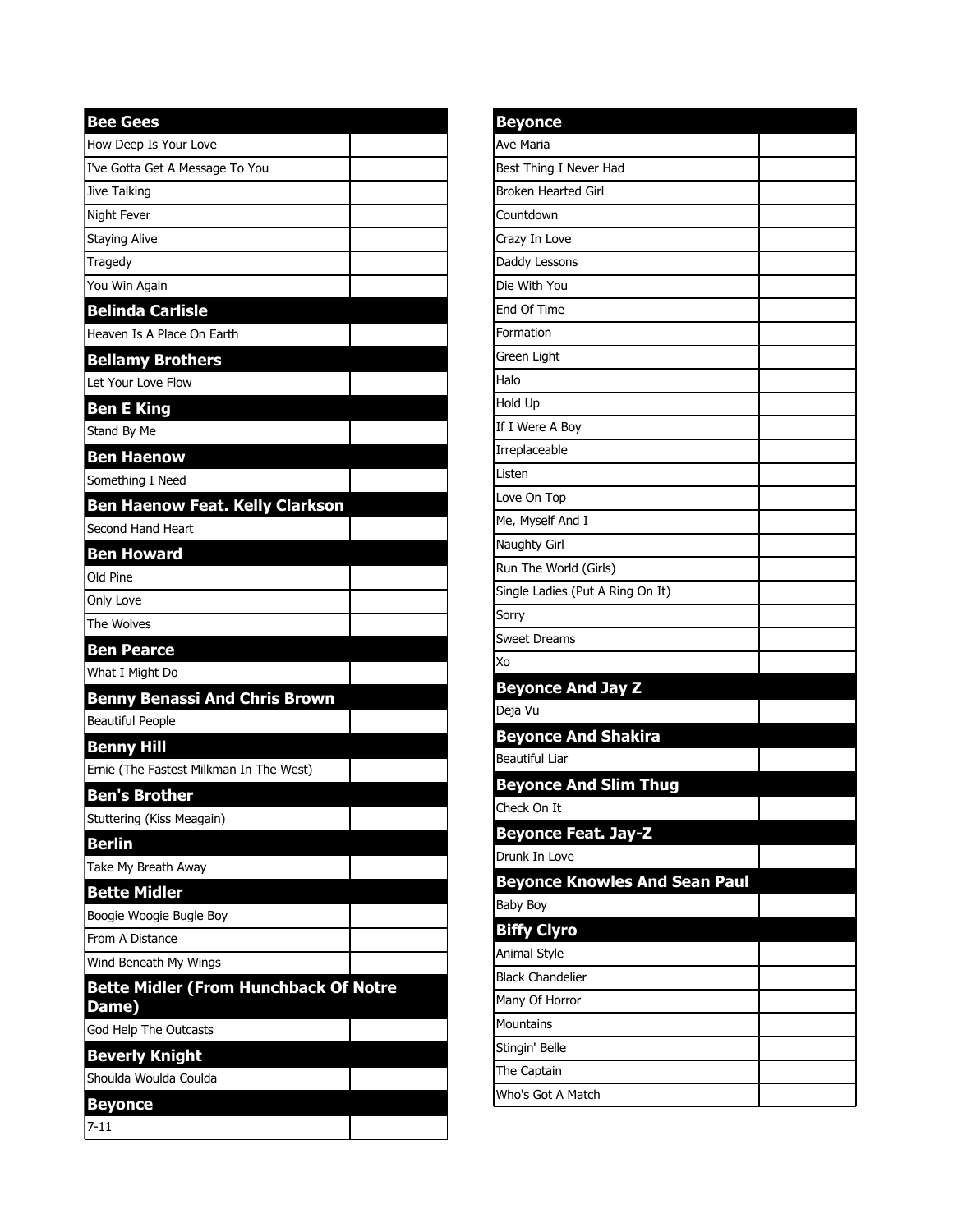| <b>Big Bopper</b>                                 |  |
|---------------------------------------------------|--|
| Chantilly Lace                                    |  |
| <b>Big Brovaz</b>                                 |  |
| We Wanna Thank You (Things That You Do)           |  |
| <b>Big Mountain</b>                               |  |
| Baby I Love Your Way                              |  |
| <b>Big Sean</b>                                   |  |
| <b>Bounce Back</b>                                |  |
| <b>Bill Haley And The Comets</b>                  |  |
| Rock Around The Clock                             |  |
| See You Later Alligator                           |  |
| Shake Rattle And Roll                             |  |
| <b>Bill Medley And Jennifer Warnes</b>            |  |
| (I've Had) The Time Of My Life                    |  |
| <b>Bill Withers</b>                               |  |
| Ain't No Sunshine                                 |  |
| Lean On Me                                        |  |
| Lovely Day                                        |  |
| <b>Billie Eilish</b>                              |  |
| 8 (Eight)                                         |  |
| All The Good Girls Go To Hell                     |  |
| Listen Before I Go                                |  |
| When The Party's Over                             |  |
| <b>Billie Jo Spears</b>                           |  |
| 57 Chevrolet                                      |  |
| <b>Blanket On The Ground</b>                      |  |
| What I've Got In Mind                             |  |
| <b>Billie Piper</b>                               |  |
| Honey To The Bee                                  |  |
| <b>Billy Fury</b>                                 |  |
| Halfway To Paradise                               |  |
| <b>Billy Idol</b>                                 |  |
| White Wedding                                     |  |
| <b>Billy Joel</b>                                 |  |
| Piano Man                                         |  |
| Uptown Girl                                       |  |
| <b>Billy Ocean</b>                                |  |
| When The Going Gets Tough                         |  |
| When The Going Gets Tough, The Tough Get<br>Going |  |
| <b>Billy Ray Cyrus</b>                            |  |
| Achy Breaky Heart                                 |  |

| <b>Bing Crosby</b>                           |  |
|----------------------------------------------|--|
| <b>White Christmas</b>                       |  |
| <b>Bingo Players Feat. Far East Movement</b> |  |
| Get Up (Rattle)                              |  |
| <b>Birdy</b>                                 |  |
| People Help The People                       |  |
| Shelter                                      |  |
| Skinny Love                                  |  |
| Wings                                        |  |
| <b>Black</b>                                 |  |
| Wonderful Life                               |  |
| <b>Black Box</b>                             |  |
| Ride On Time                                 |  |
| <b>Black Eyed Peas</b>                       |  |
| Boom Boom Pow                                |  |
| Don't Lie                                    |  |
| Don't Phunk With My Heart                    |  |
| Don't Stop The Party                         |  |
| <b>Hey Mama</b>                              |  |
| I Gotta Feeling                              |  |
| I'mma Be                                     |  |
| Just Can't Get Enough                        |  |
| Let's Get It Started                         |  |
| My Humps                                     |  |
| Pump It                                      |  |
| Rock That Body                               |  |
| Shut Up                                      |  |
| The Time (The Dirty Bit)                     |  |
| Where Is The Love                            |  |
| <b>Black Kids</b>                            |  |
| Hurricane Jane                               |  |
| <b>Black Lace</b>                            |  |
| Agadoo                                       |  |
| Do The Conga                                 |  |
| <b>Hokey Cokey</b>                           |  |
| I Am The Music Man                           |  |
| <b>Black Lace</b>                            |  |
| I Am The Music Man                           |  |
| <b>Blackstreet &amp; Dr. Dre</b>             |  |
| No Diggity                                   |  |
| <b>Blink 182</b>                             |  |
| All The Small Things                         |  |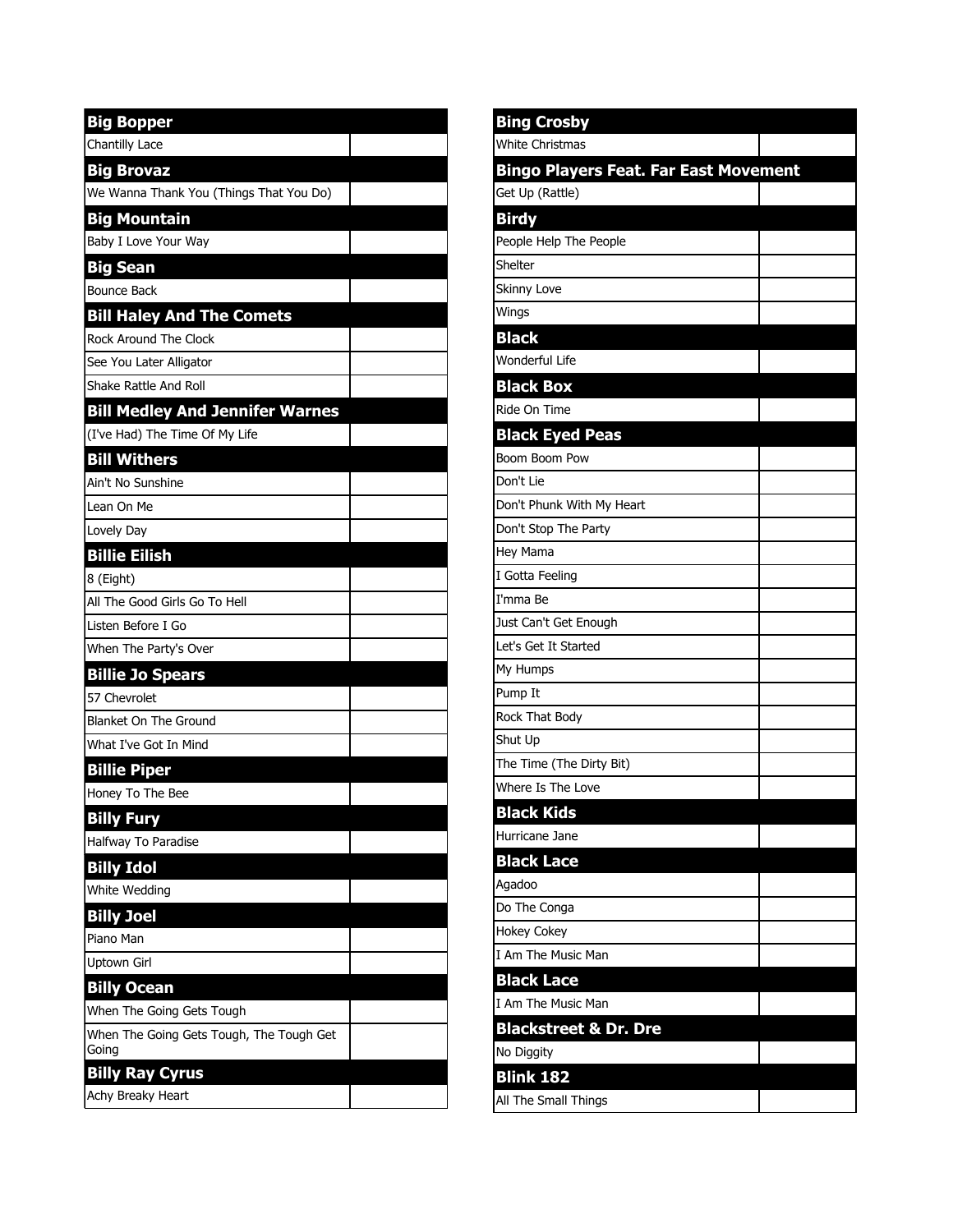| <b>Blinkie</b>                           |  |
|------------------------------------------|--|
| Don't Give Up (On Love)                  |  |
| <b>Bloc Party</b>                        |  |
| One More Chance                          |  |
| <b>Blocboy Jb Feat. Drake</b>            |  |
| Look Alive (Clean)                       |  |
| <b>Blonde And Craig David</b>            |  |
| Nothing Like This                        |  |
| <b>Blonde Feat. Alex Newell</b>          |  |
| All Cried Out                            |  |
| <b>Blonde Feat. Melissa Steel</b>        |  |
| I Loved You                              |  |
| <b>Blondie</b>                           |  |
| <b>Atomic</b>                            |  |
| Call Me                                  |  |
| <b>Heart Of Glass</b>                    |  |
| One Way Or Another                       |  |
| Sunday Girl                              |  |
| <b>Bloodhound Gang</b>                   |  |
| <b>Bad Touch</b>                         |  |
| <b>Blu Cantrell And Sean Paul</b>        |  |
| <b>Breathe</b>                           |  |
| <b>Blue</b>                              |  |
| All Rise                                 |  |
| <b>Breathe Easy</b>                      |  |
| <b>Bubbling</b>                          |  |
| <b>Curtain Falls</b>                     |  |
| Fly By                                   |  |
| Guilty                                   |  |
| I Can (Eurovision 2011 - United Kingdom) |  |
| One Love                                 |  |
| U Make Me Wanna                          |  |
| <b>Blue And Elton John</b>               |  |
| Sorry Seems To Be The Hardest Word       |  |
| <b>Blue And Stevie Wonder</b>            |  |
| Signed Sealed Delivered                  |  |
| <b>Blues Brothers</b>                    |  |
| Everybody Needs Somebody                 |  |
| Ghost Riders In The Sky                  |  |
|                                          |  |
| Minnie The Moocher                       |  |
| Rawhide                                  |  |
| Shake A Tail Feather                     |  |

| <b>Blur</b>                                                                                                                                                                                                                                                                                                                                                                                                                       |  |
|-----------------------------------------------------------------------------------------------------------------------------------------------------------------------------------------------------------------------------------------------------------------------------------------------------------------------------------------------------------------------------------------------------------------------------------|--|
| Country House                                                                                                                                                                                                                                                                                                                                                                                                                     |  |
| <b>Girls And Boys</b>                                                                                                                                                                                                                                                                                                                                                                                                             |  |
| Parklife                                                                                                                                                                                                                                                                                                                                                                                                                          |  |
| Song 2                                                                                                                                                                                                                                                                                                                                                                                                                            |  |
| Under The Westway                                                                                                                                                                                                                                                                                                                                                                                                                 |  |
| <b>Bo Diddley</b>                                                                                                                                                                                                                                                                                                                                                                                                                 |  |
| Road Runner                                                                                                                                                                                                                                                                                                                                                                                                                       |  |
| <b>Bob Marley</b>                                                                                                                                                                                                                                                                                                                                                                                                                 |  |
| <b>Buffalo Soldier</b>                                                                                                                                                                                                                                                                                                                                                                                                            |  |
| No Woman No Cry                                                                                                                                                                                                                                                                                                                                                                                                                   |  |
| One Love                                                                                                                                                                                                                                                                                                                                                                                                                          |  |
| <b>Three Little Birds</b>                                                                                                                                                                                                                                                                                                                                                                                                         |  |
| Waiting In Vain                                                                                                                                                                                                                                                                                                                                                                                                                   |  |
| <b>Bob Sinclair</b>                                                                                                                                                                                                                                                                                                                                                                                                               |  |
| World Hold On (Children Of The Sky)                                                                                                                                                                                                                                                                                                                                                                                               |  |
| <b>Bob Sinclair &amp; Cutee B</b>                                                                                                                                                                                                                                                                                                                                                                                                 |  |
| Rock This Party (Everybody Dance Now)                                                                                                                                                                                                                                                                                                                                                                                             |  |
| <b>Bob Sinclair And Cutee B</b>                                                                                                                                                                                                                                                                                                                                                                                                   |  |
| <b>Rock This Party</b>                                                                                                                                                                                                                                                                                                                                                                                                            |  |
| <b>Bob The Builder</b>                                                                                                                                                                                                                                                                                                                                                                                                            |  |
| Can We Fix It                                                                                                                                                                                                                                                                                                                                                                                                                     |  |
|                                                                                                                                                                                                                                                                                                                                                                                                                                   |  |
|                                                                                                                                                                                                                                                                                                                                                                                                                                   |  |
|                                                                                                                                                                                                                                                                                                                                                                                                                                   |  |
|                                                                                                                                                                                                                                                                                                                                                                                                                                   |  |
|                                                                                                                                                                                                                                                                                                                                                                                                                                   |  |
|                                                                                                                                                                                                                                                                                                                                                                                                                                   |  |
|                                                                                                                                                                                                                                                                                                                                                                                                                                   |  |
|                                                                                                                                                                                                                                                                                                                                                                                                                                   |  |
|                                                                                                                                                                                                                                                                                                                                                                                                                                   |  |
|                                                                                                                                                                                                                                                                                                                                                                                                                                   |  |
|                                                                                                                                                                                                                                                                                                                                                                                                                                   |  |
|                                                                                                                                                                                                                                                                                                                                                                                                                                   |  |
|                                                                                                                                                                                                                                                                                                                                                                                                                                   |  |
| <b>Bobby Vinton</b>                                                                                                                                                                                                                                                                                                                                                                                                               |  |
|                                                                                                                                                                                                                                                                                                                                                                                                                                   |  |
| <b>Bombalurina</b>                                                                                                                                                                                                                                                                                                                                                                                                                |  |
|                                                                                                                                                                                                                                                                                                                                                                                                                                   |  |
| Bon Jovi                                                                                                                                                                                                                                                                                                                                                                                                                          |  |
|                                                                                                                                                                                                                                                                                                                                                                                                                                   |  |
| <b>Bobby Boris Pickett &amp; The Crypt Kickers</b><br>Monster Mash<br><b>Bobby Boris Pickett And The Crypt Kickers</b><br>Monster Mash<br><b>Bobby Darin</b><br>La Mer (Beyond The Sea)<br>Mack The Knife<br><b>Bobby Helms</b><br>Jingle Bell Rock<br><b>Bobby Vee</b><br>More Than I Can Say<br><b>Rubber Ball</b><br><b>Blue Velvet</b><br>Itsy Bitsy Teenie Weenie Yellow Polka Dot<br>Bikini<br>Always<br>Living On A Prayer |  |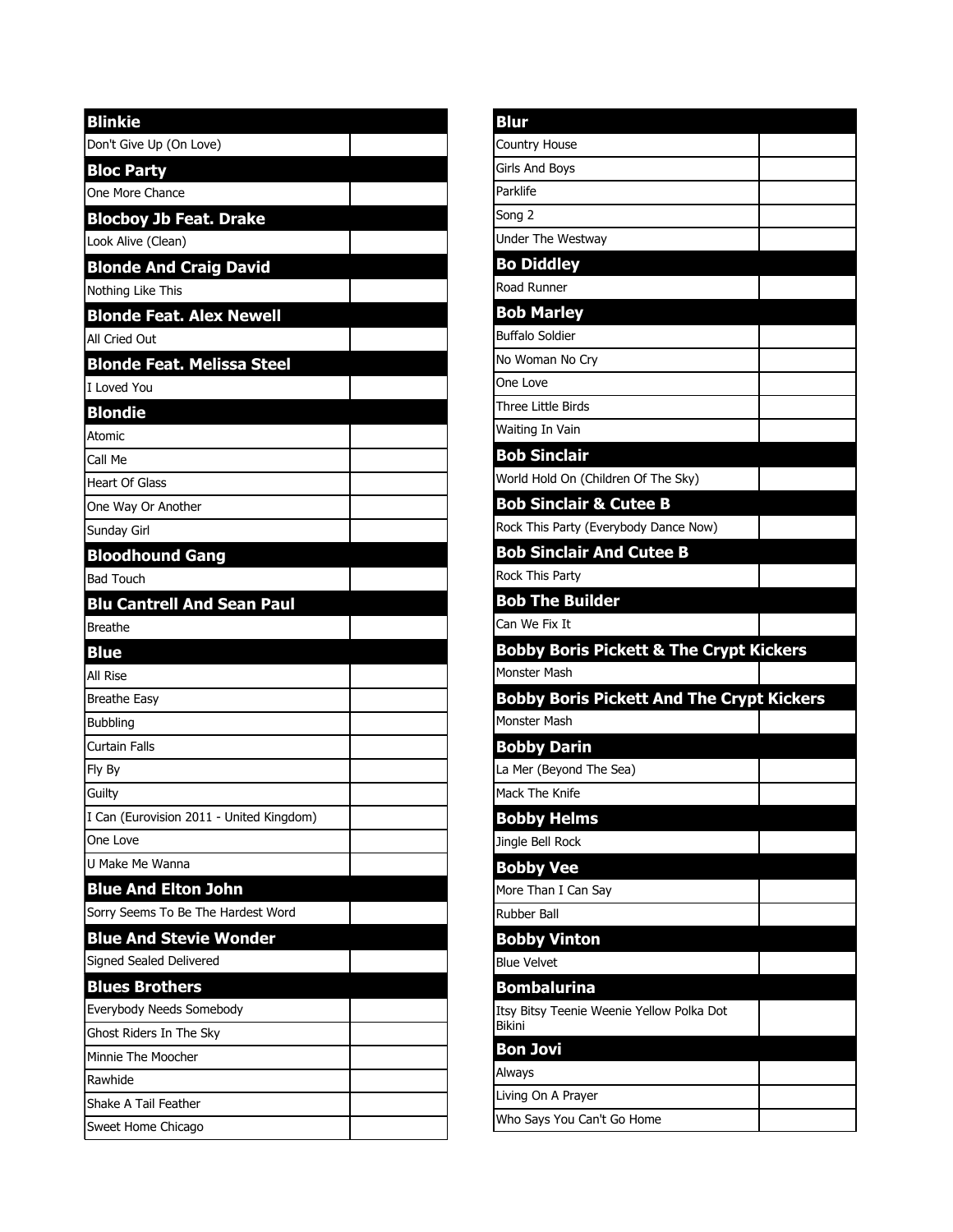| <b>Boney M</b>                               |  |
|----------------------------------------------|--|
| Mary's Boy Child (Oh My Lord)                |  |
| <b>Boney M.</b>                              |  |
| Rivers Of Babylon                            |  |
| <b>Bonnie Tyler</b>                          |  |
| Believe In Me (Eurovision Song Contest 2013) |  |
| Holding Out For A Hero                       |  |
| It's A Heartache                             |  |
| Total Eclipse Of The Heart                   |  |
| <b>Boomtown Rats</b>                         |  |
| I Don't Like Mondays                         |  |
| <b>Booty Luv</b>                             |  |
| Shine                                        |  |
| Boyz Ii Men                                  |  |
| End Of The Road                              |  |
| I'll Make Love To You                        |  |
| Motownphilly                                 |  |
| <b>Boyzone</b>                               |  |
| Baby Can I Hold You                          |  |
| Better                                       |  |
| Gave It All Away                             |  |
| Love Me For A Reason                         |  |
| Love Will Save The Day                       |  |
| Love You Anyway                              |  |
| No Matter What                               |  |
| Words                                        |  |
| You Needed Me                                |  |
| <b>Bradley Cooper (A Star Is Born)</b>       |  |
| Maybe It's Time                              |  |
| <b>Brandon Flowers</b>                       |  |
| Crossfire                                    |  |
| <b>Brandy &amp; Monica</b>                   |  |
| The Boy Is Mine                              |  |
| <b>Breakage And Jess Mills</b>               |  |
| <b>Fighting Fire</b>                         |  |
| <b>Brenda Lee</b>                            |  |
| Rocking Around The Christmas Tree            |  |
| Speak To Me Pretty                           |  |
| <b>Sweet Nothings</b>                        |  |
| <b>Brian Mcfadden</b>                        |  |
| <b>Irish Son</b>                             |  |
| Real To Me                                   |  |

| <b>Brian Mcfadden And Delta Goodrem</b> |  |
|-----------------------------------------|--|
| Almost Here                             |  |
| <b>Brian Poole And The Tremeloes</b>    |  |
| Do You Love Me                          |  |
| <b>Bridgit Mendler</b>                  |  |
| Ready Or Not                            |  |
| <b>Bring Me The Horizon</b>             |  |
| Drown                                   |  |
| Bring Me The Horizon Feat. Dani Filth   |  |
| Wonderful Life                          |  |
| <b>Britney Spears</b>                   |  |
| 3                                       |  |
| Baby One More Time                      |  |
| Break The Ice                           |  |
| Circus                                  |  |
| Do Something                            |  |
| Everytime (Every Time)                  |  |
| Gimme More                              |  |
| Hold It Against Me                      |  |
| I Love Rock And Roll                    |  |
| I Wanna Go                              |  |
| If You Seek Amy                         |  |
| My Prerogative                          |  |
| Oops I Did It Again                     |  |
| Outrageous                              |  |
| Piece Of Me                             |  |
| Radar                                   |  |
| Till The World Ends                     |  |
| Toxic                                   |  |
| Womanizer                               |  |
| Work Bitch                              |  |
| You Drive Me Crazy                      |  |
| <b>Britney Spears And Iggy Azalea</b>   |  |
| <b>Pretty Girls</b>                     |  |
| <b>Britney Spears And Madonna</b>       |  |
| Me Against The Music                    |  |
| <b>Britney Spears Feat. G-Eazy</b>      |  |
| Make Me                                 |  |
| <b>Britney Spears Feat. Will.I.Am</b>   |  |
| It Should Be Easy                       |  |
| <b>Bruce Springsteen</b>                |  |
| Born In The Usa                         |  |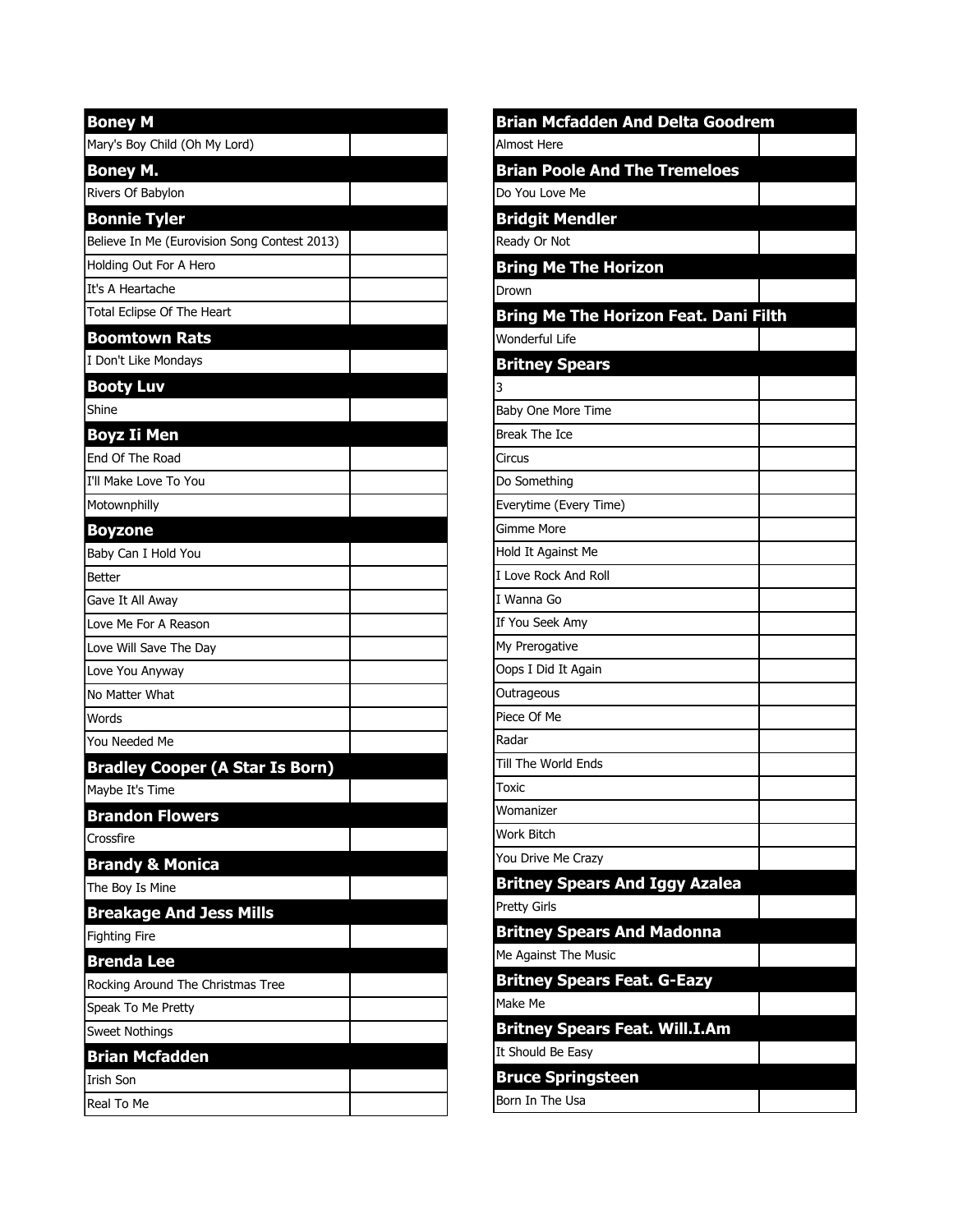| <b>Bruno Mars</b>               |  |
|---------------------------------|--|
| 24K Magic                       |  |
| Gorilla                         |  |
| Grenade                         |  |
| Just The Way You Are (Amazing)  |  |
| Locked Out Of Heaven            |  |
| Marry You                       |  |
| Runaway Baby                    |  |
| That's What I Like              |  |
| The Lazy Song                   |  |
| Treasure                        |  |
| Versace On The Floor            |  |
| When I Was Your Man             |  |
| Young Girls                     |  |
| <b>Bruno Mars Feat. Cardi B</b> |  |
| Finesse (Remix) (Clean)         |  |
| <b>Bryan Adams</b>              |  |
| Everything I Do I Do It For You |  |
| Here I Am                       |  |
| Run To You                      |  |
| Summer Of 69                    |  |
| <b>Bryan Adams And Mel C</b>    |  |
| When You're Gone                |  |
| <b>Bryson Tiller</b>            |  |
| Exchange                        |  |
| <b>Bucks Fizz</b>               |  |
| Making Your Mind Up             |  |
| <b>Buddy Holly</b>              |  |
| Baby I Don't Care               |  |
| Bo Diddley                      |  |
| Brown Eyed Handsome Man         |  |
| It's So Easy                    |  |
| Listen To Me                    |  |
| Not Fade Away                   |  |
| Peggy Sue                       |  |
| Raining In My Heart             |  |
| Rave On                         |  |
| That'll Be The Day              |  |
| Think It Over                   |  |
| True Love Ways                  |  |
| <b>Buggles</b>                  |  |
| Video Killed The Radio Star     |  |

| <b>Burt Bacharach</b>                    |  |
|------------------------------------------|--|
| Raindrops Keep Falling On My Head        |  |
| <b>Busta Rhymes</b>                      |  |
| Whoo-Hah Got You All In Check            |  |
| <b>Busta Rhymes And Linkin Park</b>      |  |
| We Made It                               |  |
| Busta Rhymes Feat. Q-Tip, Kanye West And |  |
| <b>Lil Wayne</b>                         |  |
| <b>Thank You</b>                         |  |
| <b>Busted</b>                            |  |
| 3Am                                      |  |
| Air Hostess                              |  |
| Crashed The Wedding                      |  |
| She Wants To Be Me                       |  |
| Sleeping With The Light On               |  |
| Thunderbirds Are Go                      |  |
| What I Go To School For                  |  |
| Who's David                              |  |
| Year 3000                                |  |
| You Said No                              |  |
| <b>Bwitched</b>                          |  |
| C'est La Vie                             |  |
| <b>Byrds</b>                             |  |
| Mr. Tambourine Man                       |  |
| <b>CJ Lewis</b>                          |  |
| Sweets For My Sweet                      |  |
| <b>Cabaret</b>                           |  |
| Cabaret                                  |  |
| Money Money                              |  |
| <b>Cage The Elephant</b>                 |  |
| Shake Me Down                            |  |
| <b>Calum Scott</b>                       |  |
| Dancing On My Own                        |  |
| Rhythm Inside                            |  |
| You Are The Reason                       |  |
| <b>Calvin Harris</b>                     |  |
| Acceptable In The 80'S                   |  |
| Feel So Close                            |  |
| Flashback                                |  |
| I'm Not Alone                            |  |
| Merrymaking At My Place                  |  |
| My Way                                   |  |
| Ready For The Weekend                    |  |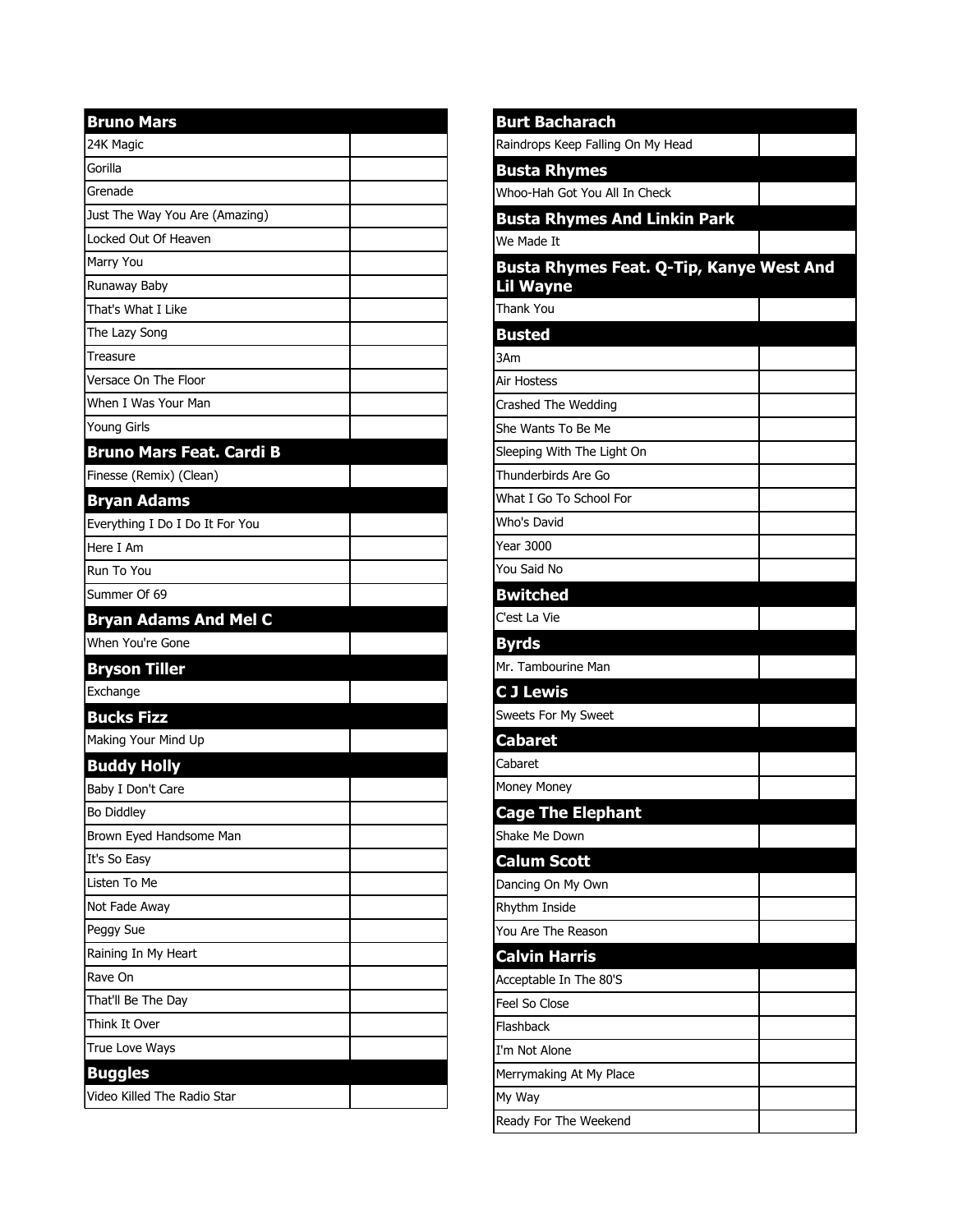| <b>Calvin Harris</b>                                                                 |  |
|--------------------------------------------------------------------------------------|--|
| Summer                                                                               |  |
| The Girls                                                                            |  |
| <b>Calvin Harris &amp; Alesso Feat. Hurts</b>                                        |  |
| Under Control                                                                        |  |
| <b>Calvin Harris &amp; Rihanna</b>                                                   |  |
| This Is What You Came For                                                            |  |
| <b>Calvin Harris And Disciples</b>                                                   |  |
| How Deep Is Your Love                                                                |  |
| <b>Calvin Harris And Ellie Goulding</b>                                              |  |
| I Need Your Love                                                                     |  |
| <b>Calvin Harris And Example</b>                                                     |  |
| We'll Be Coming Back                                                                 |  |
| <b>Calvin Harris And Florence Welch</b>                                              |  |
| <b>Sweet Nothing</b>                                                                 |  |
| <b>Calvin Harris And Kelis</b>                                                       |  |
| Bounce                                                                               |  |
| <b>Calvin Harris And Ne-Yo</b>                                                       |  |
| lLet's Go                                                                            |  |
| <b>Calvin Harris And Tinie Tempah</b>                                                |  |
| Drinking From The Bottle                                                             |  |
| <b>Calvin Harris Feat. Ayah Marar</b>                                                |  |
| Thinking About You                                                                   |  |
| <b>Calvin Harris Feat. Ellie Goulding</b>                                            |  |
| lOutside                                                                             |  |
| <b>Calvin Harris Feat. Frank Ocean And Migos</b>                                     |  |
| Slide                                                                                |  |
| <b>Calvin Harris Feat. Haim</b>                                                      |  |
| Pray To God                                                                          |  |
| <b>Calvin Harris Feat. John Newman</b>                                               |  |
| Blame                                                                                |  |
| <b>Calvin Harris Feat. Pharrell Williams, Katy</b><br><b>Perry And Big Sean</b>      |  |
| Feels                                                                                |  |
| <b>Calvin Harris Feat. Young Thug, Pharrell</b><br><b>Williams And Ariana Grande</b> |  |
| Heatstroke                                                                           |  |
| <b>Camila Cabello</b>                                                                |  |
| Crying In The Club                                                                   |  |
| Never Be The Same                                                                    |  |
| <b>Camila Cabello Feat. Quavo</b>                                                    |  |
| Omg                                                                                  |  |

| Candi Staton                               |  |
|--------------------------------------------|--|
| Young Hearts Run Free                      |  |
| Cardi B                                    |  |
| Bodak Yellow (Money Moves)                 |  |
| Money (Explicit)                           |  |
| <b>Cardi B Feat. 21 Savage</b>             |  |
| Bartier Cardi (Clean)                      |  |
| <b>Cardi B With Bad Bunny And J Balvin</b> |  |
| I Like It (Clean) (Solo For Cardi B Vocal) |  |
| <b>Carl Douglas</b>                        |  |
| Kung Fu Fighting                           |  |
| <b>Carly Rae Jepsen</b>                    |  |
| Call Me Maybe                              |  |
| I Really Like You                          |  |
| Run Away With Me                           |  |
| <b>Carly Simon</b>                         |  |
| Nobody Does It Better                      |  |
| You're So Vain                             |  |
| <b>Carpenters</b>                          |  |
| Close To You                               |  |
| Merry Christmas Darling                    |  |
| Top Of The World                           |  |
| We've Only Just Begun                      |  |
| Yesterday Once More                        |  |
| <b>Carrie Bedingfield</b>                  |  |
| I Wanna Have Your Babies                   |  |
| <b>Carrie Underwood</b>                    |  |
| Before He Cheats                           |  |
| Cowboy Casanova                            |  |
| Good Girl                                  |  |
| I Told You So                              |  |
| Something In The Water                     |  |
| <b>Carrie Underwood Feat. Ludacris</b>     |  |
| The Champion                               |  |
| <b>Cartoons</b>                            |  |
| Witch Doctor                               |  |
| <b>Cascada</b>                             |  |
| Because The Night                          |  |
| Evacuate The Dancefloor                    |  |
| Everytime We Touch                         |  |
| Miracle                                    |  |
| Truly Madly Deeply                         |  |
| What Hurts The Most                        |  |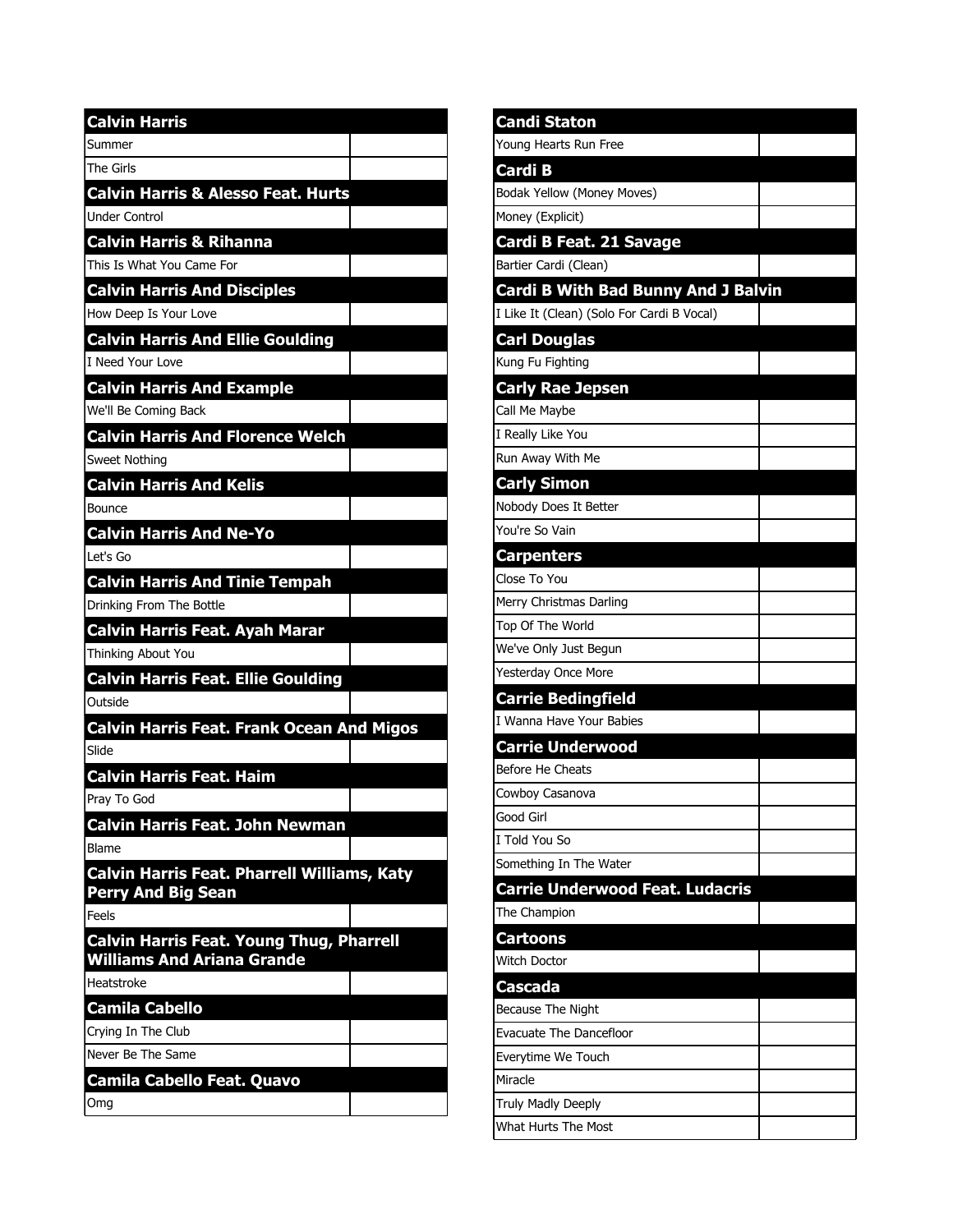| <b>Case &amp; Foxxy Brown</b>                            |  |
|----------------------------------------------------------|--|
| Touch Me, Tease Me                                       |  |
| Cash Cash And Digital Farm Animals Feat.<br><b>Nelly</b> |  |
| Millionaire                                              |  |
| Cash Cash Feat. Bebe Rexha                               |  |
| Take Me Home                                             |  |
| <b>Catfish And The Bottlemen</b>                         |  |
| Outside                                                  |  |
| Soundcheck                                               |  |
| Ce Ce Peniston                                           |  |
| Finally                                                  |  |
| <b>Cee Lo Green</b>                                      |  |
| Forget You                                               |  |
| Tt's Ok                                                  |  |
| <b>Cee Lo Green</b>                                      |  |
| Anyway                                                   |  |
| <b>Celine Dion</b>                                       |  |
| It's All Coming Back To Me Now                           |  |
| Loved Me Back To Life                                    |  |
| My Heart Will Go On                                      |  |
| Think Twice                                              |  |
| <b>Chainsmokers</b>                                      |  |
| Roses                                                    |  |
| <b>Chaka Demus &amp; Pliers</b>                          |  |
| Tease Me                                                 |  |
| <b>Chaka Khan</b>                                        |  |
| Ain't Nobody                                             |  |
| <b>Chance The Rapper Feat. 2 Chainz &amp; Lil</b>        |  |
| <b>Wayne</b><br>No Problem                               |  |
| <b>Charlene Soraia</b>                                   |  |
| Wherever You Will Go                                     |  |
| <b>Charles And Eddie</b>                                 |  |
| Would I Lie To You                                       |  |
| <b>Charles Aznavour</b>                                  |  |
| She                                                      |  |
| <b>Charles Hamilton Feat. Rita Ora</b>                   |  |
| New York Raining                                         |  |
| <b>Charley Pride</b>                                     |  |
| Crystal Chandelier                                       |  |
| <b>Charli Xcx</b>                                        |  |
| Boom Clap                                                |  |

| <b>Charli Xcx</b>                          |  |
|--------------------------------------------|--|
| Boys                                       |  |
| <b>Break The Rules</b>                     |  |
| <b>Charli Xcx Feat. Lil Yachty</b>         |  |
| After The Afterparty                       |  |
| Charli Xcx Feat. Rita Ora                  |  |
| Doing It                                   |  |
| <b>Charli Xcx With Troye Sivan</b>         |  |
| 1999                                       |  |
| <b>Charlie &amp; The Chocolate Factory</b> |  |
| Oompa Loompa                               |  |
| <b>Charlie And The Chocolate Factory</b>   |  |
| Oompa Loompa                               |  |
| <b>Charlie Brown</b>                       |  |
| On My Way                                  |  |
| <b>Charlie Puth</b>                        |  |
| Attention                                  |  |
| Dangerously                                |  |
| One Call Away                              |  |
| <b>Charlie Puth Feat. Meghan Trainor</b>   |  |
| Marvin Gaye                                |  |
| <b>Charlie Puth Feat. Selena Gomez</b>     |  |
| We Don't Talk Anymore                      |  |
| <b>Charlie Rich</b>                        |  |
| Behind Closed Doors                        |  |
| The Most Beautiful Girl In The World       |  |
| <b>Charlotte Church</b>                    |  |
| Call My Name                               |  |
| Crazy Chick                                |  |
| Even God Can't Change The Past             |  |
| Moodswings (To Come At Me Like That)       |  |
| <b>Chas And Dave</b>                       |  |
| Ain't No Pleasing You                      |  |
| Beer Belly                                 |  |
| Gertcha                                    |  |
| London Girls                               |  |
| Margate                                    |  |
| l Rabbit                                   |  |
| Rock And Roll Medley<br>Snooker Loopy      |  |
| Stars Over 45 Medley                       |  |
| Sunshine Of Your Smile                     |  |
| The Diddlum Song                           |  |
|                                            |  |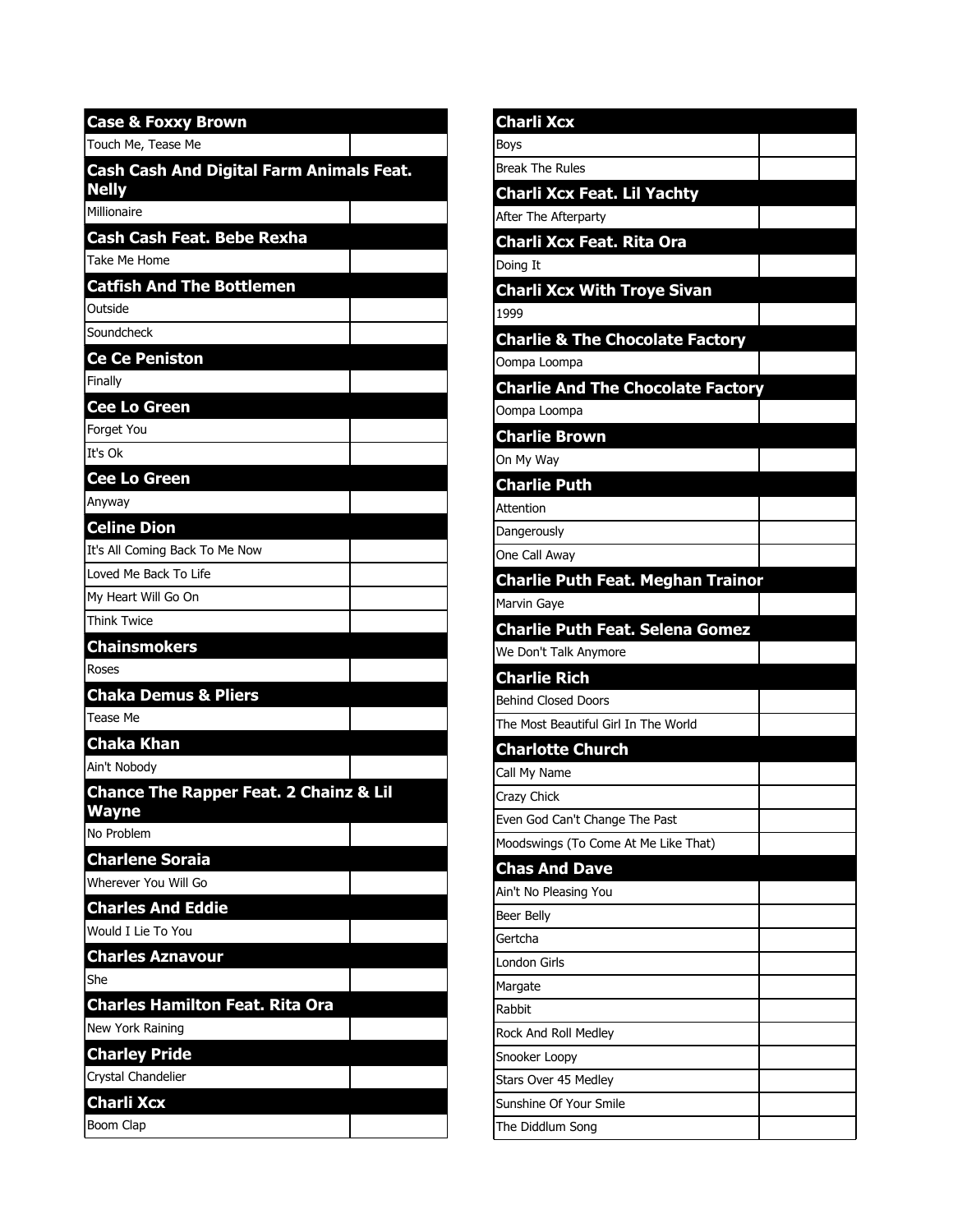| <b>Chas And Dave</b>                      |  |
|-------------------------------------------|--|
| The Sideboard Song                        |  |
| Wallop                                    |  |
| Chase & Status Feat. Louis M^Ttrs         |  |
| Lost & Not Found                          |  |
| <b>Chase And Status And Delilah</b>       |  |
| Time                                      |  |
| <b>Chase And Status And Liam Bailey</b>   |  |
| <b>Blind Faith</b>                        |  |
| <b>Chase And Status And Tinie Tempah</b>  |  |
| Hitz                                      |  |
| <b>Cheat Codes Feat. Demi Lovato</b>      |  |
| No Promises                               |  |
| <b>Cheat Codes X Kris Kross Amsterdam</b> |  |
| Sex                                       |  |
| <b>Cheeky Girls</b>                       |  |
| Cheeky Song (Touch My Bum)                |  |
| The Cheeky Song                           |  |
| <b>Cher</b>                               |  |
| <b>Believe</b>                            |  |
| If I Could Turn Back Time                 |  |
| Shoop Shoop Song                          |  |
| Walking In Memphis                        |  |
| <b>Cher Lloyd</b>                         |  |
| Swagger Jagger                            |  |
| <b>Cher Lloyd And Mike Posner</b>         |  |
| With Ur Love (With Your Love)             |  |
| <b>Cher Lloyd Ft Astro</b>                |  |
| Want U Back                               |  |
| <b>Cheryl</b>                             |  |
| Call My Name                              |  |
| I Don't Care                              |  |
| Love Made Me Do It (Clean)                |  |
| Only Human                                |  |
| <b>Cheryl Cole</b>                        |  |
| Fight For This Love                       |  |
| Parachute                                 |  |
| Promise This                              |  |
| The Flood                                 |  |
| Under The Sun                             |  |
| <b>Cheryl Cole And Will I Am</b>          |  |
| Words                                     |  |

| <b>Cheryl Cole Feat. Tinie Tempah</b> |  |
|---------------------------------------|--|
| Crazy Stupid Love                     |  |
| <b>Chesney Hawkes</b>                 |  |
| The One And Only                      |  |
| <b>Chess</b>                          |  |
| I Know Him So Well                    |  |
| <b>Chicago</b>                        |  |
| All That Jazz                         |  |
| Razzle Dazzle                         |  |
| When Your Good To Mama                |  |
| <b>Chicane And Tom Jones</b>          |  |
| Stoned In Love                        |  |
| <b>Chico</b>                          |  |
| It's Chico Time                       |  |
| <b>Chiddy Bang</b>                    |  |
| Ray Charles                           |  |
| <b>Chiffons</b>                       |  |
| He's So Fine                          |  |
| <b>Childish Gambino</b>               |  |
| Redbone                               |  |
| <b>Childrens</b>                      |  |
| B-I-N-G-O (Bingo)                     |  |
| Chipmunk                              |  |
| Diamond Rings                         |  |
| Oopsy Daisy                           |  |
| <b>Chipmunk And Chris Brown</b>       |  |
| Champion                              |  |
| <b>Chipmunk And Esmee Denters</b>     |  |
| Until You Were Gone                   |  |
| <b>Chipmunk And Keri Hilson</b>       |  |
| In The Air                            |  |
| <b>Chipmunk And Talay Riley</b>       |  |
| Look For Me                           |  |
| <b>Chipmunk And Trey Songz</b>        |  |
| Take Off                              |  |
| <b>Chitty Chitty Bang Bang</b>        |  |
| Chitty Chitty Bang Bang               |  |
| Truly Scrumptious                     |  |
| <b>Chris Brown</b>                    |  |
| Crawl                                 |  |
| Don't Wake Me Up                      |  |
| Fine China                            |  |
| Forever                               |  |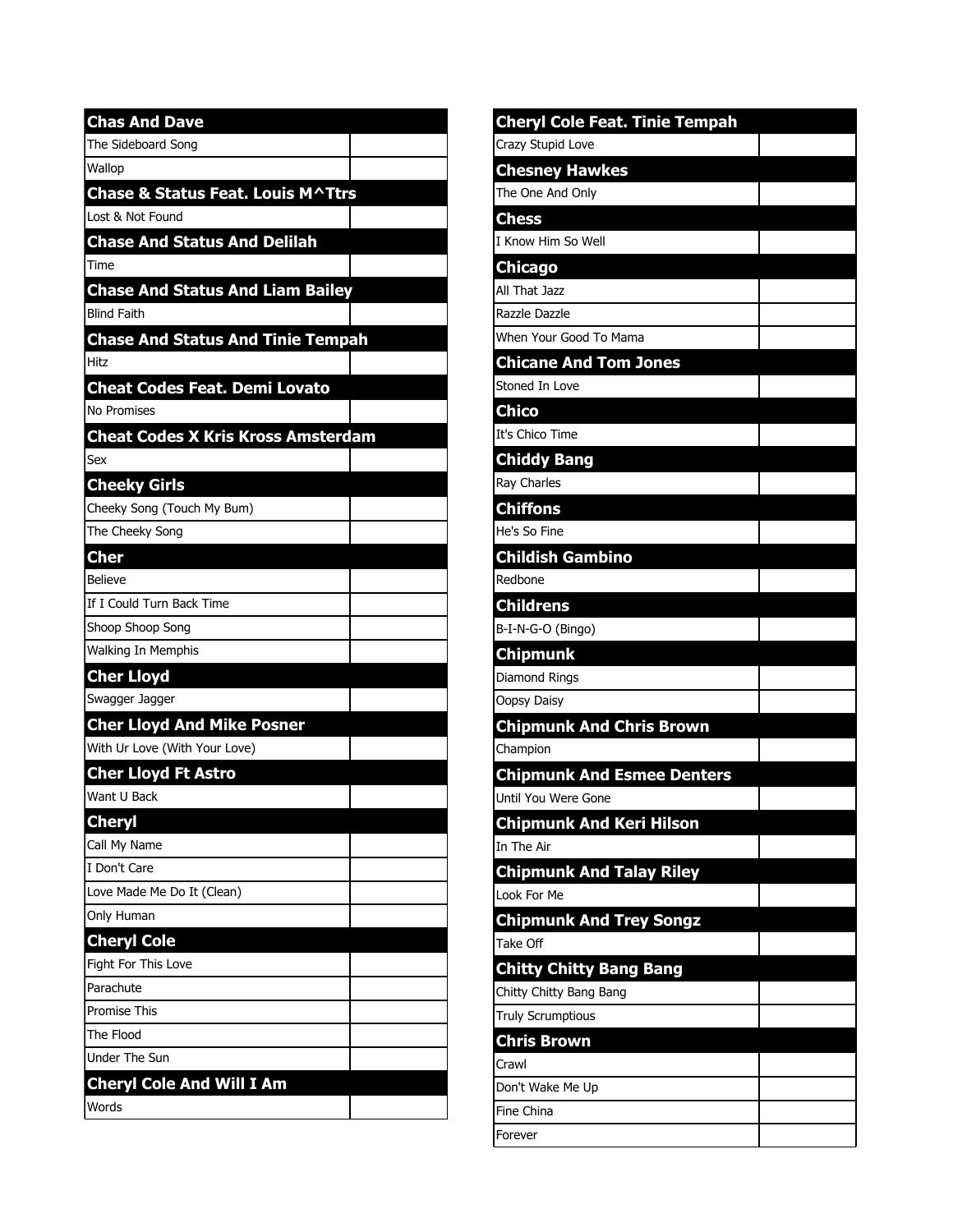| <b>Chris Brown</b>                                              |  |
|-----------------------------------------------------------------|--|
| Questions                                                       |  |
| Run It                                                          |  |
| Turn Up The Music                                               |  |
| Ιx                                                              |  |
| Yeah 3X                                                         |  |
| <b>Chris Brown And Justin Bieber</b>                            |  |
| Next 2 You                                                      |  |
| <b>Chris Brown And T Pain</b>                                   |  |
| <b>Kiss Kiss</b>                                                |  |
| <b>Chris Brown And Tyga</b>                                     |  |
| Ayo                                                             |  |
| <b>Chris Brown Feat. Drake</b>                                  |  |
| No Guidance (Duet Version) (Clean)                              |  |
| <b>Chris Brown Feat. Lil Wayne And French</b><br><b>Montana</b> |  |
| Loyal                                                           |  |
| <b>Chris Brown Feat. Usher And Gucci Mane</b>                   |  |
| Party                                                           |  |
| <b>Chris Cornell</b>                                            |  |
| You Know My Name                                                |  |
| <b>Chris De Burgh</b>                                           |  |
| A Spaceman Came Travelling                                      |  |
| Lady In Red                                                     |  |
| <b>Chris Farlowe</b>                                            |  |
| Out Of Time                                                     |  |
| <b>Chris Malinchak</b>                                          |  |
| So Good To Me                                                   |  |
| <b>Chris Rea</b>                                                |  |
| Driving Home For Christmas                                      |  |
| <b>Christina Aguilera</b>                                       |  |
| Ain't No Other Man                                              |  |
| Beautiful                                                       |  |
| Candyman                                                        |  |
| Can't Hold Us Down                                              |  |
| Fighter                                                         |  |
| Genie In A Bottle                                               |  |
| Hurt                                                            |  |
| Keeps Getting Better                                            |  |
| Not Myself Tonight                                              |  |
| The Voice Within                                                |  |
| Your Body                                                       |  |

| <b>Christina Aguilera &amp; Missy Elliott</b> |  |
|-----------------------------------------------|--|
| Car Wash                                      |  |
| <b>Christina Aguilera And Blake Shelton</b>   |  |
| Just A Fool                                   |  |
| <b>Christina Aguilera And Missy Elliott</b>   |  |
| Car Wash                                      |  |
| Christina Aguilera, Lil' Kim Mya And Pink     |  |
| Lady Marmalade (Moulin Rouge)                 |  |
| <b>Christina Milian</b>                       |  |
| Dip It Low                                    |  |
| When You Look At Me                           |  |
| <b>Christina Milian And Joe Budden</b>        |  |
| Whatever You Want                             |  |
| <b>Christina Milian And Young Jeezy</b>       |  |
| Say I                                         |  |
| <b>Christina Perri</b>                        |  |
| Human                                         |  |
| Jar Of Hearts                                 |  |
| <b>Christina Perri</b>                        |  |
| A Thousand Years                              |  |
| <b>Christine &amp; The Queens</b>             |  |
| <b>Tilted</b>                                 |  |
| <b>Christmas</b>                              |  |
| Jingle Bells                                  |  |
| Oh Holy Night                                 |  |
| Rudolph The Red Nosed Reindeer                |  |
| Silent Night                                  |  |
| We Wish You A Merry Christmas                 |  |
| <b>Chubby Checker</b>                         |  |
| Let's Twist Again                             |  |
| <b>Chuck Berry</b>                            |  |
| Ce La Vie (You Never Can Tell)                |  |
| Johnny B Goode                                |  |
|                                               |  |
| My Ding-A-Ling                                |  |
| No Particular Place To Go                     |  |
| Reeling And Rocking                           |  |
| Roll Over Beethoven                           |  |
| Sweet Little Sixteen                          |  |
| Chumbawamba                                   |  |
| Tubthumping                                   |  |
| <b>Ciara And Justin Timberlake</b>            |  |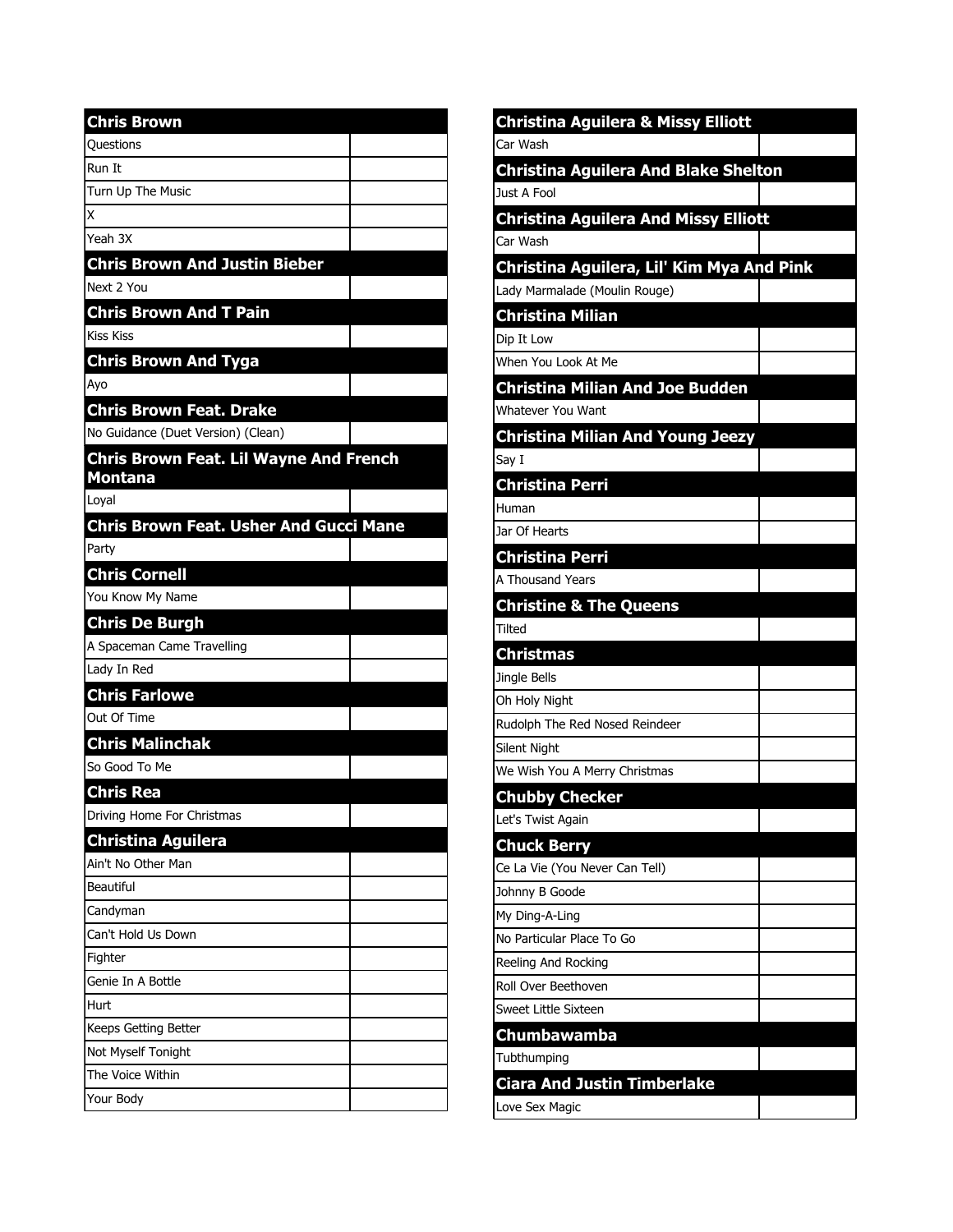| <b>Ciara And Petey Pablo</b>                       |  |
|----------------------------------------------------|--|
| My Goodies                                         |  |
| Cilla Black                                        |  |
| Anyone Who Had A Heart                             |  |
| You're My World                                    |  |
| Cinderella                                         |  |
| A Dream Is A Wish Your Heart Makes                 |  |
| Bibbidi Bobbidi Boo                                |  |
| Bibbidi Bobbidi Boo                                |  |
| <b>Clarence 'Frogman' Henry</b>                    |  |
| But I Do (I Don't Know Why I Love You)             |  |
| <b>Clash</b>                                       |  |
| Should I Stay Or Should I Go                       |  |
| <b>Clean Bandit</b>                                |  |
| Stronger                                           |  |
| Clean Bandit Feat. Jess Glynne                     |  |
| Rather Be                                          |  |
| Real Love                                          |  |
| Clean Bandit Feat. Louisa Johnson                  |  |
| Tears                                              |  |
| <b>Clean Bandit Feat. Marina And Luis Fonsi</b>    |  |
| Baby                                               |  |
|                                                    |  |
| <b>Clean Bandit Feat. Sean Paul And Anne-Marie</b> |  |
| Rockabye                                           |  |
| <b>Clean Bandit Feat. Sharna Bass</b>              |  |
| Extraordinary                                      |  |
| <b>Clean Bandit Feat. Zara Larsson</b>             |  |
| Symphony                                           |  |
| <b>Clean Bandit Ft. Sean Paul &amp; Anne-Marie</b> |  |
| Rockabye (Female Solo)                             |  |
| <b>Cliff Richard</b>                               |  |
| 21St Century Christmas                             |  |
| <b>Bachelor Boy</b>                                |  |
| Congratulations                                    |  |
| Devil Woman                                        |  |
| Do You Wanna Dance                                 |  |
| In The Country                                     |  |
| Living Doll                                        |  |
| Miss You Nights                                    |  |
| Mistletoe And Wine                                 |  |
| Move It                                            |  |
| Summer Holiday                                     |  |

| <b>Cliff Richard</b>          |  |
|-------------------------------|--|
| The Next Time                 |  |
| The Young Ones                |  |
| We Don't Talk Anymore         |  |
| <b>Colbie Caillat</b>         |  |
| <b>Bubbly</b>                 |  |
| <b>Coldplay</b>               |  |
| A Sky Full Of Stars           |  |
| Adventure Of A Lifetime       |  |
| <b>Atlas</b>                  |  |
| Charlie Brown                 |  |
| Clocks                        |  |
| Everglow                      |  |
| Every Teardrop Is A Waterfall |  |
| <b>Fix You</b>                |  |
| Hurts Like Heaven             |  |
| Hymn For The Weekend          |  |
| Hypnotized                    |  |
| Life In Technicolour Ii       |  |
| Lost                          |  |
| Magic                         |  |
| Miracles                      |  |
| Paradise                      |  |
| <b>Scientist</b>              |  |
| Speed Of Sound                |  |
| Strawberry Swing              |  |
| Talk                          |  |
| The Hardest Part              |  |
| <b>Violet Hill</b>            |  |
| Viva La Vida                  |  |
| Yellow                        |  |
| Coldplay & Big Sean           |  |
| Miracles (Someone Special)    |  |
| <b>Coldplay And Rihanna</b>   |  |
| Princess Of China             |  |
| <b>Comic Relief</b>           |  |
| Islands In The Stream         |  |
| <b>Commitments</b>            |  |
| Do Right Woman Do Right Man   |  |
| Gimme Some Loving             |  |
| In The Midnight Hour          |  |
| Mr Pitiful                    |  |
| <b>Mustang Sally</b>          |  |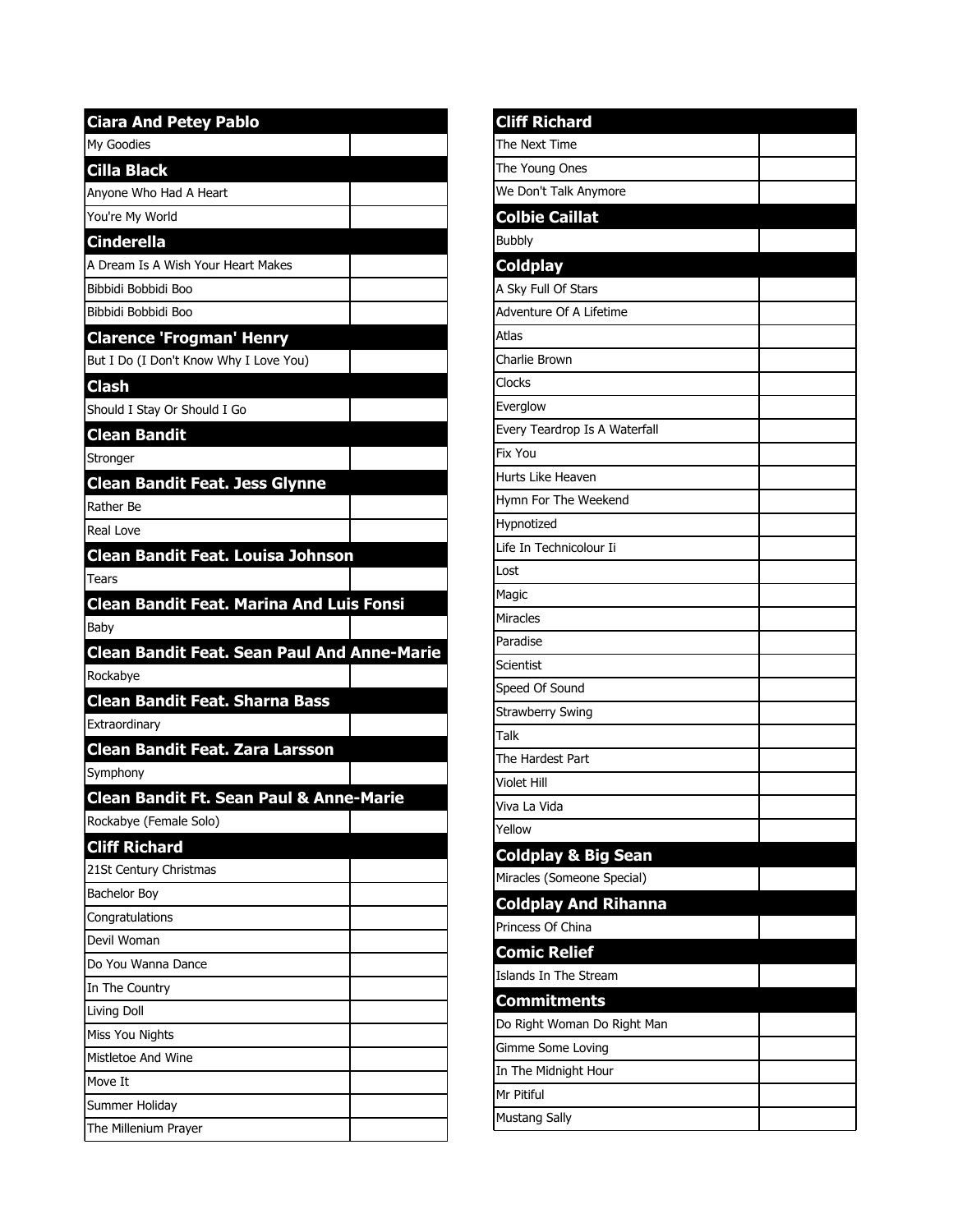| <b>Commitments</b>             |  |
|--------------------------------|--|
| Try A Little Tenderness        |  |
| <b>Commodores</b>              |  |
| Easy                           |  |
| Three Times A Lady             |  |
| <b>Communards</b>              |  |
| Don't Leave Me This Way        |  |
| <b>Conchita Wurst</b>          |  |
| Rise Like A Phoenix            |  |
| <b>Connie Francis</b>          |  |
| Carolina Moon                  |  |
| Lipstick On Your Collar        |  |
| <b>Stupid Cupid</b>            |  |
| Who's Sorry Now                |  |
| <b>Conor Maynard</b>           |  |
| Can't Say No                   |  |
| R U Crazy                      |  |
| <b>Talking About</b>           |  |
| Vegas Girl                     |  |
| <b>Conor Maynard And Ne-Yo</b> |  |
| <b>Turn Around</b>             |  |
| <b>Conor Maynard And Wiley</b> |  |
| Animal                         |  |
| <b>Conway Twitty</b>           |  |
| It's Only Make Believe         |  |
| <b>Coolio</b>                  |  |
| Gangsta's Paradise             |  |
| <b>Corinne Bailey Rae</b>      |  |
| Like A Star                    |  |
| Put Your Records On            |  |
| <b>Trouble Sleeping</b>        |  |
| Cornershop                     |  |
| Brimful Of Asha                |  |
| <b>Corrs</b>                   |  |
| Angel                          |  |
| <b>Counting Crows</b>          |  |
| Accidentally In Love           |  |
| <b>Courteeners</b>             |  |
| You Overdid It Doll            |  |
| <b>Cover Drive</b>             |  |
| Lick Ya Down                   |  |
| <b>Sparks</b>                  |  |

| Coverdrive                          |  |
|-------------------------------------|--|
| Twilight                            |  |
| <b>Craig David</b>                  |  |
| Change My Love                      |  |
| Fill Me In                          |  |
| One More Time                       |  |
| Seven Days                          |  |
| <b>Walking Away</b>                 |  |
| World Filled With Love              |  |
| <b>Craig David And Sigala</b>       |  |
| Ain't Giving Up                     |  |
| <b>Craig David And Sting</b>        |  |
| Rise And Fall                       |  |
| <b>Craig David X Big Narstie</b>    |  |
| When The Bassline Drops             |  |
| <b>Cranberries</b>                  |  |
| Zombie                              |  |
| <b>Crazy Frog</b>                   |  |
| Axel F                              |  |
| Last Christmas                      |  |
| <b>Creedence Clearwater Revival</b> |  |
| <b>Bad Moon Rising</b>              |  |
| Proud Mary                          |  |
| <b>Crusaders</b>                    |  |
| <b>Street Life</b>                  |  |
| <b>Crystal Gayle</b>                |  |
| Don't It Make My Brown Eyes Blue    |  |
| <b>Crystal Waters</b>               |  |
| Gypsy Woman (She's Homeless)        |  |
| <b>Culture Club</b>                 |  |
| Do You Really Want To Hurt Me       |  |
| Karma Chameleon                     |  |
| <b>Cutting Crew</b>                 |  |
| I Just Died In Your Arms            |  |
| <b>Cyndi Lauper</b>                 |  |
| Girls Just Wanna Have Fun           |  |
| <b>Time After Time</b>              |  |
| <b>True Colours</b>                 |  |
| <b>Cypress Hill</b>                 |  |
| Insane In The Brain                 |  |
| <b>D</b> Ream                       |  |
| Things Can Only Get Better          |  |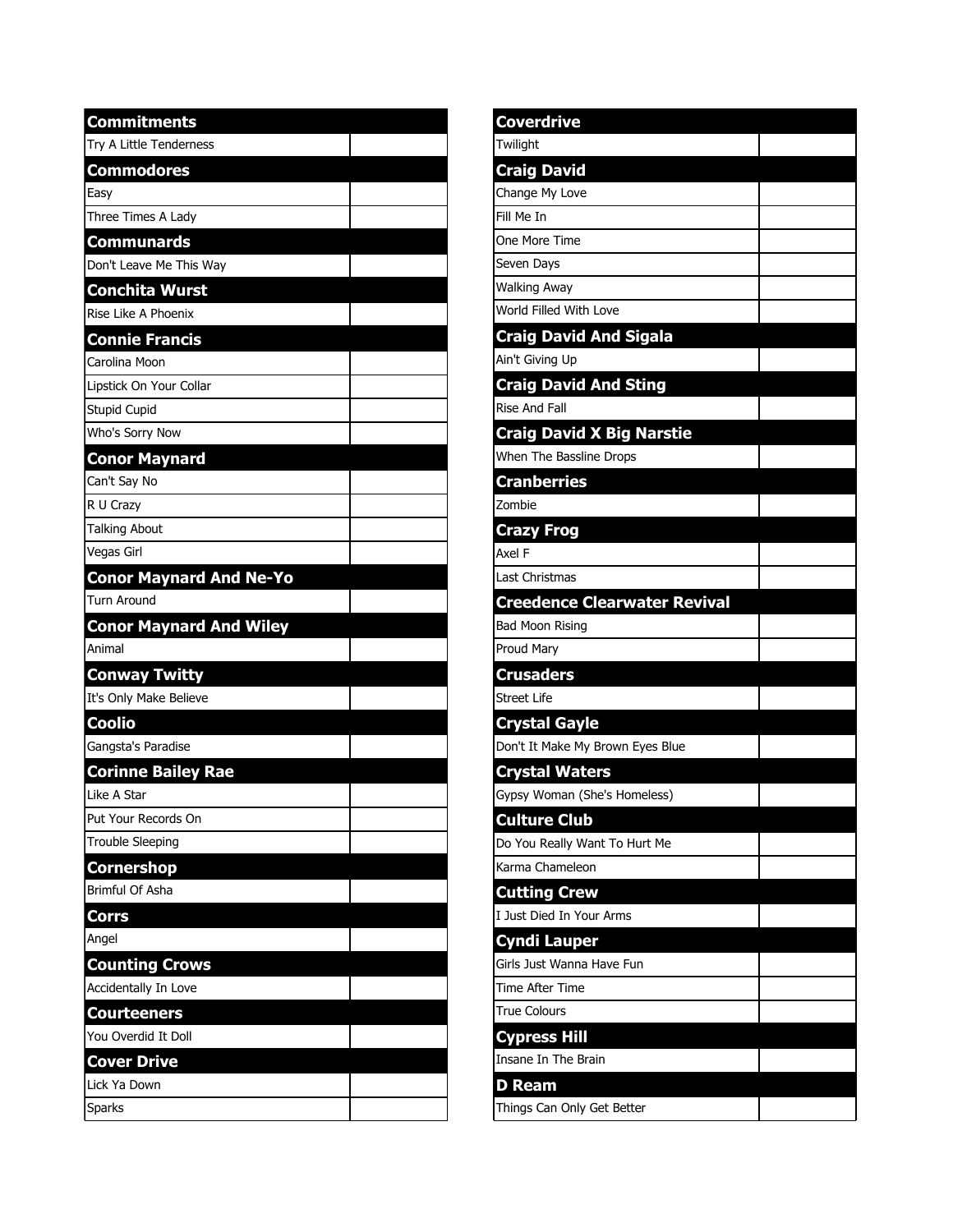| D.R.A.M. Feat. Lil Yachty                  |
|--------------------------------------------|
| <b>Broccoli</b>                            |
| $D-12$                                     |
| My Band (Explicit)                         |
| D4I                                        |
| Laffy Taffy                                |
| <b>Daft Punk</b>                           |
| Get Lucky                                  |
| <b>Daft Punk Feat. Pharrell Williams</b>   |
| Lose Yourself To Dance                     |
| <b>Daisy Dares You And Chipmunk</b>        |
| Number One Enemy                           |
| <b>Damian Marley</b>                       |
| Welcome To Jamrock                         |
| Dan Mcgrath And Josh Phillips (Feat. Carol |
| <b>Kenyon And Tommy Blaze)</b>             |
| Let's Go Dancing                           |
| <b>Daniel Bedingfield</b>                  |
| Friday                                     |
| Gotta Get Through This                     |
| If You're Not The One                      |
| Nothing Hurts Like Love                    |
| The Way                                    |
| Wrap My Words Around You                   |
| <b>Daniel Merriweather</b>                 |
| Impossible                                 |
| Red                                        |
| <b>Daniel Merriweather And Wale</b>        |
| Change                                     |
| <b>Daniel Powter</b>                       |
| <b>Bad Day</b>                             |
| <b>Dannii Minogue</b>                      |
| So Under Pressure                          |
| <b>Danny Williams</b>                      |
| Moon River                                 |
| Dappy                                      |
| No Regrets                                 |
| Dappy Ft Brian May                         |
| Rock Star                                  |
| <b>Darius</b>                              |
| Kinda Love                                 |
| <b>Darkness</b>                            |
| Christmas Time (Don't Let The Bells End)   |

| <b>Darkness</b>                             |  |
|---------------------------------------------|--|
| I Believe In A Thing Called Love            |  |
| Is It Just Me                               |  |
| Love Is Only A Feeling                      |  |
| One Way Ticket To Hell And Back             |  |
| <b>Daughtry</b>                             |  |
| What About Now                              |  |
| <b>Dave Clark Five</b>                      |  |
| Glad All Over                               |  |
| <b>Dave Dee Dozy</b>                        |  |
| Bend It                                     |  |
| The Legend Of Xanadu                        |  |
| <b>Dave Stewart And Barbara Gaskin</b>      |  |
| It's My Party                               |  |
| <b>David Bowie</b>                          |  |
| Let's Dance                                 |  |
| <b>Space Oddity</b>                         |  |
| Starman                                     |  |
| Where Are We Now                            |  |
| <b>David Bowie And Bing Crosby</b>          |  |
| Peace On Earth (Little Drummer Boy)         |  |
| <b>David Essex</b>                          |  |
| Gonna Make You A Star                       |  |
| Hold Me Close                               |  |
| <b>David Gilmour</b>                        |  |
| Rattle That Lock                            |  |
| <b>David Gray</b>                           |  |
| Babylon                                     |  |
| One I Love                                  |  |
| Sail Awav                                   |  |
| <b>David Guetta And Akon</b>                |  |
| Sexy Bitch                                  |  |
| David Guetta And Chris Brown And Lil Wayne  |  |
| I Can Only Imagine                          |  |
| David Guetta And Chris Wills And Fergie And |  |
| Lmfao<br>Getting Over You                   |  |
| David Guetta And Flo Rida And Nicki Minaj   |  |
| Where Them Girls At                         |  |
| <b>David Guetta And Kelly Rowland</b>       |  |
| When Love Takes Over                        |  |
| David Guetta And Ne Yo And Akon             |  |
| Play Hard                                   |  |
|                                             |  |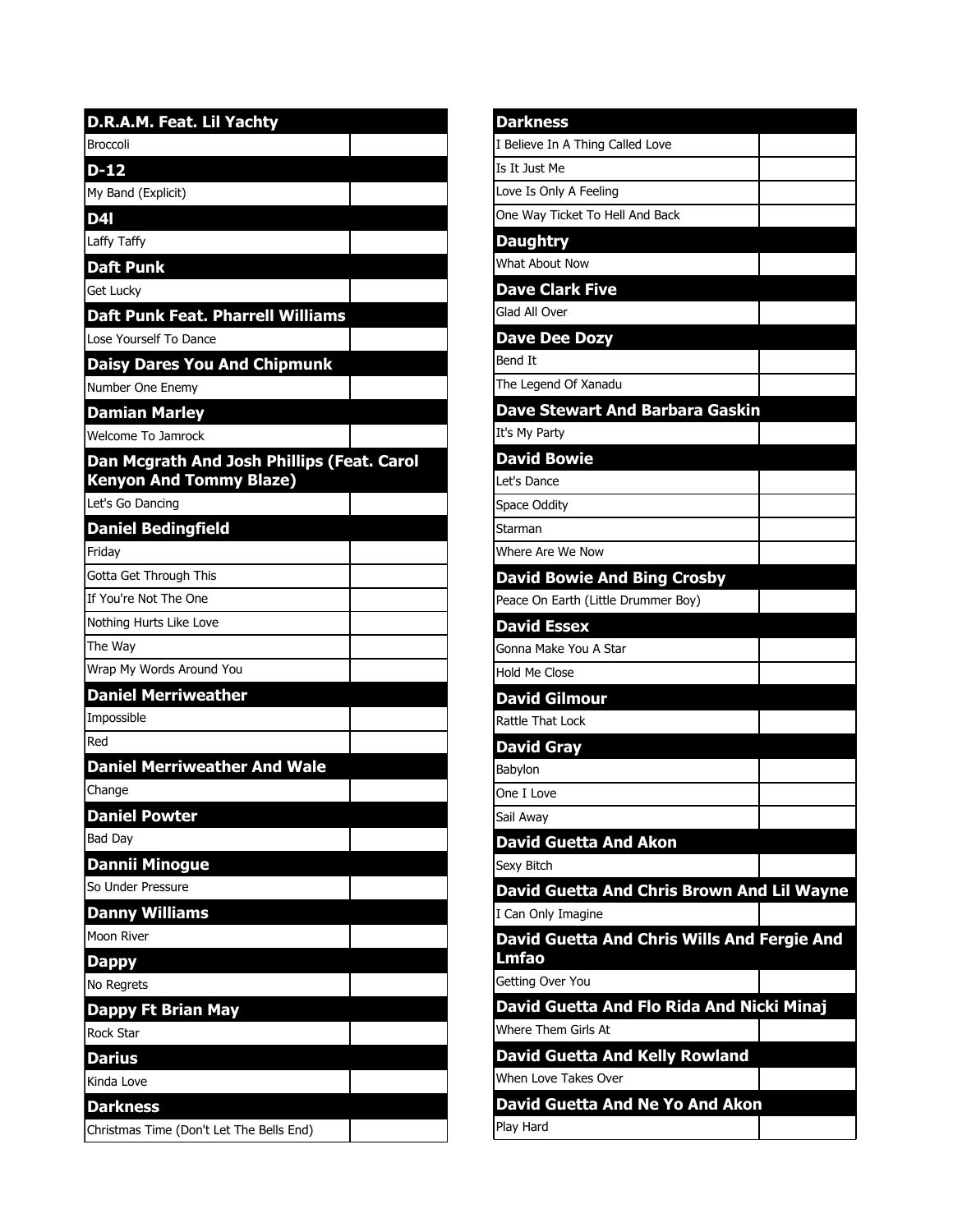| <b>David Guetta And Rihanna</b>                |
|------------------------------------------------|
| Who's That Chick                               |
| <b>David Guetta And Sia</b>                    |
| She Wolf (Falling Into Pieces)                 |
| <b>David Guetta And Taio Cruz And Ludacris</b> |
| Little Bad Girl                                |
| <b>David Guetta And Taped Rai</b>              |
| Just One Last Time                             |
| <b>David Guetta And Usher</b>                  |
| Without You                                    |
| David Guetta Feat. Emeli Sande                 |
| What I Did For Love                            |
| David Guetta Feat. Nicki Minaj & Afrojack      |
| Hey Mama                                       |
| David Guetta Feat. Nicki Minaj And Lil Wayne   |
| Light My Body Up                               |
| David Guetta Feat. Sam Martin                  |
| Dangerous                                      |
| Lovers On The Sun                              |
| <b>David Guetta Feat. Zara Larsson</b>         |
| This One's For You                             |
| David Guetta Ft Nicki Minaj                    |
| Turn Me On                                     |
| <b>David Guetta Ft Sia</b>                     |
| Titanium                                       |
| David Guetta Ft Sia & Fetty Wap                |
| Bang My Head                                   |
| David Guetta Ft. Justin Bieber                 |
| 2U                                             |
| <b>David Guetta Vs The Egg</b>                 |
| Love Don't Let Me Go                           |
| David Jordan                                   |
| Move On                                        |
| Sun Goes Down                                  |
| <b>David Soul</b>                              |
| Don't Give Up On Us                            |
| <b>David Zowie</b>                             |
| House Every Weekend                            |
| <b>Dawin Feat. Silento</b>                     |
| Dessert (Remix)                                |
| Dawn                                           |
| Knock Three Times                              |

| <b>Dawn Pen</b>                                        |  |
|--------------------------------------------------------|--|
| You Don't Love Me                                      |  |
| <b>Daya</b>                                            |  |
| <b>Hide Away</b>                                       |  |
| Sit Still Look Pretty                                  |  |
| D'banj                                                 |  |
| <b>Oliver Twist</b>                                    |  |
| <b>Deacon Blue</b>                                     |  |
| Dignity                                                |  |
| <b>Dead Or Alive</b>                                   |  |
| You Spin Me Round (Like A Record)                      |  |
| <b>Dean Martin</b>                                     |  |
| Ain't That A Kick In The Head                          |  |
| Everybody Loves Somebody                               |  |
| It's Beginning To Look A Lot Like Christmas            |  |
| Little Ole Wine Drinker Me                             |  |
| That's Amore                                           |  |
| <b>Deep Blue Something</b>                             |  |
| Breakfast At Tiffany's                                 |  |
| <b>Delilah</b>                                         |  |
| Go                                                     |  |
| Demi Lovato                                            |  |
|                                                        |  |
| Body Say                                               |  |
| Confident                                              |  |
| Cool For The Summer                                    |  |
| <b>Heart Attack</b>                                    |  |
| La La Land                                             |  |
| Skyscraper                                             |  |
| Sorry Not Sorry                                        |  |
| Stone Cold                                             |  |
| Tell Me You Love Me                                    |  |
| <b>Demi Lovato And Joe Jonas</b>                       |  |
| This Is Me                                             |  |
| <b>Deorro X Chris Brown</b>                            |  |
| Five More Hours                                        |  |
| <b>Derek And The Dominoes</b>                          |  |
| Layla                                                  |  |
| <b>Desiigner</b>                                       |  |
| Panda                                                  |  |
| <b>Desmond Dekker And The Aces</b>                     |  |
| 007 (Shanty Town)                                      |  |
| <b>Israelites</b><br>You Can Get It If You Really Want |  |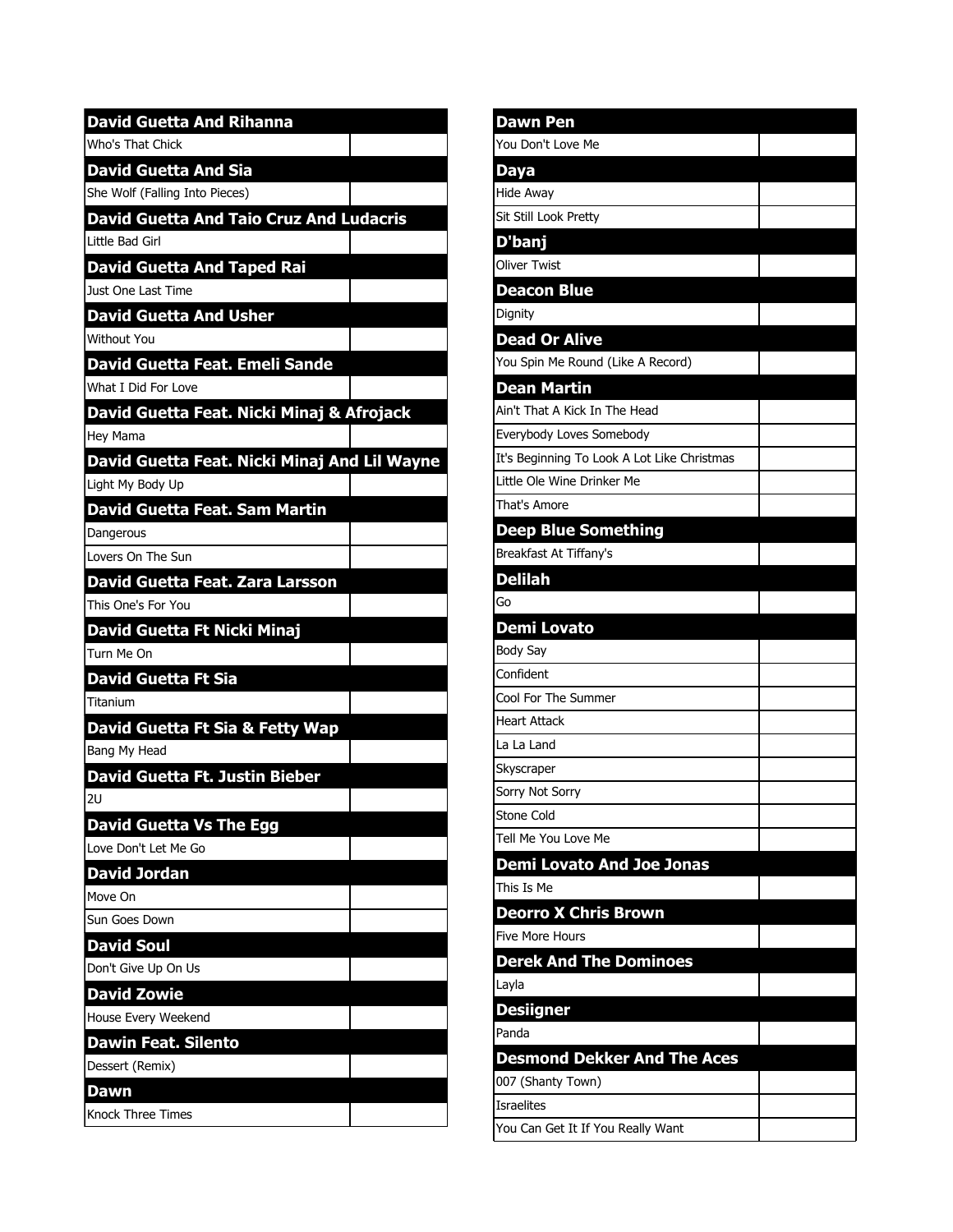| <b>Destiny's Child</b>                                   |
|----------------------------------------------------------|
| <b>Bills Bills Bills</b>                                 |
| Cater 2 U                                                |
| Girl                                                     |
| Independent Women Part 1                                 |
| Lose My Breath                                           |
| Say My Name                                              |
| Soldier                                                  |
| Stand Up For Love                                        |
| Survivor                                                 |
| <b>Detroit Spinners</b>                                  |
| Working My Way Back To You                               |
| <b>Dev And The Cataracs</b>                              |
| <b>Bass Down Low</b>                                     |
| <b>Devlin And Ed Sheeran</b>                             |
| Watchtower                                               |
| <b>Devlin And Labrinth</b>                               |
| Let It Go                                                |
| Dexy's Midnight Runners And The Emerald                  |
| <b>Express</b>                                           |
| Come On Eileen                                           |
| <b>Diana Ross</b>                                        |
| Ain't No Mountain High Enough                            |
| Chain Reaction                                           |
| Do You Know Where You're Going To                        |
| I'm Still Waiting                                        |
| Why Do Fools Fall In Love                                |
| <b>Diana Ross And Lionel Richie</b>                      |
| <b>Endless Love</b>                                      |
| <b>Diana Vickers</b>                                     |
| My Wicked Heart                                          |
| Once                                                     |
| <b>Diddy</b>                                             |
| Dirty Money And Skylar Grey - Coming Home<br>(Male Solo) |
| <b>Dido</b>                                              |
| All You Want                                             |
| Don't Leave Home                                         |
| Here With Me                                             |
| Life For Rent                                            |
| Sand In My Shoes                                         |
| Thank You                                                |
| The Hunter                                               |
| White Flag                                               |

| <b>Dion And The Belmonts</b>                        |  |
|-----------------------------------------------------|--|
| Runaround Sue                                       |  |
| Teenager In Love                                    |  |
| The Wanderer                                        |  |
| <b>Dionne Bromfield And Diggy Simmons</b>           |  |
| Yeah Right                                          |  |
| <b>Dionne Warwick</b>                               |  |
| Walk On By                                          |  |
| <b>Diplo And Sleepy Tom</b>                         |  |
| Be Right There                                      |  |
| <b>Dire Straits</b>                                 |  |
| <b>Brothers In Arms</b>                             |  |
| Money For Nothing                                   |  |
| Romeo And Juliet                                    |  |
| Sultans Of Swing                                    |  |
| Twisting By The Pool                                |  |
| Walk Of Life                                        |  |
| <b>Dirty Pretty Things</b><br>Bang Bang You're Dead |  |
|                                                     |  |
| <b>Disciples</b><br>On My Mind                      |  |
| <b>Disclosure And Sam Smith</b>                     |  |
| Latch                                               |  |
| <b>Disclosure Feat. Alunageorge</b>                 |  |
| <b>White Noise</b>                                  |  |
| <b>Disclosure Feat. Gregory Porter</b>              |  |
| <b>Holding On</b>                                   |  |
| <b>Disclosure Feat. Lorde</b>                       |  |
| Magnets                                             |  |
| <b>Disclosure Feat. Sam Smith</b>                   |  |
| Omen                                                |  |
| <b>Disclosure Ft Eliza Doolittle</b>                |  |
| You & Me                                            |  |
| <b>Disturbed</b>                                    |  |
| The Sound Of Silence                                |  |
| <b>Dizzee Rascal</b>                                |  |
| <b>Bassline Junkie</b>                              |  |
| Dirtee Disco                                        |  |
| Holiday                                             |  |
| <b>Dizzee Rascal And Armand Van Helden</b>          |  |
| <b>Bonkers</b>                                      |  |
| <b>Dizzee Rascal And Calvin Harris And Chrome</b>   |  |
| Dance Wiv Me                                        |  |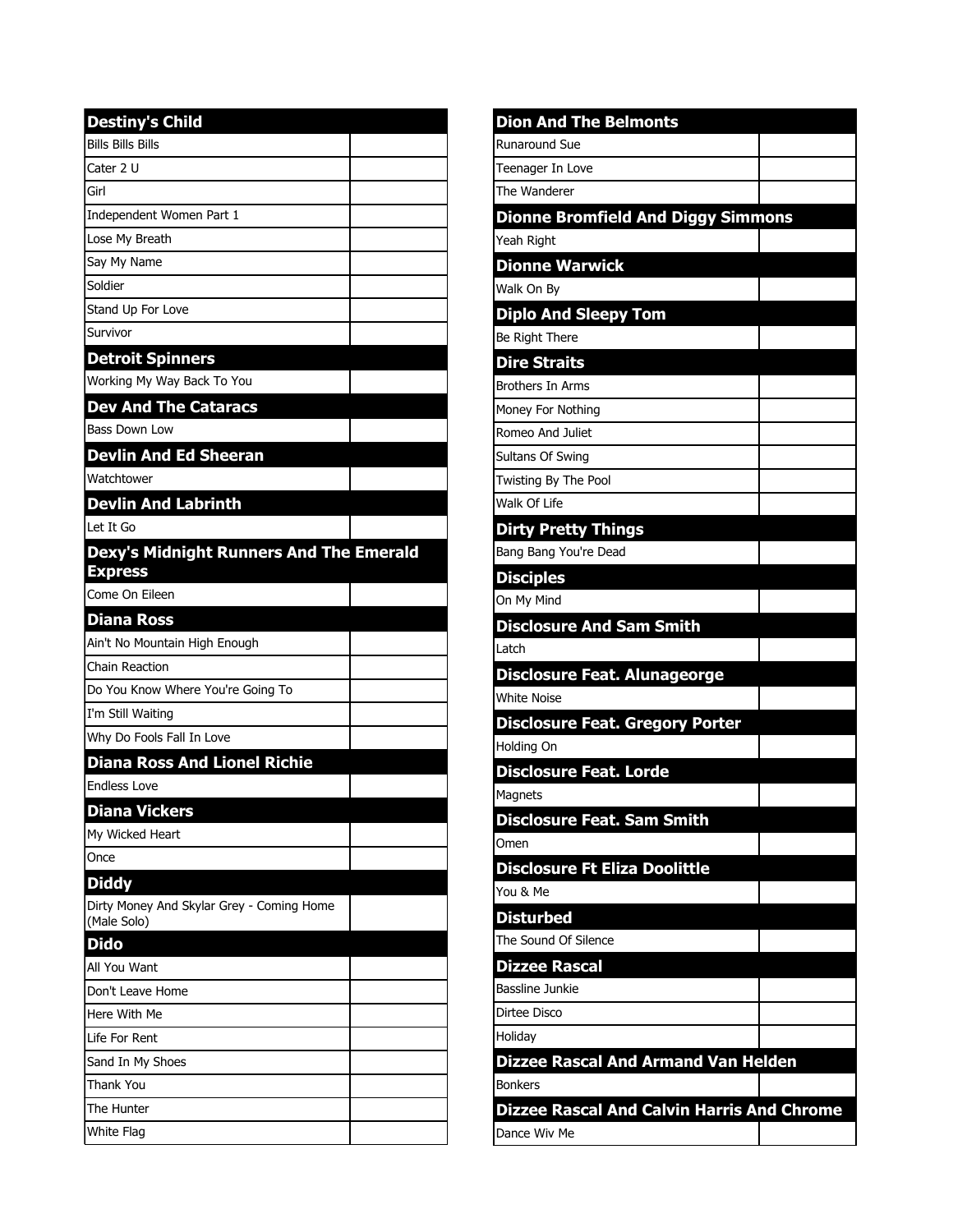| <b>Dizzee Rascal Feat. Robbie Williams</b>   | Dj S              |
|----------------------------------------------|-------------------|
| Goin' Crazy                                  | Heave             |
| <b>Dizzee Rascal Feat. Will.I.Am</b>         | Dj S              |
| Something Really Bad                         | Middle            |
| <b>Dizzee Rascal Ft Pepper</b>               | Dj S              |
| Scream                                       | Let M             |
| Dj Casper                                    | <b>Dnc</b>        |
| <b>Cha Cha Slide</b>                         | Cake              |
| <b>Dj Fresh And Dizzee Rascal</b>            | Tooth             |
| The Power                                    | Dob               |
| <b>Dj Fresh And Sian Evans</b>               | Drift /           |
| Louder                                       | <b>Doc</b>        |
| Dj Fresh Feat. Ella Eyre                     | Spirit            |
| Gravity                                      | <b>Doll</b>       |
| Dj Fresh Ft Ravaughn                         | I Will            |
| The Feeling                                  | Jolene            |
| Dj Fresh Ft Rita Ora                         | Nine <sup>-</sup> |
| Hot Right Now                                | Doll              |
| Dj Fresh Vs Jay Fay                          | Islanc            |
| Dibby Dibby Sound                            | Don               |
| Dj Fresh Vs Tc                               | 3 Nigh            |
| Make U Bounce                                | Don               |
| Dj Jazzy Jeff & The Fresh Prince             | Leath             |
| Boom Shake The Room                          | Don               |
| Dj Jazzy Jeff And The Fresh Prince           | Ameri             |
| Boom Shake The Room                          | Cryino            |
| Dj Khaled Feat. Beyonce And Jay Z            | Don               |
| Shining                                      | I Belie           |
| Di Khaled Feat. Drake                        | I Reca            |
| For Free                                     | Don               |
| Dj Khaled Feat. Rihanna And Bryson Tiller    | You K             |
| <b>Wild Thoughts</b>                         | Don               |
| Dj Khaled Ft. Justin Bieber Quavo Chance The | Hot S             |
| <b>Rapper Lil Wayne</b>                      | Doo               |
| I'm The One                                  | Light             |
| Dj Otzi                                      | Dori              |
| Hey Baby                                     | Que S             |
| Hey Baby (Uhh, Ahh)                          | Dot               |
| Dj Pied Piper And The Masters Of Ceremonies  | Overk             |
| Do You Really Like It                        | Dr D              |
| Dj Sammy & Yanou                             | Talk 1            |
| Heaven                                       |                   |

| Dj Sammy And Yanou                      |  |
|-----------------------------------------|--|
| Heaven (Candlelight Mix)                |  |
| Dj Snake Feat. Bipolar Sunshine         |  |
| Middle                                  |  |
| Dj Snake Ft. Justin Bieber              |  |
| Let Me Love You                         |  |
| <b>Dnce</b>                             |  |
| Cake By The Ocean                       |  |
| Toothbrush                              |  |
| <b>Dobie Gray</b>                       |  |
| Drift Away                              |  |
| <b>Doctor And The Medics</b>            |  |
| Spirit In The Sky                       |  |
| <b>Dolly Parton</b>                     |  |
| I Will Always Love You                  |  |
| Jolene                                  |  |
| Nine To Five (9 To 5)                   |  |
| <b>Dolly Parton And Kenny Rogers</b>    |  |
| Islands In The Stream                   |  |
| <b>Dominic Fike</b>                     |  |
| 3 Nights                                |  |
| <b>Don Henley &amp; Stevie Nicks</b>    |  |
| Leather And Lace                        |  |
| <b>Don Mclean</b>                       |  |
| American Pie                            |  |
| Crying                                  |  |
| <b>Don Williams</b><br>I Believe In You |  |
| I Recall A Gypsy Woman                  |  |
| <b>Donell Jones</b>                     |  |
| You Know What's Up                      |  |
| <b>Donna Summer (The Full Monty)</b>    |  |
| Hot Stuff                               |  |
| <b>Doors</b>                            |  |
| Light My Fire                           |  |
| <b>Doris Day</b>                        |  |
| Que Sera Sera                           |  |
| <b>Dot Rotten</b>                       |  |
| Overload                                |  |
| <b>Dr Dolittle</b>                      |  |
| Talk To The Animals                     |  |
|                                         |  |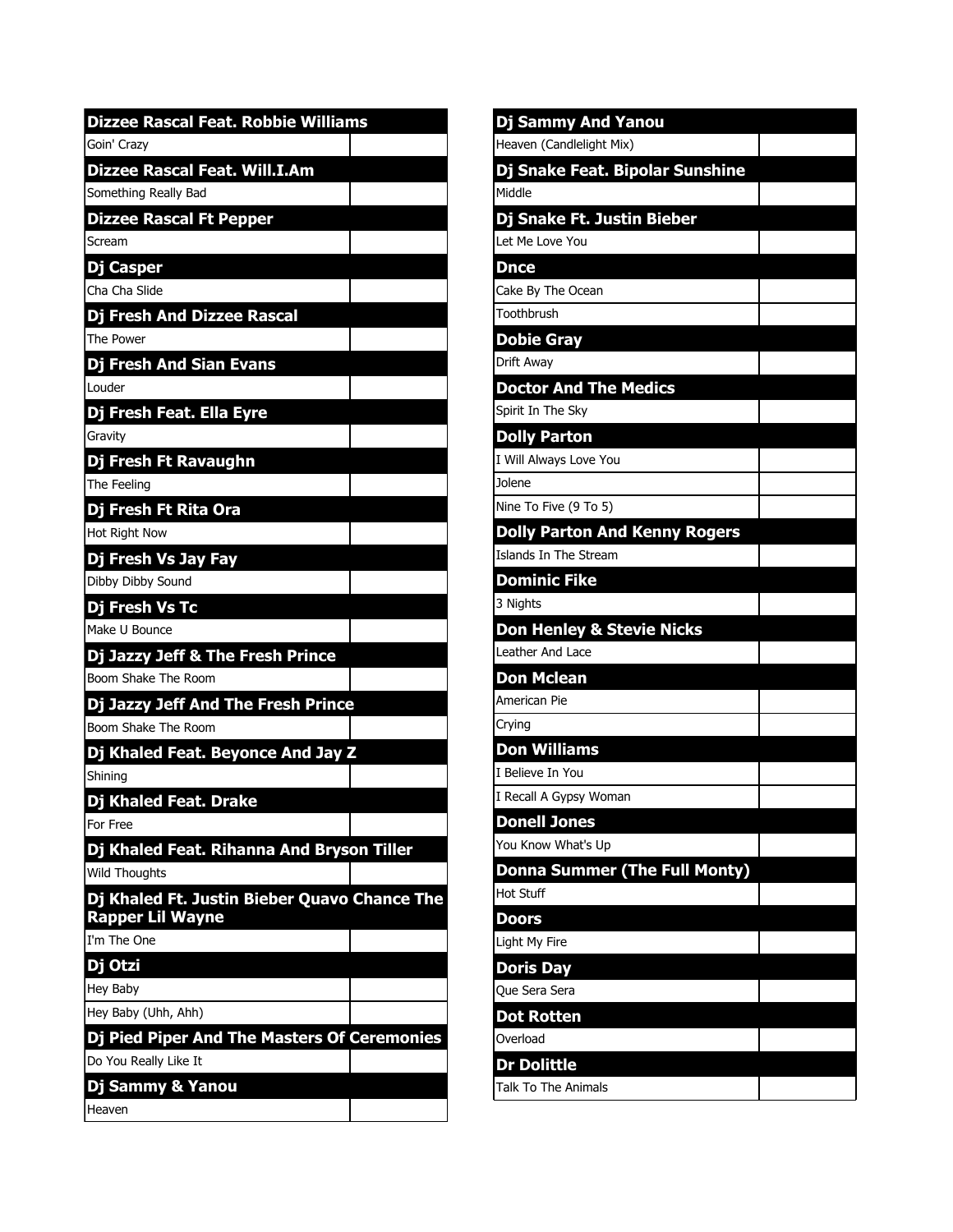| Dr Dre & Snoop Doggy Dog                   |  |
|--------------------------------------------|--|
| Nuthin' But A G Thang                      |  |
| Dr Dre And Eminem And Skylar Grey          |  |
| I Need A Doctor                            |  |
| <b>Dr Hook</b>                             |  |
| A Little Bit More                          |  |
| When You're In Love With A Beautiful Woman |  |
| <b>Drake</b>                               |  |
| Controlla                                  |  |
| Fake Love                                  |  |
| <b>Find Your Love</b>                      |  |
| God's Plan (Clean)                         |  |
| God's Plan (Explicit Version)              |  |
| Hold On We're Going Home                   |  |
| <b>Hotline Bling</b>                       |  |
| In My Feelings (Explicit)                  |  |
| Nice For What (Explicit)                   |  |
| Passionfruit                               |  |
| Signs                                      |  |
| Started From The Bottom                    |  |
| Summer Sixteen                             |  |
| <b>Drake And Rihanna</b>                   |  |
| Take Care                                  |  |
| <b>Drake And The Weeknd</b>                |  |
| Crew Love                                  |  |
| <b>Drake Feat. Rick Ross</b>               |  |
| Money In The Grave (Duet Version) (Clean)  |  |
| <b>Drake Feat. Rihanna</b>                 |  |
| Too Good                                   |  |
| Drake Feat. The Throne, Kanye West And Jay |  |
| Z                                          |  |
| Pop Style                                  |  |
| <b>Drake Feat. Wizkid And Kyla</b>         |  |
| One Dance                                  |  |
| <b>Dreamgirls</b>                          |  |
| And I Am Telling You I Am Not Going        |  |
| One Night Only                             |  |
| <b>Drifters</b>                            |  |
| Kissing In The Back Row Of The Movies      |  |
| On Broadway                                |  |
| Saturday Night At The Movies               |  |
| Save The Last Dance For Me                 |  |
| Under The Boardwalk                        |  |

| <b>Drifters</b>                                |
|------------------------------------------------|
| Up On The Roof                                 |
| <b>Drifters And Condors</b>                    |
| Save The Last Dance For Me                     |
| <b>Dru Hill</b>                                |
| In My Bed                                      |
| <b>Dru Hill &amp; Redman</b>                   |
| How Deep Is Your Love                          |
| <b>Dua Lipa</b>                                |
| Be The One                                     |
| Blow Your Mind (Mwah)                          |
| Hotter Than Hell                               |
| Idgaf (Clean)                                  |
| <b>New Rules</b>                               |
| <b>Duffy</b>                                   |
| Mercy                                          |
| Rain On Your Parade                            |
| Rockferry                                      |
| <b>Stepping Stone</b>                          |
| Warwick Avenue                                 |
| <b>Duke Dumont</b>                             |
| Won't Look Back                                |
| <b>Duke Dumont And Ame</b>                     |
| Need U (100%)                                  |
| <b>Duke Dumont Feat. Jax Jones</b>             |
| I Got U                                        |
| <b>Dumbo</b>                                   |
| When I See An Elephant Fly                     |
| <b>Duran Duran</b>                             |
| Girls On Film                                  |
| Hungry Like The Wolf                           |
| Ordinary World                                 |
| Rio                                            |
| The Reflex                                     |
| <b>Dustin Lynch</b>                            |
| Cowboys And Angels                             |
| <b>Dusty Springfield</b>                       |
| I Just Don't Know What To Do With Myself       |
| I Only Want To Be With You                     |
| Son Of A Preacher Man                          |
| You Don't Have To Say You Love Me              |
| <b>Dvbbs &amp; Borgeous Feat. Tinie Tempah</b> |
| Tsunami (Jump)                                 |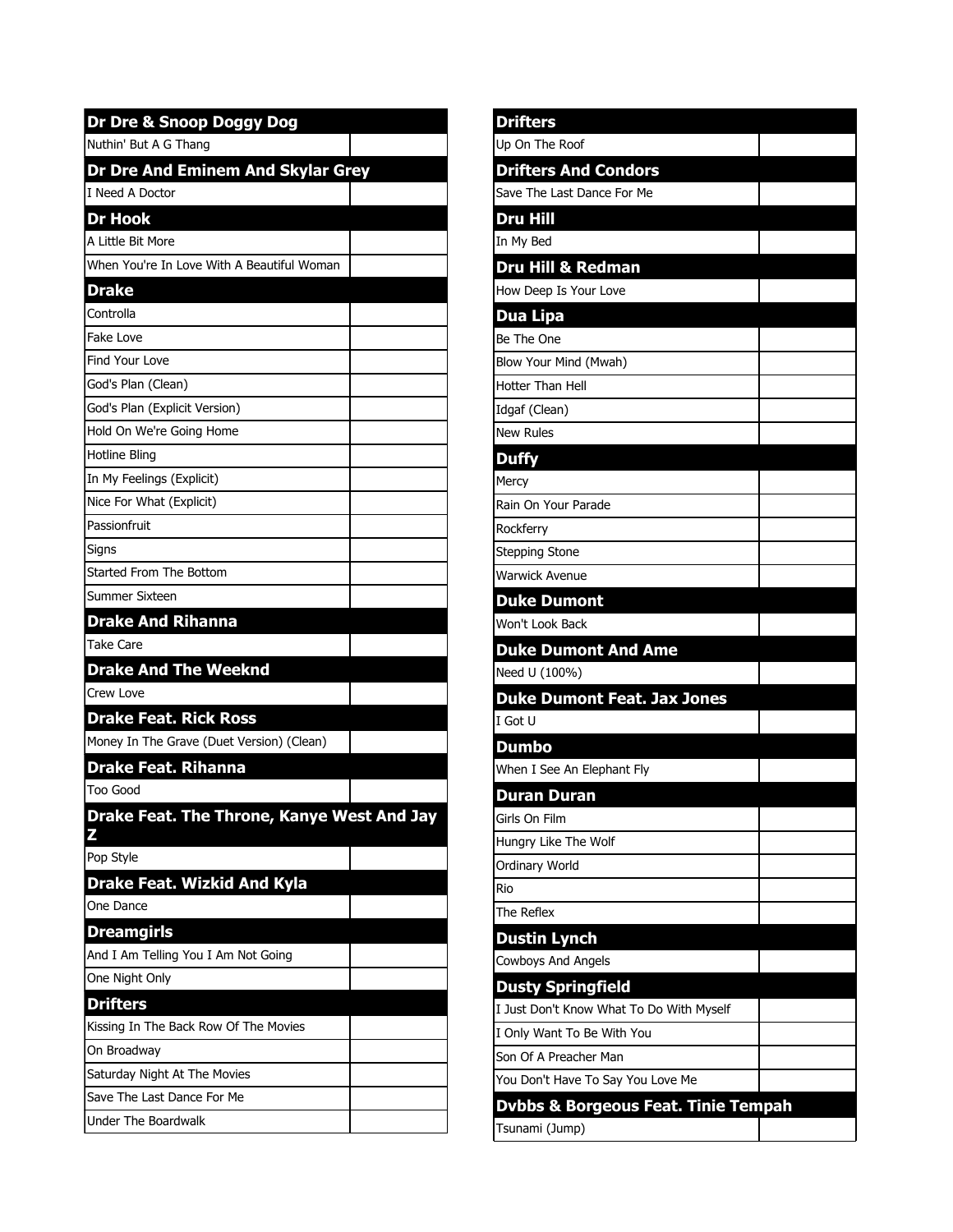| <b>Dwayne Johnson (From Moana)</b>         |  |
|--------------------------------------------|--|
| You're Welcome                             |  |
| <b>Eagles</b>                              |  |
| Lying Eyes                                 |  |
| Take It Easy                               |  |
| <u>Eamon</u>                               |  |
| F--K It (I Don't Want You Back)            |  |
| I Love Them Ho's (Explicit)                |  |
| East 17                                    |  |
| It's Alright                               |  |
| Stay Another Day                           |  |
| <b>Echosmith</b>                           |  |
| Cool Kids                                  |  |
| <b>Ed Sheeran</b>                          |  |
| All Of The Stars                           |  |
| Castle On The Hill                         |  |
| Dive                                       |  |
| Don't                                      |  |
| Drunk                                      |  |
| Galway Girl                                |  |
| Give Me Love                               |  |
| Happier                                    |  |
| How Would You Feel (Paean)                 |  |
| I See Fire                                 |  |
| Lego House                                 |  |
| Make It Rain                               |  |
| New Man                                    |  |
| Perfect                                    |  |
| Photograph                                 |  |
| Shape Of You                               |  |
| Sing                                       |  |
| Small Bump                                 |  |
| <b>Supermarket Flowers</b>                 |  |
| The A Team                                 |  |
| Thinking Out Loud                          |  |
| What Do I Know                             |  |
| You Need Me, I Don't Need You              |  |
| <b>Ed Sheeran Feat. Eminem And 50 Cent</b> |  |
| Remember The Name (Duet Version) (Clean)   |  |
| <b>Ed Sheeran Feat. Khalid</b>             |  |
| Beautiful People (Duet Version)            |  |
| <b>Ed Sheeran Feat. Rudimental</b>         |  |
| Bloodstream                                |  |

| <b>Ed Sheeran Feat. Yebba</b>             |  |
|-------------------------------------------|--|
| Best Part Of Me (Duet Version)            |  |
| <b>Eddie Cochran</b>                      |  |
| Three Steps To Heaven                     |  |
| <b>Eddie Floyd</b>                        |  |
| Knock On Wood                             |  |
| <b>Eddy Grant</b>                         |  |
| I Don't Wanna Dance                       |  |
| <b>Edison Lighthouse</b>                  |  |
| Love Grows (Where My Rosemary Goes)       |  |
| <b>Editors</b>                            |  |
| All Sparks                                |  |
| <b>Blood</b>                              |  |
| Smokers Outside The Hospital Door         |  |
| <b>Edward Maya And Vika Jigulina</b>      |  |
| Stereo Love                               |  |
| Eiffel 65                                 |  |
| Blue (Da Ba Dee)                          |  |
| <b>Elaine Paige</b>                       |  |
| Memory                                    |  |
| <b>Elaine Paige &amp; Barbara Dickson</b> |  |
| I Know Him So Well                        |  |
| <b>Eliza Doolittle</b>                    |  |
| Pack Up                                   |  |
| <b>Elkie Brooks</b>                       |  |
| Pearl's A Singer                          |  |
| <b>Ella Eyre</b>                          |  |
| Comeback                                  |  |
| Good Times                                |  |
| <b>Ella Henderson</b>                     |  |
| Ghost                                     |  |
| Glow                                      |  |
| Mirror Man                                |  |
| Yours                                     |  |
| <b>Elle King</b>                          |  |
| Ex's And Oh's                             |  |
| <b>Ellie Goulding</b>                     |  |
| Army                                      |  |
| <b>Beating Heart</b>                      |  |
| <b>Burn</b>                               |  |
| Explosions                                |  |
| <b>Goodness Gracious</b>                  |  |
| <b>Guns And Horses</b>                    |  |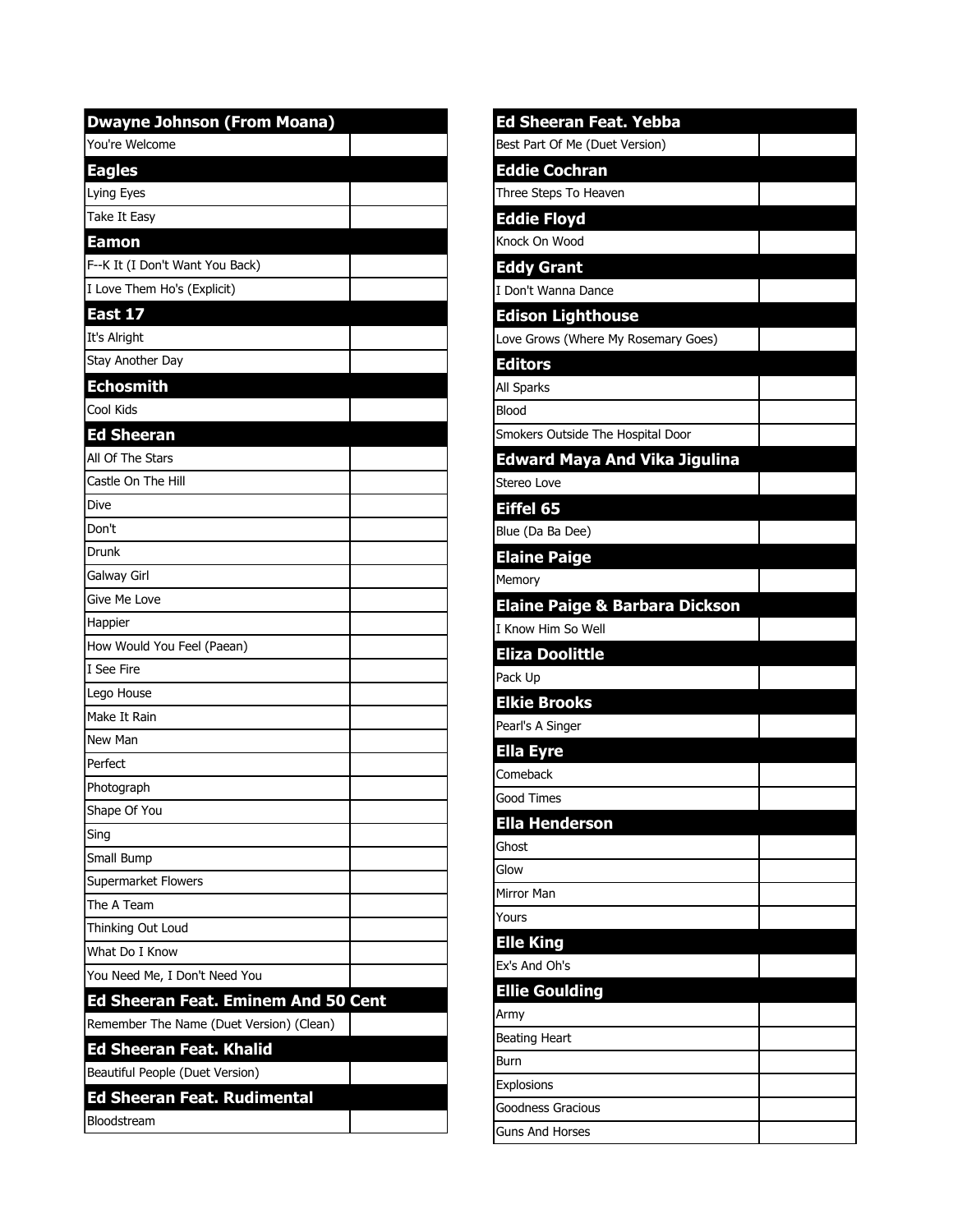| <b>Ellie Goulding</b>                    |  |
|------------------------------------------|--|
| How Long Will I Love You                 |  |
| Lights                                   |  |
| Love Me Like You Do                      |  |
| On My Mind                               |  |
| Starry Eyed                              |  |
| Still Falling For You                    |  |
| Your Song                                |  |
| <b>Ellie Goulding Feat. Dj Fresh</b>     |  |
| Flashlight                               |  |
| <b>Elton John</b>                        |  |
| Are You Ready For Love                   |  |
| Can You Feel The Love Tonight            |  |
| Candle In The Wind                       |  |
| Crocodile Rock                           |  |
| Electricity                              |  |
| Saturday Night's Alright For Fighting    |  |
| Something About The Way You Look Tonight |  |
| Step Into Christmas                      |  |
| The Heart Of Every Girl                  |  |
| Your Song                                |  |
| <b>Elton John (Lion King)</b>            |  |
| The Circle Of Life                       |  |
| Elvis & Jxl                              |  |
| A Little Less Conversation               |  |
| <b>Elvis Costello</b>                    |  |
| A Good Year For The Roses                |  |
| Oliver's Army                            |  |
| <b>Elvis Presley</b>                     |  |
| All Shook Up                             |  |
| Always On My Mind                        |  |
| American Trilogy                         |  |
| Are You Lonesome Tonight                 |  |
| <b>Blue Christmas</b>                    |  |
| <b>Blue Suede Shoes</b>                  |  |
| Bossa Nova Baby                          |  |
| <b>Burning Love</b>                      |  |
| Can't Help Falling In Love               |  |
| Devil In Disguise                        |  |
| Don't Be Cruel                           |  |
| Fool Such As I                           |  |
| Fools Rush In                            |  |
| Girl Of My Best Friend                   |  |

| <b>Elvis Presley</b>              |  |
|-----------------------------------|--|
| Guitar Man                        |  |
| <b>Heartbreak Hotel</b>           |  |
| <b>Hound Dog</b>                  |  |
| I Got Stung                       |  |
| I Just Can't Help Believing       |  |
| In The Ghetto                     |  |
| It's Now Or Never (O Sole Mio)    |  |
| Jailhouse Rock                    |  |
| King Creole                       |  |
| Lawdy Miss Clawdy                 |  |
| Little Sister                     |  |
| Love Me Tender                    |  |
| One Night                         |  |
| Return To Sender                  |  |
| Rock-A-Hula Baby                  |  |
| Rubbernecking (Remix)             |  |
| She's Not You                     |  |
| Stuck On You                      |  |
| Such A Night                      |  |
| Surrender                         |  |
| <b>Suspicious Minds</b>           |  |
| <b>Teddy Bear</b>                 |  |
| The Wonder Of You                 |  |
| Viva Las Vegas                    |  |
| Way Down                          |  |
| Wooden Heart                      |  |
| You Don't Have To Say You Love Me |  |
| <b>Elvis Vs Jxl</b>               |  |
| A Little Less Conversation        |  |
| <b>Embrace</b>                    |  |
| Nature's Law                      |  |
| World At Your Feet                |  |
| <b>Emeli Sande</b>                |  |
| <b>Breathing Underwater</b>       |  |
| Clown                             |  |
| Heaven                            |  |
| Hurts                             |  |
| My Kind Of Love                   |  |
| Next To Me                        |  |
| Read All About It (Part Iii)      |  |
| <b>Emeli Sande Ft Naughty Boy</b> |  |
| Daddy                             |  |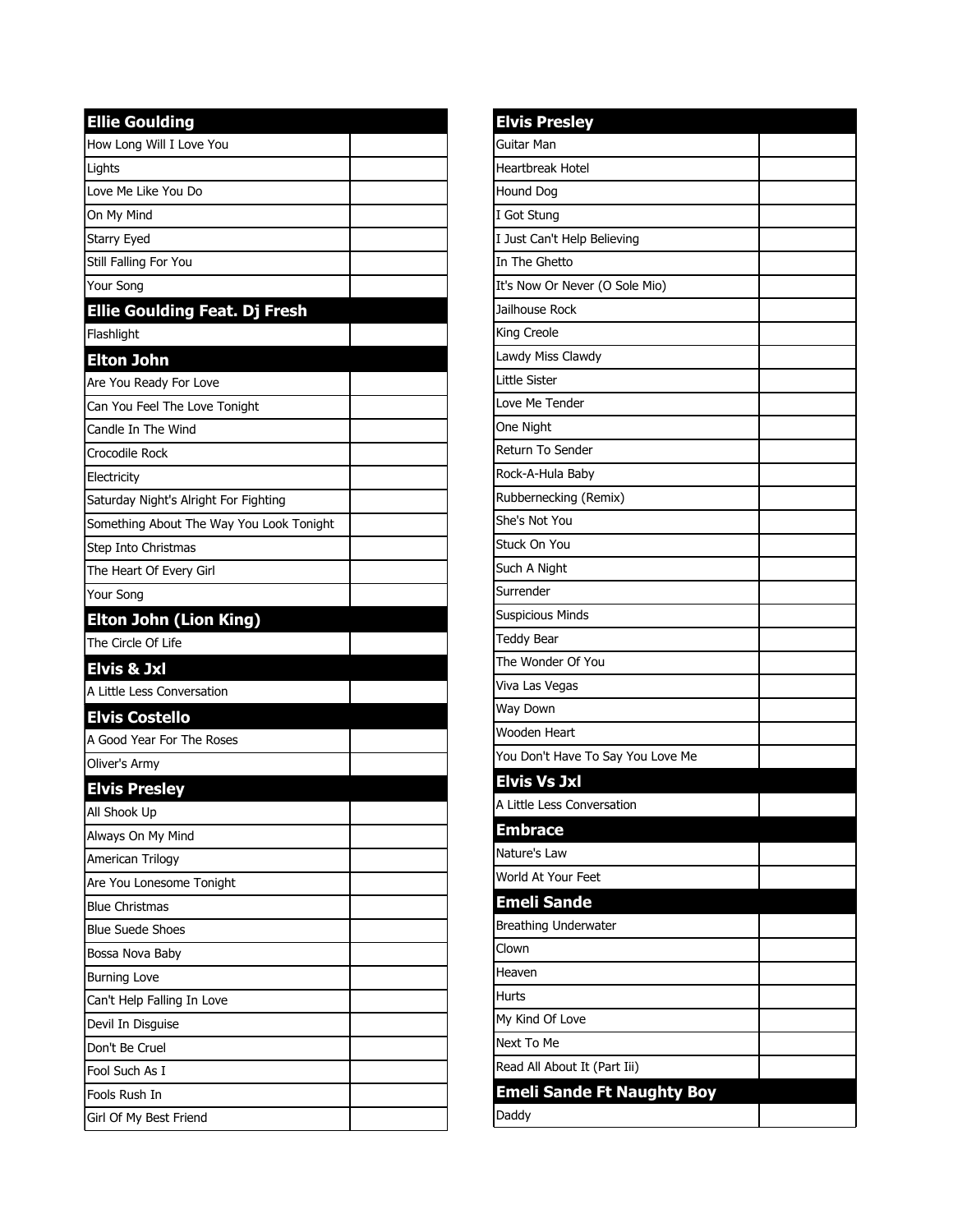| <b>Emile Ford And The Checkmates</b>           |  |
|------------------------------------------------|--|
| What Do You Wanna Make Those Eyes At Me<br>For |  |
| <b>Eminem</b>                                  |  |
| <b>Berzerk</b>                                 |  |
| Cleaning Out My Closet (Explicit)              |  |
| Just Lose It                                   |  |
| Killshot (Clean)                               |  |
| Like Toy Soldiers                              |  |
| Mockingbird                                    |  |
| Not Afriad                                     |  |
| Space Bound                                    |  |
| Stan (Explicit)                                |  |
| The Real Slim Shady                            |  |
| We Made You                                    |  |
| When I'm Gone                                  |  |
| Without Me (Explicit)                          |  |
| <b>Eminem And Dr Dre And 50 Cent</b>           |  |
| Crack A Bottle                                 |  |
| <b>Eminem And Lil Wayne</b>                    |  |
| No Love (Explicit)                             |  |
| <b>Eminem And Rihanna</b>                      |  |
| Love The Way You Lie                           |  |
| <b>Eminem Feat. Nate Ruess</b>                 |  |
| Headlights                                     |  |
| Eminem Feat. Rihanna                           |  |
| The Monster                                    |  |
| <b>Eminem Feat. Sia</b>                        |  |
| Guts Over Fear                                 |  |
| <b>Emma Bunton</b>                             |  |
| Crickets Sing For Anamaria                     |  |
| Downtown                                       |  |
| I'll Be There                                  |  |
| Maybe                                          |  |
| Emma's Imagination                             |  |
| Focus                                          |  |
| This Day                                       |  |
| <b>Empire Of The Sun</b>                       |  |
| We Are The People                              |  |
| <b>En Vogue</b>                                |  |
| Don't Let Go (Love)                            |  |
| <b>Enchanted</b>                               |  |
| That's How You Know                            |  |
|                                                |  |

| <b>Enemy</b>                                             |  |
|----------------------------------------------------------|--|
| Away From Here                                           |  |
| Had Enough                                               |  |
| No Time For Tears                                        |  |
| You're Not Alone                                         |  |
| <b>Engelbert Humperdinck</b>                             |  |
| After The Loving                                         |  |
| Am I That Easy To Forget                                 |  |
| Quando Quando (Tell Me When Will You Be<br>Mine)         |  |
| Release Me                                               |  |
| The Last Waltz                                           |  |
| <b>Enrique Iglesias</b>                                  |  |
| Do You Know (Ping Pong Song)                             |  |
| Hero                                                     |  |
| I Like It                                                |  |
| <b>Enrique Iglesias And Kelis</b>                        |  |
| Not In Love                                              |  |
| <b>Enrique Iglesias And Ludacris</b>                     |  |
| Tonight (I'm Loving You)                                 |  |
| <b>Enrique Iglesias And Nicole Scherzinger</b>           |  |
| Heartbeat                                                |  |
| <b>Enrique Iglesias Feat. Pitbull</b>                    |  |
| I'm A Freak                                              |  |
| <b>Enrique Iglesias Feat. Sean Paul &amp; Matt Terry</b> |  |
| Súbeme La Radio                                          |  |
| <b>Enya</b>                                              |  |
| Orinoco Flow                                             |  |
| <b>Eric Clapton</b>                                      |  |
| Wonderful Tonight                                        |  |
| <b>Errol Dunkley</b>                                     |  |
| Ok Fred (O K Fred)                                       |  |
| <b>Esmee Denters</b>                                     |  |
| Outta Here                                               |  |
| <b>Esmee Denters And Justin Timberlake</b>               |  |
| Love Dealer                                              |  |
| <b>Estelle</b>                                           |  |
| Go Gone                                                  |  |
| No Substitute Love                                       |  |
| <b>Estelle And Kanye West</b>                            |  |
| American Boy                                             |  |
| <b>Etta James</b>                                        |  |
| At Last                                                  |  |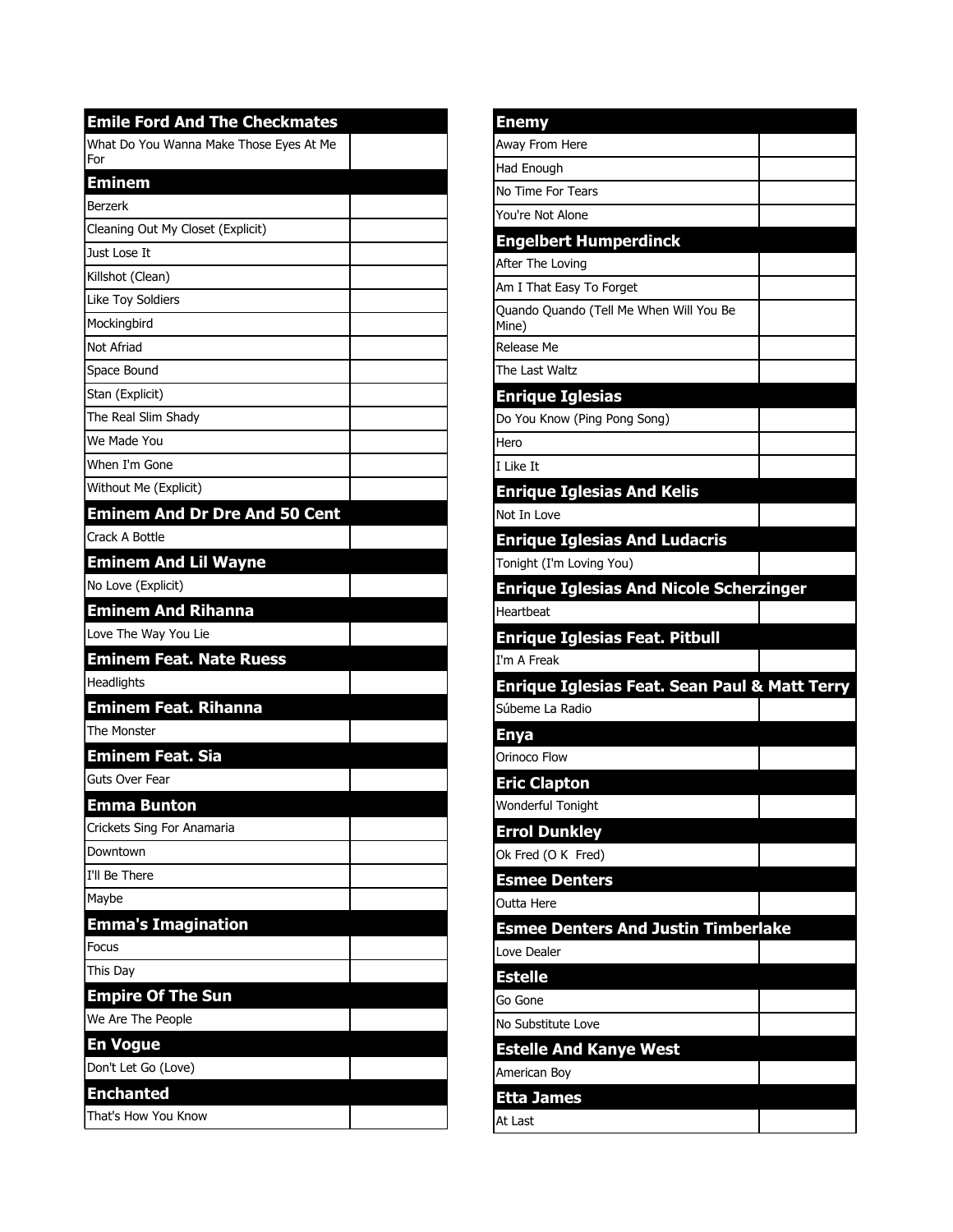| <b>Europe</b>                                           |  |
|---------------------------------------------------------|--|
| The Final Countdown                                     |  |
| <b>Eurythmics</b>                                       |  |
| There Must Be An Angel (Playing With My                 |  |
| Heart)                                                  |  |
| <b>Eva Cassidy</b>                                      |  |
| Bridge Over Troubled Water                              |  |
| Fields Of Gold                                          |  |
| Imagine                                                 |  |
| Over The Rainbow                                        |  |
| Songbird                                                |  |
| <b>Eva Cassidy And Katie Melua</b>                      |  |
| What A Wonderful World                                  |  |
| <b>Evanescence</b>                                      |  |
| Call Me When You're Sober                               |  |
| <b>Everley Brothers</b>                                 |  |
| By Bye Love                                             |  |
| <b>Everly Brothers</b>                                  |  |
| Cathy's Clown                                           |  |
| Walk Right Back                                         |  |
| <b>Everything But The Girl</b>                          |  |
| Missing (Remix)                                         |  |
| <b>Example</b>                                          |  |
| All The Wrong Places                                    |  |
| Changed The Way You Kiss Me                             |  |
| <b>Close Enemies</b>                                    |  |
| Kickstarts                                              |  |
| Midnight Run                                            |  |
| One More Day (Stay With Me)                             |  |
| Perfect Replacement                                     |  |
| Say Nothing                                             |  |
| <b>Stay Awake</b>                                       |  |
| <b>Faders</b>                                           |  |
| No Sleep Tonight                                        |  |
| <b>Fairground Attraction</b>                            |  |
| Perfect                                                 |  |
|                                                         |  |
| <b>Faith Evans</b>                                      |  |
| Again                                                   |  |
| <b>Fall Out Boy</b>                                     |  |
| A Little Less Sixteen Candles A Little More<br>Touch Me |  |
| American Beauty American Psycho                         |  |
| Centuries                                               |  |

| <b>Fall Out Boy</b>                         |  |
|---------------------------------------------|--|
| My Songs Know What You Did In The Dark      |  |
| Sugar We're Going Down                      |  |
| The Take Over The Break Over                |  |
| This Aint A Scene Its An Arms Race          |  |
| <b>Young Volcanoes</b>                      |  |
| <b>Fall Out Boy And John Mayer</b>          |  |
| <b>Beat It</b>                              |  |
| <b>Far East Movement</b>                    |  |
| Turn Up The Love                            |  |
| <b>Far East Movement And Justin Bieber</b>  |  |
| Live My Life                                |  |
| Far East Movement And The Cataracs & Dev    |  |
| Like A G6                                   |  |
| Farm                                        |  |
| All Together Now                            |  |
| <b>Fast Food Rockers</b>                    |  |
| Say Cheese (Smile Please)                   |  |
| The Fast Food Song                          |  |
| <b>Fat Boy Slim &amp; Riva Starr</b>        |  |
| Eat Sleep Rave Repeat (Calvin Harris Remix) |  |
| <b>Fat Les</b>                              |  |
| Vindaloo                                    |  |
| <b>Fats Domino</b>                          |  |
| <b>Blueberry Hill</b>                       |  |
| <b>Feeling</b>                              |  |
| Fill My Little World                        |  |
| I Thought It Was Over                       |  |
| Love It When You Call                       |  |
| Never Be Lonely                             |  |
| Sewn                                        |  |
| Felix Jaehn Feat. Jasmine Thompson          |  |
| Ain'T Nobody (Loves Me Better)              |  |
| <b>Fergie</b>                               |  |
| Big Girls Don't Cry                         |  |
| L.A.Love (La La)                            |  |
| London Bridge                               |  |
| M.I.L.F. \$                                 |  |
| <b>Fergie And Ludacris</b>                  |  |
| Glamourous                                  |  |
| <b>Fetty Wap</b>                            |  |
| 679                                         |  |
| Trap Queen                                  |  |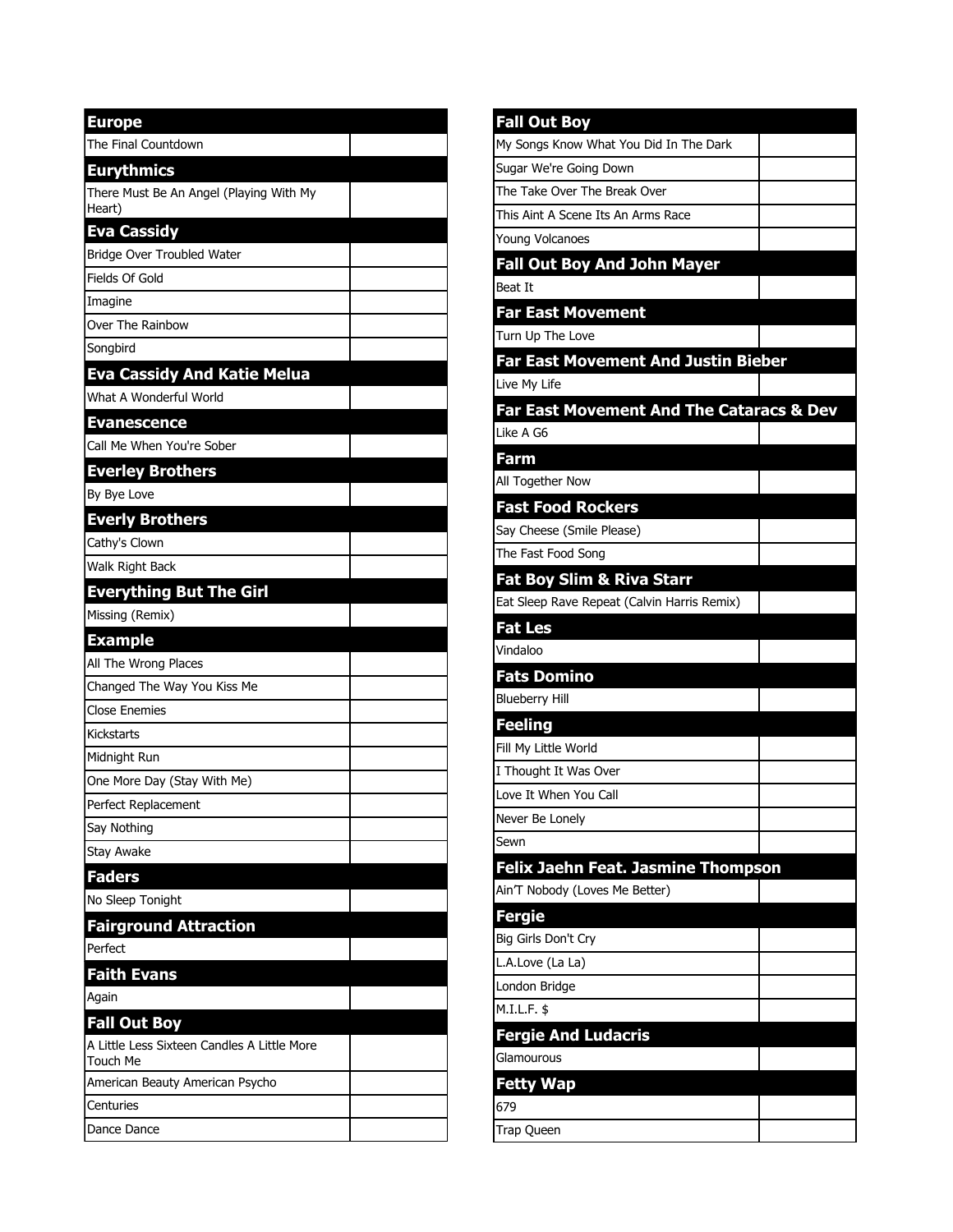| <b>Fifth Harmony</b>                                    |  |
|---------------------------------------------------------|--|
| Bo\$\$                                                  |  |
| That's My Girl                                          |  |
| <b>Fifth Harmony Feat. Fetty Wap</b>                    |  |
| All In My Head (Flex)                                   |  |
| <b>Fifth Harmony Feat. Kid Ink</b>                      |  |
| Worth It                                                |  |
| <b>Fifth Harmony Feat. Ty Dolla Sign</b>                |  |
| Work From Home                                          |  |
| <b>Fine Young Cannibals</b>                             |  |
| She Drives Me Crazy                                     |  |
| <b>Five</b>                                             |  |
| Everybody Get Up                                        |  |
| Slam Dunk (Da Funk)                                     |  |
| <b>Fleetwood Mac</b>                                    |  |
| Dreams                                                  |  |
| Go Your Own Way                                         |  |
| Gypsy                                                   |  |
| Landslide                                               |  |
| <b>Fleur East</b>                                       |  |
| Sax                                                     |  |
| <b>Flo Rida</b>                                         |  |
| Good Feeling                                            |  |
| Let It Roll                                             |  |
| Low                                                     |  |
| My House                                                |  |
| Whistle                                                 |  |
| <b>Flo Rida And Kesha</b>                               |  |
| <b>Right Round</b>                                      |  |
| Flo Rida Feat. Jason Derulo                             |  |
| <b>Hello Friday</b>                                     |  |
| <b>Flo Rida Feat. Robin Thicke And Verdine</b><br>White |  |
| I Don't Like It. I Love It                              |  |
| Flo Rida Feat. Sage The Gemini                          |  |
| Gdfr                                                    |  |
| <b>Flo Rida Ft Sia</b>                                  |  |
| Wild Ones                                               |  |
| <b>Flobots</b>                                          |  |
| Handlebars                                              |  |
| <b>Florence + The Machine</b>                           |  |
| Never Let Me Go                                         |  |
| No Light, No Light                                      |  |

| <b>Florence + The Machine</b>                     |  |
|---------------------------------------------------|--|
| Spectrum (Say My Name) (Calvin Harris Mix)        |  |
| <b>Florence And The Machine</b>                   |  |
| Drumming Song                                     |  |
| Heavy In Your Arms                                |  |
| Rabbit Heart (Raise It Up)                        |  |
| Shake It Out                                      |  |
| What Kind Of Man                                  |  |
| You've Got The Love                               |  |
| <b>Florence And The Machine And Dizzee Rascal</b> |  |
| You Got The Dirtee Love                           |  |
| <b>Flo-Rida</b>                                   |  |
| I Cry                                             |  |
| <b>Flo-Rida And David Guetta</b>                  |  |
| Club Can't Handle Me                              |  |
| <b>Florida Georgia Line</b>                       |  |
| H.O.L.Y.                                          |  |
| Sun Daze                                          |  |
| Florida Georgia Line Feat. Luke Bryan             |  |
| This Is How We Roll                               |  |
| <b>Flume Feat. Kai</b>                            |  |
| Never Be Like You                                 |  |
| <b>Fontella Bass</b>                              |  |
| <b>Rescue Me</b>                                  |  |
| <b>Foo Fighters</b>                               |  |
| All My Life                                       |  |
| Best Of You                                       |  |
| Rope                                              |  |
| Run                                               |  |
| The Pretender                                     |  |
| Walk                                              |  |
| Wheels                                            |  |
| <b>Foreigner</b>                                  |  |
| I Want To Know What Love Is                       |  |
| <b>Foster The People</b>                          |  |
| Call It What You Want                             |  |
| Pumped Up Kicks                                   |  |
| <b>Foundations</b>                                |  |
| Baby Now That I've Found You                      |  |
| Build Me Up Buttercup                             |  |
| <b>Four Seasons</b>                               |  |
| December 63 (Oh What A Night)                     |  |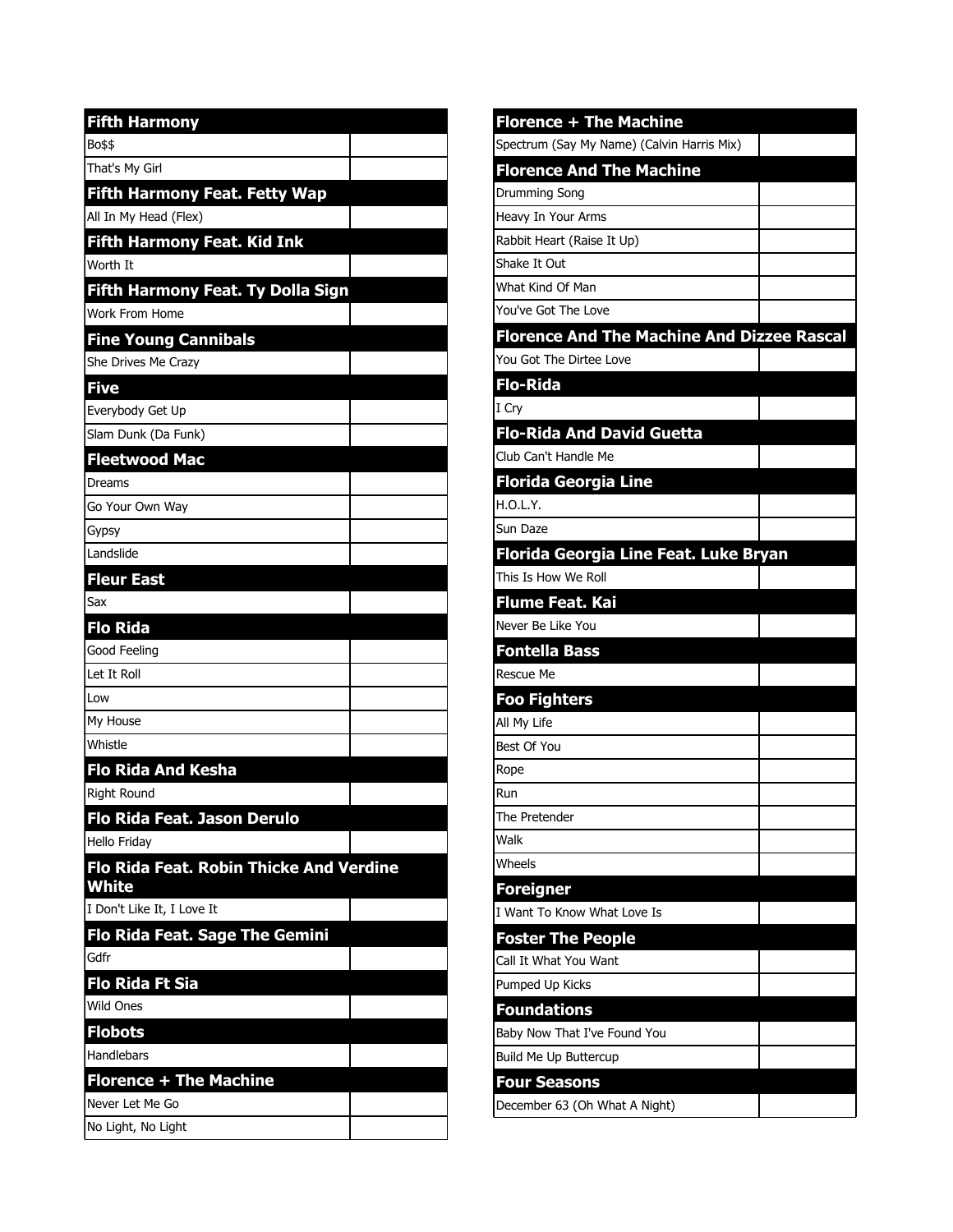| <b>Four Tops</b>                       |  |
|----------------------------------------|--|
| I Can't Help Myself                    |  |
| Reach Out I'll Be There                |  |
| <b>Foxes</b>                           |  |
| Amazing                                |  |
| Holding Onto Heaven                    |  |
| Let Go For Tonight                     |  |
| Youth                                  |  |
| <b>Frank Ifield</b>                    |  |
| I Remember You                         |  |
| Frank Ocean Feat. Earl Sweatshirt      |  |
| Super Rich Kids                        |  |
| <b>Frank Sinatra</b>                   |  |
| All The Way                            |  |
| Come Fly With Me                       |  |
| Fly Me To The Moon                     |  |
| Have Yourself A Merry Little Christmas |  |
| I Get A Kick Out Of You                |  |
| I Saw Mommy Kissing Santa Claus        |  |
| It Was A Very Good Year                |  |
| I've Got You Under My Skin             |  |
| Luck Be A Lady                         |  |
| My Funny Valentine                     |  |
| My Kind Of Town                        |  |
| My Way                                 |  |
| New York New York                      |  |
| Nice And Easy                          |  |
| Strangers In The Night                 |  |
| That's Life                            |  |
| The Lady Is A Tramp                    |  |
| You Make Me Feel So Young              |  |
| <b>Frankee</b>                         |  |
| F U R B (F U Right Back) (Explicit)    |  |
| <b>Frankie Goes To Hollywood</b>       |  |
| Relax                                  |  |
| The Power Of Love                      |  |
| <b>Two Tribes</b>                      |  |
| <b>Frankie Miller</b>                  |  |
| Darlin'                                |  |
| <b>Frankmusik</b>                      |  |
| <b>Confusion Girl</b>                  |  |
| <b>Franz Ferdinand</b>                 |  |
| Michael                                |  |

L

| <b>Franz Ferdinand</b>                          |  |
|-------------------------------------------------|--|
| No You Girls                                    |  |
| Ulysses                                         |  |
| Walk Away                                       |  |
| <b>Fratellis</b>                                |  |
| Chelsea Dagger                                  |  |
| <b>Mistress Mabel</b>                           |  |
| Old Black'n'blue Eyes                           |  |
| <b>Fray</b>                                     |  |
| How To Save A Life                              |  |
| You Found Me                                    |  |
| <b>Freda Payne</b>                              |  |
| Band Of Gold                                    |  |
| <b>Freddie Mercury &amp; Montserrat Caballe</b> |  |
| Barcelona                                       |  |
| <b>Free</b>                                     |  |
| All Right Now                                   |  |
| <b>Freemasons</b>                               |  |
| Rain Down Love                                  |  |
| Uninvited                                       |  |
| French Montana Feat. Swae Lee                   |  |
| Unforgettable                                   |  |
| <b>Freya Ridings</b>                            |  |
| Castles                                         |  |
| Lost Without You                                |  |
| <b>Frozen</b>                                   |  |
| Do You Want To Build A Snowman                  |  |
| For The First Time In Forever                   |  |
| In Summer                                       |  |
| Love Is An Open Door                            |  |
| <b>Fugees</b>                                   |  |
| Killing Me Softly                               |  |
| Fun                                             |  |
| Some Nights                                     |  |
| Why Am I The One                                |  |
| <b>Fun &amp; Janelle Monae</b>                  |  |
| We Are Young                                    |  |
| <b>Fun Ft Janelle Monae</b>                     |  |
| We Are Young                                    |  |
| <b>Fuse Odg</b>                                 |  |
| Million Pound Girl (Badder Than Bad)            |  |
| <b>Fuse Odg Feat. Angel</b>                     |  |
| <b>T.I.N.A.</b>                                 |  |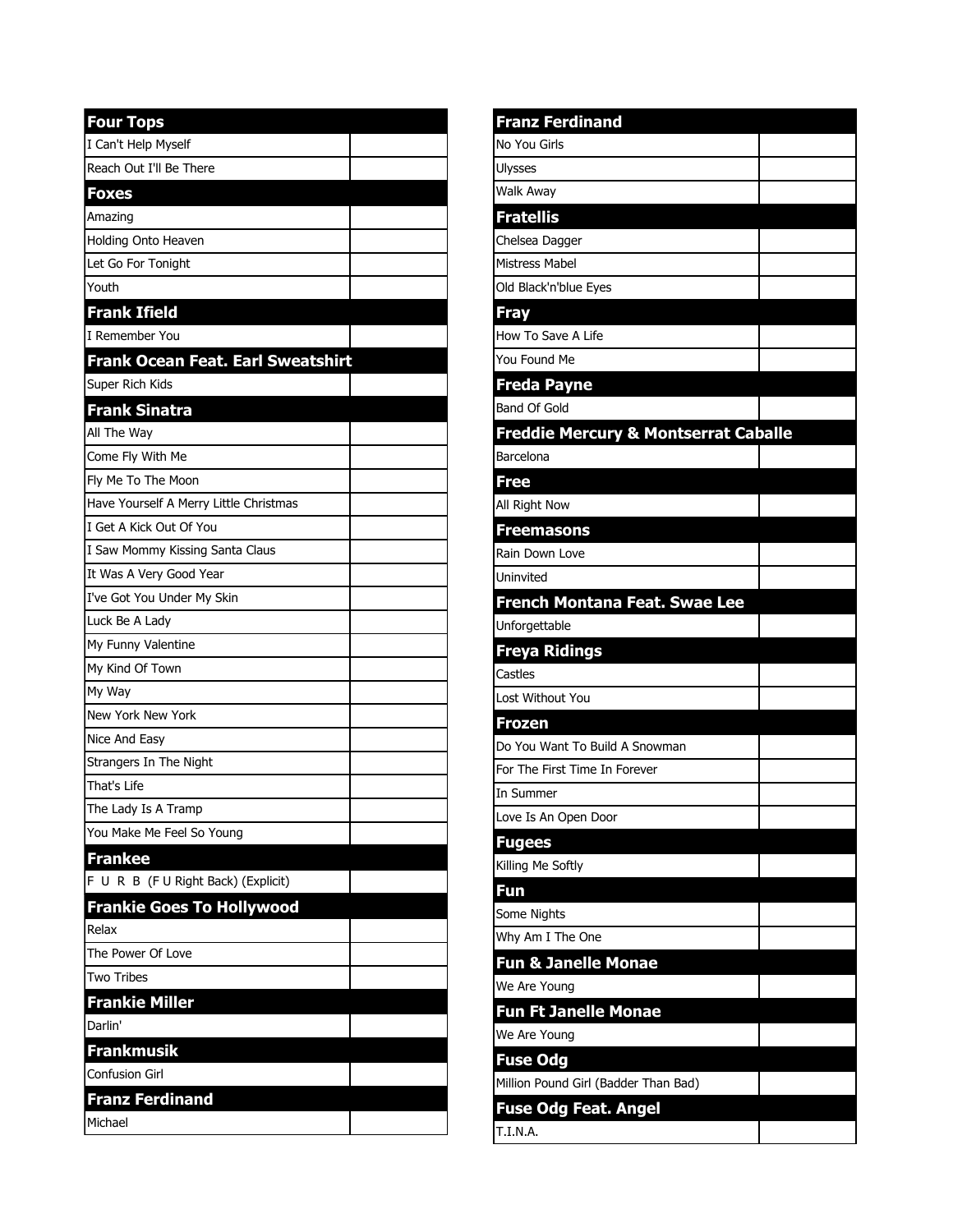| <b>Fuse Odg Feat. Sean Paul</b>    |  |
|------------------------------------|--|
| Dangerous Love                     |  |
| <b>Future</b>                      |  |
| Mask Off                           |  |
| <b>Future Feat. Rihanna</b>        |  |
| Selfish                            |  |
| <b>Future Feat. The Weeknd</b>     |  |
| Low Life                           |  |
| <b>Fyfe Dangerfield</b>            |  |
| She's Always A Woman               |  |
| G.R.L.                             |  |
| Lighthouse                         |  |
| <b>Ugly Heart</b>                  |  |
| <b>Gabriella Cilmi</b>             |  |
| On A Mission                       |  |
| Save The Lies                      |  |
| Sweet About Me                     |  |
| Warm This Winter                   |  |
| <b>Gabrielle</b>                   |  |
| <b>Dreams</b>                      |  |
| Out Of Reach                       |  |
| <b>Gabrielle Aplin</b>             |  |
| Panic Cord                         |  |
| Please Don'T Say You Love Me       |  |
| The Power Of Love                  |  |
| Gabz                               |  |
| Lighters (The One)                 |  |
| <b>Galantis</b>                    |  |
| No Money                           |  |
| Peanut Butter Jelly                |  |
| Runaway (U And I)                  |  |
| <b>Galantis And Hook N Sling</b>   |  |
| Love On Me                         |  |
| <b>Gareth Gates</b>                |  |
| Angel On My Shoulder               |  |
| Anyone Of Us (Stupid Mistake)      |  |
| Say It Isn't So                    |  |
| Sunshine                           |  |
| <b>Gareth Gates And The Kumars</b> |  |
| Spirit In The Sky                  |  |
| <b>Garth Brooks</b>                |  |
| Friends In Low Places              |  |

| <b>Gary Barlow</b>                      |  |
|-----------------------------------------|--|
| Let Me Go                               |  |
| Sing                                    |  |
| <b>Gary Barlow And Elton John</b>       |  |
| Face To Face                            |  |
| <b>Gary Glitter</b>                     |  |
| Another Rock And Roll Christmas         |  |
| <b>Gary Go</b>                          |  |
| Wonderful                               |  |
| <b>Gary Puckett &amp; The Union Gap</b> |  |
| Young Girl                              |  |
| <b>G-Eazy And Kehlani</b>               |  |
| Good Life                               |  |
| <b>G-Eazy X Bebe Rexha</b>              |  |
| Me, Myself And I                        |  |
| <b>Gene Kelly</b>                       |  |
| Singing In The Rain                     |  |
| <b>Gene Pitney</b>                      |  |
| 24 Hours From Tulsa                     |  |
| <b>Genesis</b>                          |  |
| I Can't Dance                           |  |
| <b>George Ezra</b>                      |  |
| Blame It On Me                          |  |
| <b>Budapest</b>                         |  |
| Listen To The Man                       |  |
| Paradise                                |  |
| <b>George Harrison</b>                  |  |
| My Sweet Lord                           |  |
| George Michael                          |  |
| Amazing                                 |  |
| Careless Whisper                        |  |
| December Song                           |  |
| Faith                                   |  |
| Fastlove                                |  |
| Father Figure                           |  |
| Round Here                              |  |
| Geri Halliwell                          |  |
| Desire                                  |  |
| It's Raining Men                        |  |
| Ride It                                 |  |
| <b>Gerry &amp; The Pacemakers</b>       |  |
| I Like It                               |  |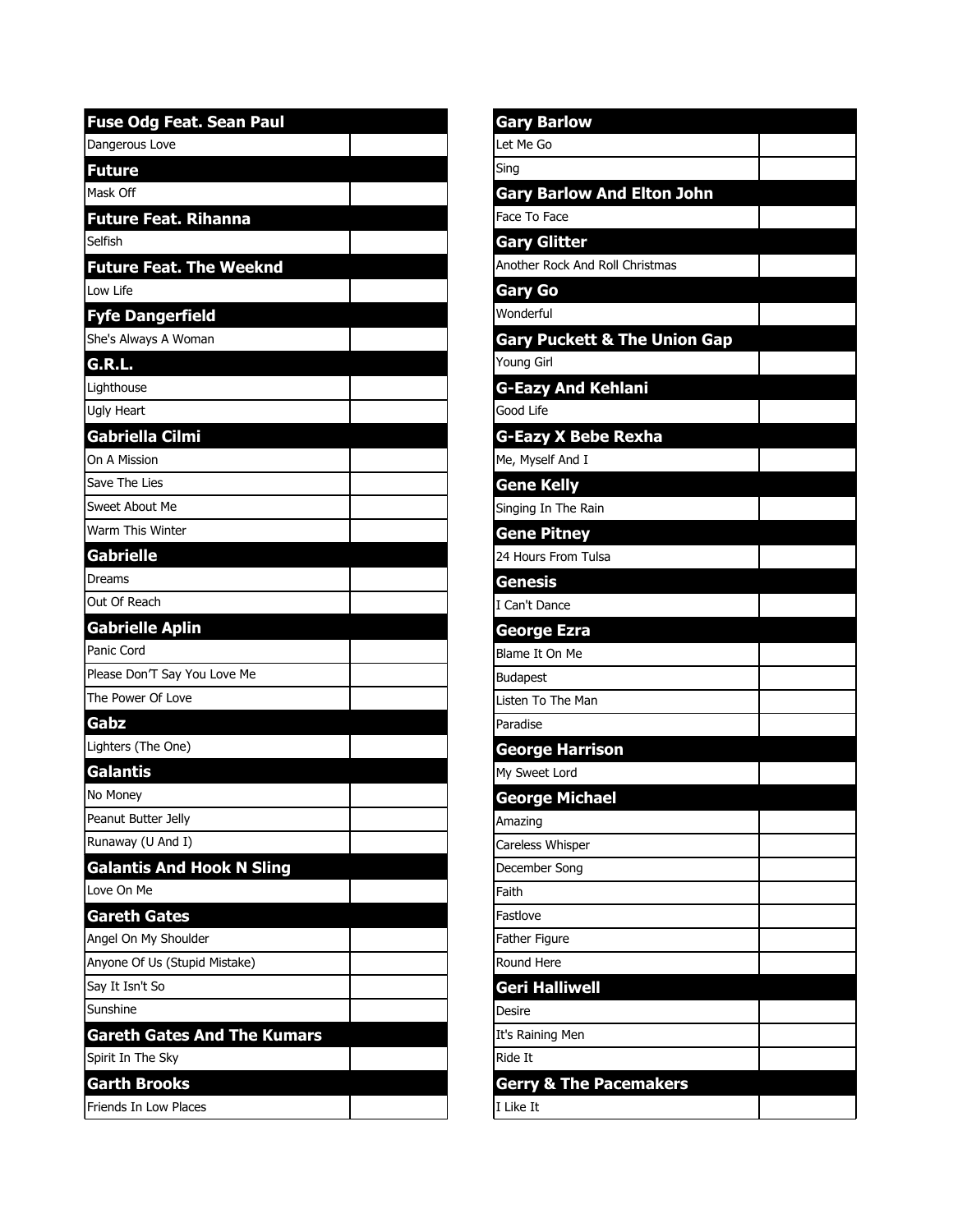| <b>Gerry And The Pacemakers</b>                         |  |
|---------------------------------------------------------|--|
| You'll Never Walk Alone                                 |  |
| <b>Gerry Rafferty</b>                                   |  |
| <b>Baker Street</b>                                     |  |
| Gia Farrell (From Happy Feet)                           |  |
| Hit Me Up                                               |  |
| Gina G                                                  |  |
| Ooh Aah Just A Little Bit                               |  |
| Ooh Ahh Just A Little Bit                               |  |
| Ginuwine                                                |  |
| Pony                                                    |  |
| <b>Giorgio Moroder And Phil Oakley</b>                  |  |
| Together In Electric Dreams                             |  |
| Girls Aloud                                             |  |
| Beautiful Cause You Love Me                             |  |
| Call The Shots                                          |  |
| Can't Speak French                                      |  |
| I Think We're Alone Now                                 |  |
| I'll Stand By You                                       |  |
| Jump                                                    |  |
| Life Got Cold                                           |  |
| Long Hot Summer                                         |  |
| Love Machine                                            |  |
| No Good Advice                                          |  |
| See The Day                                             |  |
| Sexy No No No                                           |  |
| Show                                                    |  |
| Something Kinda Ooh                                     |  |
| Something New                                           |  |
| Sound Of The Underground (Sounds Of The<br>Underground) |  |
| The Loving Kind                                         |  |
| The Promise                                             |  |
| Untouchable                                             |  |
| Wake Me Up                                              |  |
| Whole Lotta History                                     |  |
| <b>Gladys Knight &amp; The Pips</b>                     |  |
| Midnight Train To Georgia                               |  |
| <b>Gladys Knight And The Pips</b>                       |  |
| Midnight Train To Georgia                               |  |
| Glasvegas                                               |  |
| Daddy's Gone                                            |  |

| <b>Glee Cast</b>                             |  |
|----------------------------------------------|--|
| Don't Stop Believing                         |  |
| Gives You Hell                               |  |
| Halo-Walking On Sunshine                     |  |
| Jessie's Girl                                |  |
| Lean On Me                                   |  |
| <b>Glen Campbell</b>                         |  |
| By The Time I Get To Phoenix                 |  |
| Gentle On My Mind                            |  |
| Rhinestone Cowboy                            |  |
| <b>Gloria Estefan</b>                        |  |
| Anything For You                             |  |
| Gloria Gaynor                                |  |
| I Am What I Am                               |  |
| I Will Survive                               |  |
| <b>Gnarls Barkley</b>                        |  |
| Crazy                                        |  |
| Run                                          |  |
| <b>Smiley Faces</b>                          |  |
| Who Cares                                    |  |
| <b>Gnash Feat. Olivia O'brien</b>            |  |
| I Hate U, I Love U                           |  |
| <b>Goldfrapp</b>                             |  |
| Number 1                                     |  |
| Ooh La La                                    |  |
| Ride A White Horse                           |  |
| Goo Goo Dolls                                |  |
| Iris                                         |  |
| <b>Good Charlotte</b>                        |  |
| Anthem                                       |  |
| <b>Girls And Boys</b>                        |  |
| <b>Gorgon City Feat. Jennifer Hudson</b>     |  |
| Go All Night                                 |  |
| Gorgon City Feat. Laura Welsh                |  |
| Here For You                                 |  |
| <b>Gorgon City Feat. Mnek</b>                |  |
| Ready For Your Love                          |  |
| Gorillaz                                     |  |
| Dare                                         |  |
| Dirty Harry                                  |  |
| <b>Gorillaz And Bobby Womack And Mos Def</b> |  |
| Stylo                                        |  |
|                                              |  |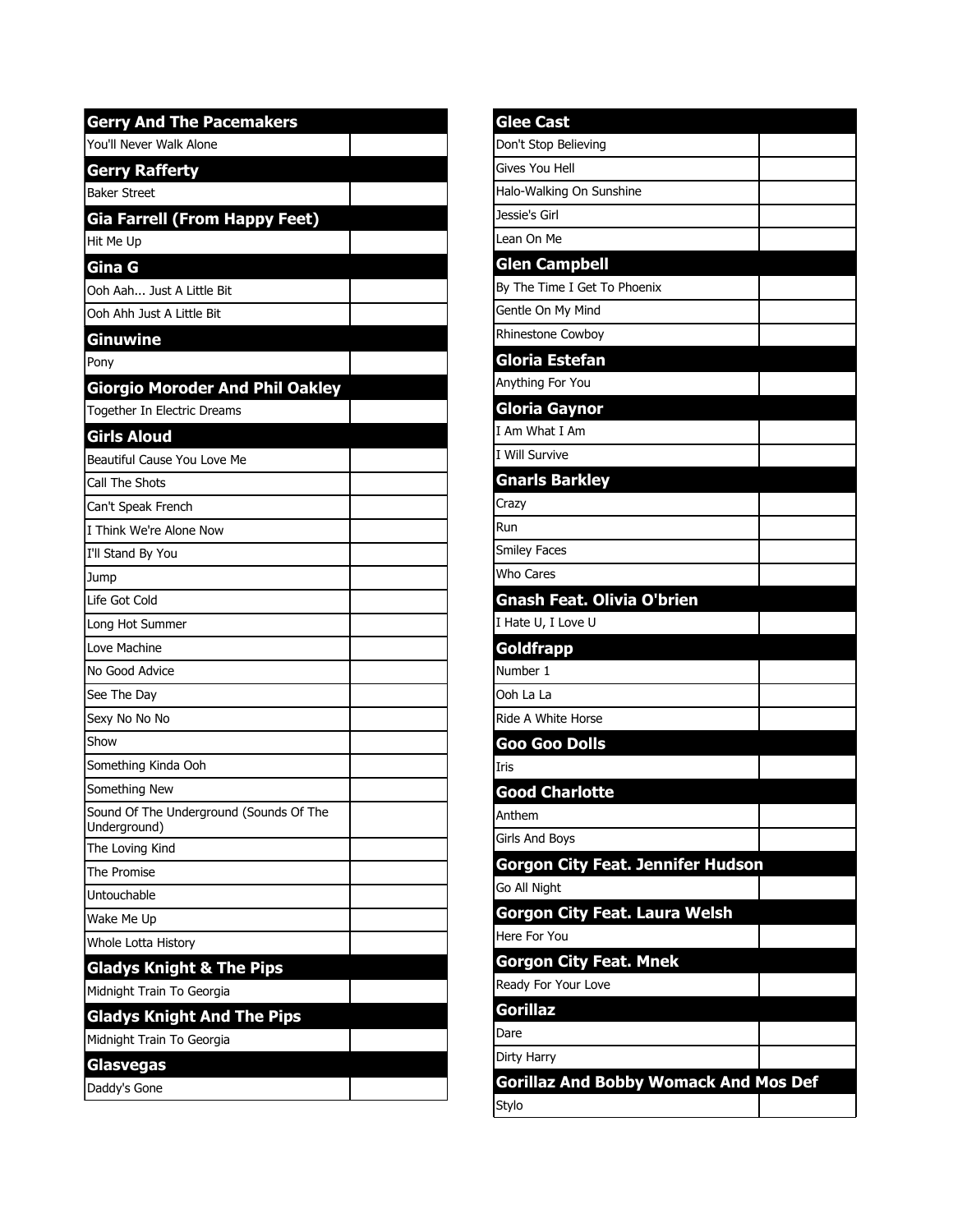| Gossip                                      |  |
|---------------------------------------------|--|
| Standing In The Way Of Control              |  |
| <b>Gotye And Kimbra</b>                     |  |
| Somebody That I Used To Know                |  |
| <b>Grace Feat. G-Eazy</b>                   |  |
| You Don't Own Me                            |  |
| Grease John Travolta                        |  |
| Greased Lightning                           |  |
| Grease John Travolta & Olivia Newton-John   |  |
| Grease Megamix                              |  |
| Grease John Travolta And Olivia Newton John |  |
| Grease Megamix                              |  |
| Grease Olivia Newton John                   |  |
| Hopelessly Devoted To You                   |  |
| Green Day                                   |  |
| 21 Guns                                     |  |
| 21St Century Breakdown                      |  |
| American Idiot                              |  |
| <b>Basket Case</b>                          |  |
| Boulevard Of Broken Dreams                  |  |
| East Jesus Nowhere                          |  |
| Holiday                                     |  |
| Know Your Enemy                             |  |
| Simpsons Theme                              |  |
| Wake Me Up When September Ends              |  |
| Greenday                                    |  |
| Oh Love                                     |  |
| <u>Grimes</u>                               |  |
| Flesh Without Blood                         |  |
| <b>Groove Armada And Mutya Buena</b>        |  |
| Song 4 Mutya                                |  |
| <b>Guillemots</b>                           |  |
| Get Over It                                 |  |
| <b>Guns N Roses</b>                         |  |
| Knocking On Heavens Door                    |  |
| Sweet Child Of Mine                         |  |
| Guru Josh Project                           |  |
| Infinity 2008                               |  |
| <b>Guy Mitchell</b>                         |  |
| Singing The Blues                           |  |
| <b>Gwen Stefani</b>                         |  |
| 4 In The Morning                            |  |
| Cool                                        |  |

| Gwen Stefani                                                          |  |
|-----------------------------------------------------------------------|--|
| Hollaback Girl                                                        |  |
| Luxurious                                                             |  |
| What You Waiting For (Explicit)                                       |  |
| Wind It Up                                                            |  |
| <b>Gwen Stefani And Cee Lo</b>                                        |  |
| Sweet Escape                                                          |  |
| <b>Gwen Stefani And Eve</b>                                           |  |
| Rich Girl                                                             |  |
| <b>Gym Class Heroes</b>                                               |  |
| Clothes Off                                                           |  |
| Cookie Jar                                                            |  |
| Cupids Chokehold                                                      |  |
| <b>Gym Class Heroes And Adam Levine</b>                               |  |
| <b>Stereo Hearts</b>                                                  |  |
| <b>Gym Class Heroes Ft Neon Hitch</b>                                 |  |
| Ass Back Home                                                         |  |
| <b>Gyptian</b>                                                        |  |
| Beautiful Lady                                                        |  |
| <b>H Two O And Platnum</b>                                            |  |
| What's It Gonna Be                                                    |  |
|                                                                       |  |
| <b>Hailee Steinfeld</b>                                               |  |
|                                                                       |  |
| <b>Most Girls</b><br><b>Hailee Steinfeld And Alesso Feat. Florida</b> |  |
| <b>Georgia Line And Watt</b>                                          |  |
|                                                                       |  |
| Let Me Go<br><b>Hailee Steinfeld And Bloodpop</b>                     |  |
| Capital Letters                                                       |  |
| <b>Hailee Steinfeld And Grey Feat. Zedd</b>                           |  |
| Starving                                                              |  |
| Haim                                                                  |  |
| The Wire                                                              |  |
| Want You Back                                                         |  |
| <b>Hairspray</b>                                                      |  |
| Good Morning Baltimore                                                |  |
|                                                                       |  |
| You Can't Stop The Beat<br><b>Half Moon Run</b>                       |  |
|                                                                       |  |
| <b>Full Circle</b><br><b>Hall And Oates</b>                           |  |
| Maneater                                                              |  |
| <b>Halsey</b>                                                         |  |
| Nightmare (Clean)                                                     |  |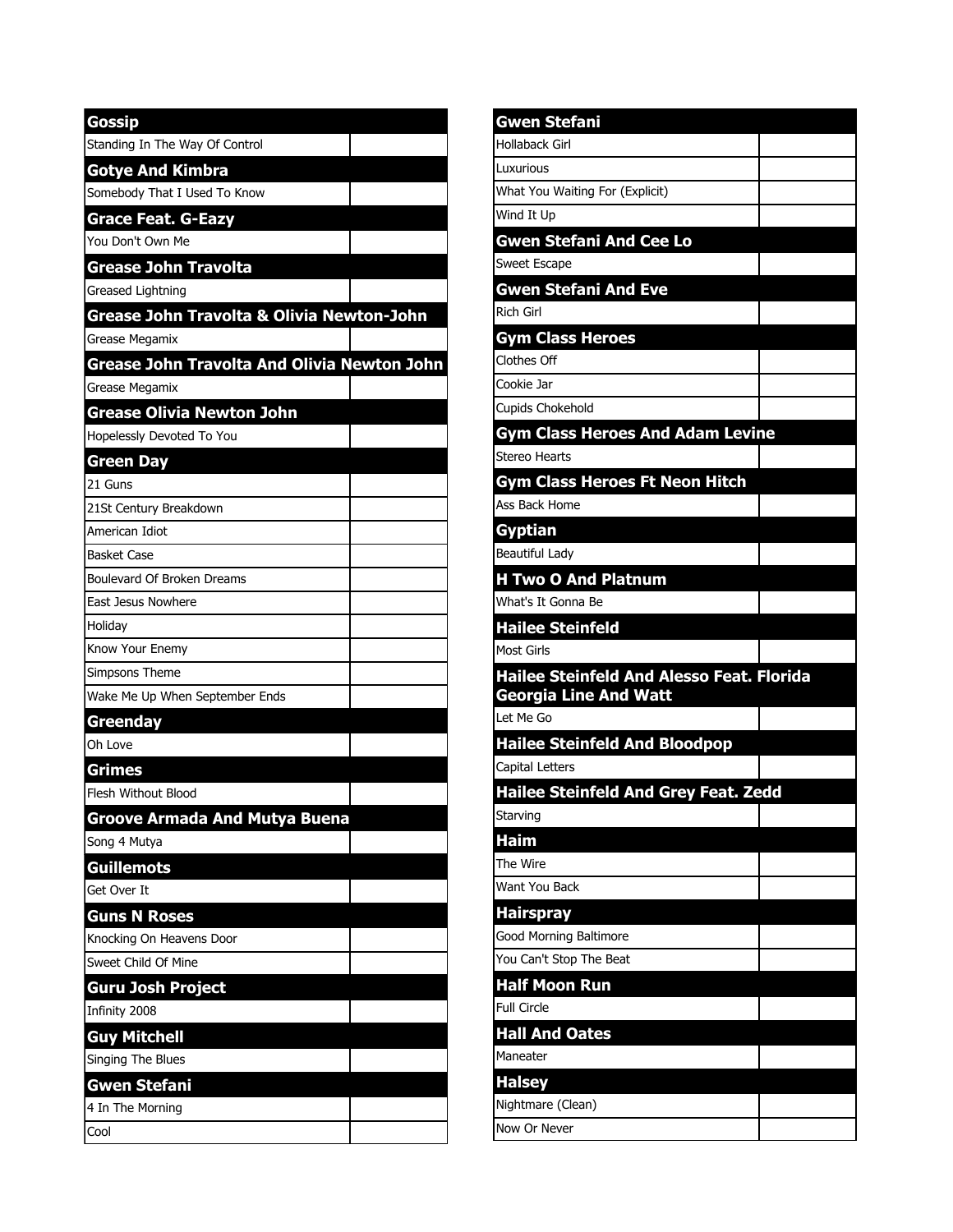| <b>Hank Williams</b>             |  |
|----------------------------------|--|
| Hey Good Looking                 |  |
| Your Cheating Heart              |  |
| <u>Hannah Montana</u>            |  |
| Best Of Both Worlds              |  |
| Life's What You Make It          |  |
| <b>Hanson</b>                    |  |
| Mmmbop                           |  |
| Hard-Fi                          |  |
| Suburban Knights                 |  |
| <b>Harry Belafonte</b>           |  |
| Banana Boat Song (Day-O)         |  |
| <b>Harry Styles</b>              |  |
| Sign Of The Times                |  |
| <b>Sweet Creature</b>            |  |
| <b>Hear'say</b>                  |  |
| Pure And Simple                  |  |
| <b>Heart</b>                     |  |
| Alone                            |  |
| <b>Heatwave</b>                  |  |
| Always And Forever               |  |
| <b>Boogie Nights</b>             |  |
| <b>Helen Shapiro</b>             |  |
| <b>Walking Back To Happiness</b> |  |
| <b>Hellogoodbye</b>              |  |
| Here (In Your Arms)              |  |
| <b>Helping Haiti</b>             |  |
| Everybody Hurts                  |  |
| <b>Herman's Hermits</b>          |  |
| I'm Into Something Good          |  |
| <b>High School Musical</b>       |  |
| <b>Breaking Free</b>             |  |
| <b>High School Musical 2</b>     |  |
| Fabulous                         |  |
| <b>Hilary Duff</b>               |  |
| Wake Up                          |  |
| <b>Hollies</b>                   |  |
| He Ain't Heavy He's My Brother   |  |
| The Air That I Breathe           |  |
| <b>Holly Valance</b>             |  |
| Down Boy                         |  |
| <b>Kiss Kiss</b>                 |  |
| State Of Mind                    |  |

| <b>Hoosiers</b>                                      |  |
|------------------------------------------------------|--|
| Choices                                              |  |
| Cops And Robbers                                     |  |
| Goodbye Mr A                                         |  |
| Worried About Ray                                    |  |
| <b>Worst Case Scenario</b>                           |  |
| <b>Hot Chip</b>                                      |  |
| Ready For The Floor                                  |  |
| <b>Hot Chocolate</b>                                 |  |
| You Sexy Thing                                       |  |
| <b>House Of Pain</b>                                 |  |
| Jump Around                                          |  |
| <b>Hozier</b>                                        |  |
| Someone New                                          |  |
| Take Me To Church                                    |  |
| <b>Huey Lewis And The News</b>                       |  |
| The Power Of Love                                    |  |
| Hugh Jackman, Keala Settle, Zac Efron And<br>Zendaya |  |
| The Greatest Show                                    |  |
| <b>Human League</b>                                  |  |
| Don't You Want Me                                    |  |
| Mirror Man                                           |  |
| <b>Ian Carey Project</b>                             |  |
| Get Shaky                                            |  |
| <b>Ian Dury And The Blockheads</b>                   |  |
| Hit Me With Your Rhythm Stick                        |  |
| Icona Pop Feat. Charli Xcx                           |  |
| I Love It                                            |  |
| Ida Maria                                            |  |
| I Like You So Much Better When You're Naked          |  |
| Oh My God (2007 Version)                             |  |
| <u> Idina Menzel</u>                                 |  |
| Let It Go                                            |  |
| <b>Idina Menzel And Michael Buble</b>                |  |
| Baby, It's Cold Outside                              |  |
| Iggy Azalea                                          |  |
| Team                                                 |  |
| Iggy Azalea Feat. Charli Xcx                         |  |
| Fancy                                                |  |
| Iggy Azalea Feat. Jennifer Hudson                    |  |
| Trouble                                              |  |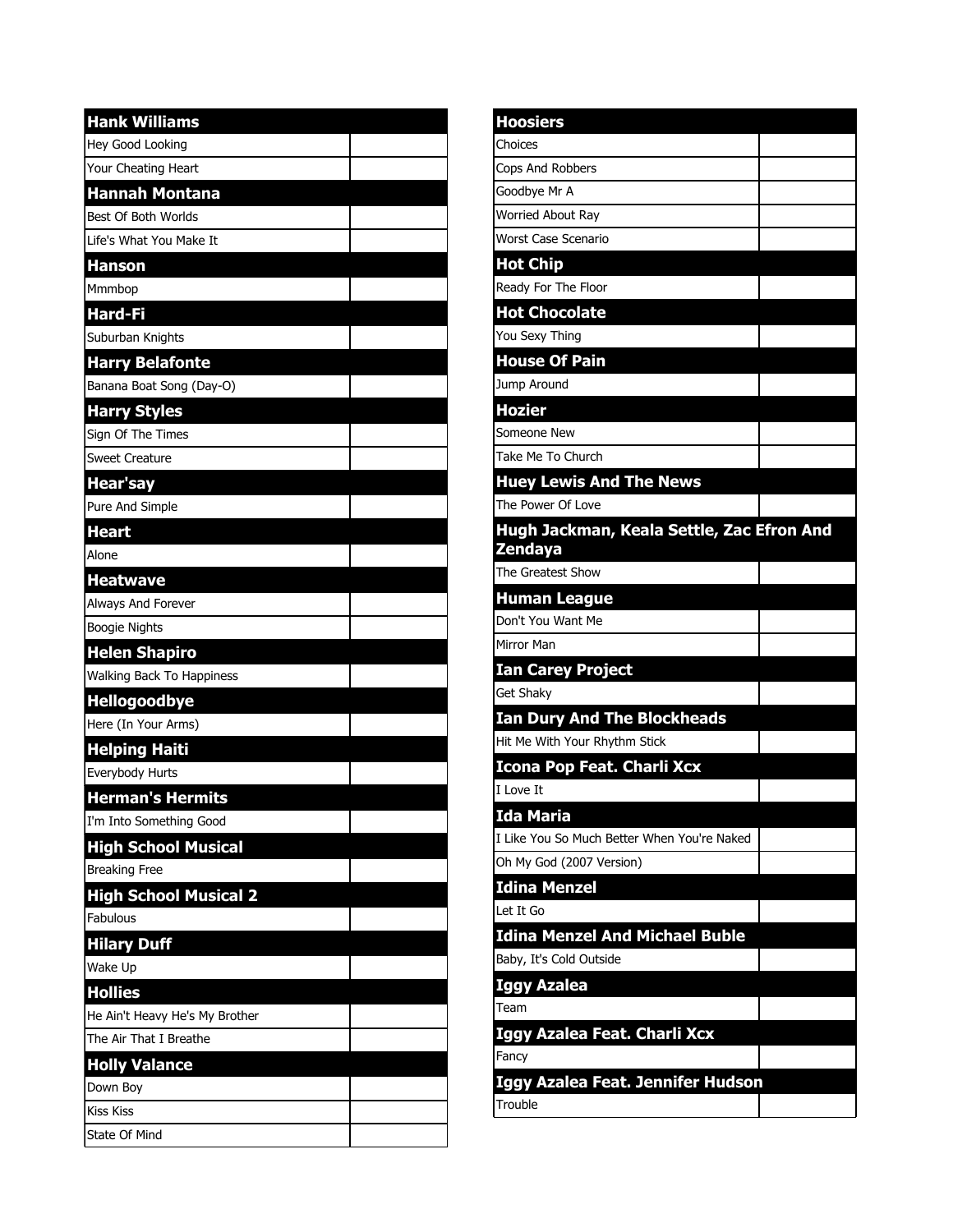| Iggy Azalea Feat. Rita Ora                |  |
|-------------------------------------------|--|
| Black Widow (Duet)                        |  |
| <b>Iglu And Hartly</b>                    |  |
| In This City                              |  |
| <b>Ike And Tina Turner</b>                |  |
| River Deep Mountain High                  |  |
| <b>Imagine Dragons</b>                    |  |
| <b>Believer</b>                           |  |
| Demons                                    |  |
| I Bet My Life                             |  |
| It's Time                                 |  |
| Radioactive                               |  |
| Thunder                                   |  |
| Warriors                                  |  |
| <b>Indiana</b>                            |  |
| Solo Dancing                              |  |
| <b>Infernal</b>                           |  |
| From Paris To Berlin                      |  |
| <b>Ini Kamoze</b>                         |  |
| Here Comes The Hotstepper                 |  |
| <b>Inna</b>                               |  |
| Amazing                                   |  |
| Hot                                       |  |
| <b>Inner Circle</b>                       |  |
| Sweat (A La La La)                        |  |
| <b>Irene Cara</b>                         |  |
| Fame                                      |  |
| Flashdance (What A Feeling)               |  |
| <b>Ironik</b>                             |  |
| Stay With Me                              |  |
| <b>Iyaz</b>                               |  |
| Replay                                    |  |
| Solo                                      |  |
| <b>J Balvin And Willy William</b>         |  |
| Mi Gente                                  |  |
| J Hus                                     |  |
| Did You See                               |  |
| <b>Jack Johnson</b>                       |  |
| <b>Better Together</b>                    |  |
| If I Had Eyes                             |  |
| <b>Jack Johnson (From Curious George)</b> |  |
| Upside Down                               |  |

| <b>Jack Penate</b>                             |  |
|------------------------------------------------|--|
| Second Minute Or Hour                          |  |
| <b>Jack White</b>                              |  |
| <b>Sixteen Saltines</b>                        |  |
| <b>Jackie Wilson</b>                           |  |
| <b>Reet Petite</b>                             |  |
| <b>Jackson 5</b>                               |  |
| Abc                                            |  |
| Blame It On The Boogie                         |  |
| I Want You Back                                |  |
| Santa Claus Is Coming To Town                  |  |
| Who's Loving You                               |  |
| <b>Jacob Sartorius</b>                         |  |
| Sweatshirt                                     |  |
| <b>Jade Ewen</b>                               |  |
| It's My Time                                   |  |
| <b>Jahmene Douglas</b>                         |  |
| Titanium                                       |  |
| <b>Jake Bugg</b>                               |  |
| Lightning Bolt                                 |  |
| Seen It All                                    |  |
| <b>Jam</b>                                     |  |
| Going Underground<br><b>Town Called Malice</b> |  |
|                                                |  |
|                                                |  |
| <b>Jamelia</b>                                 |  |
| Beware Of The Dog                              |  |
| Dj                                             |  |
| See It In A Boy's Eyes                         |  |
| Stop                                           |  |
| Superstar<br><b>Thank You</b>                  |  |
|                                                |  |
| <b>James Arthur</b>                            |  |
| Empty Space<br>Impossible                      |  |
| <b>Recovery</b>                                |  |
| Safe Inside                                    |  |
| Say You Won't Let Go                           |  |
| You're Nobody 'Til Somebody Loves You          |  |
| <b>James Bay</b>                               |  |
| <b>Best Fake Smile</b>                         |  |
| <b>Hold Back The River</b>                     |  |
| If You Ever Want To Be In Love                 |  |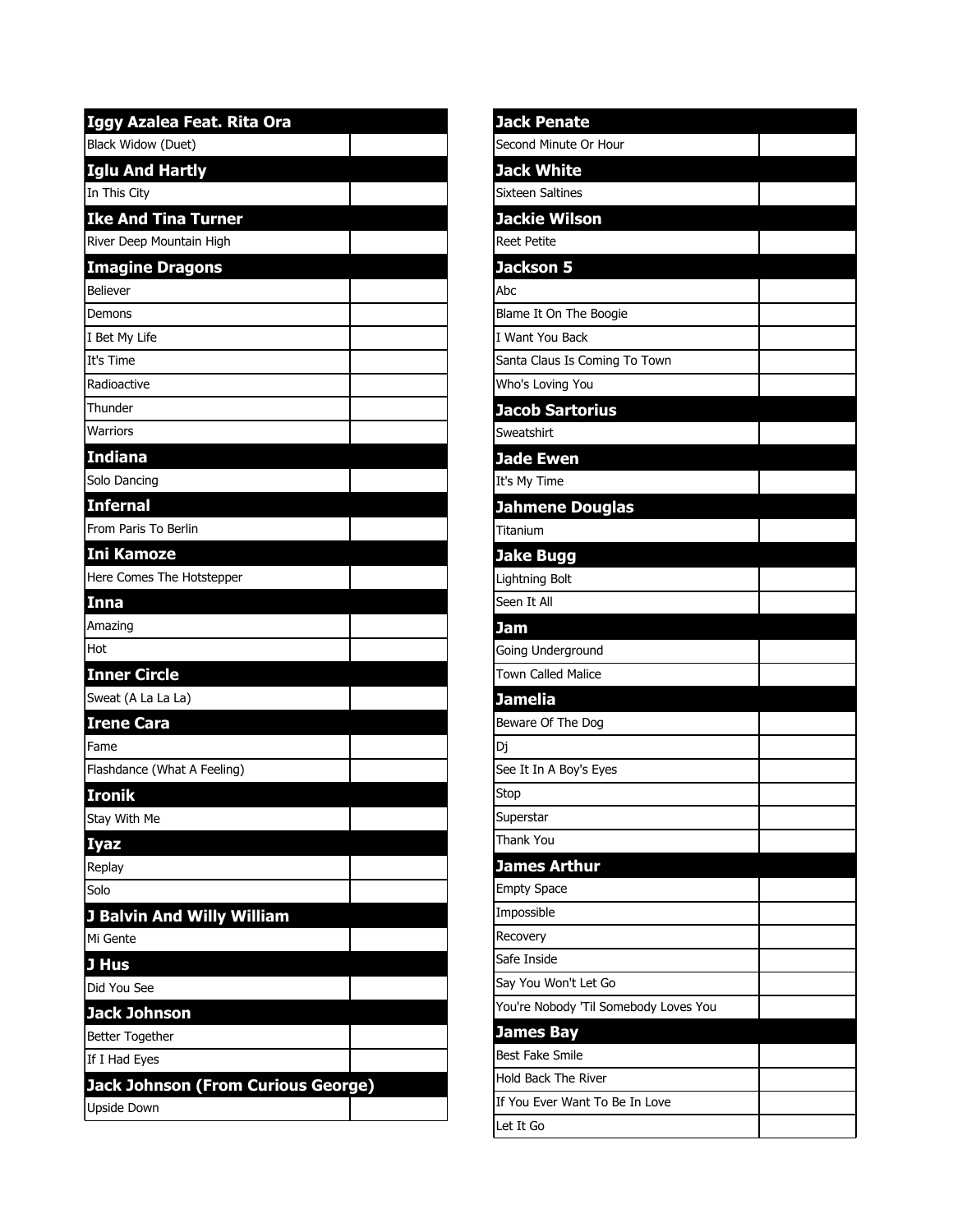| <b>James Blunt</b>                         |  |
|--------------------------------------------|--|
| 1973                                       |  |
| <b>Bonfire Hearts</b>                      |  |
| Goodbye My Lover                           |  |
| High                                       |  |
| Love Love Love                             |  |
| Wisemen                                    |  |
| You're Beautiful                           |  |
| <b>James Brown</b>                         |  |
| I Got You (I Feel Good)                    |  |
| James Hype Feat. Kelli-Leigh               |  |
| More Than Friends                          |  |
| <b>James Morrison</b>                      |  |
| Get To You                                 |  |
| I Won't Let You Go                         |  |
| Please Don't Stop The Rain                 |  |
| Undiscovered                               |  |
| Wonderful World                            |  |
| You Give Me Something                      |  |
| You Make It Real                           |  |
| <b>James Morrison And Jessie J</b>         |  |
| Up                                         |  |
| <b>James Morrison And Nelly Furtado</b>    |  |
| <b>Broken Strings</b>                      |  |
| <b>Jamie Foxx And Ludacris</b>             |  |
| Unpredictable                              |  |
| <b>Jamie Lawson</b>                        |  |
| Wasn't Expecting That                      |  |
| <b>Jamie T</b>                             |  |
| Calm Down Dearest (Explicit)               |  |
| Rabbie Hole                                |  |
| Sheila                                     |  |
| <b>Jamiroquai</b>                          |  |
| 7 Days In Sunny June                       |  |
| Feels Just Like It Should                  |  |
| <b>Janet Jackson</b>                       |  |
| Just A Little While                        |  |
| <b>Janet Jackson &amp; Luther Vandross</b> |  |
| The Best Things In Life Are Free           |  |
| <b>Jason Aldean</b>                        |  |
| Burnin' It Down                            |  |
| <b>Jason Derulo</b>                        |  |
| Breathing                                  |  |

| Jason Derulo                                |  |
|---------------------------------------------|--|
| Cheyenne                                    |  |
| Don't Wanna Go Home                         |  |
| Fight For You                               |  |
| Get Ugly                                    |  |
| In My Head                                  |  |
| It Girl                                     |  |
| <b>Riding Solo</b>                          |  |
| Stupid Love                                 |  |
| The Other Side                              |  |
| Trumpets                                    |  |
| Want To Want Me                             |  |
| Watcha Say                                  |  |
| What If                                     |  |
| Wiggle                                      |  |
| Jason Derulo Feat. 2 Chainz                 |  |
| <b>Talk Dirty</b>                           |  |
| Jason Derulo Feat. Nicki Minaj And Ty Dolla |  |
| \$Ign                                       |  |
| Swalla                                      |  |
| Jason Donovan                               |  |
| Any Dream Will Do                           |  |
| Jason Mraz                                  |  |
| I Won't Give Up                             |  |
| I'm Yours                                   |  |
| <b>Jax Jones And Bebe Rexha</b>             |  |
| Harder                                      |  |
| Jax Jones Feat. Ina Wrolsden                |  |
| Breathe (Visualiser)                        |  |
| Jax Jones Feat. Raye                        |  |
| You Don't Know Me                           |  |
| Jay Sean And Lil Wayne                      |  |
| Down                                        |  |
| Jay Sean And Sean Paul And Lil Jon          |  |
| Do You Remember                             |  |
| Jay Sean Feat. Sean Paul                    |  |
| Make My Love Go                             |  |
| Jay Z And Alicia Keys                       |  |
| Empire State Of Mind                        |  |
| <b>Jay Z And J Cole</b>                     |  |
| A Star Is Born                              |  |
| Jay Z And Mr Hudson                         |  |
| Forever Young                               |  |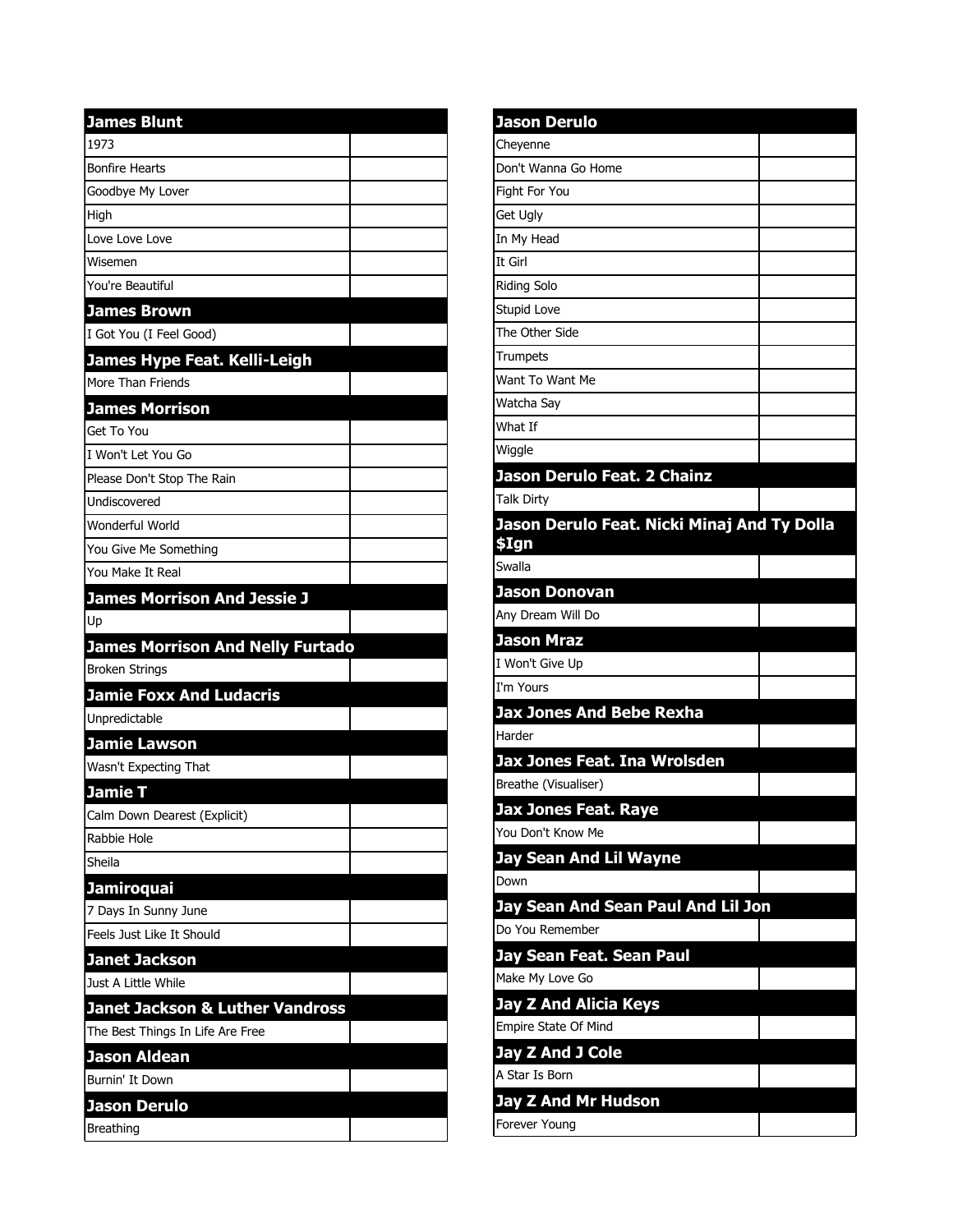| <b>Jay Z And Rihanna And Kanye West</b>              |  |
|------------------------------------------------------|--|
| Run This Town                                        |  |
| Jay Z Feat. Justin Timberlake                        |  |
| <b>Holy Grail</b>                                    |  |
| Jay-Z                                                |  |
| 4.44                                                 |  |
| Tom Ford                                             |  |
| Jay-Z Ft Kanye West And Mr Hudson                    |  |
| Why I Love You                                       |  |
| <b>Jeannie C Riley</b>                               |  |
| Harper Valley Pta                                    |  |
| <b>Jedward And Vanilla Ice</b>                       |  |
| Under Pressure (Ice Ice Baby)                        |  |
| <b>Jeff Beck</b>                                     |  |
| Hi Ho Silver Lining                                  |  |
| <b>Jeff Buckley</b>                                  |  |
| Hallelujah                                           |  |
| <b>Jem</b>                                           |  |
| Just A Ride                                          |  |
| <b>Jennifer Hudson</b>                               |  |
| Spotlight                                            |  |
| <b>Jennifer Lopex And Pitbull</b>                    |  |
| On The Floor (For Female Vocal Only)                 |  |
| <b>Jennifer Lopez</b>                                |  |
| Baby I Love You                                      |  |
| <b>Get Right</b>                                     |  |
| I'm Glad                                             |  |
| <b>Jennifer Lopez And Lil Wayne</b>                  |  |
| I'm Into You (For Solo Female)                       |  |
| <b>Jennifer Lopez Feat. Pitbull</b>                  |  |
| Live It Up                                           |  |
| <b>Jennifer Paige</b>                                |  |
| Crush                                                |  |
| <b>Jennifer Rush</b><br>Power Of Love                |  |
|                                                      |  |
| Jeremih Feat. Yg<br>Don't Tell 'Em                   |  |
|                                                      |  |
| <b>Jerry Lee Lewis</b><br><b>Great Balls Of Fire</b> |  |
|                                                      |  |
| <b>Jess Glynne</b><br>Don't Be So Hard On Yourself   |  |
| Hold My Hand                                         |  |
|                                                      |  |

| <b>Jess Glynne</b>                                            |  |
|---------------------------------------------------------------|--|
| <b>Right Here</b>                                             |  |
| Take Me Home                                                  |  |
| Thursday                                                      |  |
| <b>Jess Glynne And Jax Jones</b>                              |  |
| One Touch                                                     |  |
| Jessica Simpson                                               |  |
| A Public Affair                                               |  |
| Take My Breath Away                                           |  |
| These Boots Are Made For Walking                              |  |
| Jessie J                                                      |  |
| Casualty Of Love                                              |  |
| Do It Like A Dude                                             |  |
| Domino                                                        |  |
| Flashlight                                                    |  |
| It's My Party                                                 |  |
| Nobody's Perfect                                              |  |
| Price Tag                                                     |  |
| Thunder                                                       |  |
| Who You Are                                                   |  |
| Who's Laughing Now                                            |  |
| <b>Jessie J And B O B</b>                                     |  |
| Price Tag (For Female Vocal Only)                             |  |
| <b>Jessie J And David Guetta</b>                              |  |
|                                                               |  |
| Laserlight                                                    |  |
| Jessie J. Feat. Ariana Grande And Nicki Minaj                 |  |
| Bang Bang                                                     |  |
| Jessie J. Feat. Big Sean And Dizzee Rascal                    |  |
| Wild                                                          |  |
|                                                               |  |
| Jessie Ware<br><b>Wildest Moments</b>                         |  |
| <b>Jim Reeves</b>                                             |  |
| <b>Distant Drums</b>                                          |  |
|                                                               |  |
| Jimmy Ruffin<br>What Becomes Of The Broken Hearted            |  |
| <b>Jls</b>                                                    |  |
| Beat Again                                                    |  |
| <b>Billion Lights</b>                                         |  |
|                                                               |  |
|                                                               |  |
| Club Is Alive<br>Do You Feel What I Feel<br>Everybody In Love |  |
| Eyes Wide Shut                                                |  |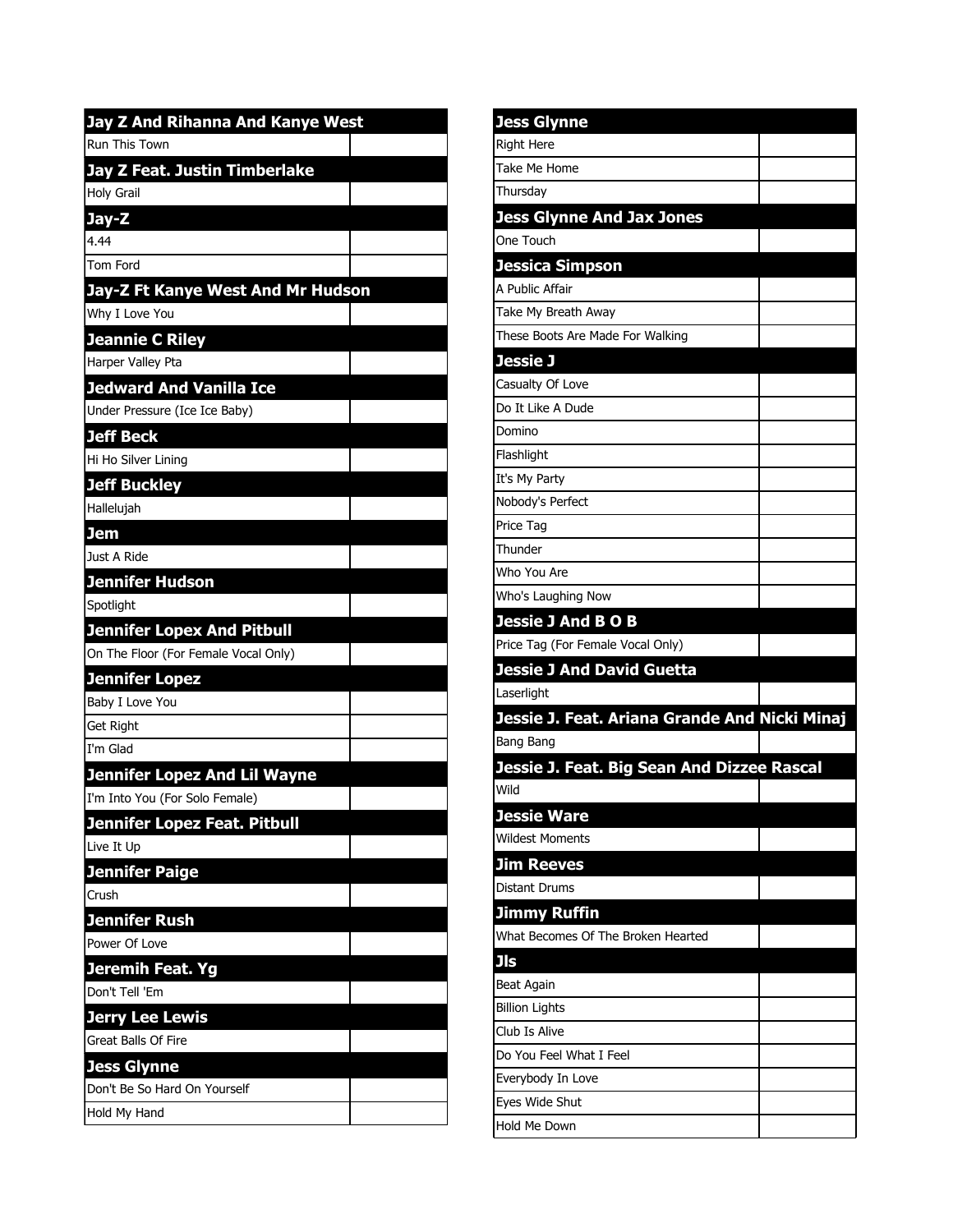| <b>Jls</b>                             |  |
|----------------------------------------|--|
| Hottest Girl In The World              |  |
| Love You More                          |  |
| One Shot                               |  |
| Proud                                  |  |
| Take A Chance On Me                    |  |
| <b>Jls And Dev</b>                     |  |
| She Makes Me Wanna                     |  |
| Jo Jo                                  |  |
| Leave (Get Out)                        |  |
| <b>Jo Jo And Bow Wow</b>               |  |
| Baby It's You                          |  |
| <b>Joan Jett And The Blackhearts</b>   |  |
| I Love Rock'n'roll                     |  |
| <b>Jocelyn Brown</b>                   |  |
| Somebody Else's Guy                    |  |
| <b>Jodie Connor And Tinchy Stryder</b> |  |
| <b>Bring It</b>                        |  |
| <b>Jodie Connor And Wiley</b>          |  |
| Now Or Never                           |  |
| <b>Joe Brown And The Bruvvers</b>      |  |
| A Picture Of You                       |  |
| <b>Joe Cocker And Jennifer Warnes</b>  |  |
| Up Where We Belong                     |  |
| <b>Joe Mcelderry</b>                   |  |
| Ambitions                              |  |
| The Climb                              |  |
| Joe Stone Feat. Montell Jordan         |  |
| The Party (This Is How We Do It)       |  |
| <b>Joey Negro</b>                      |  |
| Make A Move On Me                      |  |
| <b>John Barrowman</b>                  |  |
| What About Us                          |  |
| John Denver                            |  |
| Annie's Song                           |  |
| Leaving On A Jet Plane                 |  |
| Take Me Home Country Roads             |  |
| John Holt                              |  |
| Help Me Make It Through The Night      |  |
| Killing Me Softly With Her Song        |  |
| The Tide Is High                       |  |
| John Legend                            |  |
| All Of Me                              |  |

| John Legend                          |  |
|--------------------------------------|--|
| Love Me Now                          |  |
| <b>John Lennon</b>                   |  |
| Happy Xmas War Is Over               |  |
| Imagine                              |  |
| <b>John Leyton</b>                   |  |
| Johnny Remember Me                   |  |
| <b>John Martin</b>                   |  |
| Anywhere For You                     |  |
| <b>John Newman</b>                   |  |
| Cheating                             |  |
| Come And Get It                      |  |
| Love Me Again                        |  |
| John Travolta And Olivia Newton-John |  |
| You're The One That I Want           |  |
| <b>Johnny Cash</b>                   |  |
| A Boy Named Sue                      |  |
| <b>Cocaine Blues</b>                 |  |
| <b>Folsom Prison Blues</b>           |  |
| I Walk The Line                      |  |
| One Piece At A Time                  |  |
| Ring Of Fire                         |  |
| <b>Johnny Cash And June Carter</b>   |  |
| Jackson                              |  |
| <b>Johnny Kidd &amp; The Pirates</b> |  |
| Shaking All Over                     |  |
| <b>Johnny Mathis</b>                 |  |
| When A Child Is Born                 |  |
| <b>Johnny Tillotson</b>              |  |
| Poetry In Motion                     |  |
| Jojo                                 |  |
| Baby It's You                        |  |
| Leave (Get Out)                      |  |
| Secret Love                          |  |
| Too Little Too Late                  |  |
| <b>Jon Bellion</b>                   |  |
| All Time Low                         |  |
| <b>Jona Lewie</b>                    |  |
| Stop The Cavalry                     |  |
| <b>Jonas Blue</b>                    |  |
| By Your Side                         |  |
| Jonas Blue Feat. Dakota              |  |
| Fast Car                             |  |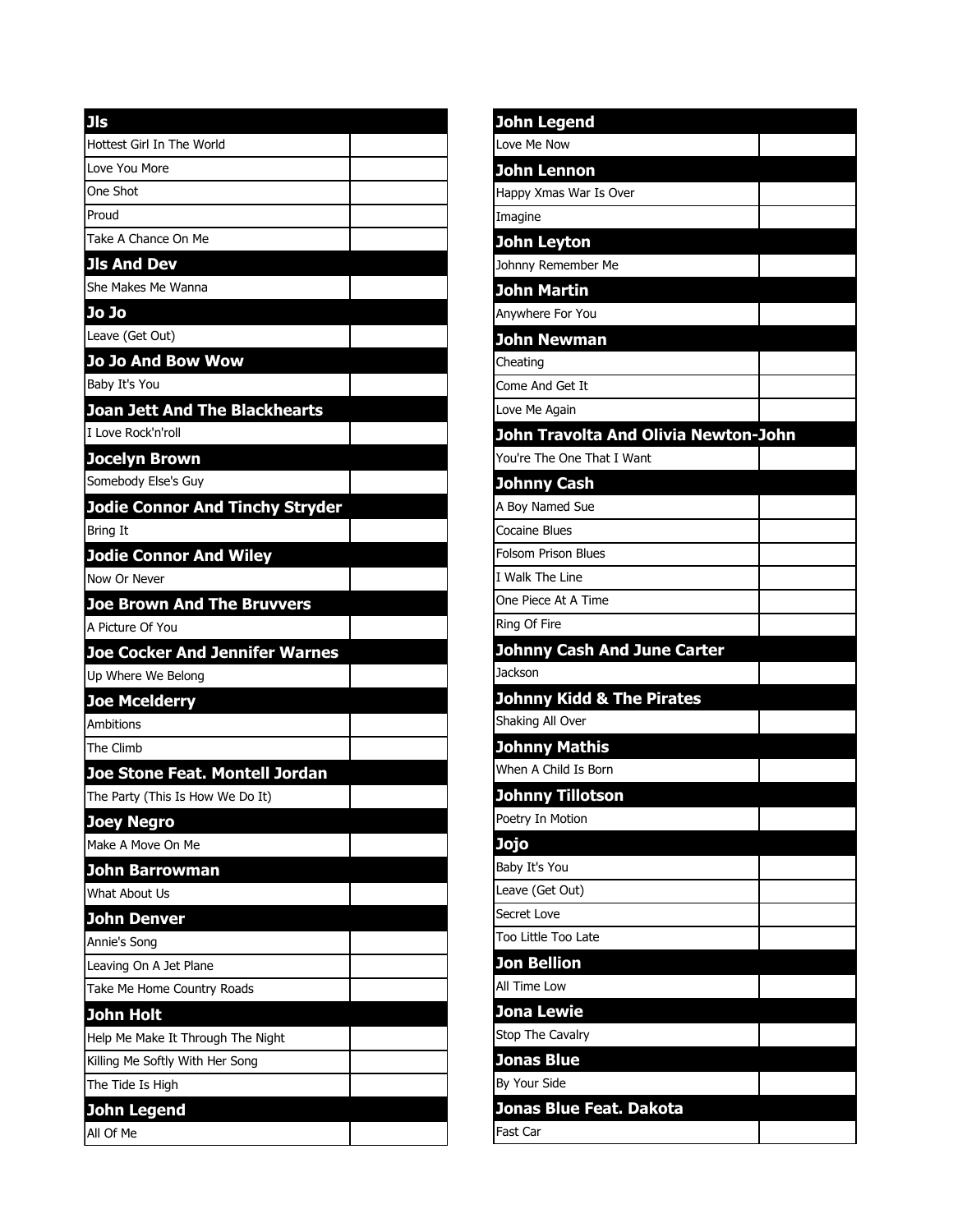| <b>Jonas Blue Feat. Jp Cooper</b>                      |  |
|--------------------------------------------------------|--|
| Perfect Strangers                                      |  |
| Jonas Blue Feat. William Singe                         |  |
| Mama                                                   |  |
| Jonas Blue With Liam Payne And Lennon<br><b>Stella</b> |  |
| Polaroid                                               |  |
| <b>Jonas Brothers</b>                                  |  |
| Greenlight                                             |  |
| Only Human                                             |  |
| <b>Jones</b>                                           |  |
| Green Green Grass Of Home                              |  |
| <b>Jordin Sparks</b>                                   |  |
| Battlefield                                            |  |
| One Step At A Time                                     |  |
| SOS (Let The Music Play)                               |  |
| Tattoo                                                 |  |
| <b>Jordin Sparks And Chris Brown</b>                   |  |
| No Air                                                 |  |
| Jorja Smith                                            |  |
| Teenage Fantasy                                        |  |
| <b>Josh Groban</b>                                     |  |
| You Raise Me Up                                        |  |
| Joshua Radin                                           |  |
| I'd Rather Be With You                                 |  |
| <b>Joss Stone</b>                                      |  |
| Right To Be Wrong                                      |  |
| Spoiled                                                |  |
| Tell Me Bout It                                        |  |
| You Had Me                                             |  |
| <b>Journey</b>                                         |  |
| Don't Stop Believing                                   |  |
| <b>Joyner Lucas And Chris Brown</b>                    |  |
| Stranger Things (Clean)                                |  |
| <b>Jp Cooper</b>                                       |  |
| September Song                                         |  |
| <b>Judy Collins</b>                                    |  |
| Send In The Clowns                                     |  |
| <b>Judy Garland</b>                                    |  |
| Over The Rainbow                                       |  |
| Julia Michaels                                         |  |
| Issues                                                 |  |

| <b>Julie Covington And Madonna</b>                                                                                                                                          |  |
|-----------------------------------------------------------------------------------------------------------------------------------------------------------------------------|--|
| Don't Cry For Me Argentina                                                                                                                                                  |  |
| <b>Jungle Book</b>                                                                                                                                                          |  |
| I Wanna Be Like You                                                                                                                                                         |  |
| The Bare Necessities                                                                                                                                                        |  |
| <b>Just Jack</b>                                                                                                                                                            |  |
| Starz In Their Eyes                                                                                                                                                         |  |
| The Day I Died                                                                                                                                                              |  |
| <b>Justice Collective</b>                                                                                                                                                   |  |
| He Ain't Heavy He's My Brother                                                                                                                                              |  |
| <b>Justin Bieber</b>                                                                                                                                                        |  |
| Baby                                                                                                                                                                        |  |
| Boyfriend                                                                                                                                                                   |  |
| Die In Your Arms                                                                                                                                                            |  |
| I'll Show You                                                                                                                                                               |  |
| Love Yourself                                                                                                                                                               |  |
| Mistletoe                                                                                                                                                                   |  |
| Never Let You Go                                                                                                                                                            |  |
| One Time                                                                                                                                                                    |  |
| Somebody To Love                                                                                                                                                            |  |
| Sorry                                                                                                                                                                       |  |
| What Do You Mean                                                                                                                                                            |  |
|                                                                                                                                                                             |  |
| <b>Justin Bieber &amp; R Kelly</b>                                                                                                                                          |  |
| P.Y.D.                                                                                                                                                                      |  |
| <b>Justin Bieber And Bloodpop</b>                                                                                                                                           |  |
|                                                                                                                                                                             |  |
| <b>Justin Bieber And Jayden Smith</b>                                                                                                                                       |  |
|                                                                                                                                                                             |  |
|                                                                                                                                                                             |  |
| All Around The World                                                                                                                                                        |  |
| Justin Bieber And Nicki Minaj                                                                                                                                               |  |
|                                                                                                                                                                             |  |
| Justin Bieber Feat. Halsey                                                                                                                                                  |  |
| The Feeling                                                                                                                                                                 |  |
| <b>Justin Bieber Ft Big Sean</b>                                                                                                                                            |  |
|                                                                                                                                                                             |  |
| Justin Timberlake                                                                                                                                                           |  |
|                                                                                                                                                                             |  |
|                                                                                                                                                                             |  |
| Friends<br>Never Say Never<br><b>Justin Bieber And Ludacris</b><br>Beauty And A Beat<br>As Long As You Love Me<br>Can't Stop The Feeling<br>Cry Me A River<br>I'm Loving It |  |
| Like I Love You                                                                                                                                                             |  |
| Lovestoned<br><b>Mirrors</b>                                                                                                                                                |  |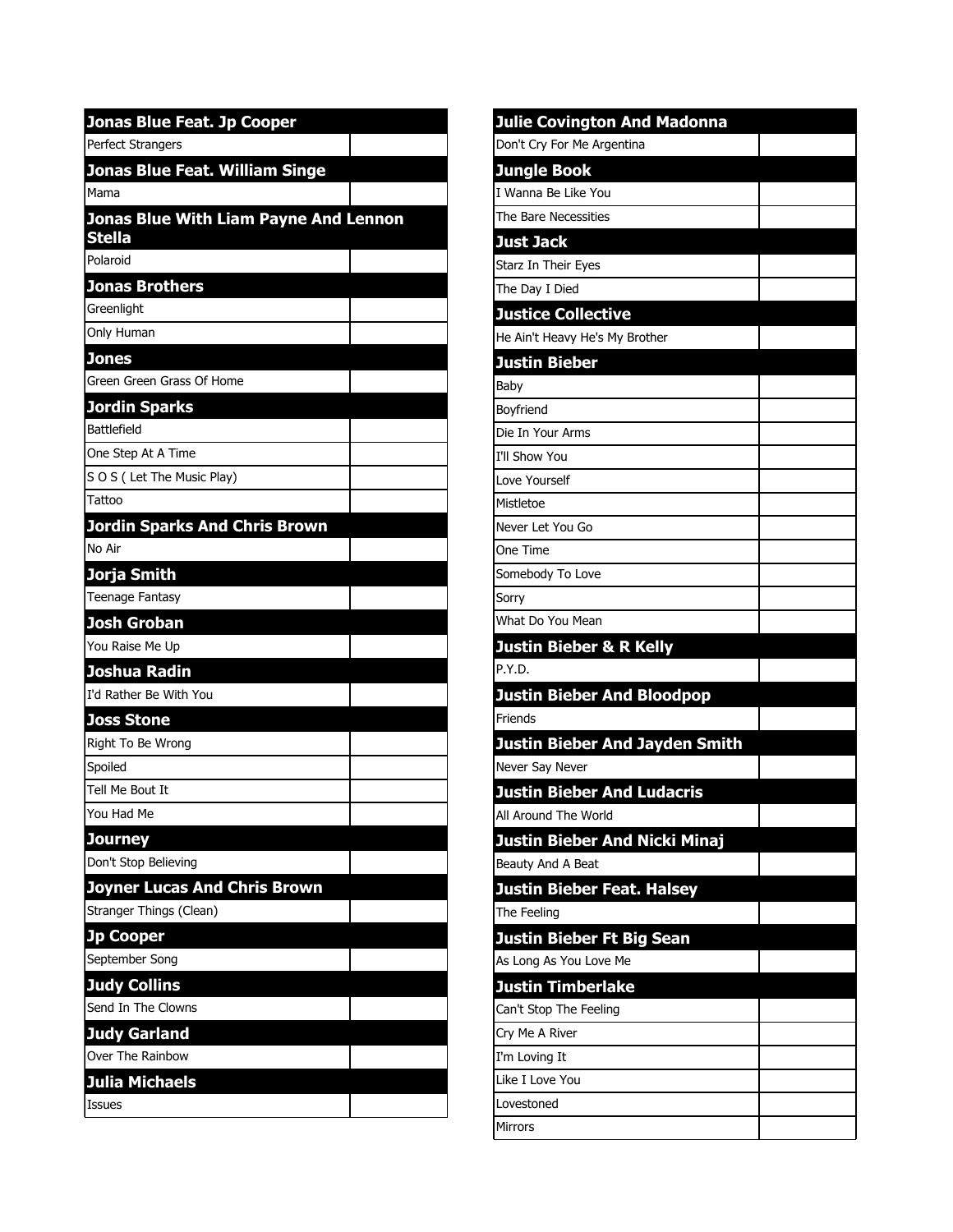| <b>Justin Timberlake</b>                   |
|--------------------------------------------|
| My Love                                    |
| Not A Bad Thing                            |
| Rock Your Body                             |
| Senorita                                   |
| Sexyback                                   |
| Take Back The Night                        |
| Tko                                        |
| <b>Tunnel Vision</b>                       |
| What Goes Around Comes Around              |
| <b>Justin Timberlake And Beyonce</b>       |
| Until The End Of Time                      |
| Justin Timberlake Feat. Jay Z              |
| Suit And Tie                               |
| K Ci And Jojo                              |
| All My Life                                |
| <b>KT Tunstall</b>                         |
| Other Side Of The World                    |
| <b>Kaiser Chiefs</b>                       |
| Angry Mob                                  |
| Everything Is Average Nowadays             |
| I Predict A Riot                           |
| Love's Not A Competition                   |
| Modern Way                                 |
| Never Miss A Beat                          |
| Ruby                                       |
| <b>Kanye West</b>                          |
| <b>Black Skinhead</b>                      |
| Fade                                       |
| Stronger                                   |
| Kanye West And Jay Z And Frank Ocean       |
| No Church In The Wild                      |
| Kanye West And Lil Pump Feat. Adele Givens |
| I Love It (Clean)                          |
| <b>Kanye West And T Pain</b>               |
| <b>Heartless</b>                           |
| <b>Kanye West Feat. Paul Mccartney</b>     |
| Only One                                   |
| Kanye West Feat. Rihanna And Swizz Beatz   |
| Famous                                     |
| Kanye West Feat. Theophilus London, Allan  |
| <b>Kingdom And Paul Mccartney</b>          |
| All Day                                    |

| <b>Karen Harding</b>          |  |
|-------------------------------|--|
| Say Something                 |  |
| <b>Karmin</b>                 |  |
| Brokenhearted                 |  |
| Kasabian                      |  |
| Club Foot                     |  |
| Eez-Eh                        |  |
| Empire                        |  |
| Fire                          |  |
| Shoot The Runner              |  |
| Underdog                      |  |
| Where Did All The Love Go     |  |
| Kasabian                      |  |
| <b>Re Wired</b>               |  |
| <b>Kate Bush</b>              |  |
| King Of The Mountain          |  |
| Wuthering Heights             |  |
| <b>Kate Nash</b>              |  |
| <b>Foundations</b>            |  |
| Merry Happy                   |  |
| Mouthwash                     |  |
| Pumpkin Soup                  |  |
| <b>Katie Melua</b>            |  |
| Call Off The Search           |  |
| Closest Thing To Crazy        |  |
| Crawling Up A Hill            |  |
| <b>Katrina And The Waves</b>  |  |
| Walking On Sunshine           |  |
| <b>Katy B</b>                 |  |
| Broken Record                 |  |
| Crying For No Reason          |  |
| Katy On A Mission             |  |
| <b>Katy B And Ms Dynamite</b> |  |
| Lights On                     |  |
| <b>Katy Perry</b>             |  |
| Birthday                      |  |
| E T                           |  |
| Firework                      |  |
| Hot N Cold                    |  |
| I Kissed A Girl               |  |
| Last Friday Night (T G I F)   |  |
| Never Really Over             |  |
| Part Of Me                    |  |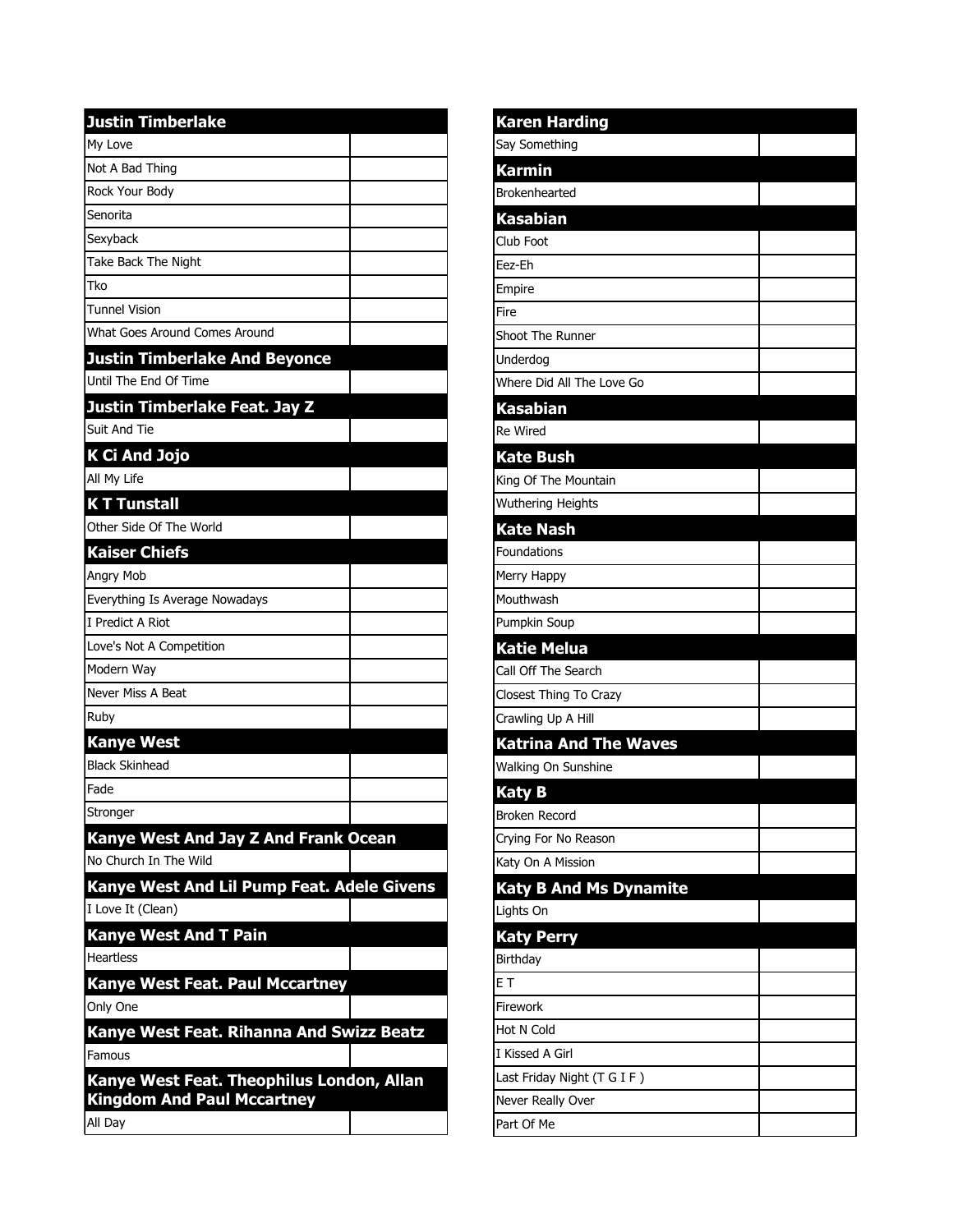| <b>Katy Perry</b>                            |  |
|----------------------------------------------|--|
| <b>Rise</b>                                  |  |
| Roar                                         |  |
| <b>Teenage Dream</b>                         |  |
| The One That Got Away                        |  |
| Thinking Of You                              |  |
| This Is How We Do                            |  |
| Unconditionally                              |  |
| Waking Up In Vegas                           |  |
| Wide Awake                                   |  |
| <b>Katy Perry And Snoop Dogg</b>             |  |
| California Gurls                             |  |
| <b>Katy Perry Feat. Juicy J</b>              |  |
| Dark Horse                                   |  |
| <b>Katy Perry Feat. Migos</b>                |  |
| Bon Appétit                                  |  |
| Katy Perry Feat. Nicki Minaj                 |  |
| Swish Swish                                  |  |
| <b>Katy Perry Feat. Skip Marley</b>          |  |
| Chained To The Rhythm                        |  |
| <b>Katy Perry Ft. Skip Marley</b>            |  |
| Chained To The Rhythm (Female Solo)          |  |
| <b>Kc And The Sunshine Band</b>              |  |
| Give It Up                                   |  |
| That's The Way I Like It                     |  |
| <b>Kda Feat. Tinie Tempah And Katy B</b>     |  |
| Turn The Music Louder (Rumble)               |  |
| <b>KesHa</b>                                 |  |
| Blah Blah Blah                               |  |
| <b>Blow</b>                                  |  |
| Die Young                                    |  |
| Take It Off                                  |  |
| <b>Tik Tok</b>                               |  |
| We R Who We R                                |  |
| Your Love Is My Drug                         |  |
| <b>Keala Settle And The Greatest Showman</b> |  |
| <b>Ensemble</b>                              |  |
| This Is Me                                   |  |
| <b>Keane</b>                                 |  |
| <b>Bad Dream</b>                             |  |
| Bedshaped                                    |  |
| Everybody's Changing<br>Is It Any Wonder     |  |
|                                              |  |

ı

| <b>Keane</b>                            |  |
|-----------------------------------------|--|
| Perfect Symmetry                        |  |
| Somewhere Only We Know                  |  |
| This Is The Last Time                   |  |
| <b>Kehlani</b>                          |  |
| Gangsta                                 |  |
| <b>Keith Urban</b>                      |  |
| Blue Ain't Your Color                   |  |
| <b>Keivn Rudolf And Rick Ross</b>       |  |
| Welcome To The World                    |  |
| <b>Kelis</b>                            |  |
| Acapella                                |  |
| Milkshake                               |  |
| <b>Trick Me</b>                         |  |
| <b>Kelis And Andre 3000</b>             |  |
| Millionaire                             |  |
| <b>Kelis And Cee Lo</b>                 |  |
| Lil Star                                |  |
| <b>Kelly Clarkson</b>                   |  |
| Already Gone                            |  |
| Because Of You                          |  |
| Breakaway                               |  |
| Cry                                     |  |
| <b>Heartbeat Song</b>                   |  |
| I Do Not Hook Up                        |  |
| Invincible                              |  |
| Miss Independant                        |  |
| Mr Know It All                          |  |
| My Life Would Suck Without You          |  |
| Never Again                             |  |
| Since U Been Gone                       |  |
| What Doesn't Kill You (Stronger)        |  |
| <b>Kelly Clarkson Feat. John Legend</b> |  |
| Run Run Run                             |  |
| <b>Kelly Rowland</b>                    |  |
| Down For Whatever                       |  |
| Work                                    |  |
| <b>Kelly Rowland And David Guetta</b>   |  |
| Commander                               |  |
| <b>Kelly Rowland And Eve</b>            |  |
| <b>Like This</b>                        |  |
| <b>Kelly Rowland Ft Big Sean</b>        |  |
| Lay It On Me                            |  |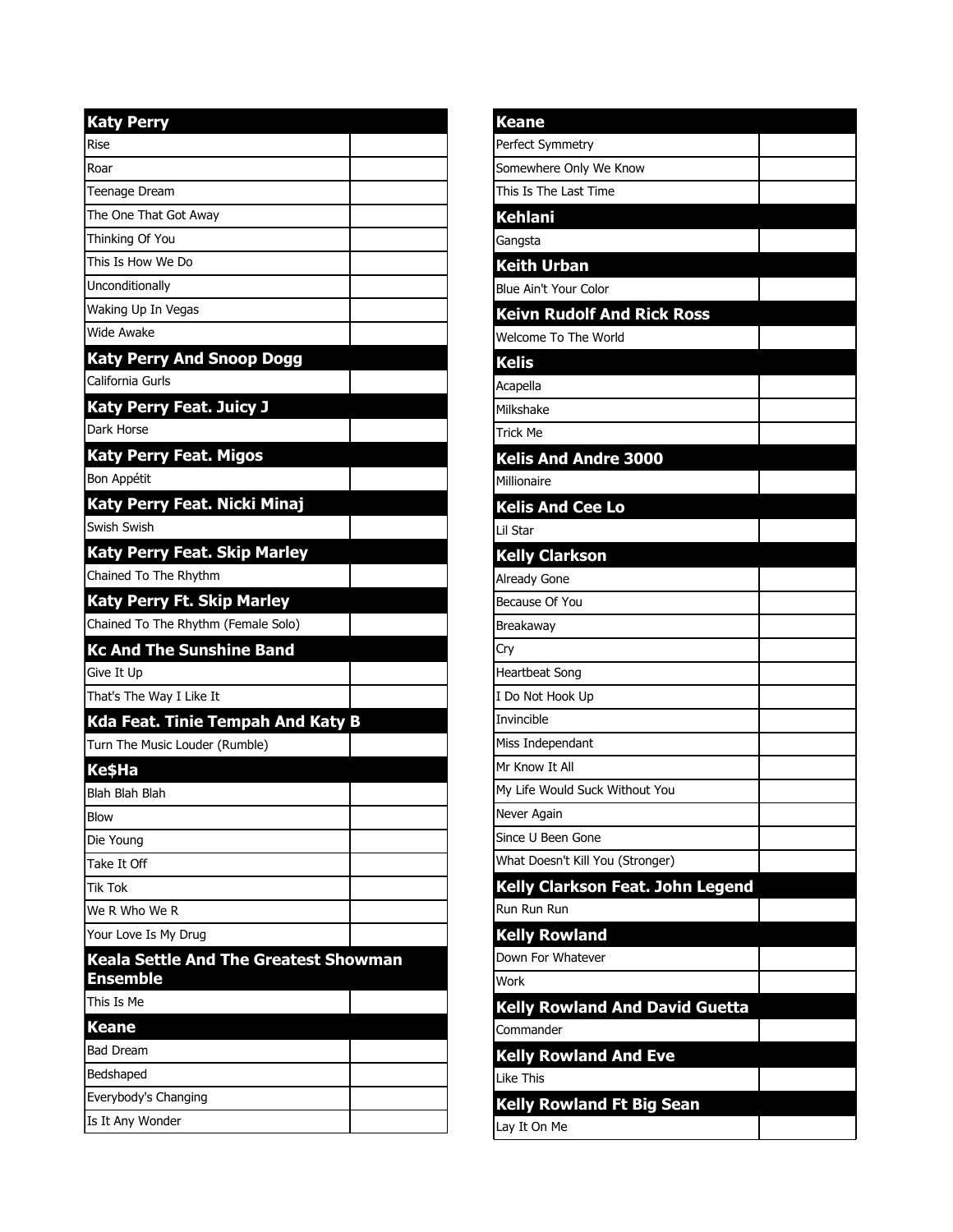| <b>Kelsea Ballerini</b>              |  |
|--------------------------------------|--|
| Peter Pan                            |  |
| <b>Ken Dodd</b>                      |  |
| Tears                                |  |
| <b>Kendrick Lamar</b>                |  |
| Bitch, Don't Kill My Vibe            |  |
| Humble.                              |  |
| T                                    |  |
| King Kunta                           |  |
| Swimming Pools (Drank)               |  |
| Kendrick Lamar Feat. Rihanna         |  |
| Loyalty                              |  |
| <b>Kendrick Lamar With Sza</b>       |  |
| All The Stars (Clean)                |  |
| <b>Kenny Chesney Feat. Pink</b>      |  |
| Setting The World On Fire            |  |
| <b>Kenny Loggins</b>                 |  |
| Footloose                            |  |
| <b>Kenny Rogers</b>                  |  |
| Coward Of The County                 |  |
| Lucille                              |  |
| Ruby Don't Take Your Love To Town    |  |
| The Gambler                          |  |
| <b>Kent Jones</b>                    |  |
| Don't Mind                           |  |
| Keri Hilson And Kanye West And Ne-Yo |  |
| Knock You Down                       |  |
| <b>Kesha</b>                         |  |
| Praying                              |  |
| <b>Kevin Lyttle</b>                  |  |
| Turn Me On                           |  |
| <b>Kevin Rudolf And Lil Wayne</b>    |  |
| Let It Rock                          |  |
| <b>Khalid</b>                        |  |
| <b>Better</b>                        |  |
| Location                             |  |
| <b>Khalid And Normani</b>            |  |
| Love Lies (Clean)                    |  |
| <b>Kid Cudi Vs Crookers</b>          |  |
| Day N Night                          |  |
| <b>Kid Rock</b>                      |  |
| All Summer Long                      |  |

| <b>Kiesza</b>                                                |  |
|--------------------------------------------------------------|--|
| Giant In My Heart                                            |  |
| Hideaway                                                     |  |
| <b>Kiiara</b>                                                |  |
| Gold                                                         |  |
| <b>Killers</b>                                               |  |
| Human                                                        |  |
| Mr Brightside                                                |  |
| Read My Mind                                                 |  |
| Runaways                                                     |  |
| Smile Like You Mean It                                       |  |
| Somebody Told Me                                             |  |
| When You Were Young                                          |  |
| <b>Kings Of Leon</b>                                         |  |
| Notion                                                       |  |
| On Call                                                      |  |
| Pyro                                                         |  |
| Radioactive                                                  |  |
| Revelry                                                      |  |
| Sex On Fire                                                  |  |
| Supersoaker                                                  |  |
| Use Somebody                                                 |  |
| Wait For Me                                                  |  |
| Walls                                                        |  |
| Waste A Moment                                               |  |
| <b>Kinks</b>                                                 |  |
| All Day And All Of The Night                                 |  |
| Dedicated Follower Of Fashion                                |  |
| Lola                                                         |  |
| Sunny Afternoon                                              |  |
| Waterloo Sunset                                              |  |
| You Really Got Me                                            |  |
| <b>Klangkarussell</b>                                        |  |
| Sonnentanz                                                   |  |
| <b>Klaxons</b>                                               |  |
| Golden Skans                                                 |  |
| K'naan                                                       |  |
| Waving Flag (The Celebration Mix) (World Cup<br>2010 Anthem) |  |
| <b>Kodak Black</b>                                           |  |
| <b>Tunnel Vision</b>                                         |  |
| Kodak Black Feat. Travis Scott And Offset                    |  |
| Zeze (Clean)                                                 |  |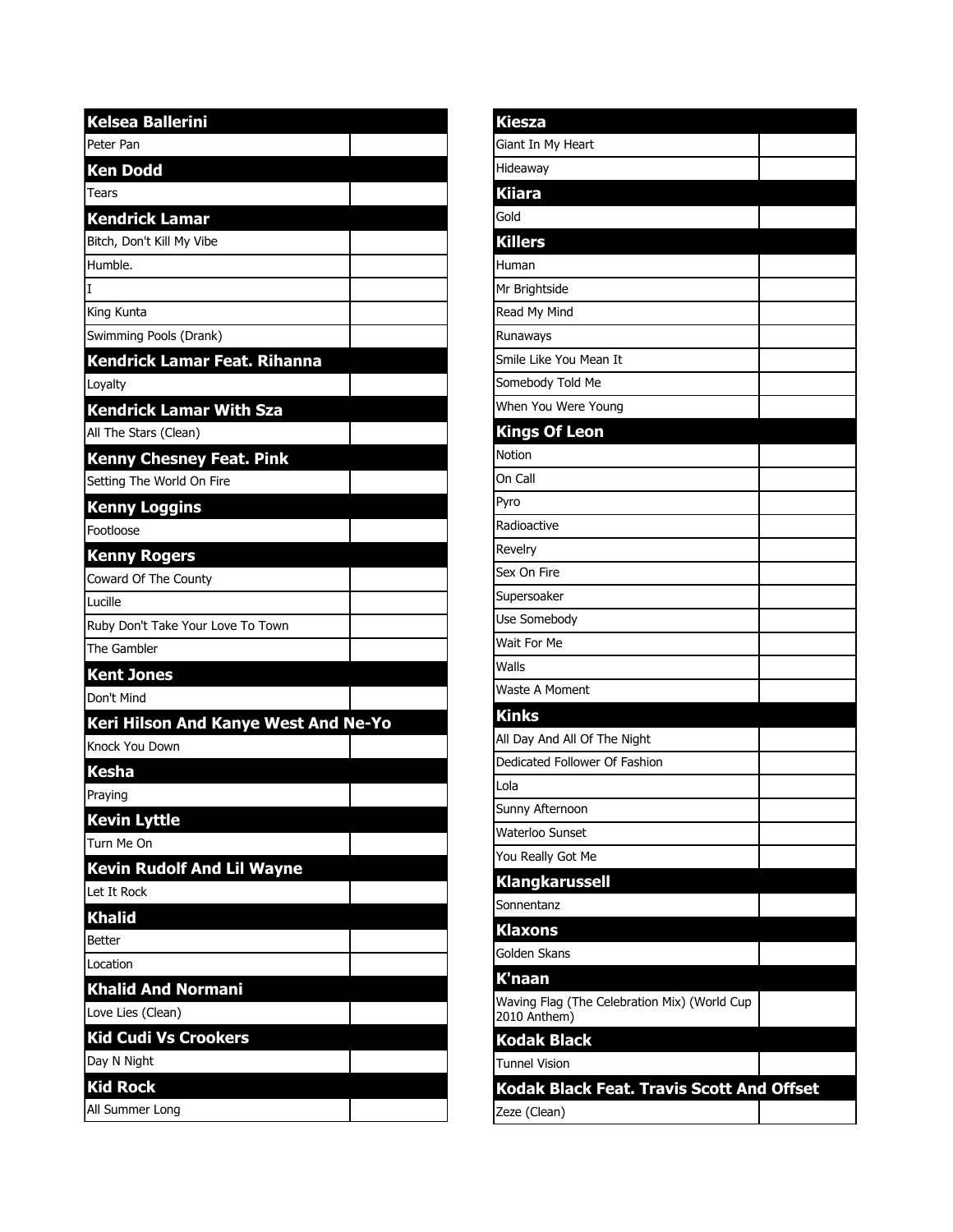| <b>Kodaline</b>                          |  |
|------------------------------------------|--|
| Honest                                   |  |
| The One                                  |  |
| <b>Kooks</b>                             |  |
| Always Where I Need To Be (Band Version) |  |
| Naive                                    |  |
| Ooh I a                                  |  |
| She Moves In Her Own Way                 |  |
| Shine On                                 |  |
| <b>Kool &amp; The Gang</b>               |  |
| Celebration                              |  |
| <b>Kool And The Gang</b>                 |  |
| Celebration                              |  |
| <b>Kreayshawn</b>                        |  |
| Gucci Gucci                              |  |
| <b>Krept And Konan Feat. Jeremih</b>     |  |
| Freak Of The Week                        |  |
| <b>Kt Tunstall</b>                       |  |
| Hold On                                  |  |
| If Only                                  |  |
| Saving My Face                           |  |
| Suddenly I See                           |  |
| <b>Under The Weather</b>                 |  |
| <b>Kungs Vs. Cookin' On 3 Burners</b>    |  |
| This Girl                                |  |
| <b>Kygo &amp; Ellie Goulding</b>         |  |
| <b>First Time</b>                        |  |
| <b>Kygo And Whitney Houston</b>          |  |
| <b>Higher Love</b>                       |  |
| <b>Kygo Feat. Conrad</b>                 |  |
| Firestone                                |  |
| Kygo Feat. Ella Henderson                |  |
| Here For You                             |  |
| <b>Kygo Feat. Maty Noyes</b>             |  |
| Stay                                     |  |
| <b>Kygo With Selena Gomez</b>            |  |
| It Ain't Me                              |  |
| Kyle Feat. Lil Yachty                    |  |
| Ispy                                     |  |
| <b>Kylie Minogue</b>                     |  |
| 2 Hearts                                 |  |
| All The Lovers                           |  |
| Better Than Today                        |  |

| <b>Kylie Minogue</b>                   |  |
|----------------------------------------|--|
| Can't Get You Out Of My Head           |  |
| Chocolate                              |  |
| Dancing                                |  |
| Get Outta My Way                       |  |
| Giving You Up                          |  |
| I Believe In You                       |  |
| I Should Be So Lucky                   |  |
| In My Arms                             |  |
| In Your Eyes                           |  |
| Into The Blue                          |  |
| One                                    |  |
| Red Blooded Woman                      |  |
| Slow                                   |  |
| Timebomb                               |  |
| Wow                                    |  |
| <b>Kylie Minogue And Jason Donovan</b> |  |
| <b>Especially For You</b>              |  |
| La Roux                                |  |
| Bulletproof                            |  |
| I'm Not Your Toy                       |  |
| In For The Kill                        |  |
| <b>Labi Siffre</b>                     |  |
| Ssomething Inside So Strong            |  |
| <b>Labrinth</b>                        |  |
|                                        |  |
| <b>Express Yourself</b>                |  |
| Jealous                                |  |
| Last Time                              |  |
| Let It Be                              |  |
| Let The Sun Shine                      |  |
| Treatment                              |  |
| <b>Labrinth And Emeli Sande</b>        |  |
| Beneath Your Beautiful                 |  |
| <b>Labrinth And Tinie Tempah</b>       |  |
| Earthquake                             |  |
| <b>Lady &amp; The Tramp</b>            |  |
| Siamese Cat Song                       |  |
| Lady Antebellum                        |  |
| American Honey                         |  |
| Need You Now                           |  |
| You Look Good                          |  |
| Lady Gaga                              |  |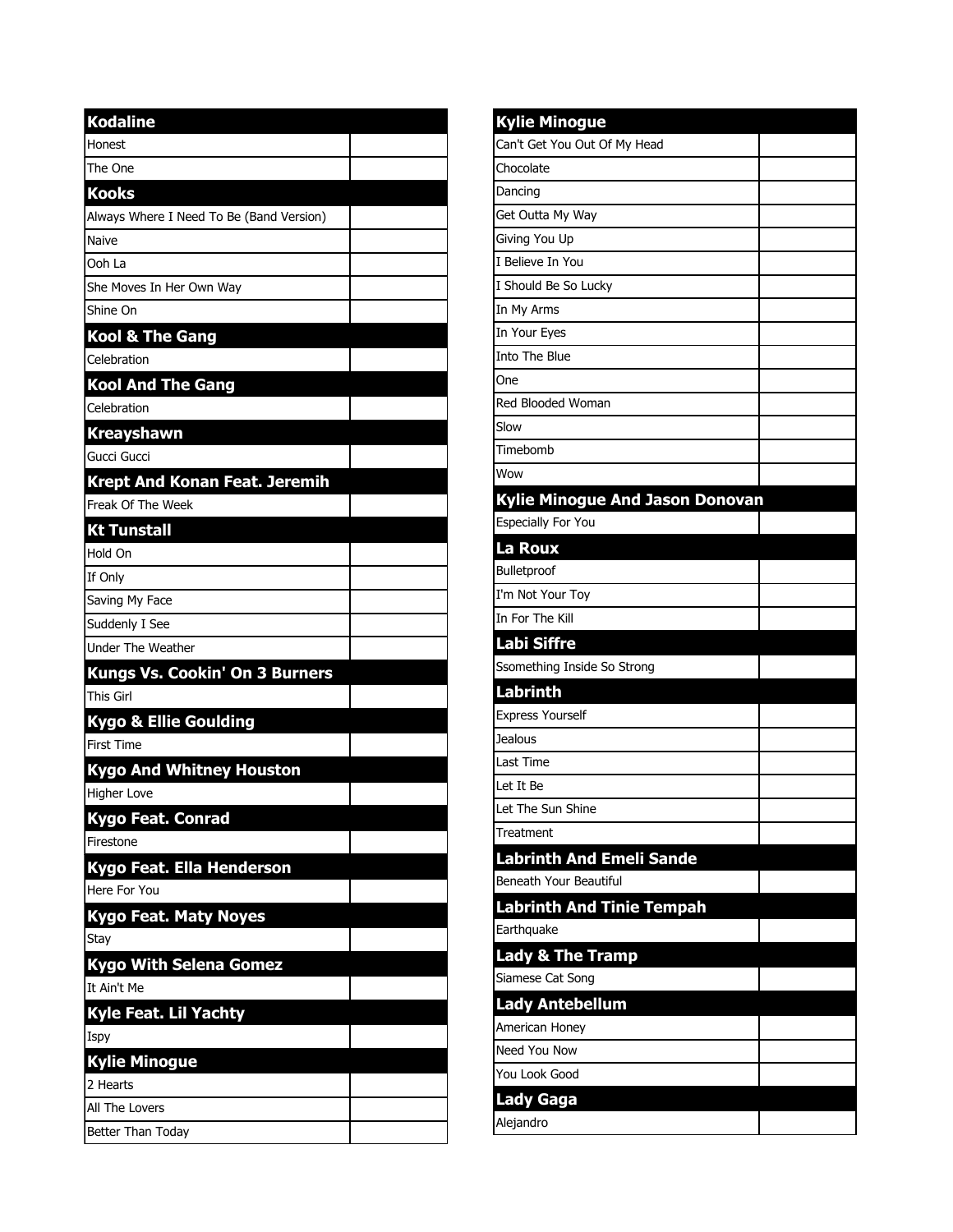| <b>Lady Gaga</b>                                        |  |
|---------------------------------------------------------|--|
| Applause                                                |  |
| <b>Bad Romance</b>                                      |  |
| Born This Way                                           |  |
| Fashion                                                 |  |
| G.U.Y.                                                  |  |
| Judas                                                   |  |
| Just Dance                                              |  |
| Love Game                                               |  |
| Marry The Night                                         |  |
| <b>Million Reasons</b>                                  |  |
| Paparazzi                                               |  |
| Perfect Illusion                                        |  |
| Poker Face                                              |  |
| The Cure                                                |  |
| The Edge Of Glory                                       |  |
| Til It Happens To You                                   |  |
| You And I                                               |  |
| Lady Gaga (A Star Is Born)                              |  |
| Always Remember Us This Way                             |  |
| I'll Never Love Again                                   |  |
| Is That Alright                                         |  |
| <b>Lady Gaga And Beyonce</b>                            |  |
| Telephone                                               |  |
| <b>Lady Gaga And Bradley Cooper (A Star Is</b><br>Born) |  |
| Shallow                                                 |  |
| Lady Gaga Feat. R Kelly                                 |  |
| Do What You Want                                        |  |
| Ladyhawke                                               |  |
| Back Of The Van                                         |  |
| <b>Laidback Luke Vs Example</b>                         |  |
| Natural Disaster                                        |  |
| <b>Lana Del Ray</b>                                     |  |
| Ride                                                    |  |
| <b>West Coast</b>                                       |  |
| <b>Lana Del Rey</b>                                     |  |
| Born To Die                                             |  |
| High By The Beach                                       |  |
| Love                                                    |  |
| <b>National Anthem</b>                                  |  |
| Summertime Sadness                                      |  |
| Ultraviolence                                           |  |

| <b>Lana Del Rey</b>                                   |  |
|-------------------------------------------------------|--|
| <b>Video Games</b>                                    |  |
| <b>Larry Williams</b>                                 |  |
| Bony Moroney (Boney Moronie)                          |  |
| <b>Las Ketchup</b>                                    |  |
| Ketchup Song (Asereje)                                |  |
| <b>Last Shadow Puppets</b>                            |  |
| The Age Of Understatement                             |  |
| <b>Laura Mvula</b>                                    |  |
| Green Garden                                          |  |
| <b>Lauv Feat. Anne-Marie</b>                          |  |
| F--K, I'm Lonely (Duet Version) (Clean)               |  |
| <b>Lawson</b>                                         |  |
| Money                                                 |  |
| Roads                                                 |  |
| When She Was Mine                                     |  |
| <b>Lawson Feat. B.O.B</b>                             |  |
| Brokenhearted                                         |  |
| Lazytown                                              |  |
| Bing Bang (Time To Dance)                             |  |
| <b>Leann Rimes</b>                                    |  |
| Blue                                                  |  |
| Can't Fight The Moonlight                             |  |
| <b>Lee Mead</b>                                       |  |
| Any Dream Will Do                                     |  |
| <b>Lee Ryan</b>                                       |  |
| Army Of Lovers                                        |  |
| When I Think Of You                                   |  |
| <b>Leeds United Team And Supporters</b>               |  |
| Leeds Leeds Leeds (Marching On Together)              |  |
| <b>Lego Movie</b>                                     |  |
| Everything Is Awesome                                 |  |
| Lemar                                                 |  |
| Don't Give It Up                                      |  |
| If She Knew                                           |  |
| If There's Any Justice                                |  |
| It's Not That Easy                                    |  |
| The Way Love Goes                                     |  |
| Time To Grow                                          |  |
| <b>Lena Meyer-Landrut</b>                             |  |
| Satellite (Eurovision Song Contest 2010 -<br>Germany) |  |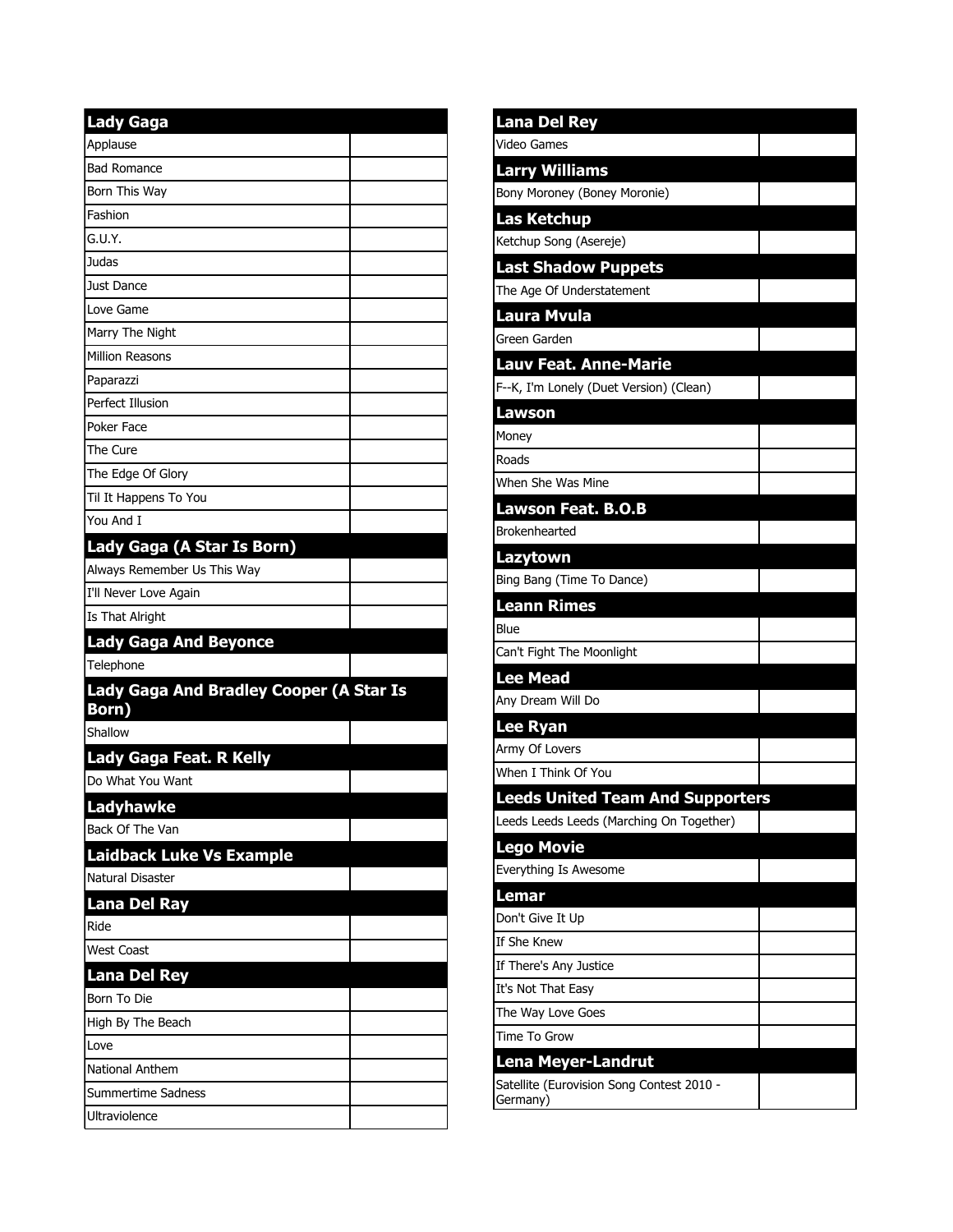| Lenka                                                     |
|-----------------------------------------------------------|
| The Show                                                  |
| <b>Lenny Kravitz</b>                                      |
| Are You Gonna Go My Way                                   |
| <b>Leo Sayer</b>                                          |
| When I Need You                                           |
| <b>Leon Jackson</b>                                       |
| Don't Call This Love                                      |
| When You Believe                                          |
| Leona Lewis                                               |
| A Moment Like This                                        |
| Better In Time                                            |
| <b>Bleeding Love</b>                                      |
| Collide                                                   |
| Footprints In The Sand                                    |
| Forgive Me                                                |
| Happy                                                     |
| I Got You                                                 |
| Run                                                       |
| Stop Crying Your Heart Out                                |
| Leona Lewis Ft Childish Gambino                           |
| Trouble                                                   |
| Les Miserable                                             |
| Bring Him Home                                            |
| <b>Les Miserables</b>                                     |
| <b>Empty Chairs At Empty Tables</b>                       |
| I Dreamed A Dream                                         |
| On My Own                                                 |
| <b>Lesley Gore</b>                                        |
| It's My Party                                             |
| Sunshine Lollipops And Rainbows                           |
| Lesley Gore (Cloudy With A Chance Of<br><b>Meatballs)</b> |
| Sunshine Lollipops And Rainbows                           |
| Lethal Bizzle Feat. Cherri Voncelle                       |
| The Drop                                                  |
| <b>Lethal Bizzle Feat. Diztortion</b>                     |
| <b>Fester Skank</b>                                       |
| Lethal Bizzle Feat. Jme And Tempa T                       |
| Rari Workout                                              |
| <b>Liam Gallagher</b>                                     |
|                                                           |

| <b>Liam Payne And Rita Ora</b>                                             |  |
|----------------------------------------------------------------------------|--|
| For You (Fifty Shades Freed)                                               |  |
| <b>Liam Payne Feat. Quavo</b>                                              |  |
| Strip That Down                                                            |  |
| <b>Libertines</b>                                                          |  |
| Can't Stand Me Now                                                         |  |
| <b>Liberty X</b>                                                           |  |
| Everybody Cries                                                            |  |
| Jumping                                                                    |  |
| Night To Remember                                                          |  |
| Song 4 Lovers                                                              |  |
| <b>Lighthouse Family</b>                                                   |  |
| Lifted                                                                     |  |
| <b>Lil Chris</b>                                                           |  |
| Checking It Out (Checkin' It Out)                                          |  |
| <b>Lil Nas X</b>                                                           |  |
| Panini                                                                     |  |
| Lil Nas X And Billy Ray Cyrus Feat. Young                                  |  |
| <b>Thug And Mason Ramsey</b>                                               |  |
| Old Town Road (Duet Version) (Remix)                                       |  |
| <b>Lil Peep With Xxxtentacion</b>                                          |  |
| Falling Down (Clean)                                                       |  |
| Lil Uzi Vert                                                               |  |
| Xo Tour Llif3                                                              |  |
| Lil Wayne, Wiz Khalifa And Imagine Dragons                                 |  |
| With Logic, Ty Dolla \$Ign And X Ambassadors<br>Sucker For Pain            |  |
|                                                                            |  |
| <b>Lilly Wood And And Robin Schulz</b><br>Prayer In C (Robin Schulz Remix) |  |
|                                                                            |  |
| <b>Lily Allen</b>                                                          |  |
| 22 (Twenty Two)<br>Air Balloon                                             |  |
| Hard Out Here                                                              |  |
|                                                                            |  |
|                                                                            |  |
| Ldn                                                                        |  |
| Littlest Things                                                            |  |
| Not Fair<br>Our Time                                                       |  |
| Smile                                                                      |  |
|                                                                            |  |
| Somewhere Only We Know<br>The Fear                                         |  |
| Url Badman                                                                 |  |
| Who'd Have Known                                                           |  |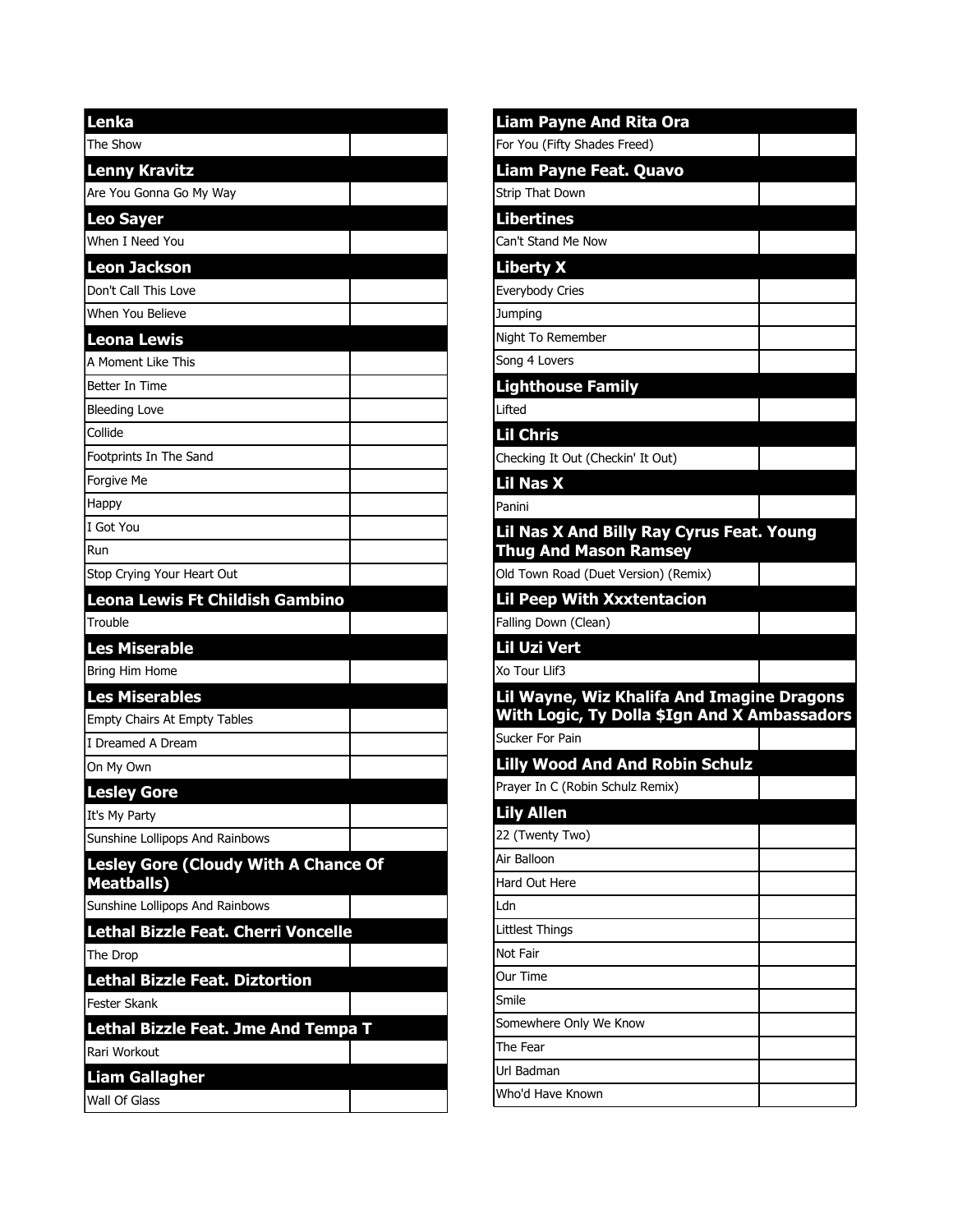| <b>Limp Bizkit</b>                       |  |
|------------------------------------------|--|
| Rollin'                                  |  |
| Linda Ronstadt & Aaron Neville           |  |
| Don't Know Much                          |  |
| <b>Linda Ronstadt &amp; James Ingram</b> |  |
| Somewhere Out There                      |  |
| <b>Linkin Park</b>                       |  |
| <b>Burn It Down</b>                      |  |
| Castle Of Glass                          |  |
| In The End                               |  |
| One Step Closer (Multiplex)              |  |
| <b>Lion King</b>                         |  |
| Hakuna Matata                            |  |
| I Just Can't Wait To Be King             |  |
| <b>Lionel Richie</b>                     |  |
| Hello                                    |  |
| Say You Say Me                           |  |
| Truly                                    |  |
| <b>Lipps Inc</b>                         |  |
| Funky Town                               |  |
| <b>Little Big Town</b>                   |  |
| <b>Girl Crush</b>                        |  |
| Pontoon                                  |  |
| <b>Little Boots</b>                      |  |
| Earthquake                               |  |
| New In Town                              |  |
| Remedy                                   |  |
| <b>Little Eva</b>                        |  |
| The Locomotion                           |  |
| <b>Little Jackie</b>                     |  |
| World Should Revolve Around Me           |  |
| <b>Little Mermaid</b>                    |  |
| Part Of Your World                       |  |
| Under The Sea                            |  |
| <b>Little Mix</b>                        |  |
| <b>Black Magic</b>                       |  |
| <b>Bounce Back</b>                       |  |
| Cannonball                               |  |
| Change Your Life                         |  |
| Dna                                      |  |
| Hair                                     |  |
| How Ya Doin'                             |  |
| Joan Of Arc                              |  |

| <b>Little Mix</b>                            |  |
|----------------------------------------------|--|
| Little Me                                    |  |
| Love Me Like You                             |  |
| Move                                         |  |
| Salute                                       |  |
| Shout Out To My Ex                           |  |
| The Cure                                     |  |
| Touch                                        |  |
| Wings                                        |  |
| Word Up                                      |  |
| <b>Little Mix Feat. Charlie Puth</b>         |  |
| Oops                                         |  |
| Little Mix Feat. Jason Derulo                |  |
| Secret Love Song                             |  |
| <b>Little Mix Feat. Machine Gun Kelly</b>    |  |
| No More Sad Songs                            |  |
| Little Mix Feat. Nicki Minaj                 |  |
| Woman Like Me (Clean)                        |  |
| <b>Little Mix Feat. Stormzy</b>              |  |
| Power                                        |  |
| <b>Little Richard</b>                        |  |
| Long Tall Sally                              |  |
| Lucille                                      |  |
| <b>Liz Mcclarnon</b>                         |  |
| Woman In Love                                |  |
| Lloyd Ft Andre 3000 & Lil Wayne              |  |
| Dedication To My Ex (Miss That)              |  |
| <b>Lmc Vs U2</b>                             |  |
| Take Me To The Clouds Above                  |  |
| Lmfao                                        |  |
| Party Rock Anthem                            |  |
| Sexy And I Know It                           |  |
| Sorry For Party Rocking                      |  |
| <b>Lmfao And Lauren Bennett And Goonrock</b> |  |
| Party Rock Anthem                            |  |
| <b>Lmfao And Natalia Kills</b>               |  |
| Champagne Showers                            |  |
| Logic Feat. Alessia Cara And Khalid          |  |
| 1-800-273-8255                               |  |
| <b>Loick Essien</b>                          |  |
| Me Without You                               |  |
| <b>Loick Essien And Tanya Lacey</b>          |  |
| How We Roll                                  |  |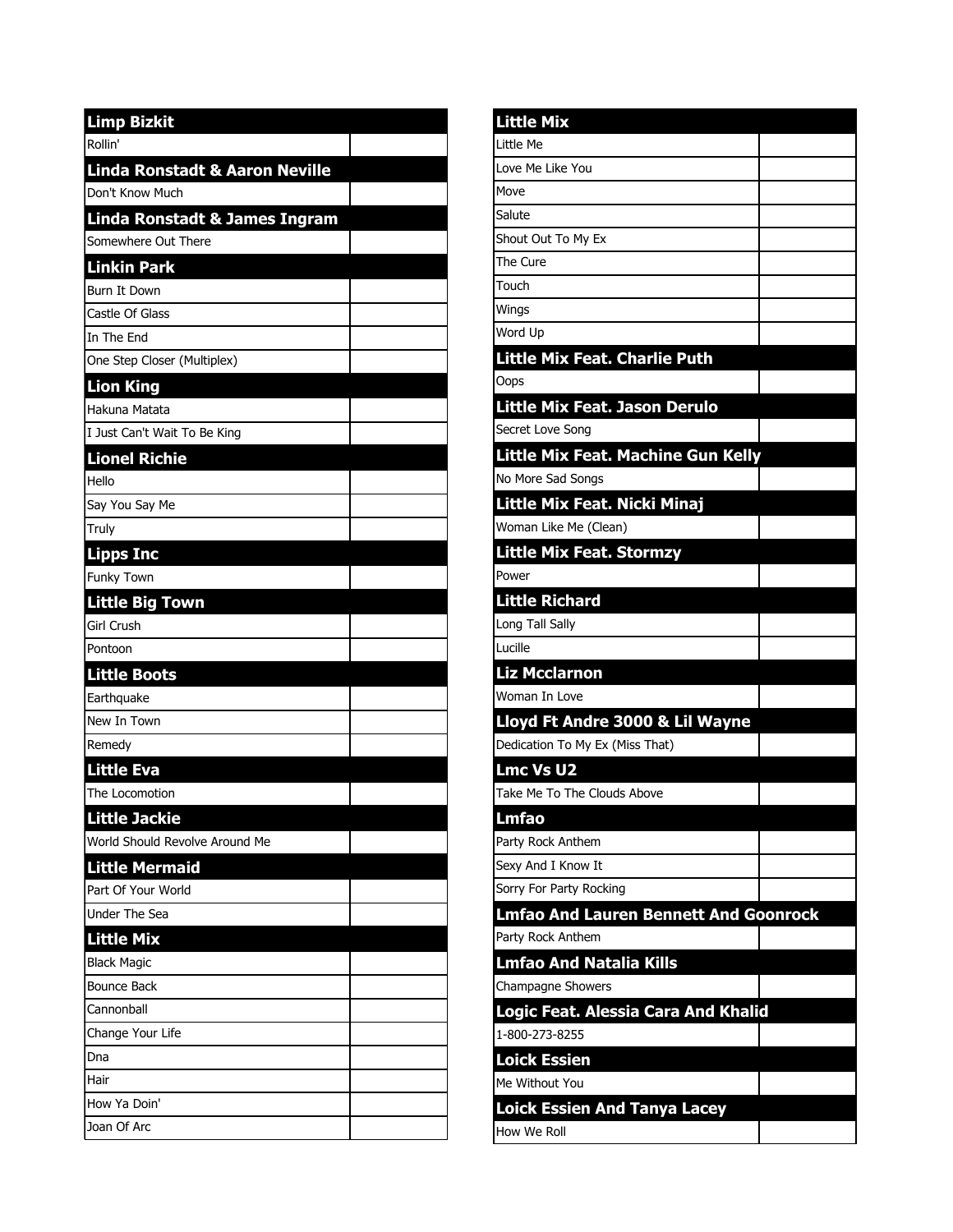| <b>Lolly</b>                               |  |
|--------------------------------------------|--|
| Mickey                                     |  |
| <b>London Gammar</b>                       |  |
| <b>Big Picture</b>                         |  |
| <b>London Grammar</b>                      |  |
| Oh Woman Oh Man                            |  |
| <b>Lonestar</b>                            |  |
| Amazed                                     |  |
| <b>Lonnie Donegan</b>                      |  |
| My Old Man's A Dustman                     |  |
| <b>Lorde</b>                               |  |
| Green Light                                |  |
| <b>Perfect Places</b>                      |  |
| Royals                                     |  |
| Team                                       |  |
| Tennis Court                               |  |
| <b>Loreen</b>                              |  |
| Euphoria (Eurovision Winner 2012 Sweden)   |  |
| <b>Los Del Rio</b>                         |  |
| Macarena                                   |  |
| Macarena (Bayside Boys Mix)                |  |
| <b>Lost Frequencies</b>                    |  |
| Are You With Me                            |  |
| Lost Frequencies Feat. Janieck Devy        |  |
| Reality                                    |  |
| Lou Bega                                   |  |
| Mambo No 5 (A Little Bit Of)               |  |
| <b>Louis Armstrong</b>                     |  |
| What A Wonderful World                     |  |
| Louis Tomlinson Feat. Bebe Rexha & Digital |  |
| <b>Farm Animals</b>                        |  |
| <b>Back To You</b>                         |  |
| <b>Louisa Johnson</b>                      |  |
| <b>Best Behaviour</b>                      |  |
| Forever Young                              |  |
| So Good                                    |  |
| <b>Love Affair</b>                         |  |
| Everlasting Love                           |  |
| Lsd Feat. Labrinth, Sia And Diplo          |  |
| Thunderclouds                              |  |
| <b>Luciano Pavarotti</b>                   |  |
| Nessun Dorma                               |  |

| <b>Lucie Silvas</b>                             |  |
|-------------------------------------------------|--|
| Don't Look Back                                 |  |
| What You're Made Of                             |  |
| <b>Lucy Spraggan</b>                            |  |
| <b>Last Night</b>                               |  |
| <b>Luis Fonsi And Daddy Yankee Feat. Justin</b> |  |
| <b>Bieber</b><br>Despacito                      |  |
| <b>Lukas Graham</b>                             |  |
| 7 Years                                         |  |
| Mama Said                                       |  |
| <b>Luke Bryan</b>                               |  |
| Crash My Party                                  |  |
| That's My Kind Of Night                         |  |
| Lulu                                            |  |
| Shout                                           |  |
| <b>Lumineers</b>                                |  |
| Ho Hey                                          |  |
| <b>Lunchmoney Lewis</b>                         |  |
| <b>Bills</b>                                    |  |
| <b>Luther Vandross</b>                          |  |
| Dance With My Father                            |  |
| Never Too Much                                  |  |
| <b>Luvbug Feat Talay Riley</b>                  |  |
| Resonance                                       |  |
| <b>Lynn Anderson</b>                            |  |
| Rose Garden                                     |  |
| <b>Lynyrd Skynyrd</b>                           |  |
| Sweet Home Alabama                              |  |
| M I A                                           |  |
| Paper Planes                                    |  |
| <b>M People</b>                                 |  |
| Moving On Up (Multiplex)                        |  |
| M.I.A.                                          |  |
| <b>Bad Girls</b>                                |  |
| M.O                                             |  |
| Who Do You Think Of                             |  |
| <b>Mabel</b>                                    |  |
| Mad Love                                        |  |
| <b>Mabel Feat. Kojo Funds</b>                   |  |
| <b>Finders Keepers</b>                          |  |
| <b>Machine Gun Kelly Feat. Camila Cabello</b>   |  |
| <b>Bad Things</b>                               |  |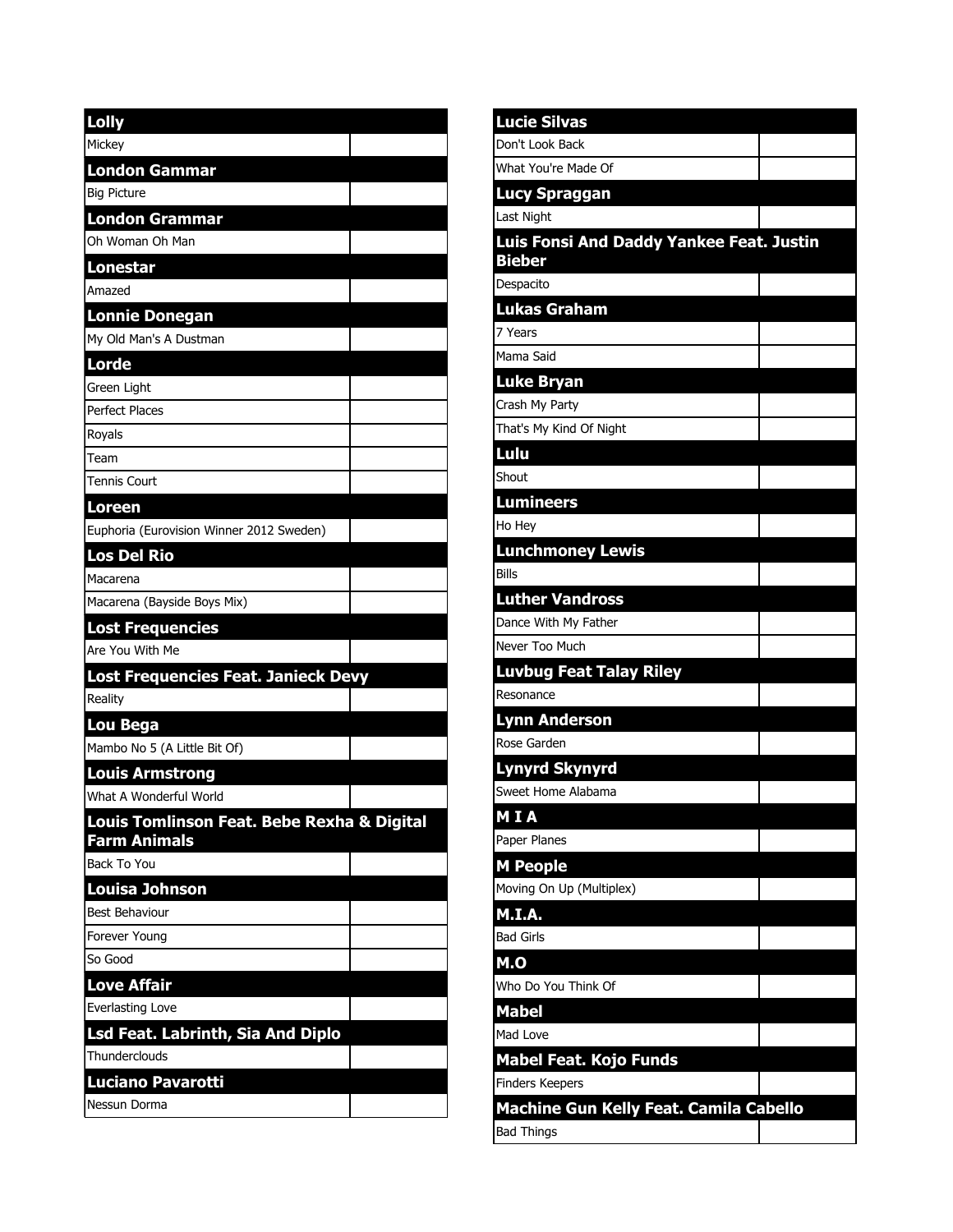| <b>Macklemore &amp; Ryan Lewis</b>                |  |
|---------------------------------------------------|--|
| <b>White Walls</b>                                |  |
| <b>Macklemore And Ryan Lewis</b>                  |  |
| Downtown                                          |  |
| <b>Macklemore And Ryan Lewis And Wanz</b>         |  |
| <b>Thrift Shop</b>                                |  |
| <b>Macklemore And Ryan Lewis Feat. Mary</b>       |  |
| <b>Lambert</b>                                    |  |
| Same Love                                         |  |
| <b>Macklemore And Ryan Lewis Feat. Ray Dalton</b> |  |
| Can't Hold Us                                     |  |
| <b>Macklemore Feat. Skylar Grey</b>               |  |
| Glorious                                          |  |
| <b>Madcon</b>                                     |  |
| Beggin                                            |  |
| <b>Madeon</b>                                     |  |
| Finale                                            |  |
| <b>Madness</b>                                    |  |
| <b>Baggy Trousers</b>                             |  |
| House Of Fun                                      |  |
| It Must Be Love                                   |  |
| Our House                                         |  |
| <b>Madonna</b><br>American Life                   |  |
| <b>Beautiful Stranger</b>                         |  |
| Celebration                                       |  |
| Get Together                                      |  |
| Give It To Me                                     |  |
| Holiday                                           |  |
| Hung Up                                           |  |
| Into The Groove                                   |  |
| Jump                                              |  |
| La Isla Bonita                                    |  |
| Like A Prayer                                     |  |
| Like A Virgin                                     |  |
| Love Profusion                                    |  |
| Material Girl                                     |  |
| Miles Away                                        |  |
| Nothing Fails                                     |  |
| Papa Don't Preach                                 |  |
| Santa Baby                                        |  |
| Sorry                                             |  |
| Vogue                                             |  |

| <b>Madonna And Justin Timberlake</b>                                                           |  |
|------------------------------------------------------------------------------------------------|--|
| 4 Minutes                                                                                      |  |
| Madonna Feat. Nicki Minaj                                                                      |  |
| B-Tch I'm Madonna                                                                              |  |
| <b>Maggie Lindemann</b>                                                                        |  |
| Pretty Girl                                                                                    |  |
| <b>Magic!</b>                                                                                  |  |
| Rude                                                                                           |  |
| <b>Magnetic Man And Angela Hunte</b>                                                           |  |
| I Need Air                                                                                     |  |
| Major Lazer Feat. Dj Snake And Mø                                                              |  |
| Lean On                                                                                        |  |
| <b>Major Lazer Feat. Ellie Goulding And Tarrus</b>                                             |  |
| <b>Riley</b><br>Powerful                                                                       |  |
|                                                                                                |  |
| Major Lazer Feat. Justin Bieber And Mø<br>Cold Water                                           |  |
| Major Lazer Feat. Nyla & Fuse Odg                                                              |  |
| Light It Up (Remix)                                                                            |  |
| <b>Major Lazer Feat. Partynextdoor And Nicki</b>                                               |  |
| <b>Minaj</b>                                                                                   |  |
| Run Up                                                                                         |  |
|                                                                                                |  |
| Major Lazer Feat. Travis Scott, Camila Cabello                                                 |  |
| & Quavo                                                                                        |  |
| Know No Better                                                                                 |  |
| <b>Manfred Mann</b>                                                                            |  |
|                                                                                                |  |
| <b>Manic Street Preachers</b>                                                                  |  |
|                                                                                                |  |
|                                                                                                |  |
| Do Wah Diddy Diddy<br>Autumnsona<br>Your Love Alone (Is Not Enough)<br><b>Mann And 50 Cent</b> |  |
| <b>Buzzing</b>                                                                                 |  |
| <b>Marcie Blanc</b>                                                                            |  |
| Bobby's Girl                                                                                   |  |
| Marco Calliari Yolanda Be Cool & Dcup                                                          |  |
| We No Speak Americano                                                                          |  |
| <b>Marcus Collins</b>                                                                          |  |
| Seven Nation Army                                                                              |  |
| <b>Maria Mckee</b>                                                                             |  |
| Show Me Heaven                                                                                 |  |
| <b>Mariah Carey</b>                                                                            |  |
| All I Want For Christmas Is You<br><b>Beautiful</b>                                            |  |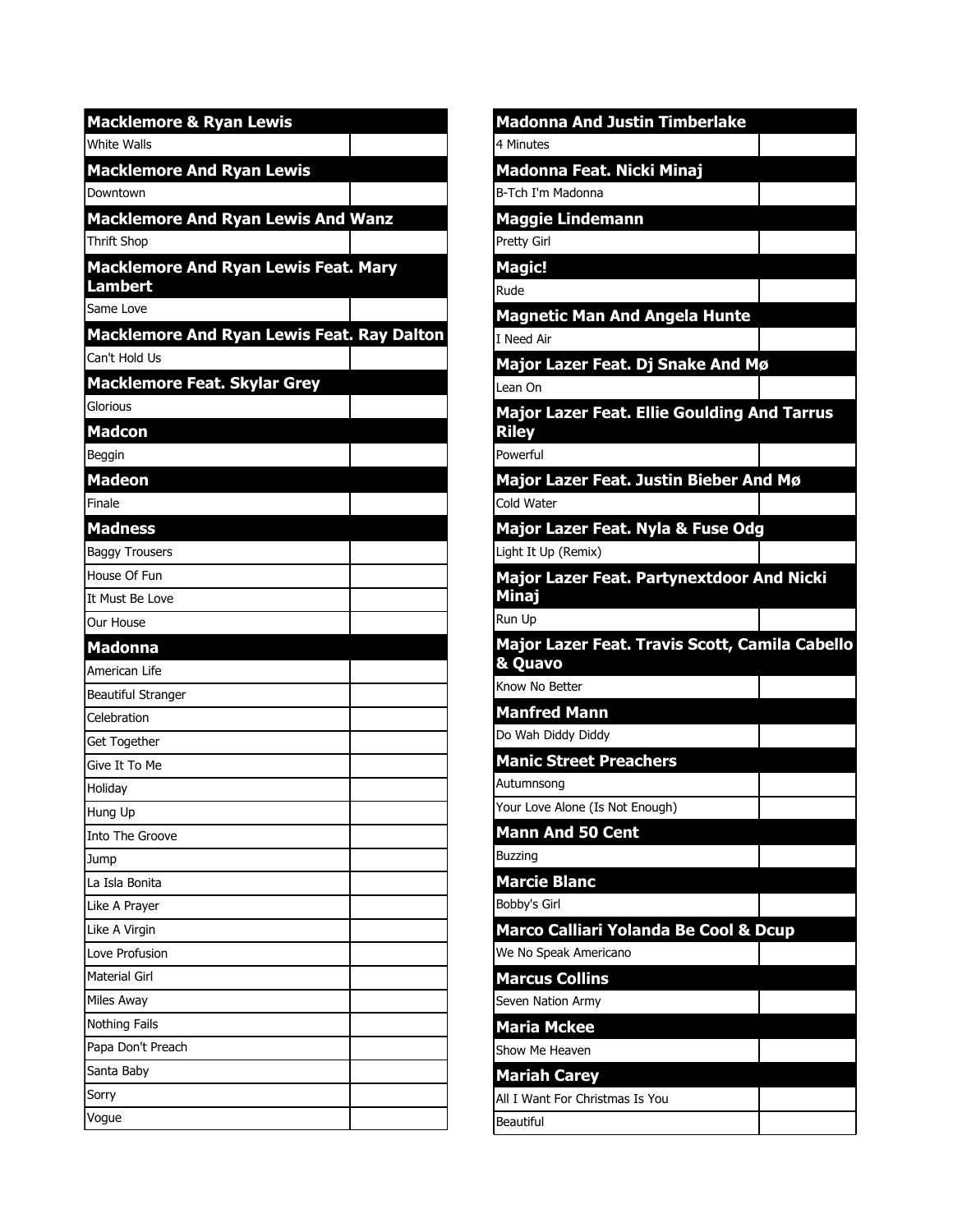| <b>Mariah Carey</b>                        |  |
|--------------------------------------------|--|
| Bye Bye                                    |  |
| Don't Forget About Us                      |  |
| Hero                                       |  |
| It's Like That                             |  |
| Shake It Off                               |  |
| Touch My Body                              |  |
| We Belong Together                         |  |
| Without You                                |  |
| <b>Marian Hill</b>                         |  |
| Down                                       |  |
| <b>Marie Osmond</b>                        |  |
| Paper Roses                                |  |
| <b>Marilyn Monroe</b>                      |  |
| Diamonds Are A Girl's Best Friend          |  |
| <b>Marina &amp; The Diamonds</b>           |  |
| Primadonna                                 |  |
| <b>Marina And The Diamonds</b>             |  |
| Immortal                                   |  |
| <b>Mario</b>                               |  |
| Let Me Love You                            |  |
| <b>Mario Winans And Enya And P Diddy</b>   |  |
| I Don't Wanna Know                         |  |
| <b>Mario Winans And Lil Flip</b>           |  |
| Never Really Was                           |  |
| <b>Mark Brown And Sarah Cracknell</b>      |  |
| Thejourney Continues                       |  |
| <b>Mark Ronson And Amy Winehouse</b>       |  |
| Valerie                                    |  |
| <b>Mark Ronson And Daniel Merriweather</b> |  |
| Stop Me                                    |  |
| <b>Mark Ronson And The Business Int</b>    |  |
| The Bike Song                              |  |
| <b>Mark Ronson Feat Phantom Planet</b>     |  |
| Just                                       |  |
| <b>Mark Ronson Feat. Bruno Mars</b>        |  |
| <b>Uptown Funk</b>                         |  |
| Mark Ronson Feat. Camila Cabello           |  |
| Find U Again                               |  |
| <b>Marlon Roudette</b>                     |  |
| When The Beat Drops Out                    |  |
| <b>Maroon 5</b>                            |  |
| Animals                                    |  |
|                                            |  |

| <b>Maroon 5</b>                          |  |
|------------------------------------------|--|
| Daylight                                 |  |
| Love Somebody                            |  |
| Makes Me Wonder                          |  |
| Maps                                     |  |
| Misery                                   |  |
| Must Get Out                             |  |
| One More Night                           |  |
| She Will Be Loved                        |  |
| Sugar                                    |  |
| Sunday Morning                           |  |
| This Love                                |  |
| This Summer's Gonna Hurt                 |  |
| Won't Go Home Without You                |  |
| <b>Maroon 5 &amp; Christina Aguilera</b> |  |
| Moves Like Jagger                        |  |
| <b>Maroon 5 And Christina Aguilera</b>   |  |
| Moves Like Jagger                        |  |
| <b>Maroon 5 And Wiz Khalifa</b>          |  |
| Payphone                                 |  |
| <b>Maroon 5 Feat. Future</b>             |  |
| Cold                                     |  |
| <b>Maroon 5 Feat. Kendrick Lamar</b>     |  |
| Don't Wanna Know                         |  |
| <b>Maroon 5 Feat. Sza</b>                |  |
| What Lovers Do                           |  |
| <b>Marshmello And Anne-Marie</b>         |  |
| Friends (Clean)                          |  |
| <b>Martha Reeves &amp; The Vandellas</b> |  |
| Jimmy Mack                               |  |
| <b>Martha Reeves And The Vandellas</b>   |  |
| (Love Is Like A) Heat Wave               |  |
| Jimmy Mack                               |  |
| <b>Martin Garrix And Bebe Rexha</b>      |  |
| In The Name Of Love                      |  |
| <b>Martin Garrix And Dua Lipa</b>        |  |
| Scared To Be Lonely                      |  |
| <b>Martin Garrix Feat. Usher</b>         |  |
| Don't Look Down                          |  |
| Martin Jensen                            |  |
| Solo Dance                               |  |
| <b>Martin Solveig</b>                    |  |
| The Night Out (Madeon Remix)             |  |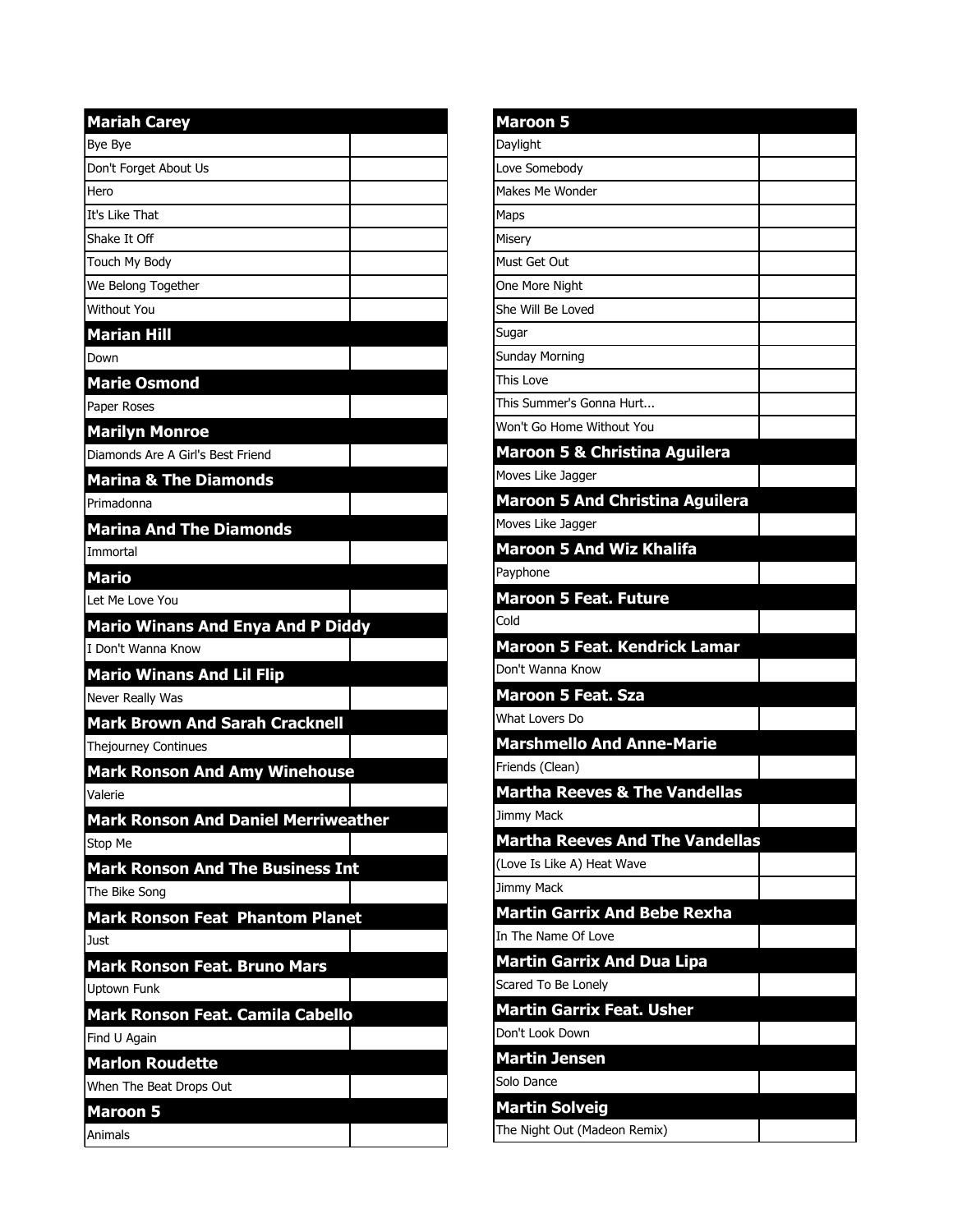| <b>Martin Solveig And Dragonette</b>              |  |
|---------------------------------------------------|--|
| Hello                                             |  |
| <b>Martin Solveig And Gta</b>                     |  |
| <b>Intoxicated</b>                                |  |
| <b>Martin Solveig And Kele</b>                    |  |
| Ready 2 Go                                        |  |
| Martin Solveig Feat. Ina Wroldsen                 |  |
| Places                                            |  |
| Martin Solveig Feat. Sam White                    |  |
| Plus 1                                            |  |
| <b>Marvin Gaye</b>                                |  |
| I Heard It Through The Grapevine                  |  |
| Let's Get It On                                   |  |
| Sexual Healing                                    |  |
| <b>Marvin Gaye &amp; Tammi Terrell</b>            |  |
| Ain't No Mountain High Enough                     |  |
| <b>Mary Hopkin</b>                                |  |
| Those Were The Days                               |  |
| <b>Mary J Blige</b>                               |  |
| Be Without You                                    |  |
| <b>Mary J Blige And U2</b>                        |  |
| One                                               |  |
| <b>Mary Poppins</b>                               |  |
| Chim Chim Cheree                                  |  |
| Practically Perfect                               |  |
| Supercalifragilisticexpialidocious                |  |
| <b>Mason Vs Princess Superstar</b>                |  |
| Perfect (Exceeder)                                |  |
| <b>Mat Zo And Porter Robinson</b>                 |  |
| Easy                                              |  |
| <b>Matrix &amp; Futurebound Feat. Calum Scott</b> |  |
| Light Us Up                                       |  |
| <b>Matt Cardle</b>                                |  |
| Amazing                                           |  |
| Run For Your Life                                 |  |
| When We Collide                                   |  |
| <b>Matt Monro</b>                                 |  |
| <b>Born Free</b>                                  |  |
| Portrait Of My Love                               |  |
| Walk Away                                         |  |
| Matt Terry                                        |  |
| When Christmas Comes Around                       |  |

| <b>Matt Willis</b>                              |  |
|-------------------------------------------------|--|
| Don't Let It Go To Waste                        |  |
| <b>Maurice Chevalier (From Stuart Little 2)</b> |  |
| Alone Again (Naturally)                         |  |
| <b>Maverick Sabre</b>                           |  |
| I Need                                          |  |
| Let Me Go                                       |  |
| <b>Mavericks</b>                                |  |
| Dance The Night Away                            |  |
| <b>Max Feat. Gnash</b>                          |  |
| Lights Down Low                                 |  |
| <b>Maximo Park</b>                              |  |
| Our Velocity                                    |  |
| Maxsta                                          |  |
| I Wanna Rock                                    |  |
| <b>Mc Hammer</b>                                |  |
| U Can't Touch This                              |  |
| <b>Mc Hammer (Addams Family)</b>                |  |
| <b>Addams Groove</b>                            |  |
| <b>Mcbusted</b>                                 |  |
| Air Guitar                                      |  |
|                                                 |  |
| <b>Mcfly</b>                                    |  |
| 5 Colours In Her Hair                           |  |
| All About You                                   |  |
| Baby's Coming Back                              |  |
| Do Ya                                           |  |
| I Wanna Hold You                                |  |
| I'll Be Ok                                      |  |
| Lies                                            |  |
| Love Is On The Radio                            |  |
| Obviously                                       |  |
| One For The Radio                               |  |
| Party Girl                                      |  |
| Please Please                                   |  |
| Room On The 3Rd Floor                           |  |
| Sorry's Not Good Enough                         |  |
| Star Girl                                       |  |
| <b>That Girl</b>                                |  |
| The Heart Never Lies                            |  |
| Ultraviolet                                     |  |
| <b>Mcfly And Taio Cruz</b><br>Shine A Light     |  |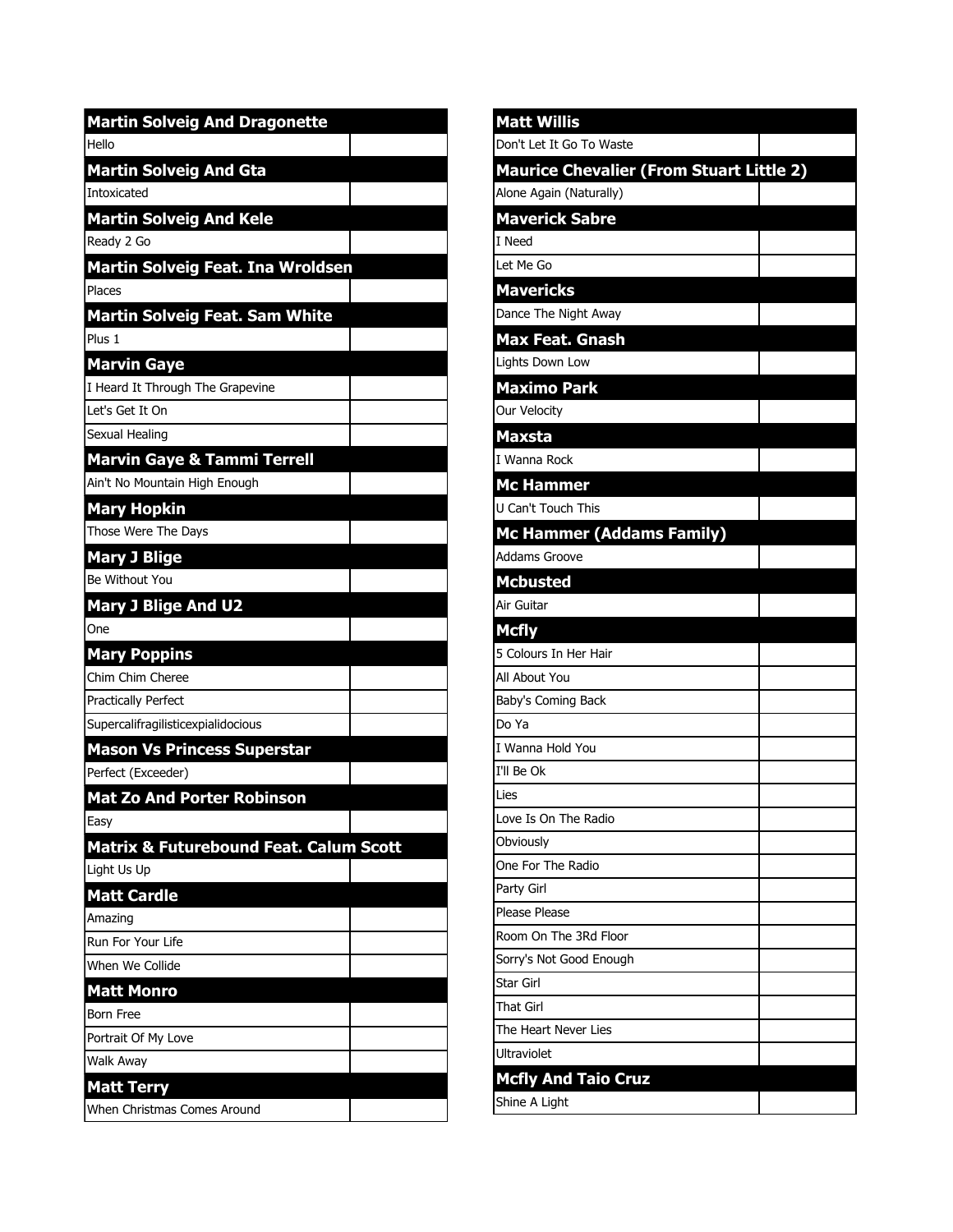| <b>Meat Loaf</b>                                            |
|-------------------------------------------------------------|
| Bat Out Of Hell                                             |
| Dead Ringer For Love                                        |
| I'd Do Anything For Love                                    |
| I'd Lie For You (And That's The Truth)                      |
| Two Out Of Three Ain't Bad                                  |
| <b>Meat Loaf And Marion Raven</b>                           |
| Its All Coming Back To Me Now                               |
| <b>Meck And Leo Sayer</b>                                   |
| Thunder In My Heart Again                                   |
| Meek Mill Feat. Nicki Minaj And Chris Brown                 |
| All Eyes On You                                             |
| <b>Megan Mckenna</b>                                        |
| <b>High Heeled Shoes</b>                                    |
| Megan Thee Stallion Feat. Nicki Minaj And Ty<br>Dolla \$Ign |
| Hot Girl Summer (Duet Version) (Clean)                      |
| <b>Meghan Trainor</b>                                       |
| All About That Bass                                         |
| Dear Future Husband                                         |
| Lips Are Movin                                              |
| Me Too                                                      |
| No                                                          |
| No Excuses                                                  |
| <b>Meghan Trainor Feat. John Legend</b>                     |
| Like I'm Gonna Lose You                                     |
| Meghan Trainor Feat. Kelli Trainor                          |
| Mom                                                         |
| <b>Melody Gardot</b>                                        |
| Who Will Comfort Me                                         |
| <b>Men At Work</b>                                          |
| Down Under                                                  |
| <b>Meredith Brooks</b>                                      |
| <b>Bitch</b>                                                |
| <b>Metallica</b>                                            |
| Hardwired                                                   |
| <b>Metro Station</b>                                        |
| Shake It                                                    |
| <b>Mgmt</b>                                                 |
| Time To Pretend                                             |
| <b>Michael Andrews And Gary Jules</b>                       |
| Mad World                                                   |

| <b>Michael Ball</b>             |  |
|---------------------------------|--|
| Love Changes Everything         |  |
| <b>Michael Buble</b>            |  |
| Close Your Eyes                 |  |
| Come Fly With Me                |  |
| Crazy Little Thing Called Love  |  |
| Crazy Love                      |  |
| Cry Me A River                  |  |
| Everything                      |  |
| Feeling Good                    |  |
| Fever                           |  |
| For Once In My Life             |  |
| Haven't Met You Yet             |  |
| Hold On                         |  |
| Hollywood                       |  |
| Home                            |  |
| How Can You Mend A Broken Heart |  |
| It's A Beautiful Day            |  |
| Kissing A Fool                  |  |
| Lost                            |  |
| Moondance                       |  |
| Put Your Head On My Shoulder    |  |
| Summer Wind                     |  |
| Sway                            |  |
| The Way You Look Tonight        |  |
| Up A Lazy River                 |  |
| You Make Me Feel So Young       |  |
| You'll Never Find Another Love  |  |
| <b>Michael Jackson</b>          |  |
| <b>Beat It</b>                  |  |
| Billie Jean (Album Version)     |  |
| <b>Black Or White</b>           |  |
| Earth Song                      |  |
| Liberian Girl                   |  |
| Love Never Felt So Good         |  |
| One More Chance                 |  |
| The Man In The Mirror           |  |
| This Is It                      |  |
| Thriller                        |  |
| <b>Michael Jackson And Akon</b> |  |
| Hold My Hand                    |  |
| <b>Michelle Mcmanus</b>         |  |
| All This Time                   |  |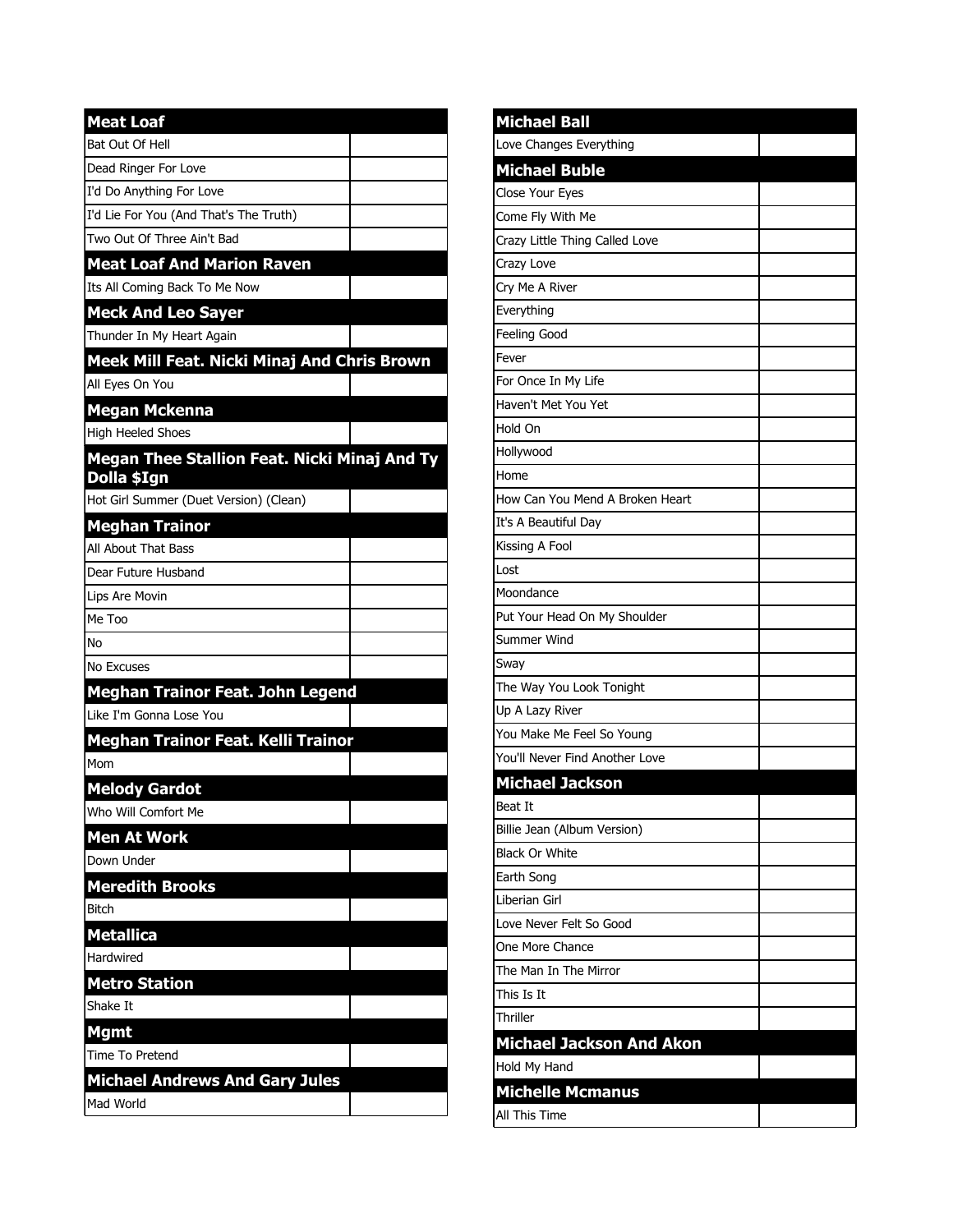| <b>Michelle Mcmanus</b>                      |
|----------------------------------------------|
| The Meaning Of Love                          |
| <b>Michelle Williams</b>                     |
| Tightrope                                    |
| <b>Middle Of The Road</b>                    |
| Chirpy Chirpy Cheep Cheep                    |
| Migos Feat. Lil Uzi Vert                     |
| Bad And Boujee                               |
| <b>Mika</b>                                  |
| <b>Big Girl</b>                              |
| Grace Kelly                                  |
| Happy Ending                                 |
| Love Today                                   |
| Relax                                        |
| We Are Golden                                |
| <b>Mike Posner</b>                           |
| Cooler Than Me                               |
| I Took A Pill In Ibiza (Seeb Remix)          |
| Mike Will Made-It Feat. Rihanna              |
| Nothing Is Promised                          |
| <b>Miley Cyrus</b>                           |
| 7 Things                                     |
| Adore You                                    |
| Can't Be Tamed                               |
| Fly On The Wall                              |
| Malibu                                       |
| Party In The Usa                             |
| See You Again                                |
| Slide Away                                   |
| The Climb                                    |
| We Can't Stop                                |
| When I Look At You                           |
| <b>Wrecking Ball</b>                         |
| <b>Milo Manheim And Meg Donnelly</b>         |
| Someday                                      |
| Mini Viva                                    |
| I Left My Heart In Tokyo                     |
| <b>Misha B</b>                               |
| Do You Think Of Me                           |
| Here's To Everything (Ooh La La)             |
|                                              |
| Home Run                                     |
| <b>Missy Elliott Feat. Pharrell Williams</b> |

| <b>Mnek And Zara Larsson</b>           |  |
|----------------------------------------|--|
| Never Forget You                       |  |
| Mø                                     |  |
| <b>Final Song</b>                      |  |
| <b>Moana</b>                           |  |
| How Far I'll Go                        |  |
| <b>Monkees</b>                         |  |
| Daydream Believer                      |  |
| I'm A Believer                         |  |
| <b>Montell Jordan</b>                  |  |
| This Is How We Do It                   |  |
| <b>Monty Python</b>                    |  |
| Always Look On The Bright Side Of Life |  |
| <b>Moody Blues</b>                     |  |
| Nights In White Satin                  |  |
| <b>Moody Blues And Justin Hayward</b>  |  |
| <b>Forever Autumn</b>                  |  |
| <b>Morgan Heritage</b>                 |  |
| Down By The River                      |  |
| <b>Morrissey</b>                       |  |
| You Have Killed Me                     |  |
| <b>Mousse T And Emma Lanford</b>       |  |
| Is It Cos I'm Cool                     |  |
| <b>Mr Hudson</b>                       |  |
| Supernova                              |  |
| <b>White Lies</b>                      |  |
| <b>Mr Mister</b>                       |  |
| <b>Broken Wings</b>                    |  |
| Mr. Probz                              |  |
| Waves (Robin Schulz Radio Edit)        |  |
| Mud                                    |  |
| Lonely This Christmas                  |  |
| <b>Tiger Feet</b>                      |  |
| <b>Mulan</b>                           |  |
| Reflection                             |  |
| <b>Mumford And Sons</b>                |  |
| Babel                                  |  |
| <b>Believe</b>                         |  |
| Hopeless Wanderer                      |  |
| I Will Wait                            |  |
| Lover Of The Light                     |  |
| Snake Eyes                             |  |
| The Cave                               |  |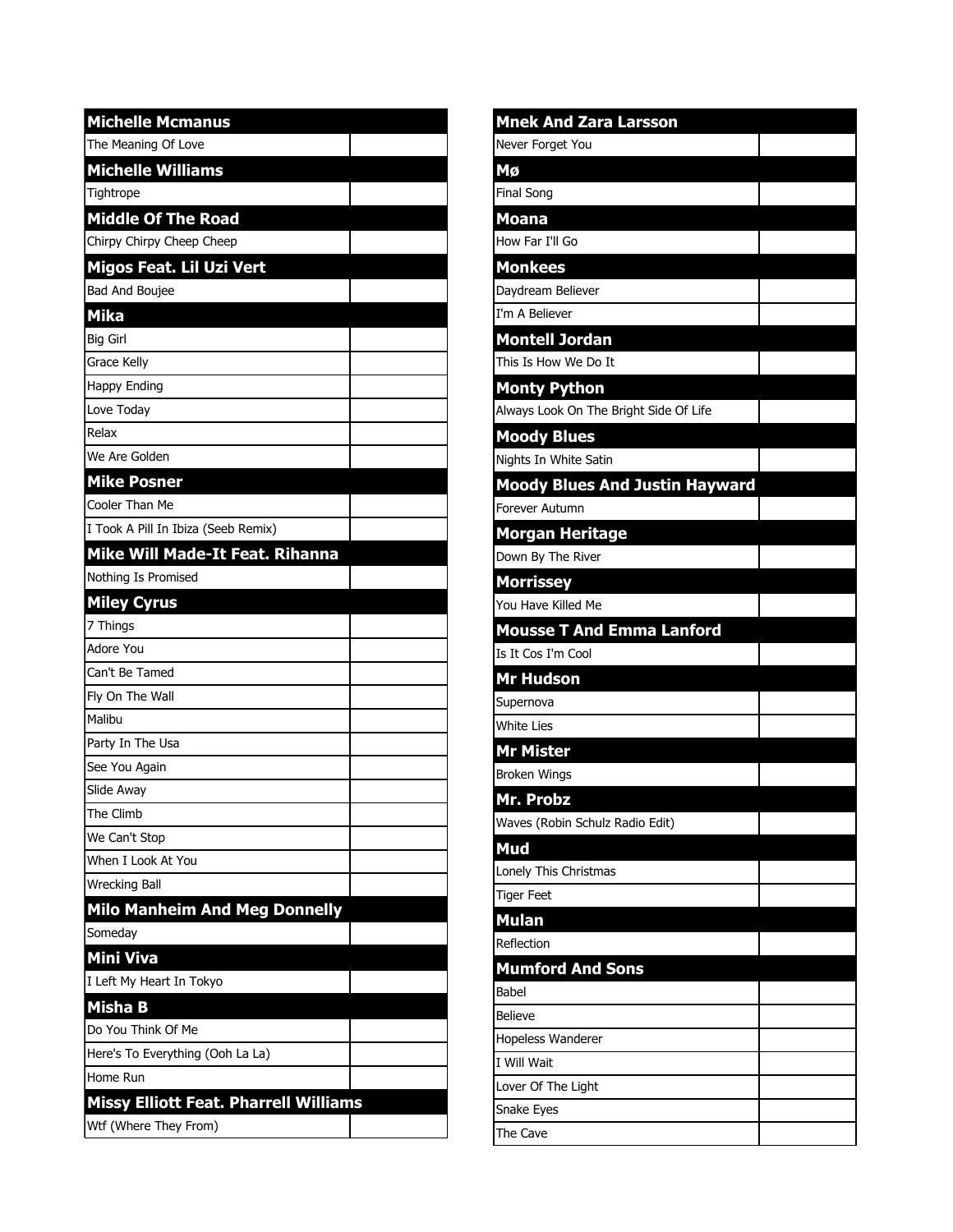| <b>Mumford And Sons</b>                |  |
|----------------------------------------|--|
| Whispers In The Dark                   |  |
| <b>Mungo Jerry</b>                     |  |
| In The Summertime                      |  |
| <b>Muppets</b>                         |  |
| Mah Na Mah Na                          |  |
| <b>Muse</b>                            |  |
| Knights Of Cydonia                     |  |
| <b>Madness</b>                         |  |
| <b>Neutron Star Collision</b>          |  |
| Starlight                              |  |
| Survival                               |  |
| <b>Undisclosed Desires</b>             |  |
| Uprising                               |  |
| <b>Mutya Buena</b>                     |  |
| <b>Real Girl</b>                       |  |
| <b>My Chemical Romance</b>             |  |
| <b>Famous Last Words</b>               |  |
| Welcome To The Black Parade            |  |
| <b>My Fair Lady</b>                    |  |
| On The Street Where You Live           |  |
| The Rain In Spain                      |  |
| Wouldn't It Be Loverly                 |  |
| <b>Mystery Jets</b>                    |  |
| 2 Doors Down                           |  |
| N.W.A                                  |  |
| Straight Outta Compton (Explicit)      |  |
| <b>Nadia Ali</b>                       |  |
| Rapture (Avicii Remix)                 |  |
| <b>Nadine Coyle</b>                    |  |
| Insatiable                             |  |
| <b>Nancy Sinatra</b>                   |  |
| These Boots Are Made For Walking       |  |
| <b>Nancy Sinatra And Frank Sinatra</b> |  |
| Something Stupid                       |  |
| <b>Nas And Amy Winehouse</b>           |  |
| Cherry Wine                            |  |
| <b>Nat King Cole</b>                   |  |
| Christmas Song                         |  |
| Smile                                  |  |
| Unforgettable                          |  |
| When I Fall In Love                    |  |

| <b>Natalie Imbruglia</b>                                      |  |
|---------------------------------------------------------------|--|
| Big Mistake (1)                                               |  |
| Counting Down The Days                                        |  |
| Shiver                                                        |  |
| Torn                                                          |  |
| <b>Natalie La Rose Feat. Fetty Wap</b>                        |  |
| Around The World                                              |  |
| Natalie La Rose Feat. Jeremih                                 |  |
| Somebodv                                                      |  |
| <b>Natasha Bedingfield</b>                                    |  |
| I Bruise Easily                                               |  |
| Single                                                        |  |
| <b>These Words</b>                                            |  |
| Unwritten                                                     |  |
| <b>Nate Dogg And Warren G</b>                                 |  |
| Regulate                                                      |  |
| <b>Nathan Sykes</b>                                           |  |
| Famous                                                        |  |
| Over And Over Again                                           |  |
| <b>Nathan Sykes Feat. G Eazy</b>                              |  |
| Give It Up                                                    |  |
| <b>Naughty Boy Feat. Beyonce And Arrow</b><br><b>Benjamin</b> |  |
| Runnin' (Lose It All)                                         |  |
| <b>Naughty Boy Feat. Emeli Sande</b>                          |  |
| Lifted                                                        |  |
| <b>Naughty Boy Feat. Sam Romans</b>                           |  |
| Home                                                          |  |
| <b>Naughty Boy Feat. Sam Smith</b>                            |  |
| La La La                                                      |  |
| <b>Naughty Boy Presents Wiley And Emeli Sande</b>             |  |
| Never Be Your Woman (Shy Fx Radio Edit)                       |  |
| <b>N-Dubz</b>                                                 |  |
| <b>Best Behaviour</b>                                         |  |
| Girls                                                         |  |
| I Need You                                                    |  |
| Morning Star                                                  |  |
| Playing With Fire                                             |  |
| <b>N-Dubz And Bodyrox</b>                                     |  |
| We Dance On                                                   |  |
| <b>Neiked Feat. Dyo</b>                                       |  |
| Sexual                                                        |  |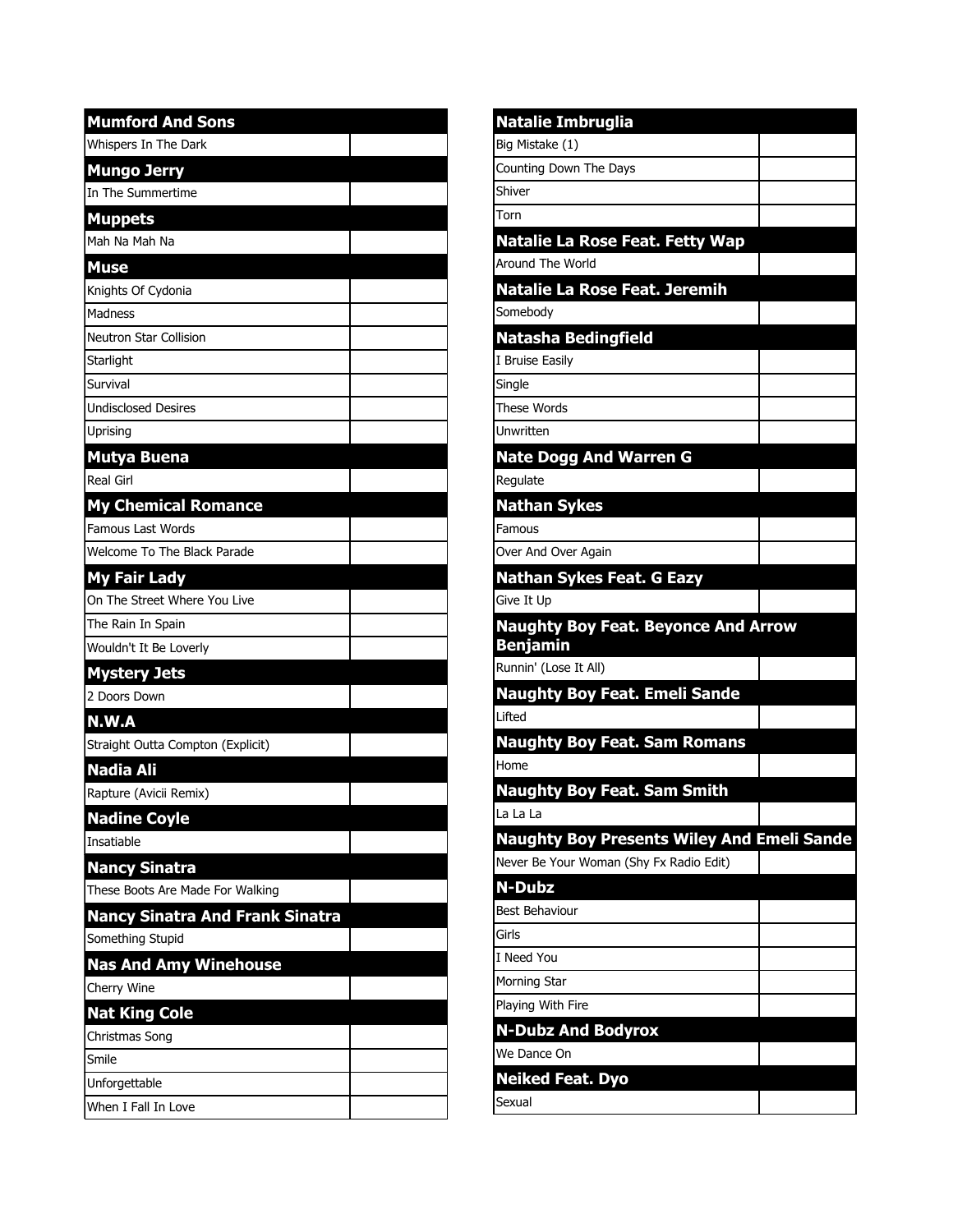| <b>Neil Diamond</b>                         |  |
|---------------------------------------------|--|
| America                                     |  |
| <b>Beautiful Noise</b>                      |  |
| Brother Love's Traveling Salvation Show     |  |
| Cracklin' Rose                              |  |
| Forever In Blue Jeans                       |  |
| Hello Again                                 |  |
| <b>Holly Holly</b>                          |  |
| I Am I Said                                 |  |
| Love On The Rocks                           |  |
| Pretty Amazing Grace                        |  |
| <b>Red Red Wine</b>                         |  |
| Song Sung Blue                              |  |
| <b>Sweet Caroline</b>                       |  |
| <b>Neil Sedaka</b>                          |  |
| Breaking Up Is Hard To Do                   |  |
| Calender Girl                               |  |
| <b>Nelly</b>                                |  |
| Hey Porsche                                 |  |
| Just A Dream                                |  |
| My Place                                    |  |
| <b>Nelly And Christina Aguilera</b>         |  |
| Tilt Ya Head Back                           |  |
| <b>Nelly And Tim Mcgraw</b>                 |  |
| Over And Over                               |  |
| <b>Nelly And T-Pain And Akon</b>            |  |
| Move That Body                              |  |
| <b>Nelly Feat. Jeremih</b>                  |  |
| The Fix                                     |  |
| <b>Nelly Feat. Nicki Minaj And Pharrell</b> |  |
| Get Like Me                                 |  |
| <b>Nelly Furtado</b>                        |  |
| Big Hoops (Bigger The Better)               |  |
| Forca                                       |  |
| Maneater                                    |  |
| Say It Right                                |  |
| Try                                         |  |
| <b>Nelly Furtado And Timbaland</b>          |  |
| Promiscuous                                 |  |
| <b>Nena</b>                                 |  |
| 99 Red Balloons                             |  |
| Neon Jungle                                 |  |
| <b>Braveheart</b>                           |  |

| <b>Neon Trees</b>                               |  |
|-------------------------------------------------|--|
| Animal                                          |  |
| <b>Nero</b>                                     |  |
| Guilt                                           |  |
| Promises                                        |  |
| <b>Nevada Feat. Mark Morrison And Fetty Wap</b> |  |
| The Mack                                        |  |
| <b>New Kids On The Block</b>                    |  |
| You Got It (The Right Stuff)                    |  |
| <b>New Order</b>                                |  |
| World In Motion                                 |  |
| <b>Newton Faulkner</b>                          |  |
| Dream Catch Me                                  |  |
| I Need Something                                |  |
| <b>Neyo</b>                                     |  |
| Because Of You                                  |  |
| Closer                                          |  |
| Miss Independence                               |  |
| Sexy Love                                       |  |
| So Sick                                         |  |
| Ne-Yo                                           |  |
| <b>Beautiful Monster</b>                        |  |
| Coming With You                                 |  |
| <b>Forever Now</b>                              |  |
| Let Me Love You                                 |  |
| One In A Million                                |  |
| <b>Ne-Yo Feat. Juicy J</b>                      |  |
| She Knows                                       |  |
| <b>Niall Horan</b>                              |  |
| <b>Slow Hands</b>                               |  |
| This Town                                       |  |
| <b>Nick Brewer Feat. Bibi Bourelly</b>          |  |
| Talk To Me                                      |  |
| <b>Nick Jonas</b>                               |  |
| <b>Jealous</b>                                  |  |
| Levels                                          |  |
| <b>Nick Jonas Feat. Tove Lo</b>                 |  |
| Close                                           |  |
| <b>Nickelback</b>                               |  |
| Gotta Be Somebody                               |  |
| If Today Was Your Last Day                      |  |
| Photograph                                      |  |
| Rockstar                                        |  |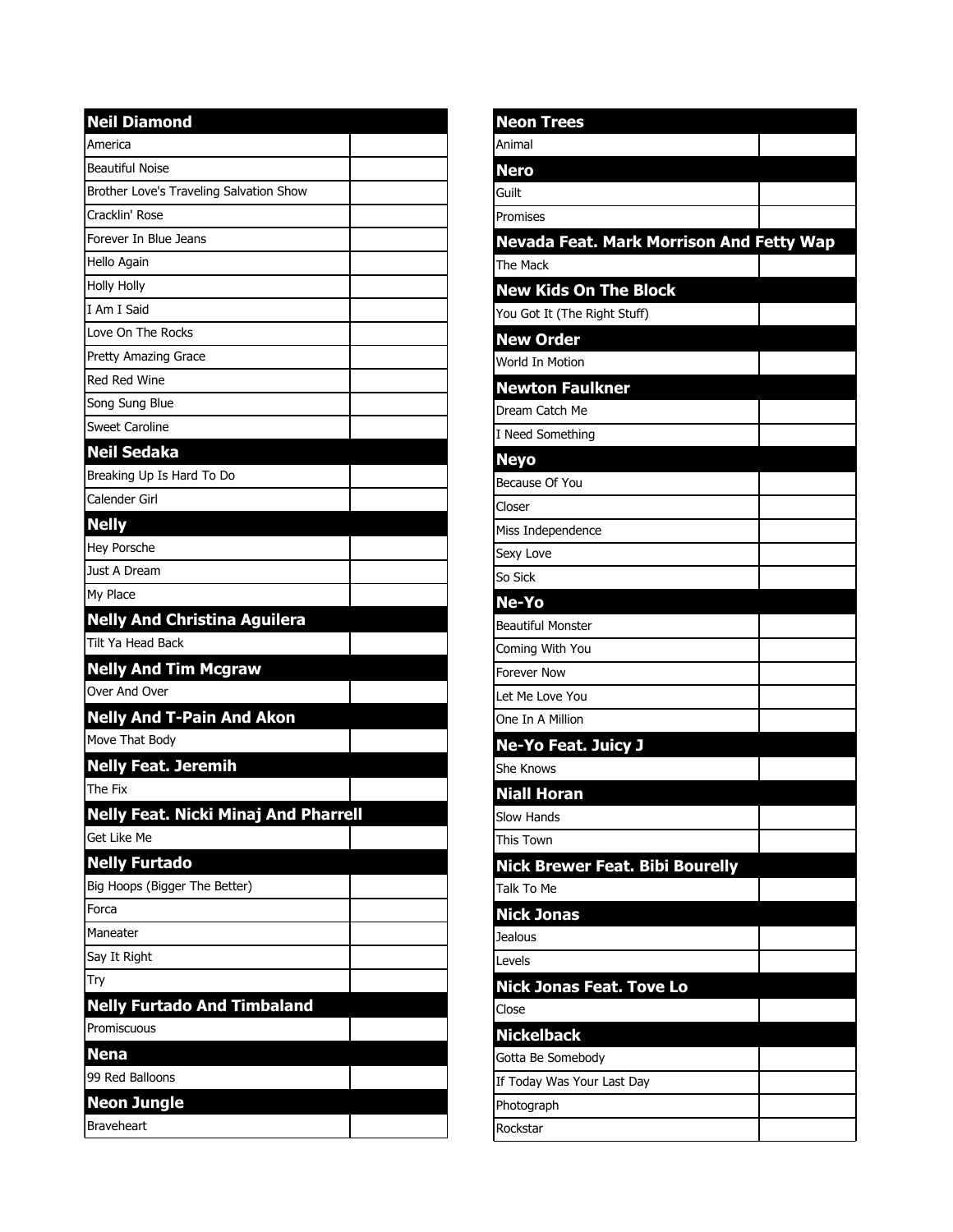| <b>Nicki Minaj</b>                    |  |
|---------------------------------------|--|
| Anaconda                              |  |
| Freedom                               |  |
| <b>Girls Fall Like Dominoes</b>       |  |
| Megatron (Clean)                      |  |
| Pound The Alarm                       |  |
| <b>Starships</b>                      |  |
| Super Bass                            |  |
| Nicki Minaj Feat. Drake And Lil Wayne |  |
| <b>Truffle Butter</b>                 |  |
| <b>Nico And Vinz</b>                  |  |
| Am I Wrong                            |  |
| <b>Nicole Scherzinger</b>             |  |
| Boomerang                             |  |
| Don't Hold Your Breath                |  |
| Poison                                |  |
| <b>Right There</b>                    |  |
| Try With Me                           |  |
| <b>Nilsson</b>                        |  |
| <b>Without You</b>                    |  |
| <b>Nina Nesbitt</b>                   |  |
| Stay Out                              |  |
| <b>Nina Simone</b>                    |  |
| My Baby Just Cares For Me             |  |
| <b>Nirvana</b>                        |  |
| Smells Like Teen Spirit               |  |
| <b>Nizlopi</b>                        |  |
| Jcb                                   |  |
| <b>No Doubt</b>                       |  |
| Don't Speak                           |  |
| Just A Girl                           |  |
| <b>Noah And The Whale</b>             |  |
| <b>Five Years Time</b>                |  |
| LIFEGOESON (Life Goes On)             |  |
| Life Is Life                          |  |
| <b>Noel Gallagher</b>                 |  |
| The Death Of You And Me               |  |
| <b>Noisettes</b>                      |  |
| Don't Upset The Rhythm                |  |
| Never Forget You                      |  |
| <b>Nolan Sisters</b>                  |  |
| I'm In The Mood For Dancing           |  |

| <b>Norah Jones</b>                   |  |
|--------------------------------------|--|
| Come Away With Me                    |  |
| Don't Know Why                       |  |
| Feeling The Same Way                 |  |
| Sunrise                              |  |
| <b>Normani</b>                       |  |
| Motivation                           |  |
| <b>Notorious B.I.G</b>               |  |
| Hypnotize                            |  |
| <b>Nsync</b>                         |  |
| Girlfriend                           |  |
| <b>Oak Ridge Boys</b>                |  |
| Elvira                               |  |
| <b>Oakenfold And Brittany Murphy</b> |  |
| Faster Kill Pussycat                 |  |
| <b>Oasis</b>                         |  |
| All Around The World                 |  |
| Champagne Supernova                  |  |
| Don't Look Back In Anger             |  |
| <b>Falling Down</b>                  |  |
| I'm Outta Time                       |  |
| Lyla                                 |  |
| Shock Of The Lightning               |  |
| The Importance Of Being Idle         |  |
| Wonderwall                           |  |
| <b>Of Monsters And Men</b>           |  |
| Little Talks                         |  |
| <b>Offaiah</b>                       |  |
| Trouble                              |  |
| <b>Offspring</b>                     |  |
| Pretty Fly (For A White Guy)         |  |
| <b>Oklahoma</b>                      |  |
| Oh What A Beautiful Morning          |  |
| Oklahoma                             |  |
| <b>Ol Dirty Bastard</b>              |  |
| Shimmy Shimmy Ya                     |  |
| <b>Oleta Adams</b>                   |  |
| Get Here                             |  |
| <b>Oliver</b>                        |  |
| <b>Consider Yourself</b>             |  |
| Oom-Pah-Pah                          |  |
| Oliver \$ & Jimi Jules               |  |
| Pushing On                           |  |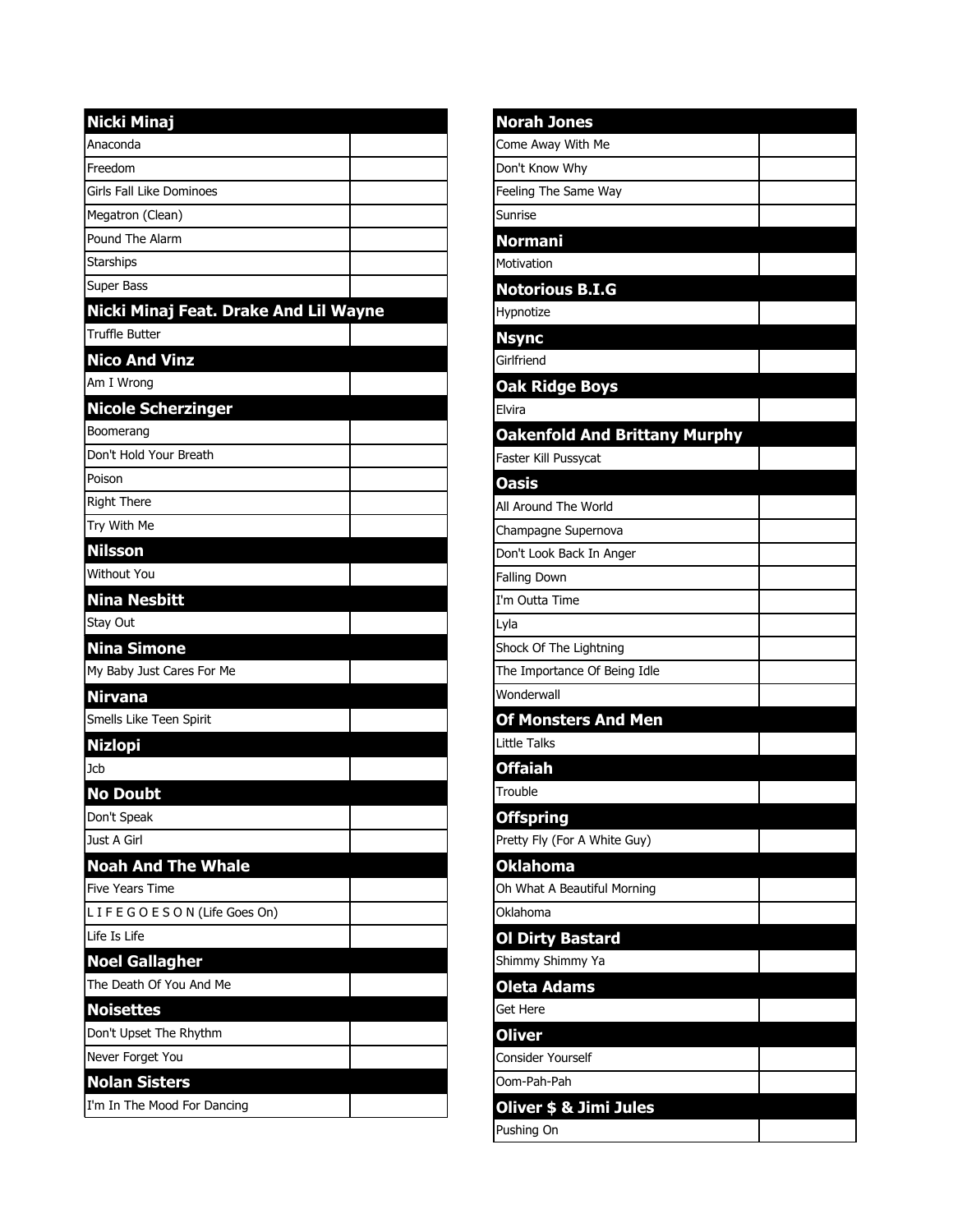| <b>Oliver Heldens Feat. Kstewart</b>                          |  |
|---------------------------------------------------------------|--|
| Last All Night (Koala)                                        |  |
| <b>Oliver Heldens X Becky Hill</b>                            |  |
| Gecko (Overdrive)                                             |  |
| Olivia Newton-John And The Electric Light<br><b>Orchestra</b> |  |
| Xanadu                                                        |  |
| <b>Olly Murrs</b>                                             |  |
| Dear Darlin                                                   |  |
| <b>Olly Murs</b>                                              |  |
| Army Of Two                                                   |  |
| Beautiful To Me                                               |  |
| Dance With Me Tonight                                         |  |
| Hand On Heart                                                 |  |
| Heart On My Sleeve                                            |  |
| Kiss Me                                                       |  |
| Oh My Goodness                                                |  |
| Please Don't Let Me Go                                        |  |
| Right Place Right Time                                        |  |
| Seasons                                                       |  |
| Thinking Of Me                                                |  |
| You Don'T Know Love                                           |  |
| <b>Olly Murs &amp; Flo Rida</b>                               |  |
| Troublemaker                                                  |  |
| <b>Olly Murs And Flo Rida</b>                                 |  |
| Troublemaker                                                  |  |
| <b>Olly Murs And Louisa Johnson</b>                           |  |
| Unpredictable                                                 |  |
| <b>Olly Murs And Rizzle Kicks</b>                             |  |
| Heart Skips A Beat                                            |  |
| <b>Olly Murs Feat. Demi Lovato</b>                            |  |
| Up                                                            |  |
| <b>Olly Murs Feat. Snoop Dogg</b>                             |  |
| Moves                                                         |  |
| <b>Olly Murs Feat. Travie Mccoy</b>                           |  |
| Wrapped Up                                                    |  |
| <b>Omarion Feat. Chris Brown And Jhene Aiko</b>               |  |
| Post To Be                                                    |  |
| Omi                                                           |  |
| Cheerleader                                                   |  |
| Cheerleader (Felix Jaehn Remix Radio Edit)                    |  |
| <b>One Direction</b>                                          |  |
| Best Song Ever                                                |  |

| <b>One Direction</b>               |  |
|------------------------------------|--|
| Don't Forget Where You Belong      |  |
| Drag Me Down                       |  |
| Gotta Be You                       |  |
| History                            |  |
| Infinity                           |  |
| Kiss You                           |  |
| Little Things                      |  |
| Live While We're Young             |  |
| Midnight Memories                  |  |
| Night Changes                      |  |
| One Thing                          |  |
| One Way Or Another (Teenage Kicks) |  |
| Perfect                            |  |
| Ready To Run                       |  |
| Steal My Girl                      |  |
| The Story Of My Life               |  |
| What Makes You Beautiful           |  |
| You And I                          |  |
| <b>One Republic</b>                |  |
| If I Lose Myself                   |  |
| Stop And Stare                     |  |
|                                    |  |
| <b>Onerepublic</b>                 |  |
| <b>Counting Stars</b>              |  |
| I Lived                            |  |
| Kids                               |  |
| Love Runs Out                      |  |
| Wherever I Go                      |  |
| <b>Ordinary Boys</b>               |  |
| Boys Will Be Boys                  |  |
| I Luv U                            |  |
| <b>Orson</b>                       |  |
| Bright Idea                        |  |
| No Tomorrow                        |  |
| <b>Otis Redding</b>                |  |
| Dock Of The Bay                    |  |
| <b>Ottawan</b>                     |  |
| Hands Up (Give Me Your Heart)      |  |
| <b>Outhere Brothers</b>            |  |
| Boom Boom Boom                     |  |
| <b>Outkast</b>                     |  |
| Hey Ya                             |  |
|                                    |  |
| Roses                              |  |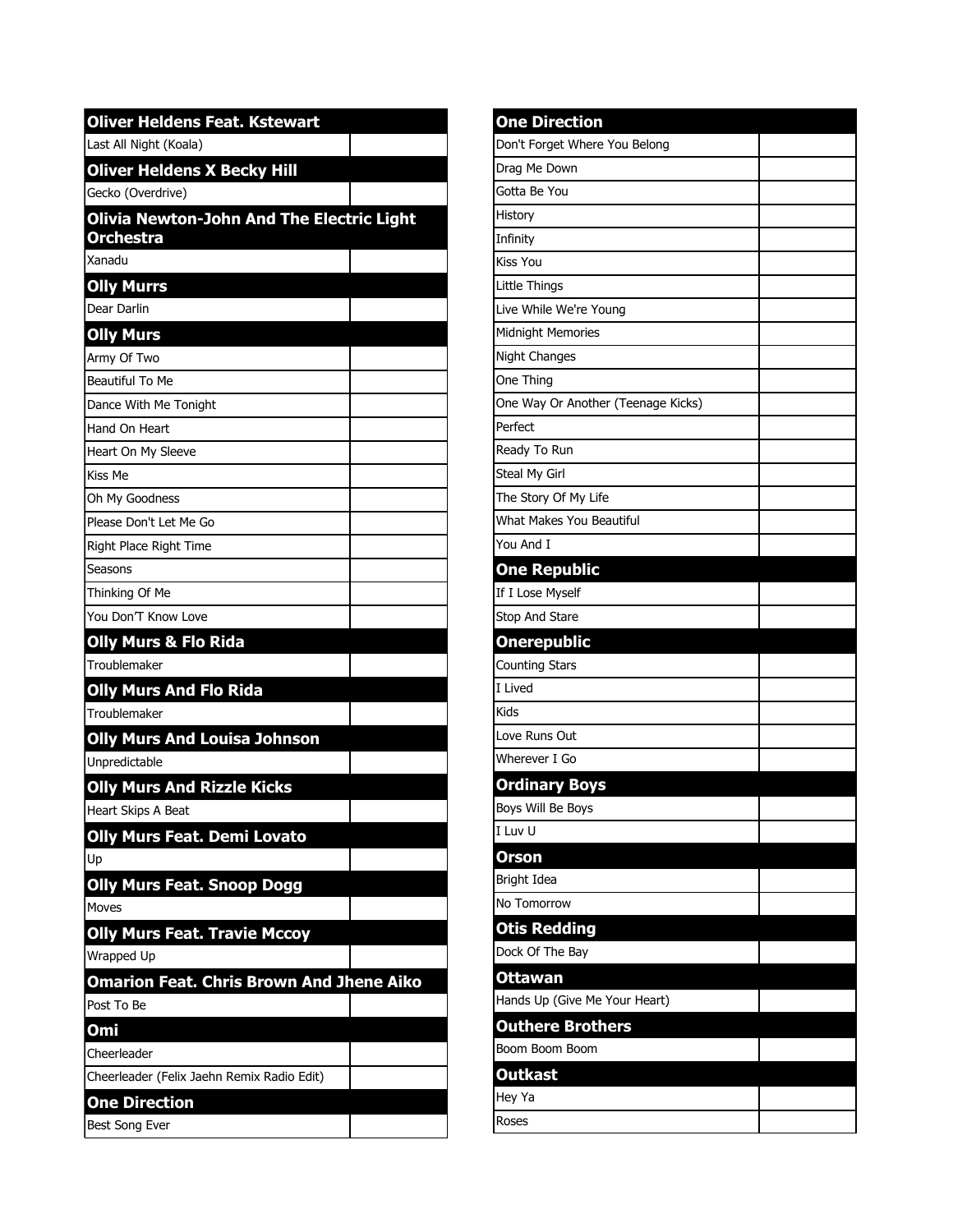| <b>Outkast</b>                       |  |
|--------------------------------------|--|
| Way You Move                         |  |
| <b>Owl City</b>                      |  |
| <b>Fireflies</b>                     |  |
| Vanilla Twilight                     |  |
| <b>Owl City And Carly Rae Jepsen</b> |  |
| Good Time                            |  |
| O-Zone                               |  |
| Dragostea Din Tei                    |  |
| <b>Ozzy And Kelly Osbourne</b>       |  |
| Changes                              |  |
| P Diddy And Keisha Cole              |  |
| Last Night                           |  |
| Paloma Faith                         |  |
| Can't Rely On You                    |  |
| Never Tear Us Apart                  |  |
| <b>New York</b>                      |  |
| Only Love Can Hurt Like This         |  |
| Picking Up The Pieces                |  |
| Stone Cold Sober                     |  |
| Til I'm Done                         |  |
| <b>Pam Tillis</b>                    |  |
| When You Walk In The Room            |  |
| <b>Panic At The Disco</b>            |  |
| Nine In The Afternoon                |  |
| Paolo Nutini                         |  |
| Candy                                |  |
| Last Request                         |  |
| <b>New Shoes</b>                     |  |
| Pencil Full Of Lead                  |  |
| Scream (Funk My Life Up)             |  |
| Ten Out Of Ten (10-10)               |  |
| <b>Paramore</b>                      |  |
| Brick By Boring Brick                |  |
| Hard Times                           |  |
| Ignorance                            |  |
| Now                                  |  |
| Still Into You                       |  |
| Paris Hilton                         |  |
| <b>Stars Are Blind</b>               |  |
| Parra For Cuva Feat. Anna Naklab     |  |
| <b>Wicked Games</b>                  |  |

| <b>Passanger</b>                                                                                                                                                         |  |
|--------------------------------------------------------------------------------------------------------------------------------------------------------------------------|--|
| Let Her Go                                                                                                                                                               |  |
| <b>Pato Banton</b>                                                                                                                                                       |  |
| <b>Baby Come Back</b>                                                                                                                                                    |  |
| <b>Patrick Swayze</b>                                                                                                                                                    |  |
| She's Like The Wind                                                                                                                                                      |  |
| <b>Patsy Cline</b>                                                                                                                                                       |  |
| Crazy                                                                                                                                                                    |  |
| I Fall To Pieces                                                                                                                                                         |  |
| <b>Patti Austin And James Ingram</b>                                                                                                                                     |  |
| Baby Come To Me                                                                                                                                                          |  |
| <b>Patti Smith</b>                                                                                                                                                       |  |
| Because The Night                                                                                                                                                        |  |
| Paul Anka                                                                                                                                                                |  |
| Diana                                                                                                                                                                    |  |
| <b>Paul Mccartney</b>                                                                                                                                                    |  |
| Wonderful Christmastime                                                                                                                                                  |  |
| <b>Paul Mccartney &amp; Michael Jackson</b>                                                                                                                              |  |
| Say Say Say                                                                                                                                                              |  |
| <b>Paul Mccartney (Live And Let Die)</b>                                                                                                                                 |  |
| Live And Let Die                                                                                                                                                         |  |
| <b>Paul Mccartney And Stevie Wonder</b>                                                                                                                                  |  |
|                                                                                                                                                                          |  |
|                                                                                                                                                                          |  |
| Ebony And Ivory<br><b>Paul Young</b>                                                                                                                                     |  |
|                                                                                                                                                                          |  |
|                                                                                                                                                                          |  |
| Paula Abdul & The Wild Pair                                                                                                                                              |  |
|                                                                                                                                                                          |  |
| <b>Peabo And Regina Bryson And Belle</b>                                                                                                                                 |  |
|                                                                                                                                                                          |  |
| Peabo Bryson & Regina Belle                                                                                                                                              |  |
|                                                                                                                                                                          |  |
| <b>Pearl Jam</b>                                                                                                                                                         |  |
|                                                                                                                                                                          |  |
|                                                                                                                                                                          |  |
| Peggy Lee                                                                                                                                                                |  |
| Love Of The Common People<br>Wherever I Lay My Hat<br><b>Opposites Attract</b><br>A Whole New World (Aladdings Theme)<br>A Whole New World<br>Black<br>Daughter<br>Fever |  |
| Pendulum                                                                                                                                                                 |  |
| The Island                                                                                                                                                               |  |
| Watercolour                                                                                                                                                              |  |
| Pep And Rash                                                                                                                                                             |  |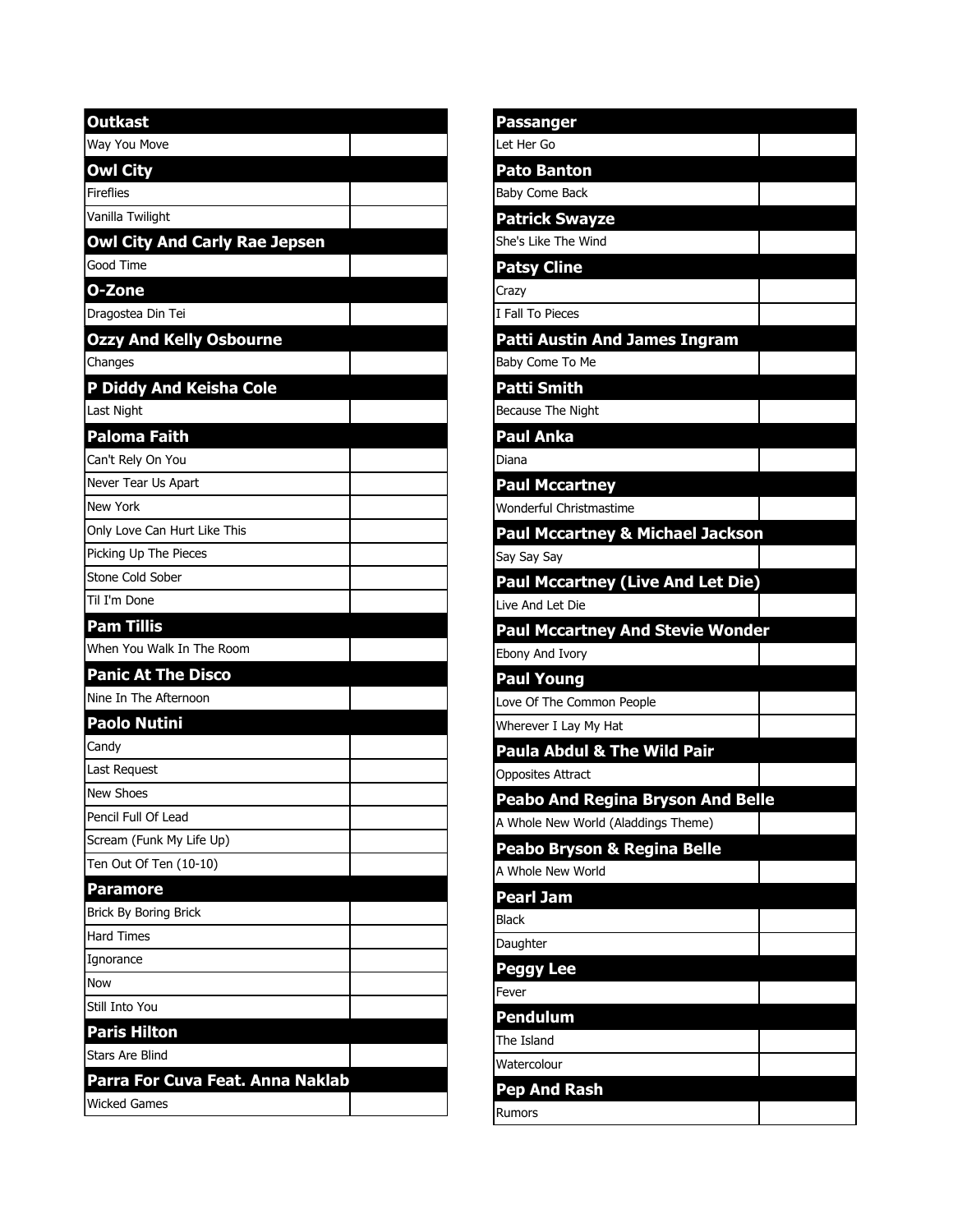| Pia Mia                                          |  |
|--------------------------------------------------|--|
| Touch                                            |  |
| Pia Mia Feat. Chris Brown And Tyga               |  |
| Do It Again                                      |  |
| <b>Piano Singalong</b>                           |  |
| Happy Birthday                                   |  |
| <b>Pigeon Detectives</b>                         |  |
| I Found Out                                      |  |
| I'm Not Sorry                                    |  |
| <b>Take Her Back</b>                             |  |
| This Is An Emergency                             |  |
| <b>Pikotaro</b>                                  |  |
| Ppap (Pen Pineapple Apple Pen) (Long<br>Version) |  |
| <b>Pink</b>                                      |  |
| A Million Dreams (Reimagined)                    |  |
| Blow Me (One Last Kiss)                          |  |
| Funhouse                                         |  |
| Get The Party Started                            |  |
| God Is A Dj                                      |  |
| Just Like A Pill                                 |  |
| Just Like Fire                                   |  |
| Last To Know                                     |  |
| Nobody Knows                                     |  |
| Please Don't Leave Me                            |  |
| Raise Your Glass                                 |  |
| So What                                          |  |
| Sober                                            |  |
| Stupid Girls                                     |  |
| Trouble                                          |  |
| Try                                              |  |
| U And Ur Hand                                    |  |
| What About Us                                    |  |
| Who Knew                                         |  |
| <b>Pink</b>                                      |  |
| Perfect                                          |  |
| <b>Pink And Nate Ruess</b>                       |  |
| Just Give Me A Reason                            |  |
| Pink Feat. Lily Rose Cooper (Lily Allen)         |  |
| <b>True Love</b>                                 |  |
| <b>Pink Floyd</b>                                |  |
| Another Brick In The Wall (Part Ii)              |  |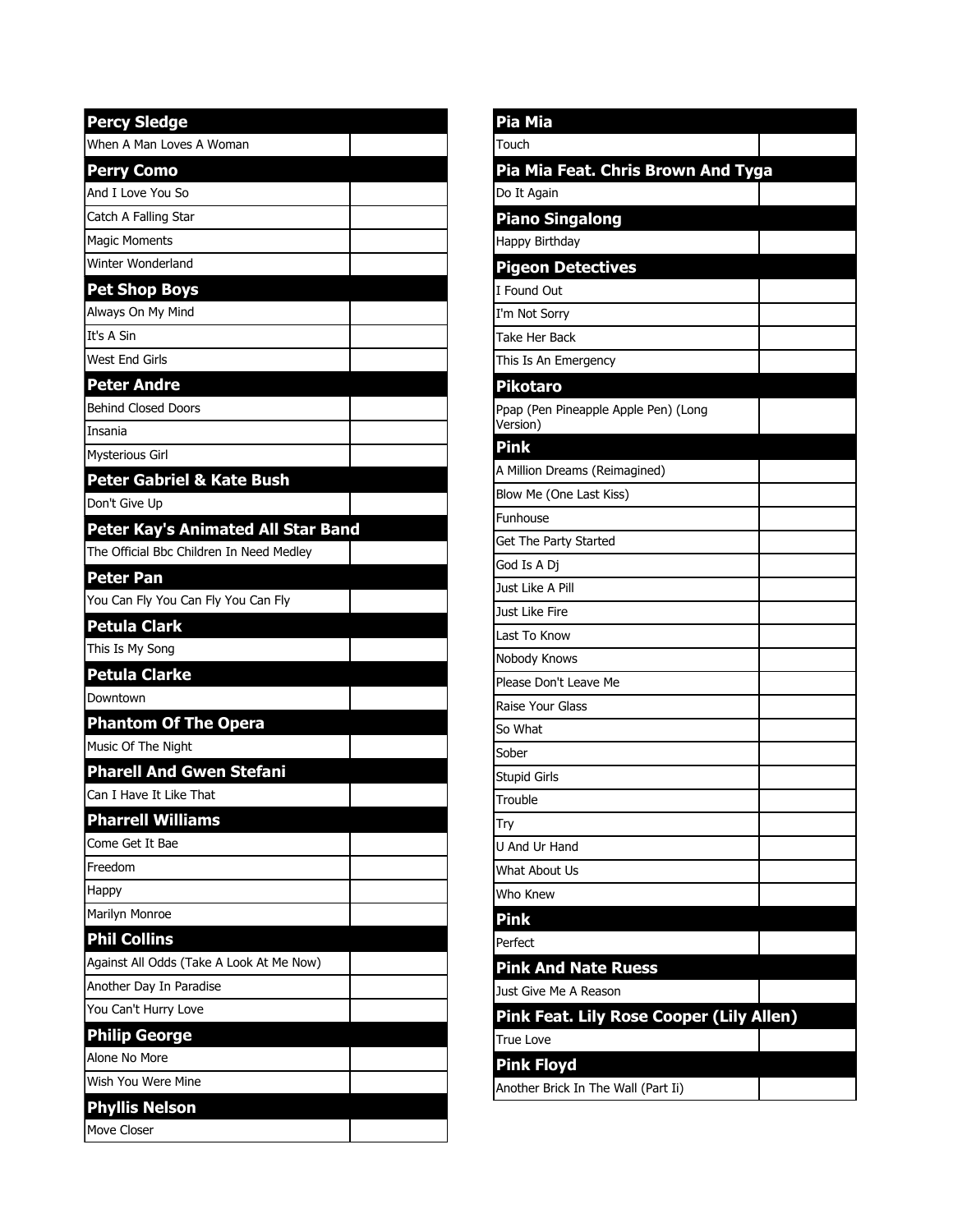| <b>Pinkfong</b>                       |  |
|---------------------------------------|--|
| <b>Baby Shark</b>                     |  |
| <b>Pinocchio</b>                      |  |
| When You Wish Upon A Star             |  |
| <b>Pitbull</b>                        |  |
| Back In Time                          |  |
| Fireball                              |  |
| Hotel Room Service                    |  |
| I Know You Want Me (Calle Ocho)       |  |
| <b>Pitbull And Christina Aguilera</b> |  |
| <b>Feel This Moment</b>               |  |
| Pitbull And Ne-Yo Afrojack And Nayer  |  |
| Give Me Everything (Tonight)          |  |
| Pitbull And Tjr                       |  |
| Don't Stop The Party                  |  |
| <b>Pitbull Feat. G.R.L.</b>           |  |
| Wild Wild Love                        |  |
| Pitbull Feat. Ke\$Ha                  |  |
| Timber                                |  |
| <b>Pitbull Feat. Ne-Yo</b>            |  |
| Time Of Our Lives                     |  |
| <b>Pitbull Ft Chris Brown</b>         |  |
| <b>International Love</b>             |  |
| <b>Pixie Lott</b>                     |  |
| All About Tonight                     |  |
| <b>Boys And Girls</b>                 |  |
| Can't Make This Over                  |  |
| Cry Me Out                            |  |
| Gravity                               |  |
| <b>Kiss The Stars</b>                 |  |
| Mama Do                               |  |
| Nasty                                 |  |
| <b>Pixie Lott Ft Pusha T</b>          |  |
| What Do You Take Me For               |  |
| Pj & Duncan                           |  |
| Let's Get Ready To Rumble             |  |
| <b>Pj And Duncan</b>                  |  |
| Let's Get Ready To Rumble             |  |
| <b>Plain White T's</b>                |  |
| Hate (I Really Don't Like You)        |  |
| Hey There Delilah                     |  |
| Plan B                                |  |
| Deepest Shame                         |  |

| <b>Plan B</b>                       |  |
|-------------------------------------|--|
| <b>Ill Manors</b>                   |  |
| Love Goes Down                      |  |
| Prayin                              |  |
| She Said                            |  |
| Writing's On The Wall               |  |
| <b>Plan B And Labrinth</b>          |  |
| Playing With Fire                   |  |
| <b>Platters</b>                     |  |
| The Great Pretender                 |  |
| <b>Pluto Shervington</b>            |  |
| Dat                                 |  |
| Pocahontas                          |  |
| Colors Of The Wind                  |  |
| Just Around The Riverbend           |  |
| <b>Pogues And Kirsty Maccoll</b>    |  |
| Fairytale Of New York               |  |
| <b>Pointer Sisters</b>              |  |
| Slow Hand                           |  |
| Pokemon                             |  |
| Pokemon Theme                       |  |
| <b>Pokemon Theme</b>                |  |
| Pokemon                             |  |
| <b>Police</b>                       |  |
| Every Breath You Take               |  |
| Message In A Bottle                 |  |
| Roxanne                             |  |
| Walking On The Moon                 |  |
| <b>Portugal. The Man</b>            |  |
| Feel It Stil                        |  |
| <b>Post Malone</b>                  |  |
| Circles                             |  |
| <b>Post Malone And Swae Lee</b>     |  |
| Sunflower                           |  |
| Post Malone Feat. Quavo             |  |
| Congratulations                     |  |
| Post Malone Feat. Ty Dolla \$Ign    |  |
| Psycho (Clean)                      |  |
| <b>Post Malone Feat. Young Thug</b> |  |
| Goodbyes (Duet Version) (Clean)     |  |
| <b>Pretenders</b>                   |  |
| Brass In Pocket                     |  |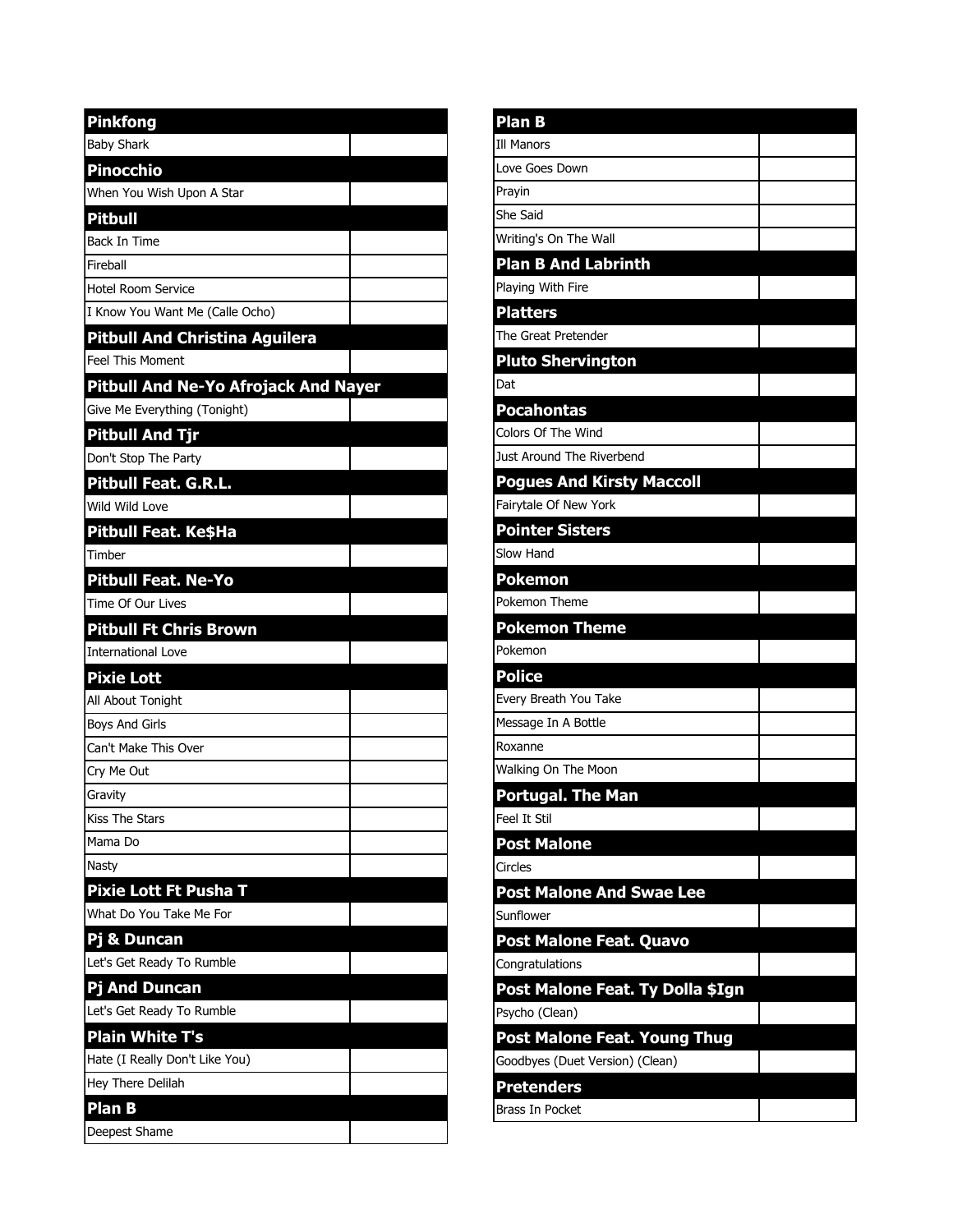| <b>Prince</b>                                |  |
|----------------------------------------------|--|
| 1999 (Extended Version)                      |  |
| Diamonds And Pearls                          |  |
| Kiss                                         |  |
| Little Red Corvette                          |  |
| Purple Rain                                  |  |
| Sexy M.F. (Explicit)                         |  |
| The Most Beautiful Girl In The World         |  |
| When Doves Cry                               |  |
| <b>Proclaimers</b>                           |  |
| I'm Gonna Be (500 Miles)                     |  |
| <b>Proclaimers And Brian Potter</b>          |  |
| I'm Gonna Be (500 Miles)                     |  |
| <b>Procol Harum</b>                          |  |
| <b>Whiter Shade Of Pale</b>                  |  |
| <b>Prodigy</b>                               |  |
| Firestarter                                  |  |
| Omen                                         |  |
| <b>Professor Green</b>                       |  |
| Never Be A Right Time                        |  |
| <b>Professor Green And Ed Drewett</b>        |  |
| I Need You Tonight                           |  |
| <b>Professor Green And Lily Allen</b>        |  |
| Just Be Good To Green                        |  |
| <b>Professor Green And Ruth Anne</b>         |  |
| Remedv                                       |  |
| <b>Professor Green And Sierra Kusterbeck</b> |  |
| Avalon                                       |  |
| Professor Green Feat. Tori Kelly             |  |
| Lullaby                                      |  |
| Professor Green Ft Emeli Sande               |  |
| Read All About It                            |  |
| Psy                                          |  |
| Gangnam Style                                |  |
| Gentleman                                    |  |
| <b>Public Enemy</b>                          |  |
| Harder Than You Think                        |  |
| <b>Puff Daddy Ft. Faith Evans</b>            |  |
| I'll Be Missing You                          |  |
| <b>Pulp</b>                                  |  |
| Common People                                |  |
| <b>Pussycat</b>                              |  |
| Mississippi                                  |  |

| <b>Pussycat Dolls</b>                  |  |
|----------------------------------------|--|
| Beep                                   |  |
| <b>Buttons</b>                         |  |
| Don't Cha                              |  |
| Hush Hush (Original Slow Version)      |  |
| Hush Hush Hush Hush (I Will Survive)   |  |
| I Don't Need A Man                     |  |
| I Hate This Part                       |  |
| Stickwitu                              |  |
| Sway                                   |  |
| Whatcha Think About That               |  |
| When I Grow Up                         |  |
| <b>Quad City Dj's (From Space Jam)</b> |  |
| Space Jam                              |  |
| Queen                                  |  |
| 39                                     |  |
| Another One Bites The Dust             |  |
| Bohemian Rhapsody                      |  |
| Crazy Little Thing Called Love         |  |
| Don't Stop Me Now                      |  |
| I Want To Break Free                   |  |
| It's A Kind Of Magic                   |  |
| Killer Queen                           |  |
| Radio Ga Ga                            |  |
| Thank God It's Christmas               |  |
| These Are The Days Of Our Lives        |  |
| We Are The Champions                   |  |
| We Will Rock You                       |  |
| <b>Queen And David Bowie</b>           |  |
| <b>Under Pressure</b>                  |  |
| <b>R</b> Kelly                         |  |
| I Believe I Can Fly                    |  |
| Ignition                               |  |
| R. City Feat. Adam Levine              |  |
| Locked Away                            |  |
| R.E.M.                                 |  |
| Everybody Hurts                        |  |
| Leaving New York                       |  |
| Losing My Religion                     |  |
| <b>Rachel Platten</b>                  |  |
| <b>Broken Glass</b>                    |  |
| Fight Song                             |  |
| Stand By You                           |  |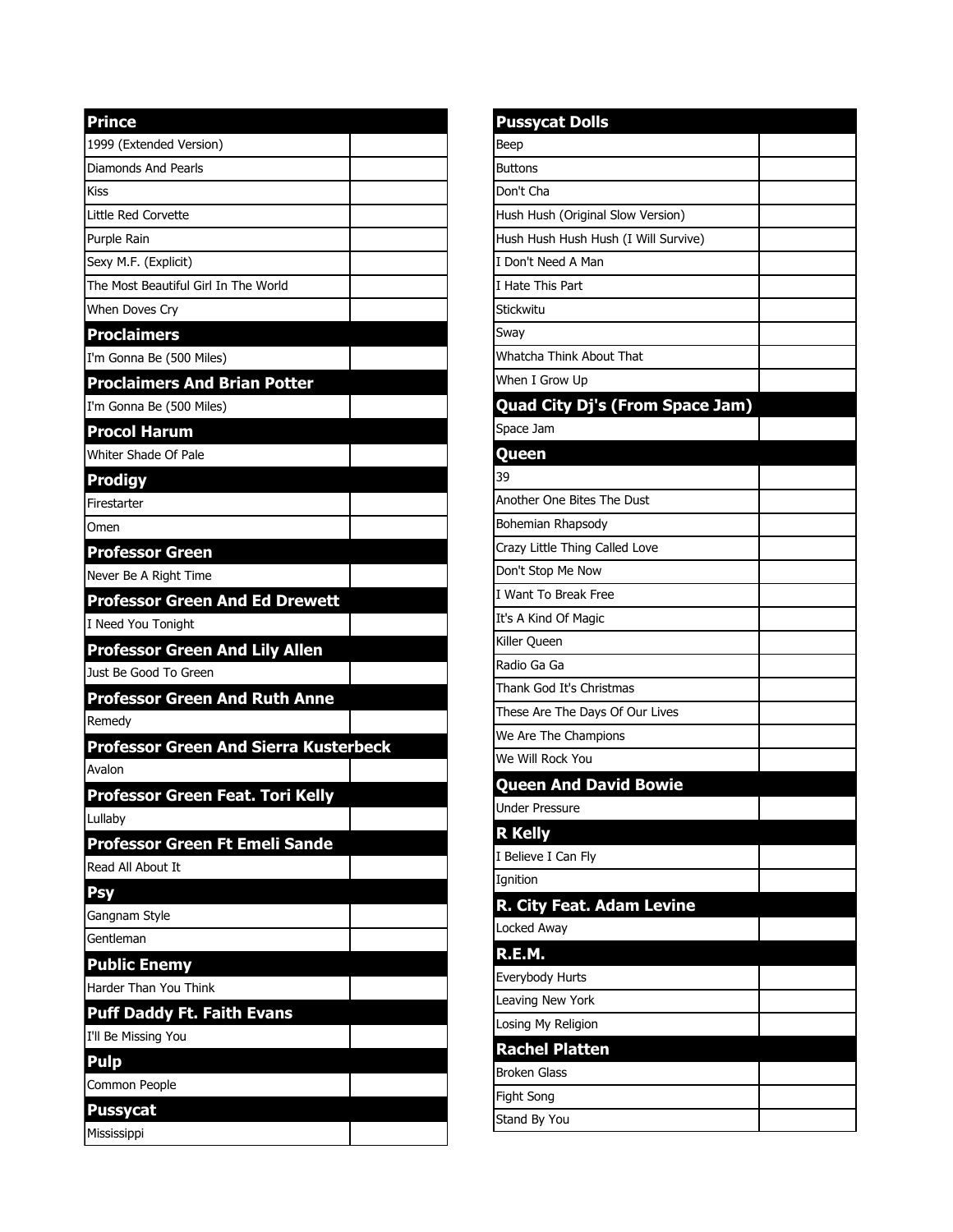| <b>Rachel Stevens</b>                |  |
|--------------------------------------|--|
| Breathe In Breathe Out               |  |
| Funky Dory                           |  |
| I Said Never Again (But Here We Are) |  |
| Knock On Wood                        |  |
| More More More                       |  |
| Negotiate With Love                  |  |
| So Good                              |  |
| Some Girls                           |  |
| Sweet Dreams (My L A Ex)             |  |
| <b>Raconteurs</b>                    |  |
| Steady As She Goes                   |  |
| <b>Radiohead</b>                     |  |
| <b>Burn The Witch</b>                |  |
| Creep                                |  |
| Rae Sremmurd Feat. Gucci Mane        |  |
| <b>Black Beatles</b>                 |  |
| <b>Rag'N'Bone Man</b>                |  |
| As You Are                           |  |
| Rag'n'bone Man                       |  |
| Human                                |  |
| Skin                                 |  |
| <b>Ralph Mctell</b>                  |  |
| Streets Of London                    |  |
| Ramz                                 |  |
| Barking                              |  |
| <b>Randy Crawford</b>                |  |
| One Day I'll Fly Away                |  |
| <b>Street Life</b>                   |  |
| <b>Rascal Flatts</b>                 |  |
| Life Is A Highway                    |  |
| Yours If You Want It                 |  |
| <b>Rasmus</b>                        |  |
| Guilty                               |  |
| In The Shadows                       |  |
| <b>Ray Charles</b>                   |  |
| Georgia On My Mind                   |  |
| Hit The Road Jack                    |  |
| I Can't Stop Loving You              |  |
| <b>Ray J</b>                         |  |
| One Wish                             |  |
| <b>Ray Parker Jr</b>                 |  |
| Ghostbusters                         |  |

| <b>Ray Parker Junior (Ghostbusters)</b>     |  |
|---------------------------------------------|--|
| Ghostbusters                                |  |
| <b>Razorlight</b>                           |  |
| America                                     |  |
| Before I Fall To Pieces                     |  |
| I Can't Stop This Feeling I've Got          |  |
| In The Morning                              |  |
| Somewhere Else                              |  |
| Wire To Wire                                |  |
| <b>Real Thing</b>                           |  |
| You To Me Are Everything                    |  |
| <b>Rebecca Ferguson</b>                     |  |
| Nothing's Real But Love                     |  |
| <b>Red Hot Chili Peppers</b>                |  |
| Dani California                             |  |
| Hump De Bump                                |  |
| Snow (Hey Ho)                               |  |
| Tell Me Baby                                |  |
| Redlight                                    |  |
| Get Out My Head                             |  |
| <b>Rednex</b>                               |  |
| Cotton Eye Joe                              |  |
| Reggie 'N' Bollie                           |  |
| <b>New Girl</b>                             |  |
| <b>Rembrandts</b>                           |  |
| I'll Be There For You                       |  |
| <b>Rene Lavice Feat. Ivy Mairi</b>          |  |
| The Calling                                 |  |
| <b>Renée And Renato</b>                     |  |
| Save Your Love                              |  |
| <b>Reo Speedwagon</b>                       |  |
| Can't Fight This Feeling                    |  |
| <b>Reverend And The Makers</b>              |  |
| Heavyweight Champion                        |  |
| <b>Richard Ashcroft</b>                     |  |
| Break The Night With Colour                 |  |
| <b>Richard Marx &amp; Donna Lewis (From</b> |  |
| Anastasia)                                  |  |
| At The Beginning                            |  |
| <b>Rick Astley</b>                          |  |
| Never Gonna Give You Up                     |  |
| <b>Ricky Martin</b>                         |  |
| Living La Vida Loca                         |  |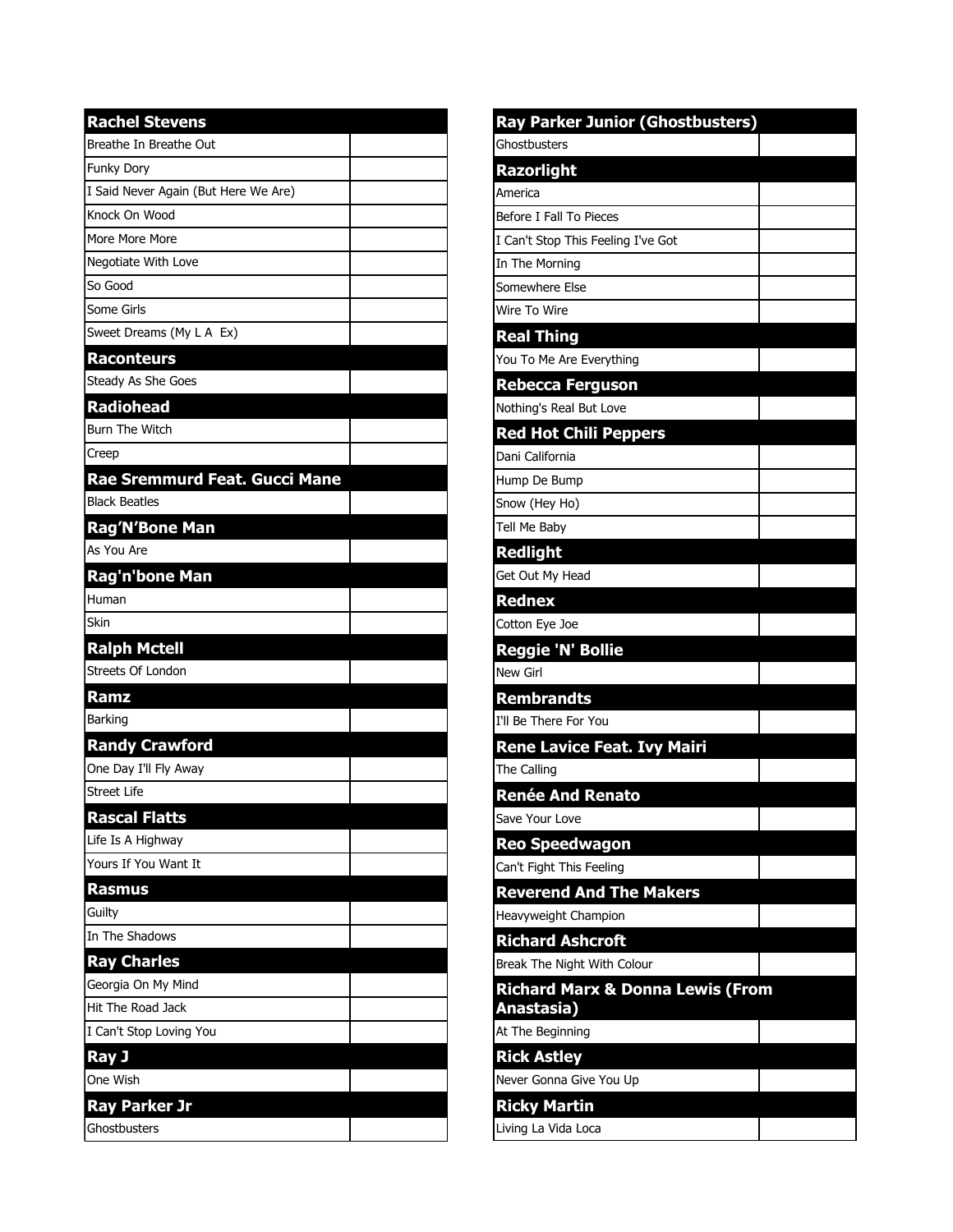| <b>Ricky Martin Feat Fat Joe</b>   |
|------------------------------------|
| I Don't Care                       |
| <b>Ricky Nelson</b>                |
| Hello Mary Lou                     |
| <b>Right Said Fred</b>             |
| Deeply Dippy                       |
| I'm Too Sexy                       |
| <b>Righteous Brothers</b>          |
| <b>Unchained Melody</b>            |
| You've Lost That Loving Feeling    |
| <b>Rihanna</b>                     |
| Bitch Better Have My Money         |
| California King Bed                |
| Cheers (Drink To That)             |
| Diamonds                           |
| Disturbia                          |
| Don't Stop The Music               |
| Kiss It Better                     |
| Love On The Brain                  |
| Man Down                           |
| Needed Me                          |
| Only Girl (In The World)           |
| Pour It Up                         |
| Rehab                              |
| Rude Boy                           |
| Russian Roulette                   |
| S&M                                |
| Sex With Me                        |
| Shut Up And Drive                  |
| Sledgehammer                       |
| Sos (Rescue Me)                    |
| Take A Bow                         |
| Te Amo                             |
| <b>Towards The Sun</b>             |
| Unfaithful                         |
| We Ride                            |
| <b>What Now</b>                    |
| Where Have You Been                |
| You Da One                         |
| <b>Rihanna &amp; Calvin Harris</b> |
| We Found Love                      |
| <b>Rihanna And Calvin Harris</b>   |
| We Found Love                      |

| <b>Rihanna And Drake</b>                      |  |
|-----------------------------------------------|--|
| What's My Name                                |  |
| <b>Rihanna And Jay-Z</b>                      |  |
| Umbrella                                      |  |
| <b>Rihanna And Young Jeezy</b>                |  |
| Hard                                          |  |
| Rihanna Feat. David Guetta                    |  |
| <b>Right Now</b>                              |  |
| <b>Rihanna Feat. Drake</b>                    |  |
| Work                                          |  |
| <b>Rihanna Ft Jay-Z</b>                       |  |
| <b>Talk That Talk</b>                         |  |
| <b>Rihanna Ft Mikky Ekko</b>                  |  |
| Stay                                          |  |
| <b>Rihanna, Kanye West And Paul Mccartney</b> |  |
| Fourfiveseconds                               |  |
| <b>Ringo Starr</b>                            |  |
| You're Sixteen                                |  |
| <b>Rita Ora</b>                               |  |
| How We Do (Party)                             |  |
| Let You Love Me                               |  |
| Poison                                        |  |
| Radioactive                                   |  |
| Shine Ya Light                                |  |
| Your Song                                     |  |
| <b>Rita Ora Feat. Calvin Harris</b>           |  |
| I Will Never Let You Down                     |  |
| <b>Rita Ora Feat. Chris Brown</b>             |  |
| Body On Me                                    |  |
| <b>Rita Ora Ft Tinie Tempah</b>               |  |
| R.I.P                                         |  |
| <b>Ritchie Valens</b>                         |  |
| La Bamba                                      |  |
| Riton Feat. Kah-Lo                            |  |
| Rinse And Repeat                              |  |
| <b>Rixton</b>                                 |  |
| Me And My Broken Heart                        |  |
| Wait On Me                                    |  |
| We All Want The Same Thing                    |  |
| <b>Rizzle Kicks</b>                           |  |
| Down With The Trumpets                        |  |
| <b>Lost Generation</b>                        |  |
| Mama Do The Hump                              |  |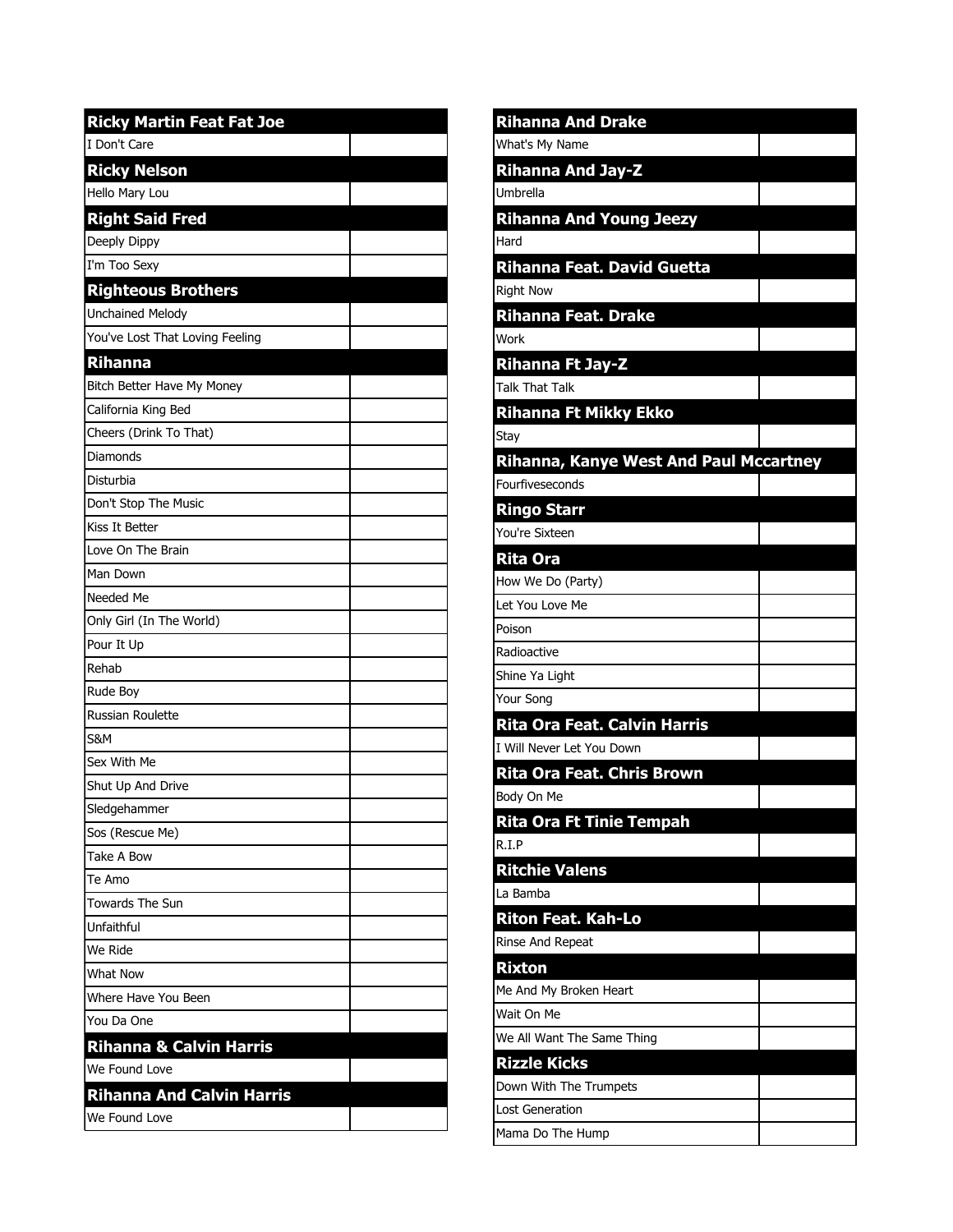| <b>Rizzle Kicks</b>                      |  |
|------------------------------------------|--|
| Skip To The Good Bit                     |  |
| Tell Her                                 |  |
| Traveller's Chant                        |  |
| When I Was A Youngster                   |  |
| <b>Robbie Williams</b>                   |  |
| <b>Advertising Space</b>                 |  |
| Angels                                   |  |
| Be A Boy                                 |  |
| <b>Bodies</b>                            |  |
| Candy                                    |  |
| <b>Different</b>                         |  |
| Eternity                                 |  |
| Feel                                     |  |
| Go Gentle                                |  |
| Have You Met Miss Jones                  |  |
| Let Me Entertain You                     |  |
| Love My Life                             |  |
| Lovelight                                |  |
| Mack The Knife                           |  |
| Millennium                               |  |
| Misunderstood                            |  |
| Morning Sun                              |  |
| Mr Bojangles                             |  |
| Party Like A Russian                     |  |
| Radio                                    |  |
| Rock Dj                                  |  |
| Rudebox                                  |  |
| Sexed Up                                 |  |
| She's Madonna                            |  |
| She's The One                            |  |
| Shine My Shoes                           |  |
| Sin Sin Sin                              |  |
| Something Beautiful (Album Version)      |  |
| Things                                   |  |
| Tripping                                 |  |
| You Know Me                              |  |
| <b>Robbie Williams And Gary Barlow</b>   |  |
| Shame                                    |  |
| <b>Robbie Williams And Kylie Minogue</b> |  |
| Kids                                     |  |
| <b>Robbie Williams And Nicole Kidman</b> |  |
| Something Stupid                         |  |

| <b>Robert Palmer</b>                                      |  |
|-----------------------------------------------------------|--|
| <b>Addicted To Love</b>                                   |  |
| <b>Roberta Flack</b>                                      |  |
| Killing Me Softly With His Song                           |  |
| <b>Roberta Flack And Peabo Bryson</b>                     |  |
| Tonight I Celebrate My Love                               |  |
| <b>Robin Beck</b>                                         |  |
| <b>First Time</b>                                         |  |
| <b>Robin Schulz And David Guetta Feat. Cheat</b><br>Codes |  |
| Shed A Light                                              |  |
| Robin Schulz Feat. Francesco Yates                        |  |
| Sugar                                                     |  |
| <b>Robin Schulz Feat. James Blunt</b>                     |  |
| Оk                                                        |  |
| <b>Robin Thicke</b>                                       |  |
| Sex Therapy                                               |  |
| <b>Robin Thicke Feat. Kendrick Lamar</b>                  |  |
| Give It 2 U                                               |  |
| <b>Robin Thicke Feat. T.I. &amp; Pharrell</b>             |  |
| <b>Blurred Lines</b>                                      |  |
| <b>Robin Williams (From Aladdin)</b>                      |  |
| Never Had A Friend Like Me                                |  |
| <b>Robson And Jerome</b>                                  |  |
| I Believe                                                 |  |
| Robyn                                                     |  |
| Call You Girlfriend                                       |  |
| Dancing On My Own                                         |  |
| Handle Me                                                 |  |
| Who's That Girl                                           |  |
| With Every Heartbeat                                      |  |
| <b>Rocky Horror Picture Show</b>                          |  |
| <b>Sweet Transvestite</b>                                 |  |
| Time Warp                                                 |  |
| <b>Rod Stewart</b>                                        |  |
| Baby Jane                                                 |  |
| Do Ya Think I'm Sexy                                      |  |
| Maggie May                                                |  |
| Sailing<br>You Wear It Well                               |  |
|                                                           |  |
| <b>Roger Miller</b>                                       |  |
| King Of The Road                                          |  |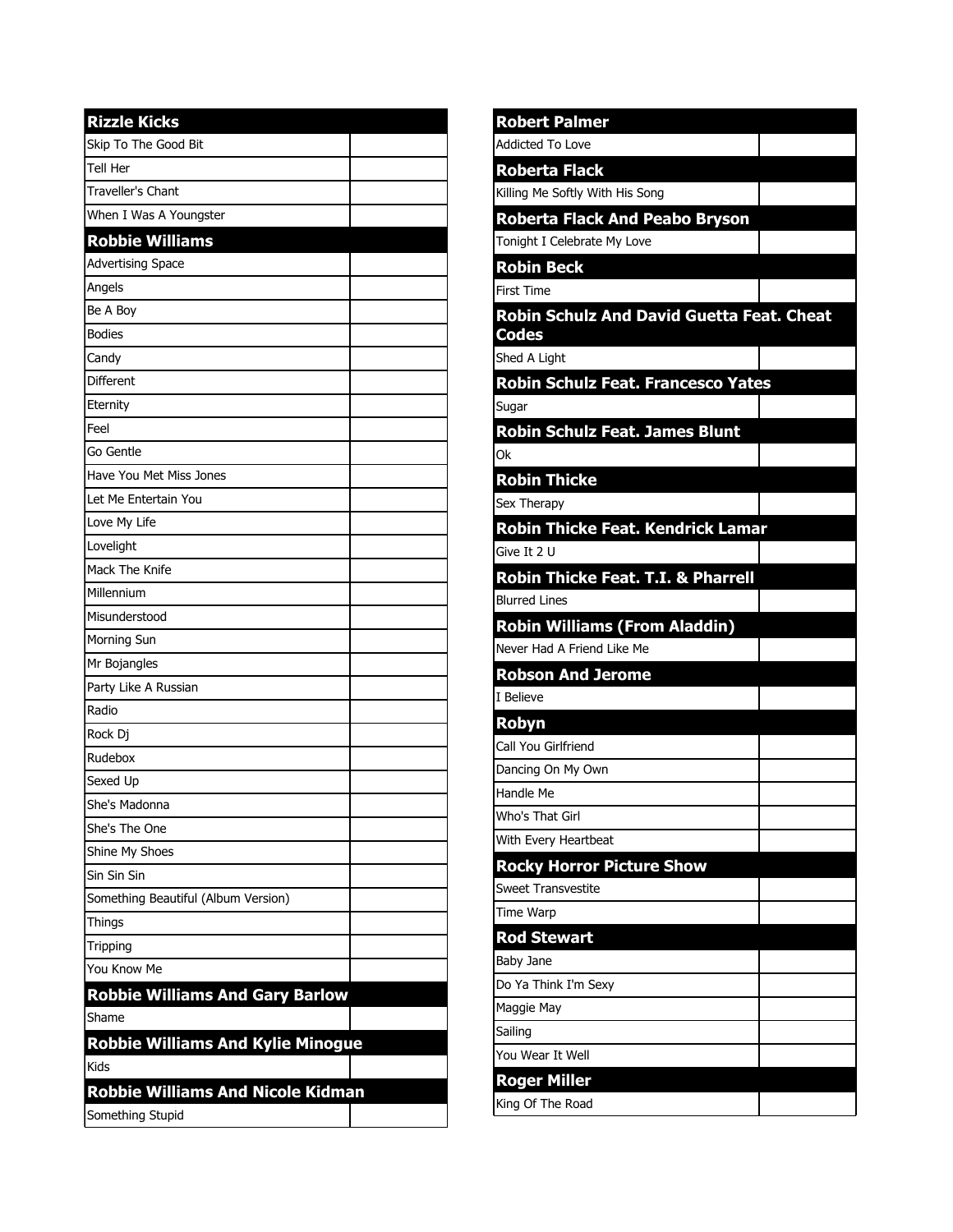| <b>Rogue Traders</b>                 |  |
|--------------------------------------|--|
| Voodoo Child                         |  |
| <b>Rolf Harris</b>                   |  |
| The Court Of King Caractacus         |  |
| <b>Roll Deep</b>                     |  |
| Good Times                           |  |
| <b>Green Light</b>                   |  |
| <b>Rolling Stones</b>                |  |
| Angie                                |  |
| <b>Brown Sugar</b>                   |  |
| Get Off Of My Cloud                  |  |
| Honky Tonk Woman                     |  |
| It's Only Rock And Roll              |  |
| Jumpin' Jack Flash                   |  |
| Miss You                             |  |
| Paint It, Black                      |  |
| Ruby Tuesday                         |  |
| Satisfaction                         |  |
| Start Me Up                          |  |
| <b>Tumbling Dice</b>                 |  |
| <b>Ronan Keating</b>                 |  |
| I Hope You Dance                     |  |
| If Tomorrow Never Comes              |  |
| Life Is A Rollercoaster              |  |
| <b>Lost For Words</b>                |  |
| She Believes In Me                   |  |
| The Long Goodbye                     |  |
| When You Say Nothing At All          |  |
| <b>Ronan Keating And Leann Rimes</b> |  |
| Last Thing On My Mind                |  |
| <b>Ronan Keating And Yusuf</b>       |  |
| Father And Son                       |  |
| <b>Ronettes</b>                      |  |
| Sleigh Ride                          |  |
| Route 94 Feat. Jess Glynne           |  |
| My Love                              |  |
| <b>Roxette</b>                       |  |
| It Must Have Been Love               |  |
| <b>Roy Orbison</b>                   |  |
| Crying                               |  |
| Oh Pretty Woman                      |  |
| Only The Lonely                      |  |

| Royal Blood                                 |  |
|---------------------------------------------|--|
| Figure It Out                               |  |
| <b>Rubettes</b>                             |  |
| Sugar Baby Love                             |  |
| <b>Rudimental</b>                           |  |
| <b>Right Here</b>                           |  |
| <b>Rudimental And John Newman</b>           |  |
| Feel The Love                               |  |
| <b>Rudimental And John Newman And Alex</b>  |  |
| <b>Clare</b>                                |  |
| Not Giving In                               |  |
| <b>Rudimental Feat. Ed Sheeran</b>          |  |
| Lay It All On Me                            |  |
| <b>Rudimental Feat. Emeli Sande</b><br>Free |  |
| <b>Rudimental Feat. James Arthur</b>        |  |
| Sun Comes Up                                |  |
| Rudimental Feat. Jess Glynne, Macklemore    |  |
| <b>And Dan Caplen</b>                       |  |
| <b>These Days</b>                           |  |
| <b>Rudimental Feat. Will Heard</b>          |  |
| I Will For Love                             |  |
| <b>Rudimental Ft Ella Eyre</b>              |  |
| Waiting All Night                           |  |
| <b>Run Dmc Vs Jason Nevens</b>              |  |
| It's Like That                              |  |
| <b>Ruth B</b>                               |  |
| Lost Boy                                    |  |
| S Club 7                                    |  |
| Don't Stop Moving                           |  |
| Never Had A Dream Come True                 |  |
| Reach                                       |  |
| S Club Party                                |  |
| Two In A Million                            |  |
| S Club 8                                    |  |
| Sundown                                     |  |
| <b>S Club Juniors</b>                       |  |
| Automatic High                              |  |
| <b>Sage The Gemini</b>                      |  |
| Now And Later                               |  |
| <b>Sak Noel</b>                             |  |
| Loca People                                 |  |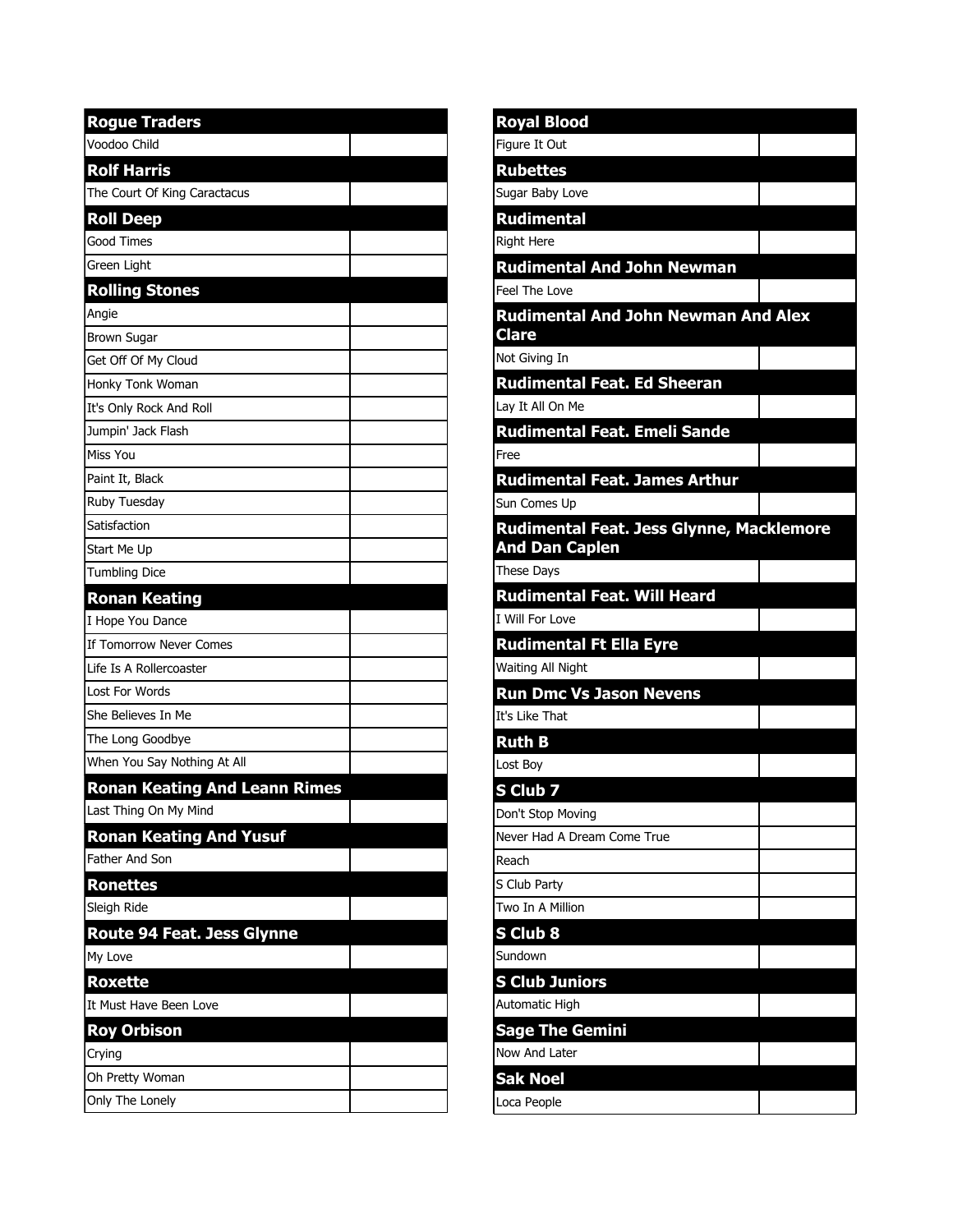| Push It<br><b>Sam &amp; Dave</b><br>Hold On I'm Coming<br>Soul Man |
|--------------------------------------------------------------------|
|                                                                    |
|                                                                    |
|                                                                    |
|                                                                    |
| <b>Sam And Dave</b>                                                |
| Hold On I'm Coming                                                 |
| Soul Man                                                           |
| <b>Sam And Mark</b>                                                |
| With A Little Help From My Friends                                 |
| <b>Sam And The Womp</b>                                            |
| Bom Bom                                                            |
| <b>Sam Bailey</b>                                                  |
| Compass                                                            |
| Skyscraper                                                         |
| <b>Sam Cooke</b>                                                   |
| Cupid                                                              |
| Twisting The Night Away                                            |
| You Send Me                                                        |
| Sam Feldt Feat. Kimberley Anne                                     |
| Show Me Love                                                       |
| <b>Sam Hunt</b>                                                    |
| Body Like A Back Road                                              |
| Break Up In A Small Town                                           |
| <b>Sam Smith</b>                                                   |
| How Do You Sleep                                                   |
| I'm Not The Only One                                               |
| Lay Me Down                                                        |
| Like T Can                                                         |
| Money On My Mind                                                   |
| Stay With Me                                                       |
| Writing's On The Wall                                              |
| <b>Sam Sparro</b>                                                  |
| <b>Black And Gold</b>                                              |
| <b>Sammy Davis Jr</b>                                              |
|                                                                    |
| Candy Man                                                          |
| I've Gotta Be Me                                                   |
| <b>Sandi Thom</b>                                                  |
| I Wish I Was A Punk Rocker (With Flowers In<br>My Hair)            |
| What If I'm Right                                                  |
| <b>Sandie Shaw</b>                                                 |

| <b>Sandie Shaw</b>                                                |  |
|-------------------------------------------------------------------|--|
| Puppet On A String                                                |  |
| <b>Sara Bareilles</b>                                             |  |
| Love Song                                                         |  |
| Sarah Brightman & Andrea Bocelli                                  |  |
| Time To Say Goodbye (Con Te Partir)                               |  |
| <b>Saturdays</b>                                                  |  |
| All Fired Up                                                      |  |
| Ego                                                               |  |
| Forever Is Over                                                   |  |
| Higher                                                            |  |
| <b>Issues</b>                                                     |  |
| Just Can't Get Enough                                             |  |
| Missing You                                                       |  |
| My Heart Takes Over                                               |  |
| <i>Notorious</i>                                                  |  |
| Up]                                                               |  |
| Work                                                              |  |
| <b>Saturdays And Sean Paul</b>                                    |  |
| What About Us                                                     |  |
| <b>Savage Garden</b>                                              |  |
| I Knew I Loved You                                                |  |
| Truly Madly Deeply                                                |  |
| <b>Scissor Sisters</b>                                            |  |
| <b>Filthy Gorgeous</b>                                            |  |
| Fire With Fire                                                    |  |
| I Don't Feel Like Dancing                                         |  |
| Land Of A Thousand Words                                          |  |
| Mary                                                              |  |
| She's My Man (Explicit)                                           |  |
| Take Your Mama                                                    |  |
| <b>Scorpions</b>                                                  |  |
| Wind Of Change                                                    |  |
| <b>Scott Fitzgerald &amp; Yvonne Keeley (From</b><br><b>Babe)</b> |  |
| If I Had Words                                                    |  |
| <b>Scouting For Girls</b>                                         |  |
| Elvis Ain't Dead                                                  |  |
| Famous                                                            |  |
| <b>Heartbeat</b>                                                  |  |
| It's Not About You                                                |  |
| Love How It Hurts                                                 |  |
| She's So Lovely                                                   |  |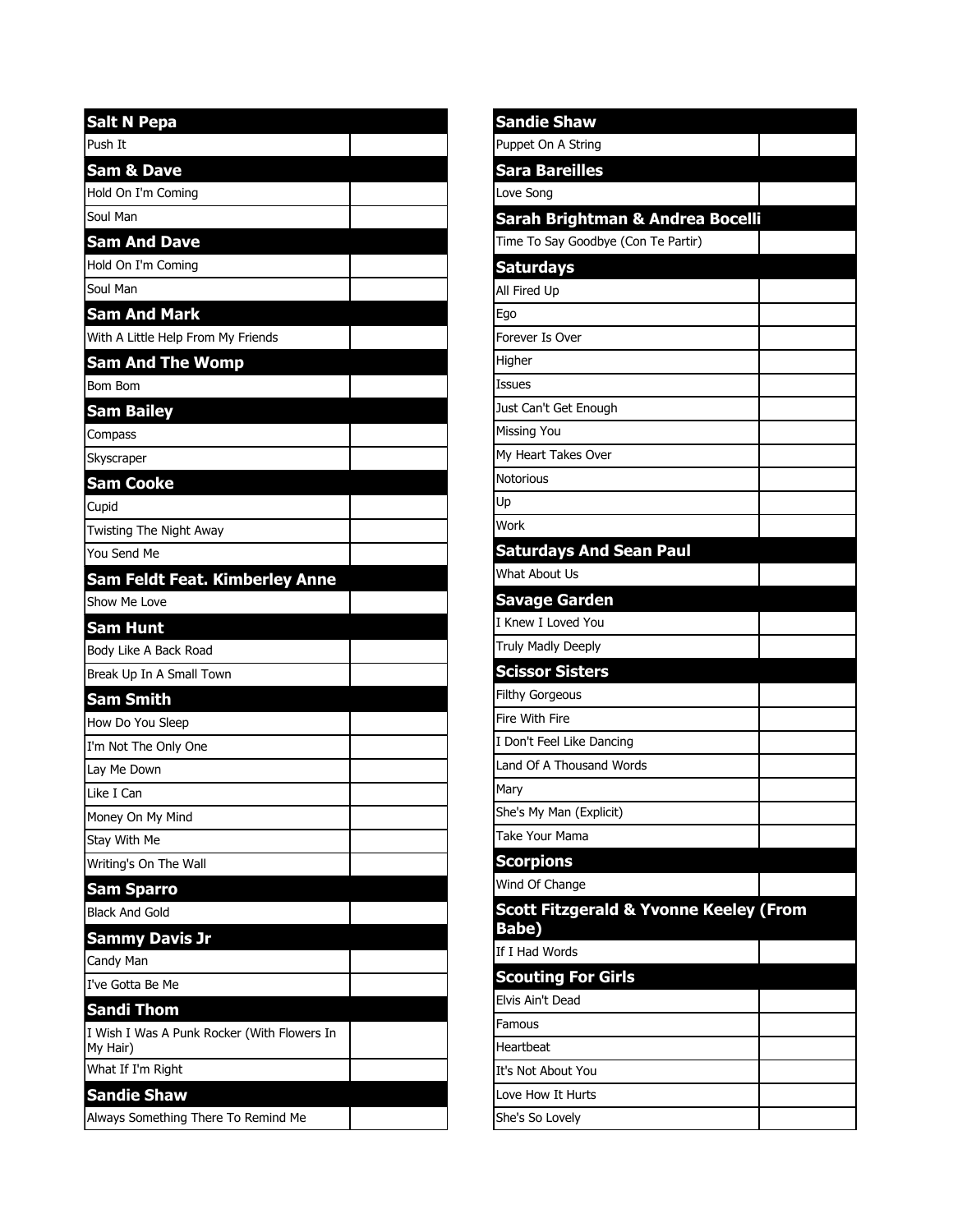| <b>Scouting For Girls</b>                               |
|---------------------------------------------------------|
| This Ain't A Love Song                                  |
| <b>Script</b>                                           |
| <b>Breakeven</b>                                        |
| For The First Time                                      |
| If You Could See Me Now                                 |
| If You Ever Come Back                                   |
| Man Who Can't Be Moved                                  |
| Rain                                                    |
| Six Degrees Of Separation                               |
| Talk You Down                                           |
| We Cry                                                  |
| <b>Script And Will I Am</b>                             |
| Hall Of Fame                                            |
| Seal                                                    |
| Kiss From A Rose                                        |
| <b>Seal (From Space Jam)</b>                            |
| Fly Like An Eagle                                       |
| Seamus Haji And Kay Jay                                 |
| Last Night A Dj Saved My Life                           |
| <b>Sean Kingston</b>                                    |
| Beautiful Girls                                         |
| Fire Burning (The Dancefloor)                           |
| Party All Night (Sleep All Day)                         |
| Sean Kingston And Justin Bieber                         |
| Eenie Meenie                                            |
| <b>Sean Paul</b>                                        |
| She Doesn't Mind                                        |
| <b>Sean Paul And Alexis Jordan</b>                      |
| Got 2 Luv U (Male Solo)                                 |
| Sean Paul Feat. Dua Lipa                                |
| No Lie                                                  |
| <b>Searchers</b>                                        |
| <b>Needles And Pins</b>                                 |
|                                                         |
| Sebastian Ingrosso And Tommy Trash Feat.<br>John Martin |
| Reload                                                  |
| <b>Secondcity</b>                                       |
| I Wanna Feel                                            |
| <b>Seekers</b>                                          |
| I'll Never Find Another You                             |
| <b>Selena Gomez</b>                                     |
| <b>Bad Liar</b>                                         |

| Selena Gomez                                 |  |
|----------------------------------------------|--|
| Come & Get It                                |  |
| Hands To Myself                              |  |
| Kill Em With Kindness                        |  |
| Same Old Love                                |  |
| <b>Selena Gomez And The Scene</b>            |  |
| Naturally                                    |  |
| Selena Gomez Feat. A\$Ap Rocky               |  |
| Good For You                                 |  |
| September                                    |  |
| Can't Get Over                               |  |
| Cry For You                                  |  |
| <b>Sergio Mendes And The Black Eyed Peas</b> |  |
| Mas Que Nada                                 |  |
| <b>Shabba Ranks</b>                          |  |
| Mr Loverman                                  |  |
| <b>Shaggy</b>                                |  |
| Angel                                        |  |
| Boombastic                                   |  |
| Oh Carolina                                  |  |
| <b>Shaggy And Rikrok</b>                     |  |
| It Wasn't Me                                 |  |
| <b>Shakin' Stevens</b>                       |  |
| Green Door                                   |  |
| Merry Christmas Everyone                     |  |
| This Ole House                               |  |
| You Drive Me Crazy                           |  |
| <b>Shakira</b>                               |  |
| Empire                                       |  |
| She Wolf                                     |  |
| Underneath Your Clothes                      |  |
| Whenever, Wherever                           |  |
| <b>Shakira And Freshlyground</b>             |  |
| Waka Waka (This Time For Africa)             |  |
| <b>Shakira And Wyclef Jean</b>               |  |
| Hips Don't Lie                               |  |
| Shakira Feat. Rihanna                        |  |
| Can't Remember To Forget You                 |  |
| <b>Shamen</b>                                |  |
| Ebenezer Goode                               |  |
| Shane Richie                                 |  |
| I'm Your Man                                 |  |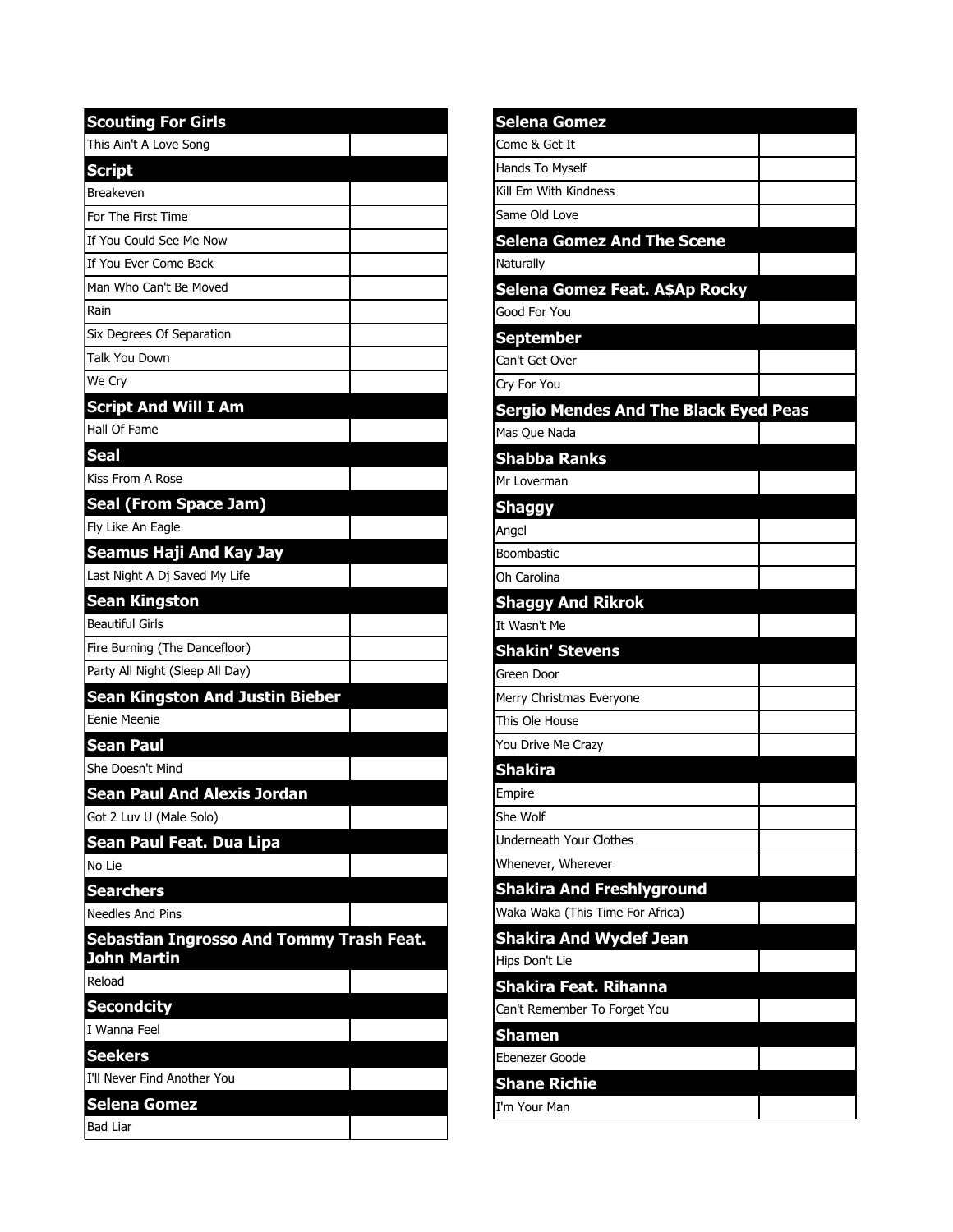| <b>Shania Twain</b>                    |  |
|----------------------------------------|--|
| Any Man Of Mine                        |  |
| Come On Over                           |  |
| Don't Be Stupid (You Know I Love You)  |  |
| From This Moment                       |  |
| I'm Gonna Getcha Good                  |  |
| Man, I Feel Like A Woman               |  |
| Thankyou Baby                          |  |
| That Don't Impress Me Much             |  |
| You're Still The One                   |  |
| <b>Shapeshifters</b>                   |  |
| Lola's Theme                           |  |
| <b>Shawn Mendes</b>                    |  |
| Don't Be A Fool                        |  |
| Mercy                                  |  |
| <b>Stitches</b>                        |  |
| There's Nothing Holdin' Me Back        |  |
| <b>Treat You Better</b>                |  |
| <b>Shawn Mendes And Camila Cabello</b> |  |
| I Know What You Did Last Summer        |  |
| Senorita (Duet Version)                |  |
| <b>Shayne Ward</b>                     |  |
| <b>Breathless</b>                      |  |
| <b>No Promises</b>                     |  |
| No U Hang Up                           |  |
| Stand By Me                            |  |
| That's My Goal                         |  |
| <b>Sheryl Crow</b>                     |  |
| The First Cut Is The Deepest           |  |
| <b>Sheryl Crow (From Cars)</b>         |  |
| <b>Real Gone</b>                       |  |
| <b>Shift K3y</b>                       |  |
| I Know                                 |  |
| Name And Number                        |  |
| Touch                                  |  |
| <b>Shirley Bassey</b>                  |  |
| <b>Big Spender</b>                     |  |
| Diamonds Are Forever                   |  |
| Get The Party Started                  |  |
| Goldfinger                             |  |
| <b>Shontelle</b>                       |  |
| Impossible                             |  |
| <b>T-Shirt</b>                         |  |

| <b>Shout And Dizzee Rascal And James Corden</b> |  |
|-------------------------------------------------|--|
| Shout For England                               |  |
| <b>Showaddywaddy</b>                            |  |
| Heartbeat                                       |  |
| Pretty Little Angel Eyes                        |  |
| Three Steps To Heaven                           |  |
| Under The Moon Of Love                          |  |
| When                                            |  |
| You've Got What It Takes                        |  |
| Sia                                             |  |
| Alive                                           |  |
| Chandelier                                      |  |
| Cheap Thrills                                   |  |
| <b>Elastic Heart</b>                            |  |
| Helium                                          |  |
| Unforgettable                                   |  |
| Sia Feat. Kendrick Lamar                        |  |
| The Greatest                                    |  |
| <b>Sidney Samson And Wizard Sleeve</b>          |  |
| Riverside (Let's Go)                            |  |
| <b>Sigala</b>                                   |  |
| Easy Love                                       |  |
| Sweet Lovin'                                    |  |
| Sigala And Ella Eyre                            |  |
| Came Here For Love                              |  |
| Sigala Feat. Imani And Dj Fresh                 |  |
| Say You Do                                      |  |
| Sigala Feat. John Newman And Nile Rodgers       |  |
| Give Me Your Love                               |  |
| Sigala With Ella Eyre And Meghan Trainor        |  |
| Feat. French Montana                            |  |
| Just Got Paid                                   |  |
| <b>Sigma</b>                                    |  |
| Nobody To Love                                  |  |
| Sigma And Rita Ora                              |  |
| Coming Home                                     |  |
| Sigma Feat. Ella Henderson                      |  |
| Glitterball                                     |  |
| Sigma Feat. Paloma Faith                        |  |
| Changing                                        |  |
| Sigma Feat. Take That                           |  |
| Cry                                             |  |
|                                                 |  |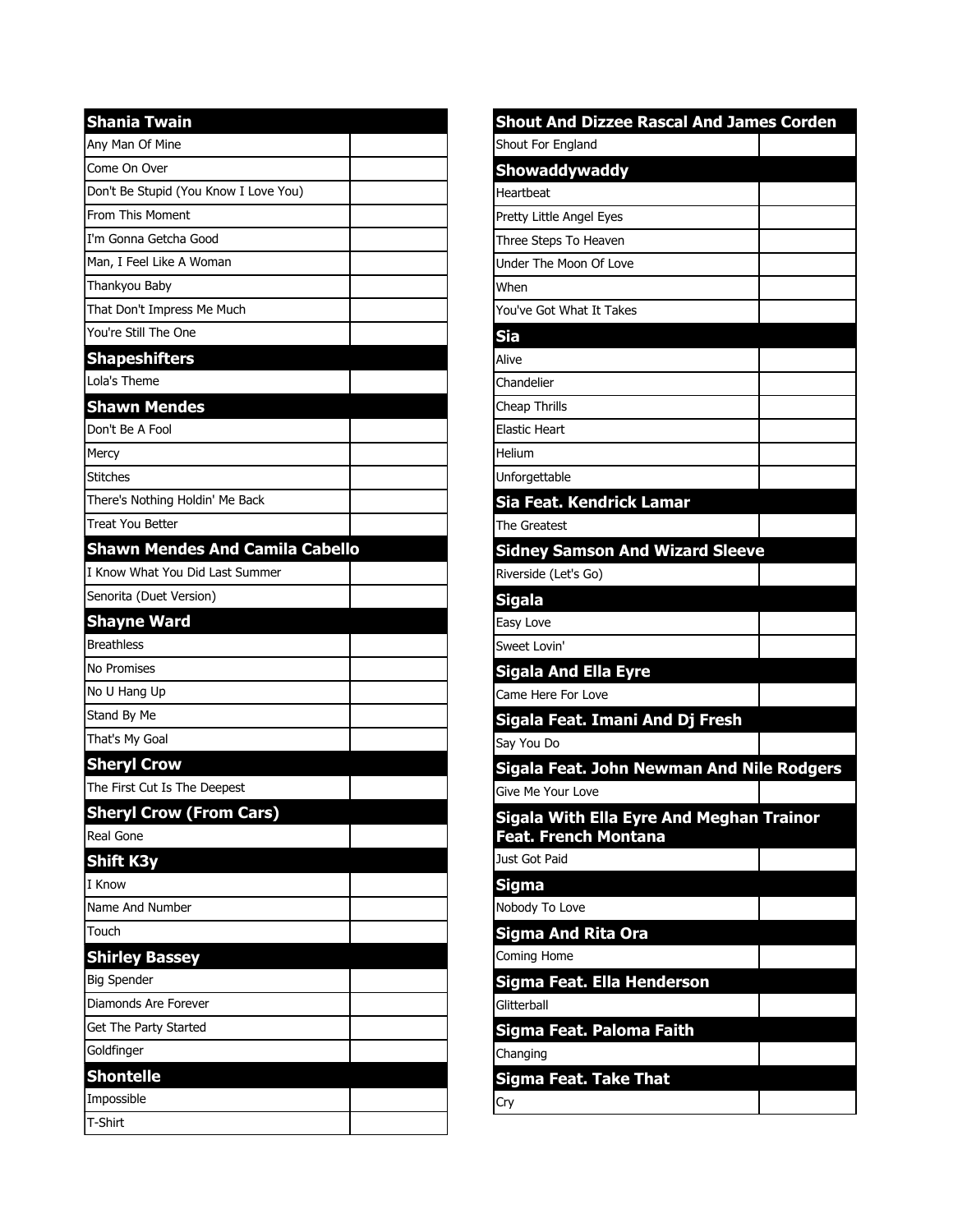| <b>Sigrid</b>                                            |
|----------------------------------------------------------|
| <b>Strangers</b>                                         |
| <b>Silento</b>                                           |
| Watch Me (Whip Nae Nae)                                  |
| Silk City, Dua Lipa With Diplo And Mark<br><b>Ronson</b> |
| Electricity                                              |
| <b>Simon And Garfunkel</b>                               |
| Bridge Over Troubled Water                               |
| Simon Webbe                                              |
| After All This Time                                      |
| No Worries                                               |
| <b>Simple Minds</b>                                      |
| Don't You Forget About Me                                |
| <b>Simple Plan</b>                                       |
| Don't Wanna Think About You                              |
| <b>Simple Plan And Sean Paul</b>                         |
| Summer Paradise                                          |
| <b>Simply Red</b>                                        |
| Fairground                                               |
| If You Don't Know Me By Now                              |
| <b>Sinéad O'connor</b>                                   |
| Nothing Compares 2 U                                     |
| <b>Singalong</b>                                         |
| Old Time Singalong Medley 1                              |
| Old Time Singalong Medley 10                             |
| Old Time Singalong Medley 11                             |
| Old Time Singalong Medley 12                             |
| Old Time Singalong Medley 13                             |
| Old Time Singalong Medley 14                             |
| Old Time Singalong Medley 15                             |
| Old Time Singalong Medley 2                              |
| Old Time Singalong Medley 3                              |
| Old Time Singalong Medley 4                              |
| Old Time Singalong Medley 5                              |
| Old Time Singalong Medley 6                              |
| Old Time Singalong Medley 7                              |
| Old Time Singalong Medley 8                              |
| Old Time Singalong Medley 9                              |
| Sir Mix A Lot                                            |
| <b>Baby Got Back</b>                                     |
| Sister Sledge                                            |
| We Are Family                                            |

| Six D                                              |  |
|----------------------------------------------------|--|
| Best Damn Night                                    |  |
| <b>Skepta</b>                                      |  |
| Man                                                |  |
| <b>Rescue Me</b>                                   |  |
| <b>Skinner And Baddiel And The Lightning Seeds</b> |  |
| <b>Three Lions</b>                                 |  |
| <b>Skrillex</b>                                    |  |
| Bangarang                                          |  |
| <b>Skrillex And Diplo Feat. Justin Bieber</b>      |  |
| Where Are U Now                                    |  |
| <b>Skrillex And Rick Ross</b>                      |  |
| Purple Lamborghini                                 |  |
| <b>Slade</b>                                       |  |
| Merry Christmas Everybody                          |  |
| <b>Sleeping Beauty (Maleficent)</b>                |  |
| Once Upon A Dream                                  |  |
| <b>Small Faces</b>                                 |  |
| All Or Nothing                                     |  |
| Itchycoo Park                                      |  |
| Lazy Sunday                                        |  |
| Sha La La La Lee                                   |  |
| <b>Smash Mouth</b>                                 |  |
| I'm A Believer                                     |  |
| <b>Smokey Robinson &amp; The Miracles</b>          |  |
| <b>Tears Of A Clown</b>                            |  |
| <b>Smokey Robinson And The Miracles</b>            |  |
| Tears Of A Clown                                   |  |
| <b>Smokie</b>                                      |  |
| Living Next Door To Alice                          |  |
| <b>Snakehips &amp; Zayn</b>                        |  |
| Cruel                                              |  |
| <b>Snakehips And Mø</b>                            |  |
| Don't Leave                                        |  |
| <b>Snakehips Feat. Tinashe &amp; Chance The</b>    |  |
| <b>Rapper</b>                                      |  |
| All My Friends                                     |  |
| <b>Snoop Dogg</b>                                  |  |
| Sweat (David Guetta Remix)                         |  |
| Snoop Dogg Feat. Charlie Wilson                    |  |
| Peaches N Cream                                    |  |
| <b>Snow Patrol</b>                                 |  |
| <b>Chasing Cars</b>                                |  |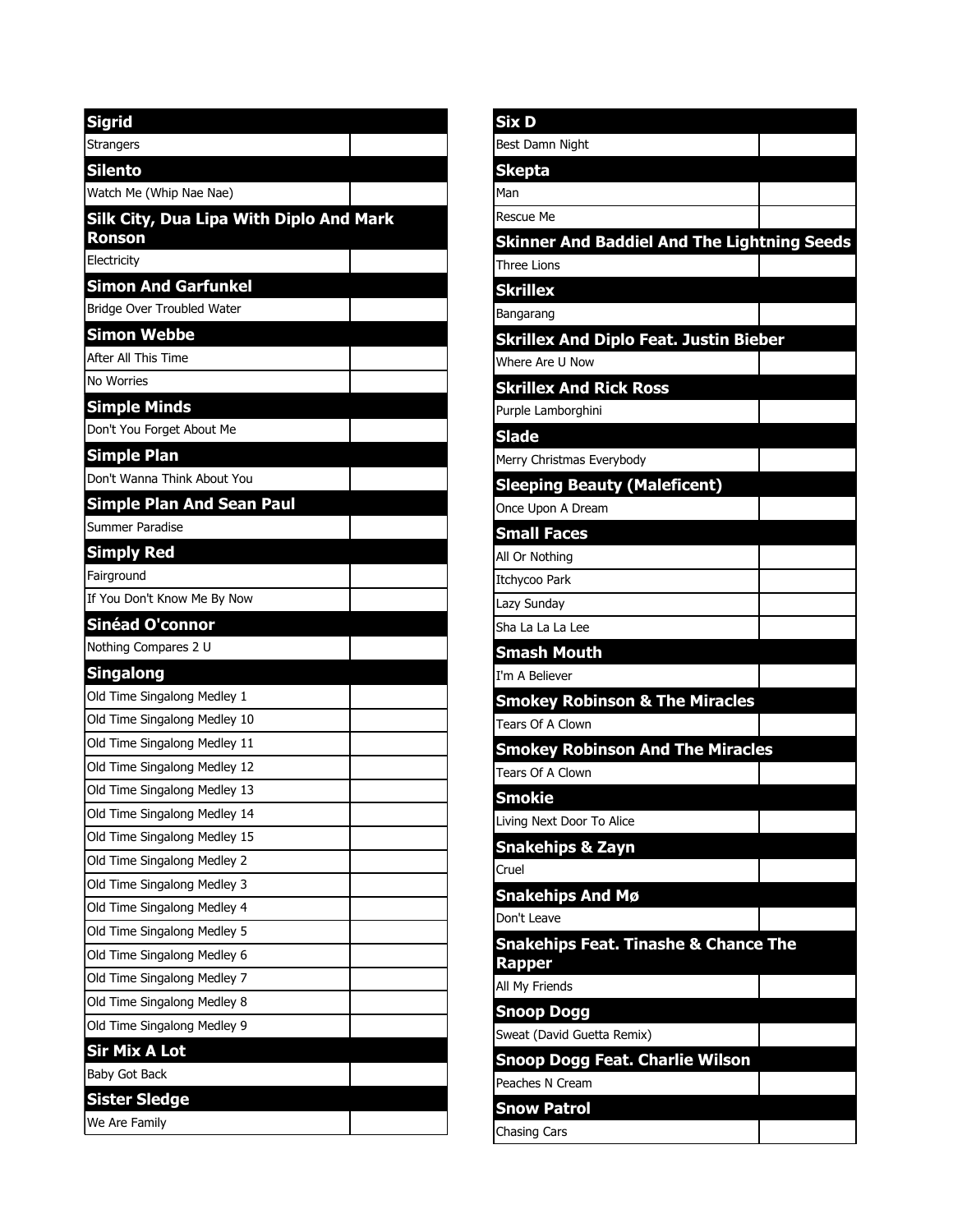| <b>Snow Patrol</b>                       |  |
|------------------------------------------|--|
| Chocolate                                |  |
| <b>Crack The Shutters</b>                |  |
| If There's A Rocket Tie Me To It         |  |
| Just Say Yes                             |  |
| Run                                      |  |
| Take Back The City                       |  |
| The Planets Bend Between Us              |  |
| This Isn't Everything You Are            |  |
| You're All I Have                        |  |
| <b>Snow White &amp; The Seven Dwarfs</b> |  |
| Heigh Ho                                 |  |
| Some Day My Prince Will Come             |  |
| <b>Snow White And The Seven Dwarfs</b>   |  |
| Heigh Ho                                 |  |
| Some Day My Prince Will Come             |  |
| <b>Soft Cell</b>                         |  |
| <b>Tainted Love</b>                      |  |
| <b>Solo Music And Kimblee</b>            |  |
| Fade                                     |  |
| <b>Son Of Dork</b>                       |  |
| Eddie's Song                             |  |
| Ticket Outta Loserville                  |  |
| <b>Song Of The South</b>                 |  |
| Zip I De Doo Dah                         |  |
| <b>Sonny And Cher</b>                    |  |
| I Got You Babe                           |  |
| Sophia George                            |  |
| Girlie Girlie                            |  |
| <b>Sophie Ellis Bextor</b>               |  |
| Catch You                                |  |
| Me And My Imagination                    |  |
| <b>Sophie Ellis-Bextor</b>               |  |
| Murder On The Dancefloor                 |  |
| Soul Ii Soul                             |  |
| Back To Life                             |  |
| Soulja Boy Tell 'Em And Sammie           |  |
| Kiss Me Thru The Phone                   |  |
| <b>Sound Of Music</b>                    |  |
| Climb Ev'ry Mountain                     |  |
| Do Ri Me                                 |  |
| My Favourite Things                      |  |
| The Sound Of Music                       |  |

| <b>Source And Candi Staton</b>              |  |
|---------------------------------------------|--|
| You Got The Love (Now Voyager Radio Mix)    |  |
| <b>South Pacific</b>                        |  |
| I'm Gonna Wash That Man Right Outta My Hair |  |
| Some Enchanted Evening                      |  |
| <b>Spandau Ballet</b>                       |  |
| lGold                                       |  |
| Through The Barricades                      |  |
| True                                        |  |
| <b>Spencer Davis Group</b>                  |  |
| Keep On Running                             |  |
| <b>Spice Girls</b>                          |  |
| 2 Become 1                                  |  |
| Headlines (Friendship Never Ends)           |  |
| Say You'll Be There                         |  |
| Spice Up Your Life                          |  |
| Wannabe                                     |  |
| Who Do You Think You Are                    |  |
| <b>Spongebob Squarepants</b>                |  |
| The Best Day Ever                           |  |
| <b>Starley</b>                              |  |
| Call On Me                                  |  |
| <b>Stars On 45</b>                          |  |
| Abba Medley                                 |  |
| <b>Starship</b>                             |  |
| Nothing's Gonna Stop Us Now                 |  |
| Nothing's Gonna Stop Us Now (Duet)          |  |
| <b>Status Quo</b>                           |  |
| Rocking All Over The World                  |  |
| The Wanderer                                |  |
| <b>Stealers Wheel</b>                       |  |
| Stuck In The Middle With You                |  |
| <b>Steppenwolf</b>                          |  |
| Born To Be Wild                             |  |
| <b>Steps</b>                                |  |
| 5678                                        |  |
| Tragedy                                     |  |
| <b>Stereophonics</b>                        |  |
| Bank Holiday Monday                         |  |
| lDakota                                     |  |
| Handbags And Gladrags                       |  |
| It Means Nothing                            |  |
| Superman (Explicit)                         |  |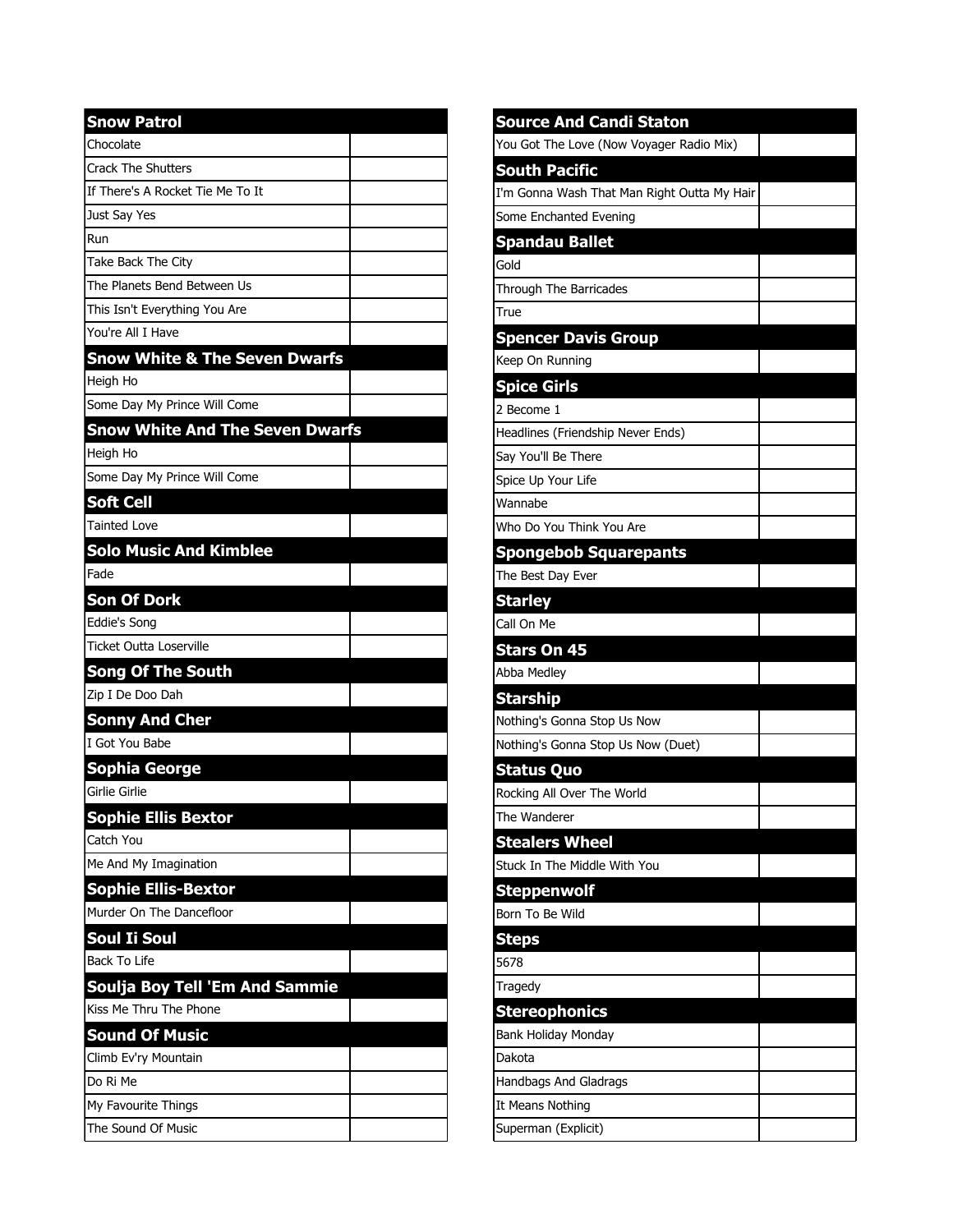| <b>Steve Aoki &amp; Louis Tomlinson</b> |  |
|-----------------------------------------|--|
| Just Hold On                            |  |
| <b>Steve Brookstein</b>                 |  |
| Against All Odds                        |  |
| <b>Steve Harley And Cockney Rebel</b>   |  |
| Make Me Smile (Come Up And See Me)      |  |
| <b>Stevie Nicks &amp; Tom Petty</b>     |  |
| Stop Dragging My Heart Around           |  |
| <b>Stevie Wonder</b>                    |  |
| Happy Birthday To Ya                    |  |
| I Just Called To Say I Love You         |  |
| Lately                                  |  |
| Superstition                            |  |
| <b>Stone Sour</b>                       |  |
| Song #3                                 |  |
| <b>Stooshe</b>                          |  |
| <b>Black Heart</b>                      |  |
| <b>Stooshe Ft Travie Mccoy</b>          |  |
| Love Me                                 |  |
| <b>Storm Queen</b>                      |  |
| Look Right Through                      |  |
| <b>Stormzy</b>                          |  |
| <b>Big For Your Boots</b>               |  |
| Cold                                    |  |
| Shut Up                                 |  |
| <b>Streets</b>                          |  |
| Don't Mug Yourself                      |  |
| Dry Your Eyes                           |  |
| When You Wasn't Famous                  |  |
| <b>Stylo G Feat. Gyptian</b>            |  |
| My Number 1                             |  |
| <b>Styx</b>                             |  |
| Babe                                    |  |
| <b>Sugababes</b>                        |  |
| About A Girl                            |  |
| About You Now                           |  |
| Caught In A Moment                      |  |
| Change                                  |  |
| Denial                                  |  |
| <b>Follow Me Home</b>                   |  |
| Freak Like Me                           |  |
| Get Sexy                                |  |
| Girls                                   |  |

| <b>Sugababes</b>                           |  |
|--------------------------------------------|--|
| Hole In The Head                           |  |
| In The Middle                              |  |
| No Can Do                                  |  |
| Overload                                   |  |
| Push The Button                            |  |
| <b>Red Dress</b>                           |  |
| Too Lost In You                            |  |
| Ugly                                       |  |
| Wear My Kiss                               |  |
| <b>Sugababes And Girls Aloud</b>           |  |
| Walk This Way                              |  |
| <b>Sugar Minnott</b>                       |  |
| Good Thing Going                           |  |
| <b>Sugarhill Gang</b>                      |  |
| Rappers Delight                            |  |
| <b>Sugarland</b>                           |  |
| It Happens                                 |  |
| <b>Sum 41</b>                              |  |
| Fat Lip                                    |  |
| In Too Deep                                |  |
| <b>Sunblock</b>                            |  |
| <b>First Time</b>                          |  |
| <b>Supremes</b>                            |  |
| <b>Baby Love</b>                           |  |
| Stop In The Name Of Love                   |  |
| Where Did Our Love Go                      |  |
| You Can't Hurry Love                       |  |
| Survivor                                   |  |
| Eye Of The Tiger                           |  |
| <b>Survivor (Rocky)</b>                    |  |
| Eye Of The Tiger                           |  |
| <b>Susan Boyle</b>                         |  |
| <b>Wild Horses</b>                         |  |
| <b>Susan Maughan</b>                       |  |
| Bobby's Girl                               |  |
| <b>Suzi Quatro</b>                         |  |
| Devil Gate Drive                           |  |
| <b>Sway And Kelsey</b>                     |  |
| Level Up                                   |  |
| <b>Swedish House Mafia And John Martin</b> |  |
| Don't You Worry Child                      |  |
| Save The World                             |  |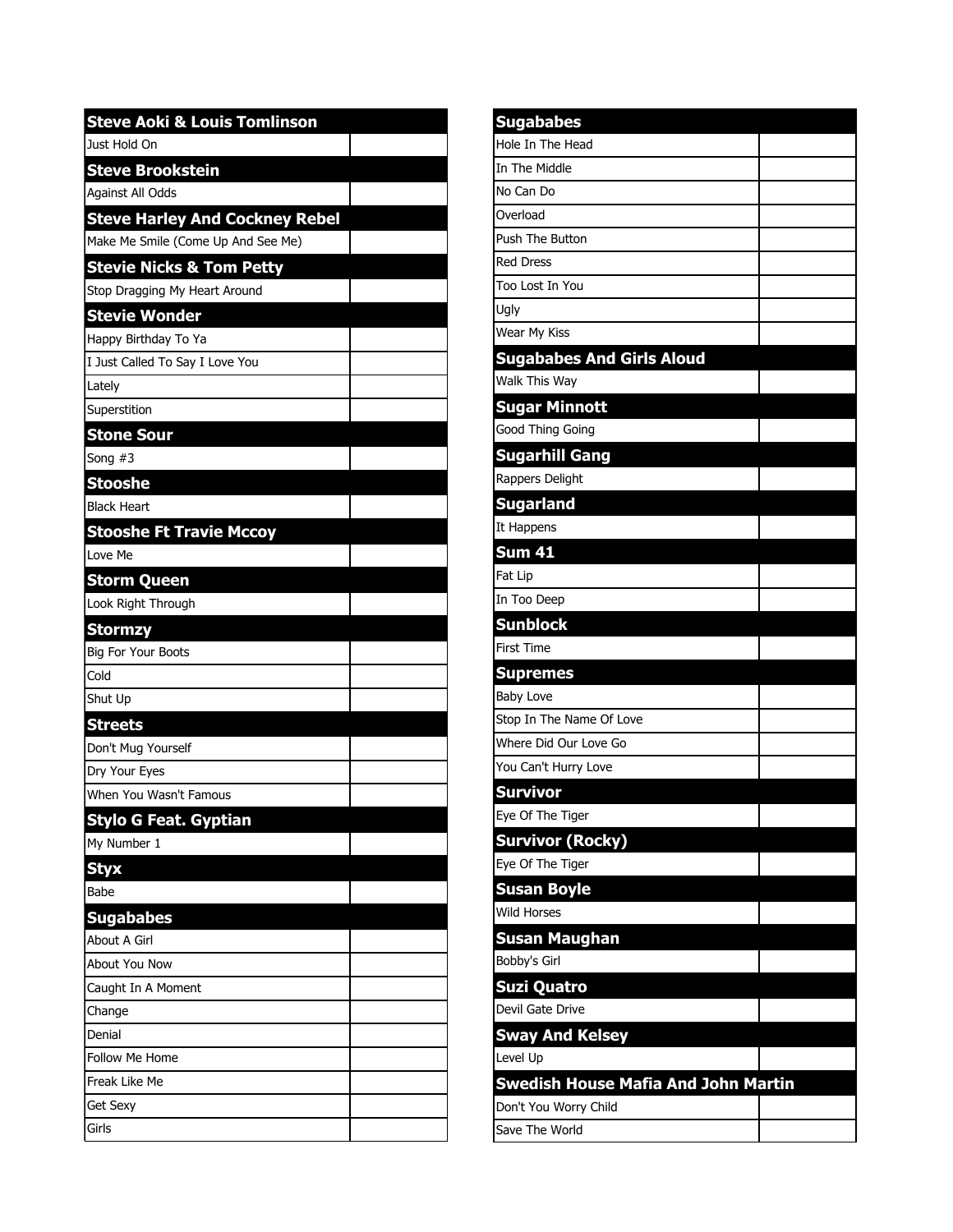| <b>Swedish House Mafia And Pharrell</b>    |  |
|--------------------------------------------|--|
| One (Your Name)                            |  |
| <b>Swedish House Mafia Vs Knife Party</b>  |  |
| Antidote                                   |  |
| <b>Swinging Blue Jeans</b>                 |  |
| Hippy Hippy Shake                          |  |
| <b>Sylvia</b>                              |  |
| Y Viva Espana                              |  |
| <b>Sza &amp; Travis Scott</b>              |  |
| Love Galore (Explicit)                     |  |
| <b>T I And Justin Timberlake</b>           |  |
| Dead And Gone                              |  |
| <b>T I And Rihanna</b>                     |  |
| Live Your Life                             |  |
| T2 And Jodie Aysha                         |  |
| Heartbroken                                |  |
| <b>Taio Cruz</b>                           |  |
| <b>Break Your Heart</b>                    |  |
| Dynamite                                   |  |
| No Other One                               |  |
| Troublemaker                               |  |
| Taio Cruz And Ke\$Ha                       |  |
| Dirty Picture                              |  |
| <b>Taio Cruz And Kylie Minogue</b>         |  |
| Higher                                     |  |
| <b>Taio Cruz And Luciana</b>               |  |
| Come On Girl (Wideboys Remix Radio Edit)   |  |
| <b>Taio Cruz And Pitbull</b>               |  |
| There She Goes                             |  |
| <b>Take That</b>                           |  |
| A Million Love Songs                       |  |
| <b>Back For Good</b>                       |  |
| Could It Be Magic                          |  |
| Giants                                     |  |
| Greatest Day                               |  |
| Hold Up A Light                            |  |
| How Deep Is Your Love<br>I'd Wait For Life |  |
| It Only Takes A Minute                     |  |
| Kidz                                       |  |
| Love Love                                  |  |
| Never Forget                               |  |
| Patience                                   |  |
|                                            |  |

| <b>Take That</b>                |  |
|---------------------------------|--|
| Pray                            |  |
| Rule The World                  |  |
| Said It All                     |  |
| Shine                           |  |
| Sos                             |  |
| The Flood                       |  |
| <b>These Days</b>               |  |
| Up All Night                    |  |
| <b>Take That And Lulu</b>       |  |
| Relight My Fire                 |  |
| <b>Take That Featuring Lulu</b> |  |
| Relight My Fire                 |  |
| <b>Tammy Wynette</b>            |  |
| DIVORCE                         |  |
| Stand By Your Man               |  |
| <b>Tangled</b>                  |  |
| I See The Light                 |  |
| <b>Tarzan</b>                   |  |
| You'll Be In My Heart           |  |
| <b>Tatu</b>                     |  |
| All The Things She Said         |  |
| <b>Tavares</b>                  |  |
| Heaven Must Be Missing An Angel |  |
| <b>Taylor Swift</b>             |  |
| Ready For It                    |  |
| 22 (Twenty Two)                 |  |
| <b>Blank Space</b>              |  |
| Crazier                         |  |
| Fifteen                         |  |
| I Knew You Were Trouble         |  |
| Look What You Made Me Do        |  |
| Love Story                      |  |
| Lover                           |  |
| Mine                            |  |
| <b>New Romantics</b>            |  |
| Out Of The Woods                |  |
| Shake It Off                    |  |
| Style                           |  |
| Teardrops On My Guitar          |  |
| The Archer                      |  |
| The Story Of Us                 |  |
| Today Was A Fairytale           |  |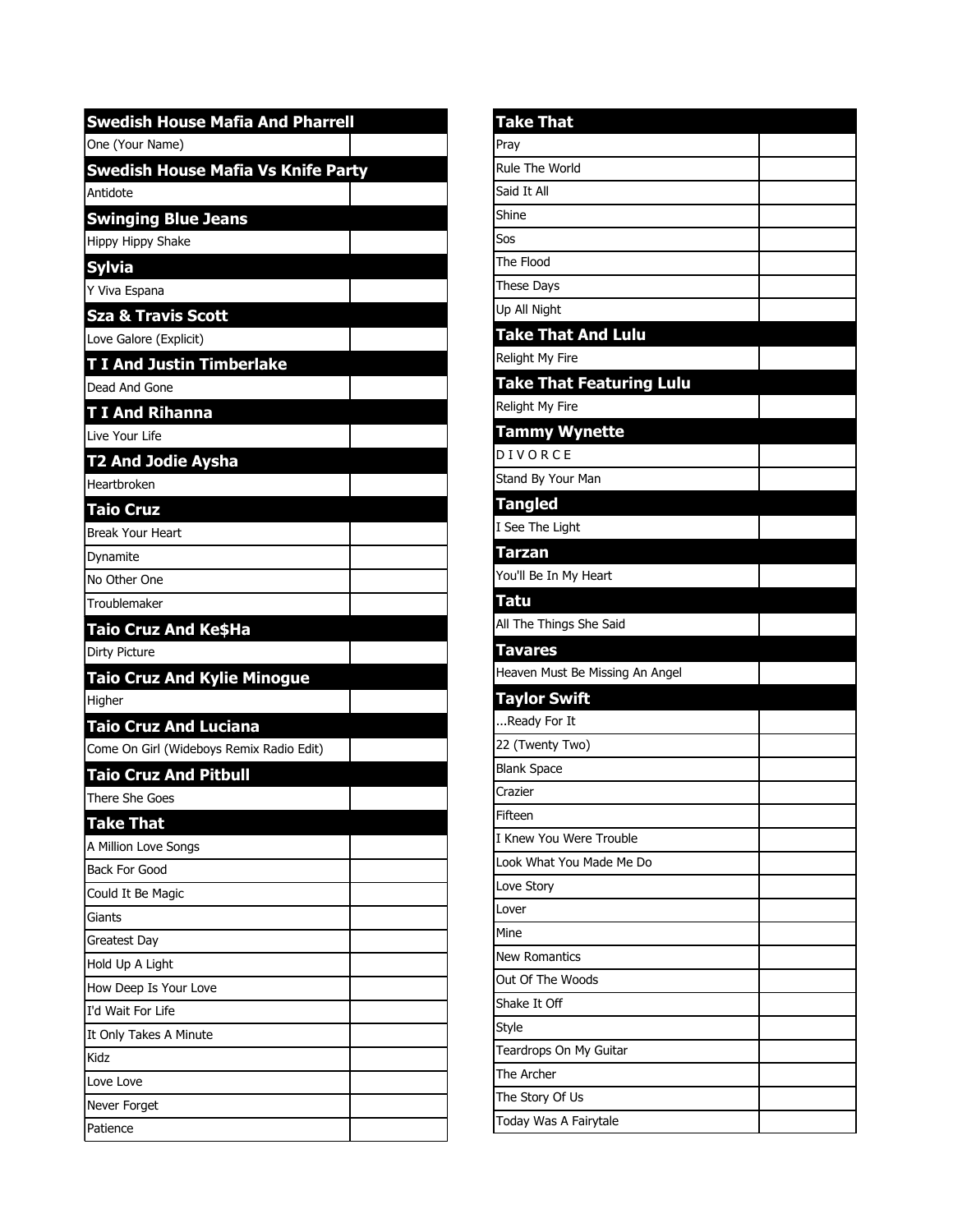| <b>Taylor Swift</b>                            |  |
|------------------------------------------------|--|
| We Are Never Ever Getting Back Together        |  |
| <b>Wildest Dreams</b>                          |  |
| You Belong With Me                             |  |
| You Need To Calm Down                          |  |
| <b>Taylor Swift And Ed Sheeran</b>             |  |
| Everything Has Changed                         |  |
| Taylor Swift Feat. Kendrick Lamar              |  |
| <b>Bad Blood</b>                               |  |
| <b>Taylor Swift Ft The Civil Wars</b>          |  |
| Safe & Sound                                   |  |
| <b>Taylor Swift With Ed Sheeran And Future</b> |  |
| <b>End Game</b>                                |  |
| Tchami Feat. Kaleem Taylor                     |  |
| Promesses                                      |  |
| Temper Trap                                    |  |
| <b>Sweet Disposition</b>                       |  |
| <b>Temple Cloud</b>                            |  |
| One Big Family (Kfc Advert Edit)               |  |
| <b>Temptations</b>                             |  |
| Ain't Too Proud To Beg                         |  |
| My Girl                                        |  |
| <b>Terry Jacks</b>                             |  |
| Seasons In The Sun                             |  |
| <b>Texas Feat Paul Buchanan</b>                |  |
| Sleep                                          |  |
| <b>The 1975</b>                                |  |
| Chocolate                                      |  |
| Love Me                                        |  |
| Sex                                            |  |
| The City                                       |  |
| The Sound                                      |  |
| Tootimetootimetootime                          |  |
| <b>The Amazons</b>                             |  |
| Junk Food Forever                              |  |
| The Black Eyed Peas Feat. The World            |  |
| Wheresthelove                                  |  |
| <b>The Chainsmokers</b>                        |  |
| Paris                                          |  |
| Selfie                                         |  |
| Sick Boy                                       |  |
| <b>The Chainsmokers And Coldplay</b>           |  |
| Something Just Like This                       |  |

| <u>The Chainsmokers</u> Feat. Daya   |  |
|--------------------------------------|--|
| Don't Let Me Down                    |  |
| <b>The Chainsmokers Feat. Halsey</b> |  |
| Closer                               |  |
| The Chainsmokers Feat. Phoebe Ryan   |  |
| All We Know                          |  |
| <b>The Eagles</b>                    |  |
| Hotel California                     |  |
| <b>The Everly Brothers</b>           |  |
| All I Have To Do Is Dream            |  |
| <b>The Killers</b>                   |  |
| The Man                              |  |
| <b>The Lego Movie</b>                |  |
| Everything Is Awesome                |  |
| <b>The Magician</b>                  |  |
| Sunlight                             |  |
| <b>The Prodigy</b>                   |  |
| Nasty                                |  |
| <b>The Saturdays</b>                 |  |
| 30 Days                              |  |
| Disco Love                           |  |
| Gentleman                            |  |
| Not Giving Up                        |  |
| <b>The Script</b>                    |  |
| Army Of Angels                       |  |
| No Good In Goodbye                   |  |
| Nothing                              |  |
| Superheroes                          |  |
| <b>The Specials</b>                  |  |
| <b>Ghost Town</b>                    |  |
| <b>The Stone Roses</b>               |  |
| All For One                          |  |
| <b>The Strokes</b>                   |  |
| Under Cover Of Darkness              |  |
| <b>The Vamps</b>                     |  |
| Can We Dance                         |  |
| Last Night                           |  |
| <b>Rest Your Love</b>                |  |
| Wake Up                              |  |
| Wild Heart                           |  |
| <b>The Vamps And Martin Jensen</b>   |  |
| Middle Of The Night                  |  |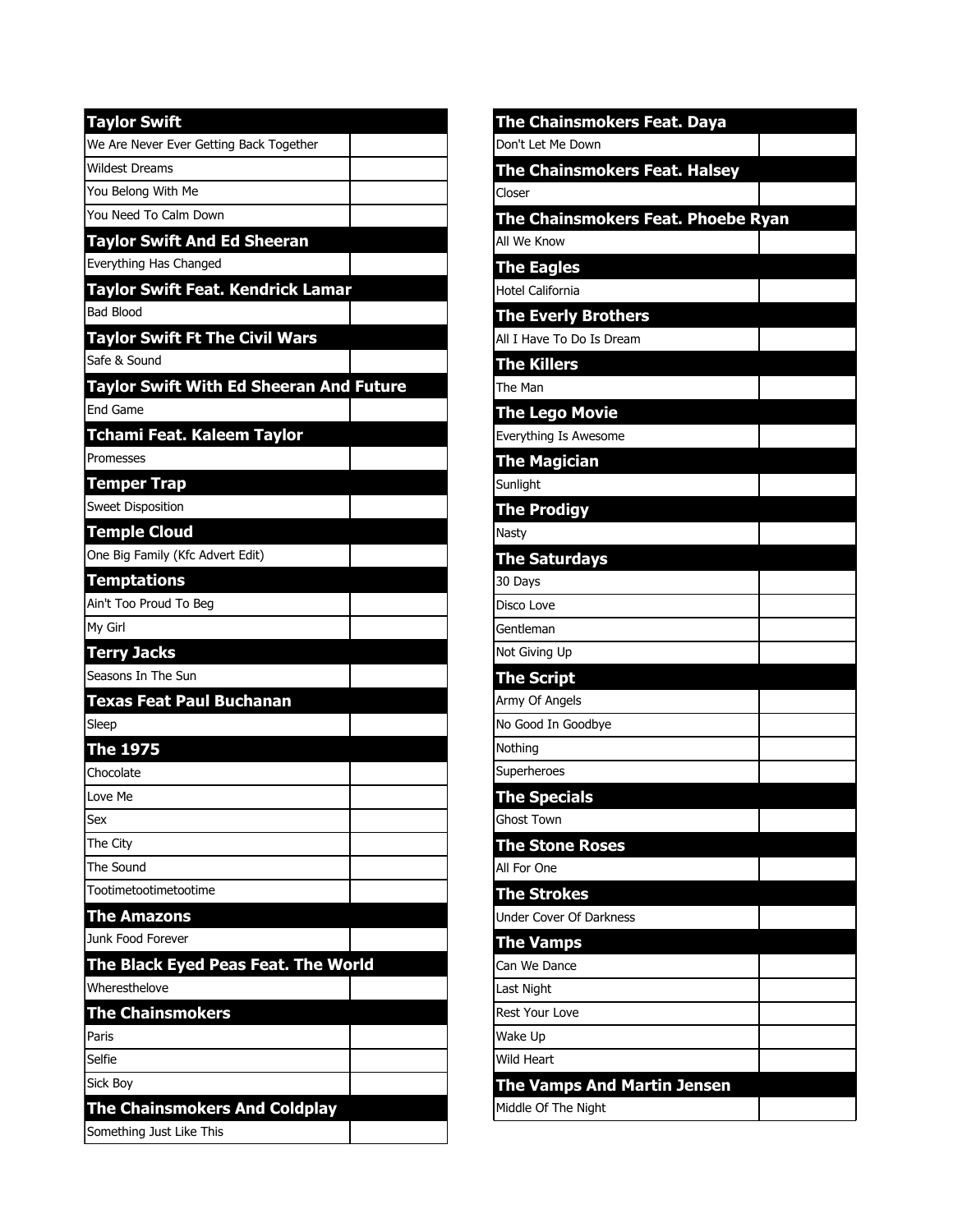| The Vamps Feat. Demi Lovato                               |
|-----------------------------------------------------------|
| Somebody To You                                           |
| The Vamps Feat. Mat <u>oma</u>                            |
| All Night                                                 |
| The Vamps Feat. Omi                                       |
| I Found A Girl                                            |
| <b>The Vamps Feat. Shawn Mendes</b>                       |
| Oh Cecilia (Breaking My Heart)                            |
| <b>The Veronicas</b>                                      |
| You Ruin Me                                               |
| <b>The Wanted</b>                                         |
| Lightning                                                 |
| Show Me Love (America)                                    |
| Walks Like Rihanna                                        |
| <b>The Weeknd</b>                                         |
| Can't Feel My Face                                        |
| Earned It                                                 |
| In The Night                                              |
| The Hills                                                 |
| <b>The Weeknd Feat. Daft Punk</b>                         |
| I Feel It Coming                                          |
| Party Monster                                             |
| Starboy                                                   |
| <b>The Weeknd Feat. Kendrick Lamar</b>                    |
| Pray For Me                                               |
| <b>Thin Lizzy</b>                                         |
| The Boys Are Back In Town                                 |
| Whiskey In The Jar                                        |
| <b>Thomas Rhett</b>                                       |
| Die A Happy Man                                           |
| Three Degrees                                             |
| When Will I See You Again                                 |
| Tieks Feat. Dan Harkna<br>Sunshine                        |
|                                                           |
| Tiesto                                                    |
| <b>Red Lights</b>                                         |
| <b>Tiesto And Oliver Heldens Feat. Natalie La</b><br>Rose |
| The Right Song                                            |
| <b>Tiesto Feat. Matthew Koma</b>                          |
| Wasted                                                    |
| Tiffany                                                   |
| I Think We're Alone Now                                   |

| <b>Tim Mcgraw</b>                                |  |
|--------------------------------------------------|--|
| Humble And Kind                                  |  |
| <b>Timbaland</b>                                 |  |
| Way I Are                                        |  |
| <b>Timbaland And Justin Timberlake</b>           |  |
| Carry Out                                        |  |
| <b>Timbaland And Justin Timberlake And Nelly</b> |  |
| <b>Furtado</b>                                   |  |
| Give It To Me                                    |  |
| <b>Timbaland And Katy Perry</b>                  |  |
| If We Ever Meet Again                            |  |
| <b>Timbaland And One Republic</b>                |  |
| Apologize                                        |  |
| <b>Tina Charles</b>                              |  |
| I Love To Love (But My Baby Loves To Dance)      |  |
| <b>Tina Turner</b>                               |  |
| Simply The Best                                  |  |
| What's Love Got To Do With It                    |  |
| <b>Tina Turner &amp; Bryan Adams</b>             |  |
| It's Only Love                                   |  |
| <b>Tinchy Stryder</b>                            |  |
| In My System                                     |  |
| <b>Tinchy Stryder And Amelle</b>                 |  |
| Never Leave You                                  |  |
| <b>Tinchy Stryder And Dappy</b>                  |  |
| Spaceship                                        |  |
| <b>Tinchy Stryder And Ndubz</b>                  |  |
| Number 1                                         |  |
| <b>Tinchy Stryder And Taio Cruz</b>              |  |
| Take Me Back                                     |  |
| <b>Tinchy Stryder Ft Pixie Lott</b>              |  |
| <b>Bright Lights</b>                             |  |
| <b>Ting Tings</b>                                |  |
| Be The One                                       |  |
| Shut Up And Let Me Go                            |  |
| That's Not My Name                               |  |
| We Walk                                          |  |
| <b>Tinie Tempah</b>                              |  |
| Frisky                                           |  |
| Pass Out                                         |  |
| Trampoline                                       |  |
| Tinie Tempah Feat. Wizkid                        |  |
| Mamacita                                         |  |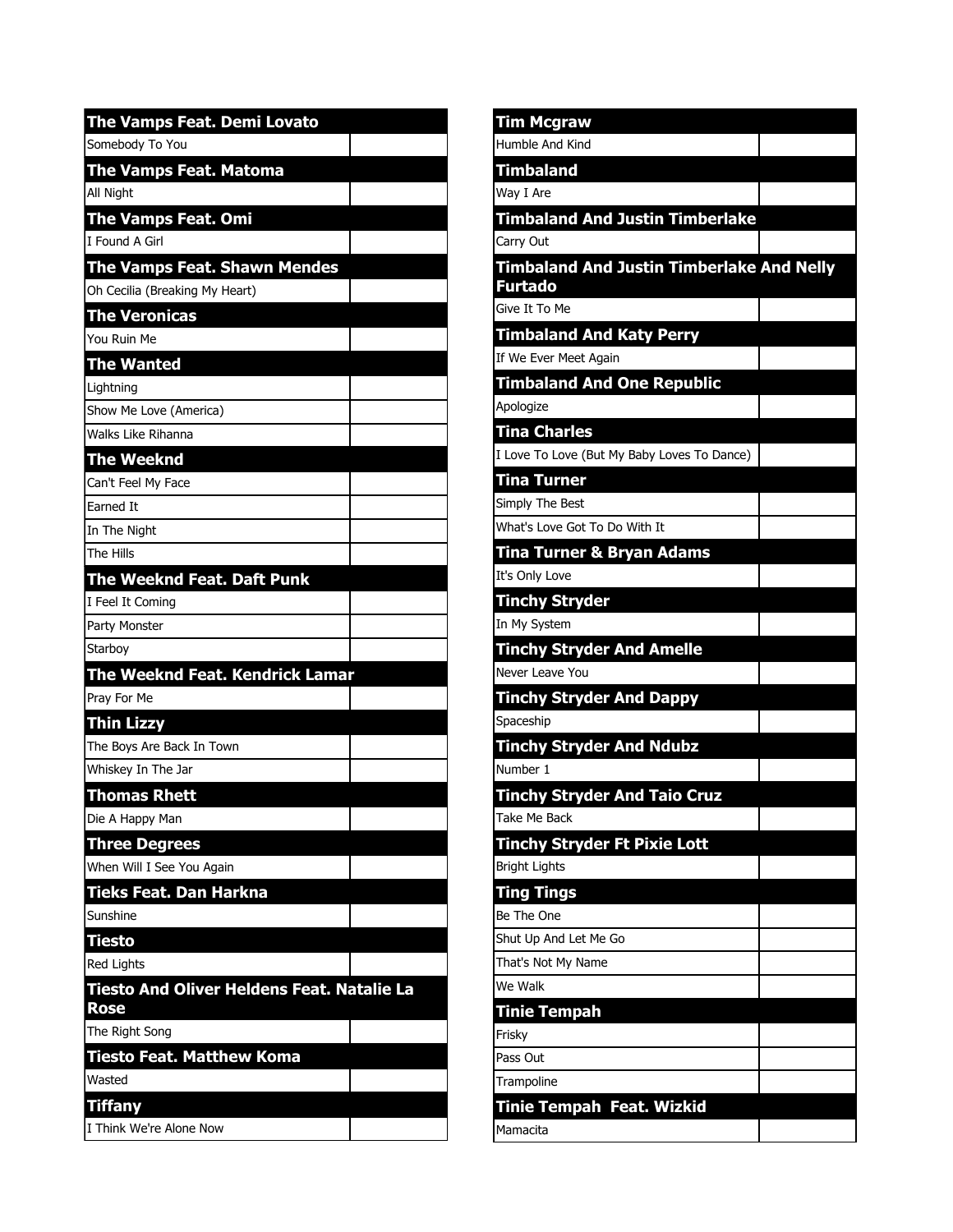| <b>Tinie Tempah &amp; Eric Turner</b>  |  |
|----------------------------------------|--|
| Written In The Stars                   |  |
| <b>Tinie Tempah And Ellie Goulding</b> |  |
| Wonderman                              |  |
| <b>Tinie Tempah And Kelly Rowland</b>  |  |
| Invincible                             |  |
| <b>Tinie Tempah And Wiz Khalifa</b>    |  |
| Till I'm Gone                          |  |
| Tinie Tempah Feat. Jess Glynne         |  |
| Not Letting Go                         |  |
| Tinie Tempah Feat. John Martin         |  |
| Children Of The Sun                    |  |
| <b>Tinie Tempah Feat. Labrinth</b>     |  |
| Lover Not A Fighter                    |  |
| Tinie Tempah Feat. Tinashe             |  |
| <b>Text From Your Ex</b>               |  |
| Tinie Tempah Feat. Zara Larsson        |  |
| Girls Like                             |  |
| Tlc                                    |  |
| No Scrubs                              |  |
| Waterfalls                             |  |
| <b>Tom Jones</b>                       |  |
|                                        |  |
| Delilah                                |  |
| <b>Help Yourself</b>                   |  |
| If He Should Ever Leave You            |  |
| <b>It's Not Unusual</b>                |  |
| Kiss                                   |  |
| Sex Bomb                               |  |
| You Can Leave Your Hat On              |  |
| <b>Tom Jones And Cerys Matthews</b>    |  |
| Baby It's Cold Outside                 |  |
| <b>Tom Jones And Stereophonics</b>     |  |
| Mama Told Me Not To Come               |  |
| <b>Tom Odell</b>                       |  |
| Another Love                           |  |
| Magnetised                             |  |
| Real Love                              |  |
| Tom Walker                             |  |
| Leave A Light On                       |  |
| <b>Tommy James And The Shondells</b>   |  |
| Mony Mony<br>Toni Braxton              |  |

| <b>Tony Christie</b>                 |  |
|--------------------------------------|--|
| Is This The Way To Amarillo          |  |
| <b>Tony Rich Project</b>             |  |
| Nobody Knows                         |  |
| <b>Topol</b>                         |  |
| If I Were A Richman                  |  |
| <b>Tori Kelly</b>                    |  |
| Should've Been Us                    |  |
| <b>Tory Lanez</b>                    |  |
| Luv                                  |  |
| <b>Toto</b>                          |  |
| Africa                               |  |
| <b>Tough Love</b>                    |  |
| So Freakin' Tight                    |  |
| <b>Tove Lo</b>                       |  |
| <b>Talking Body</b>                  |  |
| <b>Tove Lo Feat. Hippie Sabotage</b> |  |
| Stay High (Habits Remix)             |  |
| <b>Toy Story</b>                     |  |
| You've Got A Friend In Me            |  |
| <b>Toy Story 2</b>                   |  |
| When She Loved Me                    |  |
| T'pau                                |  |
| China In Your Hand                   |  |
| <b>Tracy Chapman</b>                 |  |
| Baby Can I Hold You                  |  |
| Fast Car                             |  |
| <b>Traditional</b>                   |  |
| Let It Snow Let It Snow Let It Snow  |  |
| <b>Train</b>                         |  |
| Drive By                             |  |
| <b>Hey Soul Sister</b>               |  |
| If It's Love                         |  |
| Play That Song                       |  |
| <b>Travis</b>                        |  |
| Flowers In The Window                |  |
| Why Does It Always Rain On Me        |  |
| <b>Travis Mccoy And Bruno Mars</b>   |  |
| <b>Billionaire</b>                   |  |
| <b>Travis Scott</b>                  |  |
| Antidote                             |  |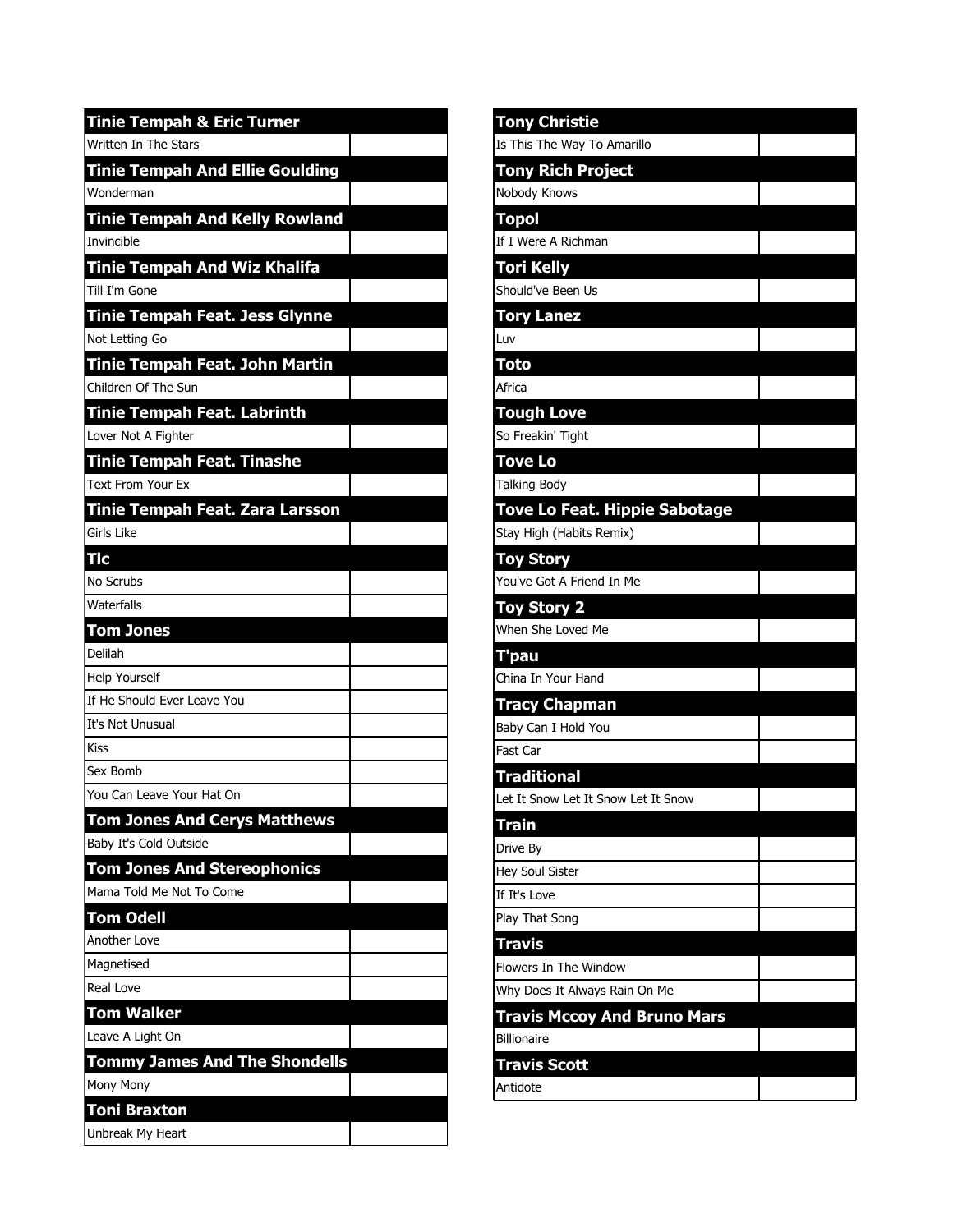| <b>Tremeloes</b>                          |  |
|-------------------------------------------|--|
| Silence Is Golden                         |  |
| <b>Trey Songz</b>                         |  |
| Simply Amazing                            |  |
| Trisha Yearwood                           |  |
| Leann Rimes - How Do I Live               |  |
| Troggs                                    |  |
| <b>Wild Thing</b>                         |  |
| <b>Tulisa</b>                             |  |
| Live It Up                                |  |
| Sight Of You                              |  |
| Young                                     |  |
| <b>Turtles</b>                            |  |
| Happy Together                            |  |
| <b>Twang</b>                              |  |
| Either Way (Explicit)                     |  |
| <b>Wide Awake</b>                         |  |
| <b>T-Wayne</b>                            |  |
| Nasty Freestyle                           |  |
| <b>Tweets</b>                             |  |
| <b>Birdie Song</b>                        |  |
| <b>Twenty One Pilots</b>                  |  |
| Heathens                                  |  |
| Ride                                      |  |
| <b>Stressed Out</b>                       |  |
| <b>Twin Atlantic</b>                      |  |
| <b>Heart And Soul</b>                     |  |
| <b>Two Door Cinema Club</b>               |  |
| Changing Of The Seasons                   |  |
| U <sub>2</sub>                            |  |
| All Because Of You                        |  |
| City Of Blinding Lights                   |  |
| Get On Your Boots                         |  |
| I'll Go Crazy If I Don't Go Crazy Tonight |  |
| Magnificent                               |  |
| Sometimes You Can't Make It On Your Own   |  |
| The Sweetest Thing                        |  |
| Vertigo                                   |  |
| Window In The Skies                       |  |
| You'Re The Best Thing About Me            |  |
| Ub40                                      |  |
| If It Happens Again                       |  |
| Kingston Town                             |  |

| U <sub>b40</sub>                                                             |  |
|------------------------------------------------------------------------------|--|
| Many Rivers To Cross                                                         |  |
| <b>Red Red Wine</b>                                                          |  |
| Sing Our Own Song                                                            |  |
| Until My Dying Day                                                           |  |
| Union J                                                                      |  |
| Carry You                                                                    |  |
| You Got It All                                                               |  |
| <b>Usher</b>                                                                 |  |
| Burn                                                                         |  |
| Caught Up                                                                    |  |
| Climax                                                                       |  |
| Confessions Part Ii (Part 2)                                                 |  |
| Crash                                                                        |  |
| Good Kisser                                                                  |  |
| Lay You Down                                                                 |  |
| More                                                                         |  |
| <b>Moving Mountains</b>                                                      |  |
| Scream                                                                       |  |
| U Remind Me                                                                  |  |
| You Make Me Wanna                                                            |  |
| <b>Usher And Pitbull</b>                                                     |  |
|                                                                              |  |
| Dj Got Us Falling In Love                                                    |  |
| <b>Usher And Alicia Keys</b>                                                 |  |
| My Boo                                                                       |  |
| <b>Usher And Beyonce And Lil Wayne</b>                                       |  |
| Love In This Club Part 2                                                     |  |
| <b>Usher And Lil Jon And Ludacris</b>                                        |  |
| Yeah                                                                         |  |
|                                                                              |  |
| <b>Usher And Will I Am</b><br>Omg                                            |  |
|                                                                              |  |
| <b>Usher Feat. Juicy J</b><br>I Don't Mind                                   |  |
|                                                                              |  |
|                                                                              |  |
|                                                                              |  |
| <b>Usher Feat. Young Thug</b><br>No Limit<br>Van Morrison<br>Brown Eyed Girl |  |
|                                                                              |  |
| <b>Vance Joy</b><br>Riptide                                                  |  |
|                                                                              |  |
| Vanessa Amorosi                                                              |  |
| Gossip<br>Vanessa Carlton                                                    |  |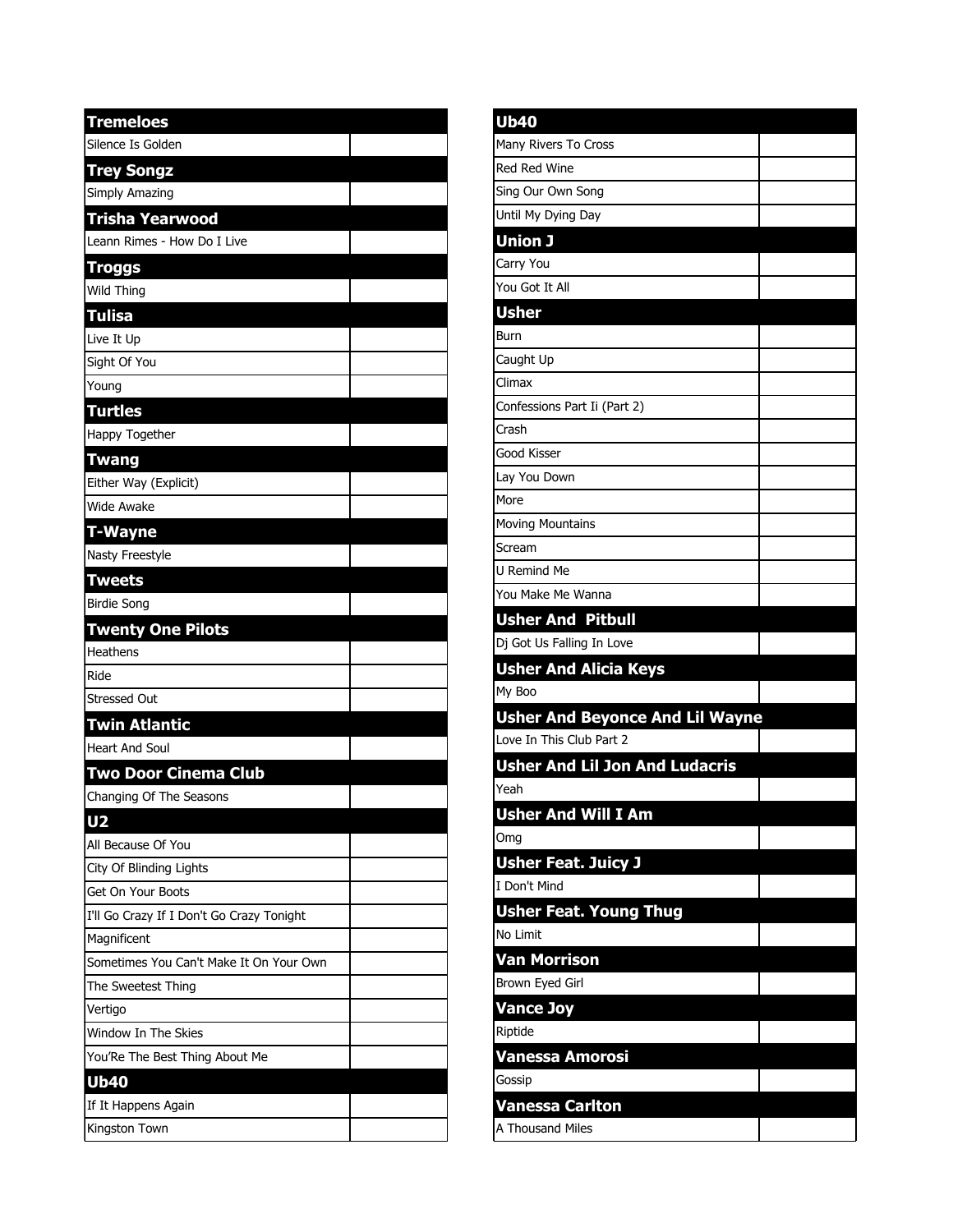| <b>Vanessa Williams</b>                  |  |
|------------------------------------------|--|
| Save The Best For Last                   |  |
| Vanilla Ice                              |  |
| Ice Ice Baby                             |  |
| <b>Vato Gonzales And Foreign Beggars</b> |  |
| Badman Riddim                            |  |
| Vengaboys                                |  |
| Boom Boom Boom Boom                      |  |
| We Like To Party                         |  |
| We're Going To Ibiza                     |  |
| <b>Veronicas</b>                         |  |
| Untouched                                |  |
| Verve                                    |  |
| <b>Bitter Sweet Symphony</b>             |  |
| Love Is Noise                            |  |
| Rather Be                                |  |
| View                                     |  |
| Same Jeans                               |  |
| <b>Village People</b>                    |  |
| YMCA                                     |  |
| Ymca                                     |  |
| <b>Viola Beach</b>                       |  |
| Swings And Waterslides                   |  |
| <b>Wale And Lady Gaga</b>                |  |
| Chillin                                  |  |
| <b>Walk The Moon</b>                     |  |
| Shut Up And Dance                        |  |
| Wankelmut Feat. Emma Louise              |  |
| My Head Is A Jungle (Mk Remix)           |  |
| Wanted                                   |  |
| All Time Low                             |  |
| Chasing The Sun                          |  |
| Glad You Came                            |  |
| <b>Heart Vacancy</b>                     |  |
| I Found You                              |  |
| Lose My Mind                             |  |
| We Own The Night                         |  |
| <b>Wayne Wonder</b>                      |  |
| No Letting Go                            |  |
| <b>Waze And Odyssey Vs. R. Kelly</b>     |  |
| Bump And Grind 2014                      |  |
| <b>Weather Girls</b>                     |  |
| It's Raining Men                         |  |

| <b>West Side Story</b>             |  |
|------------------------------------|--|
| Maria                              |  |
| Westlife                           |  |
| Bop Bop Baby                       |  |
| Flying Without Wings               |  |
| Hey! Whatever                      |  |
| Home (2007)                        |  |
| I Have A Dream                     |  |
| If I Let You Go                    |  |
| Mandy                              |  |
| My Love                            |  |
| Obvious                            |  |
| Queen Of My Heart                  |  |
| Rose                               |  |
| Safe                               |  |
| Seasons In The Sun                 |  |
| Smile                              |  |
| Tonight                            |  |
| Uptown Girl                        |  |
| What About Now                     |  |
| World Of Our Own                   |  |
| You Raise Me Up                    |  |
| <b>Westlife And Diana Ross</b>     |  |
| When You Tell Me That You Love Me  |  |
| Wet Wet Wet                        |  |
| Goodnight Girl                     |  |
| Love Is All Around                 |  |
| Weightless                         |  |
| With A Little Help From My Friends |  |
| Wham                               |  |
| Club Tropicana                     |  |
| Edge Of Heaven                     |  |
| I'm Your Man                       |  |
|                                    |  |
| Last Christmas                     |  |
| Wake Me Up Before You Go Go        |  |
| Whigfield                          |  |
| Saturday Night                     |  |
| <b>White Lies</b>                  |  |
| Farewell To The Fairground         |  |
| <b>White Stripes</b>               |  |
| Icky Thump                         |  |
| My Doorbell                        |  |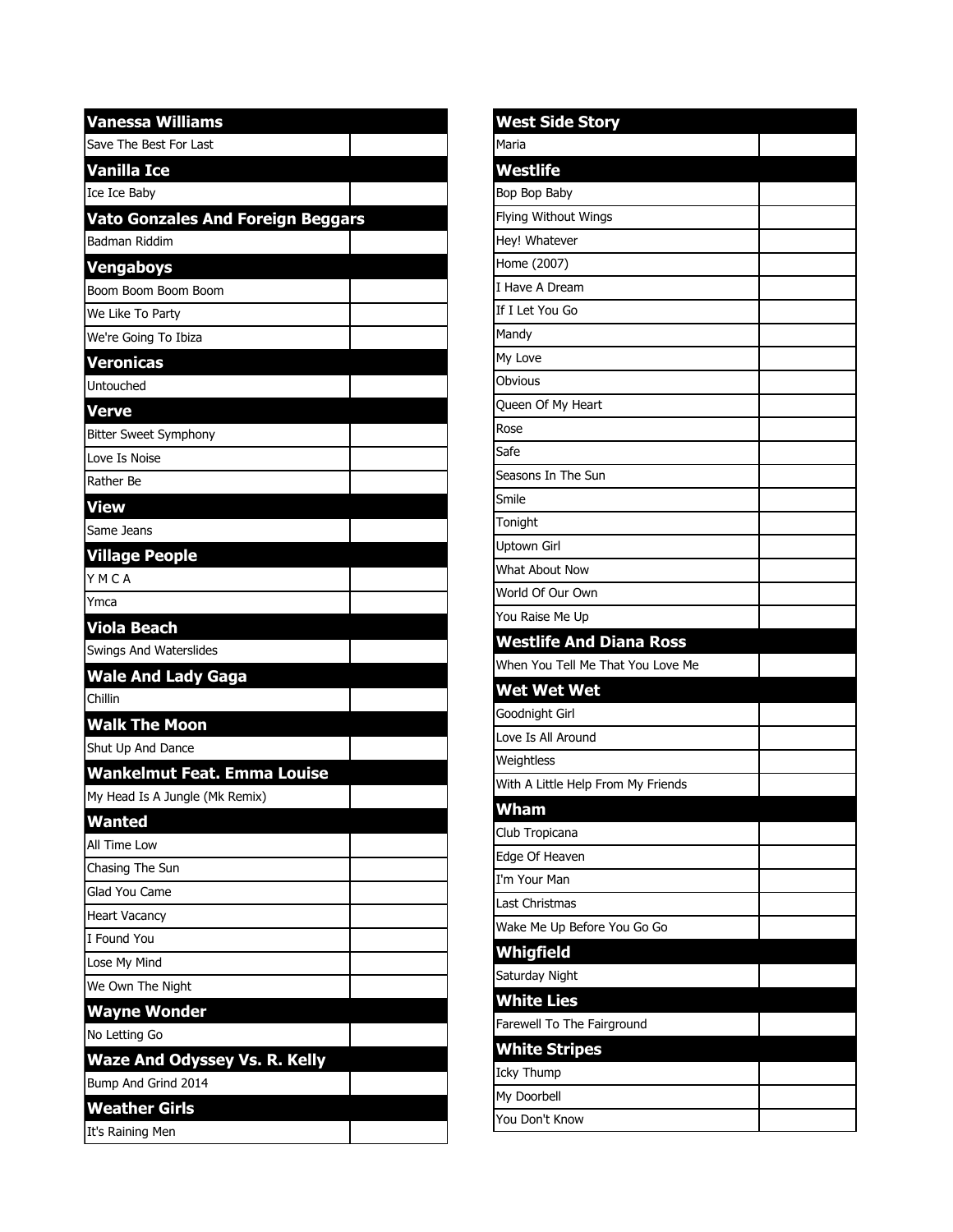| <b>Whitney Houston</b>                      |  |
|---------------------------------------------|--|
| I Have Nothing                              |  |
| I Look To You                               |  |
| I Wanna Dance With Somebody                 |  |
| I Will Always Love You                      |  |
| I'm Every Woman                             |  |
| Million Dollar Bill                         |  |
| One Moment In Time                          |  |
| Saving All My Love For You                  |  |
| The Greatest Love Of All                    |  |
| The Greatest Love Of All New                |  |
| <b>Whitney Houston &amp; Mariah Carey</b>   |  |
| When You Believe                            |  |
| Who                                         |  |
| Pinhall Wizard                              |  |
| <b>Whoopi Goldberg (Sister Act)</b>         |  |
| <b>I Will Follow Him</b>                    |  |
| <b>Wild Cherry</b>                          |  |
| Play That Funky Music                       |  |
| <b>Wiley</b>                                |  |
| <b>Wearing My Rolex</b>                     |  |
| <b>Wiley And Rymez And Ms D</b>             |  |
| Heatwave                                    |  |
|                                             |  |
|                                             |  |
| <b>Wiley Feat. Angel And Tinchy Stryder</b> |  |
| Lights On                                   |  |
| <b>Wiley Feat. Chip</b>                     |  |
| Reload                                      |  |
| Wiley Feat. Ms. D, Skepta & Jme             |  |
| Can You Hear Me (Ayayaya)                   |  |
| Wilkinson                                   |  |
| Afterglow                                   |  |
| Will I Am                                   |  |
| Hearthreaker                                |  |
| <b>Will I Am And Eva Simmons</b>            |  |
| This Is Love                                |  |
| Will Smith                                  |  |
| Men In Black                                |  |
| <b>Will Young</b>                           |  |
| All Time Love                               |  |
| Changes                                     |  |
| Evergreen                                   |  |
| Friday's Child                              |  |

| <b>Will Young</b>                                           |  |
|-------------------------------------------------------------|--|
| Jealousy                                                    |  |
| Leave Right Now                                             |  |
| Let It Go                                                   |  |
| Light My Fire                                               |  |
| Switch It On                                                |  |
| Who Am I                                                    |  |
| Your Game                                                   |  |
| Will.I.Am                                                   |  |
| Bang Bang                                                   |  |
| <b>Will.I.Am And Britney Spears</b>                         |  |
| Scream & Shout                                              |  |
| Will.I.Am Feat Miley Cyrus, French Montana<br>& Wiz Khalifa |  |
| Feelin' Myself                                              |  |
| <b>Will.I.Am Feat. Cody Wise</b>                            |  |
| It's My Birthday                                            |  |
| Will.I.Am Feat. Justin Bieber                               |  |
| <b>That Power</b>                                           |  |
| Will.I.Am Feat. Pia Mia                                     |  |
| <b>Boys And Girls</b>                                       |  |
| Will.I.Am Ft Mick Jagger And Jennifer Lopez                 |  |
| T.H.E (The Hardest Ever)                                    |  |
| <b>William &amp; Britney Spears</b>                         |  |
| <b>Scream And Shout</b>                                     |  |
| <b>Willow Smith</b>                                         |  |
| Whip My Hair                                                |  |
| <b>Willy Moon</b>                                           |  |
| Yeah Yeah                                                   |  |
| <b>Windsor Davies And Don Estelle</b>                       |  |
| <b>Whispering Grass</b>                                     |  |
| Wiz Khalifa                                                 |  |
| <b>Black And Yellow</b>                                     |  |
| Roll Up                                                     |  |
| Wiz Khalifa Feat. 2 Chainz                                  |  |
| We Own It                                                   |  |
| Wiz Khalifa Feat. Charlie Puth                              |  |
| See You Again                                               |  |
| <b>Wizard Of Oz</b>                                         |  |
| Over The Rainbow                                            |  |
| We're Off To See The Wizard                                 |  |
| <b>Wizzard</b>                                              |  |
| I Wish It Could Be Christmas Everyday                       |  |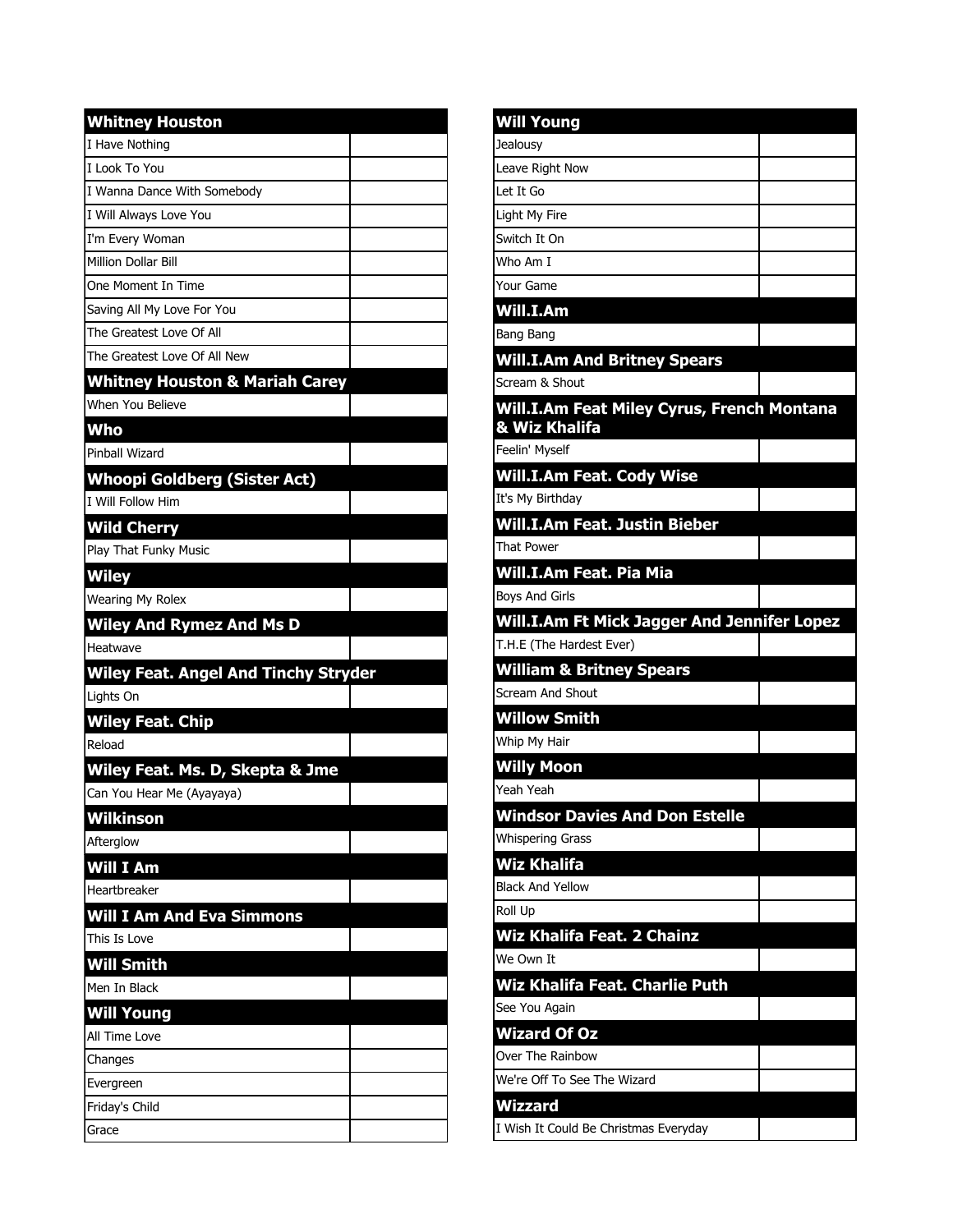| <b>Wolfman And Pete Doherty</b>       |  |
|---------------------------------------|--|
| For Lovers                            |  |
| <b>Wombats</b>                        |  |
| Backfire At The Disco                 |  |
| Tokyo (Vampires And Wolves)           |  |
| <b>Wombles</b>                        |  |
| Wombling Merry Christmas              |  |
| Wonderland                            |  |
| Starlight                             |  |
| Wretch 22 And L                       |  |
| Traktor                               |  |
| <b>Wretch 32 And Ed Sheeran</b>       |  |
| Hush Little Baby                      |  |
| <b>Wretch 32 And Example</b>          |  |
| Unorthodox                            |  |
| <b>Wretch 32 And Josh Kumra</b>       |  |
| Don't Go                              |  |
| <b>Wretch 32 Feat. Jacob Banks</b>    |  |
| Doing Ok                              |  |
| <b>Wretch 32 Ft Etta Bond</b>         |  |
| Forgiveness                           |  |
| Wstrn                                 |  |
| In2                                   |  |
| <b>Wurzels</b>                        |  |
| The Combine Harvester (Brand New Key) |  |
| <b>X Ambassadors</b>                  |  |
| Renegade                              |  |
| Unsteady                              |  |
| <b>X Factor Finalists</b>             |  |
| You Are Not Alone                     |  |
| X Factor Finalists 2008               |  |
| Hero                                  |  |
| X Factor Finalists 2010               |  |
| Heroes                                |  |
| X Factor Finalists 2011               |  |
| Wishing On A Star                     |  |
| <u>Yasmin</u>                         |  |
| Finish Line                           |  |
| On My Own                             |  |
| Yazoo                                 |  |
| Only You                              |  |

| Yeah Yous                                  |  |
|--------------------------------------------|--|
| 15 Minutes                                 |  |
| <b>Years And Years</b>                     |  |
| Desire                                     |  |
| Eves Shut                                  |  |
| King                                       |  |
| Meteorite                                  |  |
| Shine                                      |  |
| Yellowman                                  |  |
| Zungguzungguguzungguzeng                   |  |
| <b>Yfn Lucci Feat. Pnb Rock</b>            |  |
| Everyday We Lit                            |  |
| Ylvis                                      |  |
| The Fox                                    |  |
| Yo Gotti                                   |  |
| Down In The Dm                             |  |
| Yo Gotti And Mike Will Made-It Feat. Nicki |  |
| <b>Minaj</b>                               |  |
| Rake It Up                                 |  |
| <b>Yolanda Be Cool</b>                     |  |
| We No Speak Americano                      |  |
| You Me At Six                              |  |
| <b>Bite My Tongue</b>                      |  |
| Lived A Lie                                |  |
| <b>Young Money And Lloyd</b>               |  |
| <b>Bedrock</b>                             |  |
| <b>Young Soul Rebels</b>                   |  |
| I Got Soul                                 |  |
| Yungen Feat. Yxng Bane                     |  |
| Bestie                                     |  |
| Zac Efron And Zendaya                      |  |
| <b>Rewrite The Stars</b>                   |  |
| Zara Larsson                               |  |
| Ain't My Fault                             |  |
| I Would Like                               |  |
| Lush Life                                  |  |
| Ruin My Life (Clean)                       |  |
| <b>Zay Hilfigerrr And Zayion Mccall</b>    |  |
| Juju On That Beat (Tz Anthem)              |  |
| <u>Zayn</u>                                |  |
| It's You                                   |  |
| Like I Do                                  |  |
| Pillowtalk                                 |  |